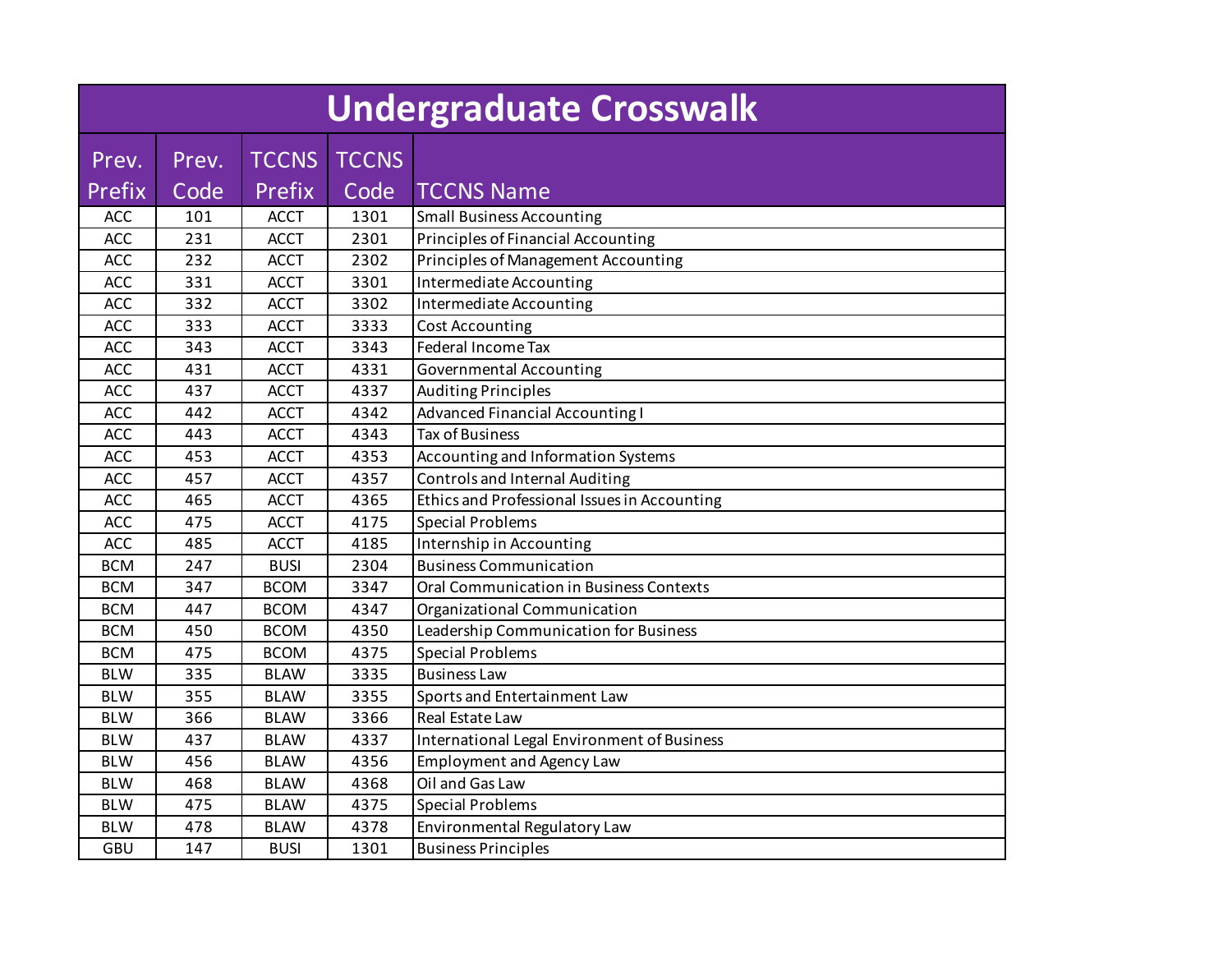| GBU<br>321<br>3321<br><b>BUSI</b><br><b>Information Technology</b><br>GBU<br>Business, Ethics, and Society<br>325<br>3325<br><b>BUSI</b><br><b>GBU</b><br>3330<br>Principles of Employee Development<br>330<br><b>BUSI</b><br>GBU<br>Training and Development<br>345<br>3345<br><b>BUSI</b><br>Negotiation and Alternate Dispute Resolution<br>GBU<br>4300<br>400<br><b>BUSI</b><br>Data Management for Business<br>GBU<br>4340<br>440<br><b>BUSI</b><br>Professional Development and Integration<br>GBU<br>461<br>4361<br><b>BUSI</b><br>GBU<br>475<br><b>BUSI</b><br>4375<br><b>Special Problems</b><br>GBU<br>485<br>4385<br>Internship in General Business<br><b>BUSI</b><br>ECO<br>231<br><b>ECON</b><br>2301<br>Principles of Macroeconomics<br>ECO<br>2302<br>232<br><b>ECON</b><br>Principles of Microeconomics<br>ECO<br>311<br>3311<br>Managerial Economics<br><b>ECON</b><br>ECO<br>331<br>3331<br>Money and Banking<br><b>ECON</b><br><b>Public Finance</b><br>ECO<br>337<br><b>ECON</b><br>3337<br>ECO<br>339<br><b>ECON</b><br>3339<br><b>Applied Statistics</b><br>ECO<br>341<br>Urban Economics<br>3341<br><b>ECON</b><br>ECO<br>345<br><b>ECON</b><br>3345<br>Industry Structure, Market Power and Anti-Trust Legislation<br>ECO<br>351<br><b>ECON</b><br>3351<br>Intermediate Macroeconomics<br>3353<br>ECO<br>353<br><b>ECON</b><br>Intermediate Microeconomics<br>ECO<br>359<br>3359<br><b>ECON</b><br><b>Sports Economics</b><br>ECO<br>361<br>3361<br><b>Environmental Economics</b><br><b>ECON</b><br>ECO<br>373<br>3373<br><b>Business Cycles</b><br><b>ECON</b><br>ECO<br>431<br>4331<br>Contemporary Economic Problems<br><b>ECON</b><br>Labor Economics<br>ECO<br>439<br>4339<br><b>ECON</b><br>ECO<br>450<br>4350<br><b>ECON</b><br>Forecasting in Economics and Business<br>ECO<br>4375<br>Special Problems in Economics<br>475<br><b>ECON</b><br>ECO<br>480<br><b>ECON</b><br>4380<br><b>International Economics</b><br>ECO<br>4385<br>485<br><b>ECON</b><br>Internship in Economics<br><b>FIN</b><br>333<br>3333<br><b>FINC</b><br>Introduction to Financial Management<br><b>FIN</b><br>357<br><b>FINC</b><br>3351<br>Introduction to Investments<br><b>FIN</b><br>361<br>3361<br><b>FINC</b><br>Risk Management and Insurance | GBU        | 310 | <b>BUSI</b> | 3310 | <b>Business Communication Technologies</b> |
|----------------------------------------------------------------------------------------------------------------------------------------------------------------------------------------------------------------------------------------------------------------------------------------------------------------------------------------------------------------------------------------------------------------------------------------------------------------------------------------------------------------------------------------------------------------------------------------------------------------------------------------------------------------------------------------------------------------------------------------------------------------------------------------------------------------------------------------------------------------------------------------------------------------------------------------------------------------------------------------------------------------------------------------------------------------------------------------------------------------------------------------------------------------------------------------------------------------------------------------------------------------------------------------------------------------------------------------------------------------------------------------------------------------------------------------------------------------------------------------------------------------------------------------------------------------------------------------------------------------------------------------------------------------------------------------------------------------------------------------------------------------------------------------------------------------------------------------------------------------------------------------------------------------------------------------------------------------------------------------------------------------------------------------------------------------------------------------------------------------------------------------------------------------------------------------------------------------------------------------------------------------|------------|-----|-------------|------|--------------------------------------------|
|                                                                                                                                                                                                                                                                                                                                                                                                                                                                                                                                                                                                                                                                                                                                                                                                                                                                                                                                                                                                                                                                                                                                                                                                                                                                                                                                                                                                                                                                                                                                                                                                                                                                                                                                                                                                                                                                                                                                                                                                                                                                                                                                                                                                                                                                |            |     |             |      |                                            |
|                                                                                                                                                                                                                                                                                                                                                                                                                                                                                                                                                                                                                                                                                                                                                                                                                                                                                                                                                                                                                                                                                                                                                                                                                                                                                                                                                                                                                                                                                                                                                                                                                                                                                                                                                                                                                                                                                                                                                                                                                                                                                                                                                                                                                                                                |            |     |             |      |                                            |
|                                                                                                                                                                                                                                                                                                                                                                                                                                                                                                                                                                                                                                                                                                                                                                                                                                                                                                                                                                                                                                                                                                                                                                                                                                                                                                                                                                                                                                                                                                                                                                                                                                                                                                                                                                                                                                                                                                                                                                                                                                                                                                                                                                                                                                                                |            |     |             |      |                                            |
|                                                                                                                                                                                                                                                                                                                                                                                                                                                                                                                                                                                                                                                                                                                                                                                                                                                                                                                                                                                                                                                                                                                                                                                                                                                                                                                                                                                                                                                                                                                                                                                                                                                                                                                                                                                                                                                                                                                                                                                                                                                                                                                                                                                                                                                                |            |     |             |      |                                            |
|                                                                                                                                                                                                                                                                                                                                                                                                                                                                                                                                                                                                                                                                                                                                                                                                                                                                                                                                                                                                                                                                                                                                                                                                                                                                                                                                                                                                                                                                                                                                                                                                                                                                                                                                                                                                                                                                                                                                                                                                                                                                                                                                                                                                                                                                |            |     |             |      |                                            |
|                                                                                                                                                                                                                                                                                                                                                                                                                                                                                                                                                                                                                                                                                                                                                                                                                                                                                                                                                                                                                                                                                                                                                                                                                                                                                                                                                                                                                                                                                                                                                                                                                                                                                                                                                                                                                                                                                                                                                                                                                                                                                                                                                                                                                                                                |            |     |             |      |                                            |
|                                                                                                                                                                                                                                                                                                                                                                                                                                                                                                                                                                                                                                                                                                                                                                                                                                                                                                                                                                                                                                                                                                                                                                                                                                                                                                                                                                                                                                                                                                                                                                                                                                                                                                                                                                                                                                                                                                                                                                                                                                                                                                                                                                                                                                                                |            |     |             |      |                                            |
|                                                                                                                                                                                                                                                                                                                                                                                                                                                                                                                                                                                                                                                                                                                                                                                                                                                                                                                                                                                                                                                                                                                                                                                                                                                                                                                                                                                                                                                                                                                                                                                                                                                                                                                                                                                                                                                                                                                                                                                                                                                                                                                                                                                                                                                                |            |     |             |      |                                            |
|                                                                                                                                                                                                                                                                                                                                                                                                                                                                                                                                                                                                                                                                                                                                                                                                                                                                                                                                                                                                                                                                                                                                                                                                                                                                                                                                                                                                                                                                                                                                                                                                                                                                                                                                                                                                                                                                                                                                                                                                                                                                                                                                                                                                                                                                |            |     |             |      |                                            |
|                                                                                                                                                                                                                                                                                                                                                                                                                                                                                                                                                                                                                                                                                                                                                                                                                                                                                                                                                                                                                                                                                                                                                                                                                                                                                                                                                                                                                                                                                                                                                                                                                                                                                                                                                                                                                                                                                                                                                                                                                                                                                                                                                                                                                                                                |            |     |             |      |                                            |
|                                                                                                                                                                                                                                                                                                                                                                                                                                                                                                                                                                                                                                                                                                                                                                                                                                                                                                                                                                                                                                                                                                                                                                                                                                                                                                                                                                                                                                                                                                                                                                                                                                                                                                                                                                                                                                                                                                                                                                                                                                                                                                                                                                                                                                                                |            |     |             |      |                                            |
|                                                                                                                                                                                                                                                                                                                                                                                                                                                                                                                                                                                                                                                                                                                                                                                                                                                                                                                                                                                                                                                                                                                                                                                                                                                                                                                                                                                                                                                                                                                                                                                                                                                                                                                                                                                                                                                                                                                                                                                                                                                                                                                                                                                                                                                                |            |     |             |      |                                            |
|                                                                                                                                                                                                                                                                                                                                                                                                                                                                                                                                                                                                                                                                                                                                                                                                                                                                                                                                                                                                                                                                                                                                                                                                                                                                                                                                                                                                                                                                                                                                                                                                                                                                                                                                                                                                                                                                                                                                                                                                                                                                                                                                                                                                                                                                |            |     |             |      |                                            |
|                                                                                                                                                                                                                                                                                                                                                                                                                                                                                                                                                                                                                                                                                                                                                                                                                                                                                                                                                                                                                                                                                                                                                                                                                                                                                                                                                                                                                                                                                                                                                                                                                                                                                                                                                                                                                                                                                                                                                                                                                                                                                                                                                                                                                                                                |            |     |             |      |                                            |
|                                                                                                                                                                                                                                                                                                                                                                                                                                                                                                                                                                                                                                                                                                                                                                                                                                                                                                                                                                                                                                                                                                                                                                                                                                                                                                                                                                                                                                                                                                                                                                                                                                                                                                                                                                                                                                                                                                                                                                                                                                                                                                                                                                                                                                                                |            |     |             |      |                                            |
|                                                                                                                                                                                                                                                                                                                                                                                                                                                                                                                                                                                                                                                                                                                                                                                                                                                                                                                                                                                                                                                                                                                                                                                                                                                                                                                                                                                                                                                                                                                                                                                                                                                                                                                                                                                                                                                                                                                                                                                                                                                                                                                                                                                                                                                                |            |     |             |      |                                            |
|                                                                                                                                                                                                                                                                                                                                                                                                                                                                                                                                                                                                                                                                                                                                                                                                                                                                                                                                                                                                                                                                                                                                                                                                                                                                                                                                                                                                                                                                                                                                                                                                                                                                                                                                                                                                                                                                                                                                                                                                                                                                                                                                                                                                                                                                |            |     |             |      |                                            |
|                                                                                                                                                                                                                                                                                                                                                                                                                                                                                                                                                                                                                                                                                                                                                                                                                                                                                                                                                                                                                                                                                                                                                                                                                                                                                                                                                                                                                                                                                                                                                                                                                                                                                                                                                                                                                                                                                                                                                                                                                                                                                                                                                                                                                                                                |            |     |             |      |                                            |
|                                                                                                                                                                                                                                                                                                                                                                                                                                                                                                                                                                                                                                                                                                                                                                                                                                                                                                                                                                                                                                                                                                                                                                                                                                                                                                                                                                                                                                                                                                                                                                                                                                                                                                                                                                                                                                                                                                                                                                                                                                                                                                                                                                                                                                                                |            |     |             |      |                                            |
|                                                                                                                                                                                                                                                                                                                                                                                                                                                                                                                                                                                                                                                                                                                                                                                                                                                                                                                                                                                                                                                                                                                                                                                                                                                                                                                                                                                                                                                                                                                                                                                                                                                                                                                                                                                                                                                                                                                                                                                                                                                                                                                                                                                                                                                                |            |     |             |      |                                            |
|                                                                                                                                                                                                                                                                                                                                                                                                                                                                                                                                                                                                                                                                                                                                                                                                                                                                                                                                                                                                                                                                                                                                                                                                                                                                                                                                                                                                                                                                                                                                                                                                                                                                                                                                                                                                                                                                                                                                                                                                                                                                                                                                                                                                                                                                |            |     |             |      |                                            |
|                                                                                                                                                                                                                                                                                                                                                                                                                                                                                                                                                                                                                                                                                                                                                                                                                                                                                                                                                                                                                                                                                                                                                                                                                                                                                                                                                                                                                                                                                                                                                                                                                                                                                                                                                                                                                                                                                                                                                                                                                                                                                                                                                                                                                                                                |            |     |             |      |                                            |
|                                                                                                                                                                                                                                                                                                                                                                                                                                                                                                                                                                                                                                                                                                                                                                                                                                                                                                                                                                                                                                                                                                                                                                                                                                                                                                                                                                                                                                                                                                                                                                                                                                                                                                                                                                                                                                                                                                                                                                                                                                                                                                                                                                                                                                                                |            |     |             |      |                                            |
|                                                                                                                                                                                                                                                                                                                                                                                                                                                                                                                                                                                                                                                                                                                                                                                                                                                                                                                                                                                                                                                                                                                                                                                                                                                                                                                                                                                                                                                                                                                                                                                                                                                                                                                                                                                                                                                                                                                                                                                                                                                                                                                                                                                                                                                                |            |     |             |      |                                            |
|                                                                                                                                                                                                                                                                                                                                                                                                                                                                                                                                                                                                                                                                                                                                                                                                                                                                                                                                                                                                                                                                                                                                                                                                                                                                                                                                                                                                                                                                                                                                                                                                                                                                                                                                                                                                                                                                                                                                                                                                                                                                                                                                                                                                                                                                |            |     |             |      |                                            |
|                                                                                                                                                                                                                                                                                                                                                                                                                                                                                                                                                                                                                                                                                                                                                                                                                                                                                                                                                                                                                                                                                                                                                                                                                                                                                                                                                                                                                                                                                                                                                                                                                                                                                                                                                                                                                                                                                                                                                                                                                                                                                                                                                                                                                                                                |            |     |             |      |                                            |
|                                                                                                                                                                                                                                                                                                                                                                                                                                                                                                                                                                                                                                                                                                                                                                                                                                                                                                                                                                                                                                                                                                                                                                                                                                                                                                                                                                                                                                                                                                                                                                                                                                                                                                                                                                                                                                                                                                                                                                                                                                                                                                                                                                                                                                                                |            |     |             |      |                                            |
|                                                                                                                                                                                                                                                                                                                                                                                                                                                                                                                                                                                                                                                                                                                                                                                                                                                                                                                                                                                                                                                                                                                                                                                                                                                                                                                                                                                                                                                                                                                                                                                                                                                                                                                                                                                                                                                                                                                                                                                                                                                                                                                                                                                                                                                                |            |     |             |      |                                            |
|                                                                                                                                                                                                                                                                                                                                                                                                                                                                                                                                                                                                                                                                                                                                                                                                                                                                                                                                                                                                                                                                                                                                                                                                                                                                                                                                                                                                                                                                                                                                                                                                                                                                                                                                                                                                                                                                                                                                                                                                                                                                                                                                                                                                                                                                |            |     |             |      |                                            |
|                                                                                                                                                                                                                                                                                                                                                                                                                                                                                                                                                                                                                                                                                                                                                                                                                                                                                                                                                                                                                                                                                                                                                                                                                                                                                                                                                                                                                                                                                                                                                                                                                                                                                                                                                                                                                                                                                                                                                                                                                                                                                                                                                                                                                                                                |            |     |             |      |                                            |
|                                                                                                                                                                                                                                                                                                                                                                                                                                                                                                                                                                                                                                                                                                                                                                                                                                                                                                                                                                                                                                                                                                                                                                                                                                                                                                                                                                                                                                                                                                                                                                                                                                                                                                                                                                                                                                                                                                                                                                                                                                                                                                                                                                                                                                                                |            |     |             |      |                                            |
|                                                                                                                                                                                                                                                                                                                                                                                                                                                                                                                                                                                                                                                                                                                                                                                                                                                                                                                                                                                                                                                                                                                                                                                                                                                                                                                                                                                                                                                                                                                                                                                                                                                                                                                                                                                                                                                                                                                                                                                                                                                                                                                                                                                                                                                                | <b>FIN</b> | 362 | <b>FINC</b> | 3362 | Life Insurance                             |
| <b>FIN</b><br>363<br>3363<br>Property Casulty Insurance<br><b>FINC</b>                                                                                                                                                                                                                                                                                                                                                                                                                                                                                                                                                                                                                                                                                                                                                                                                                                                                                                                                                                                                                                                                                                                                                                                                                                                                                                                                                                                                                                                                                                                                                                                                                                                                                                                                                                                                                                                                                                                                                                                                                                                                                                                                                                                         |            |     |             |      |                                            |
| 3366<br>Real Estate Law<br><b>FIN</b><br>366<br><b>FINC</b>                                                                                                                                                                                                                                                                                                                                                                                                                                                                                                                                                                                                                                                                                                                                                                                                                                                                                                                                                                                                                                                                                                                                                                                                                                                                                                                                                                                                                                                                                                                                                                                                                                                                                                                                                                                                                                                                                                                                                                                                                                                                                                                                                                                                    |            |     |             |      |                                            |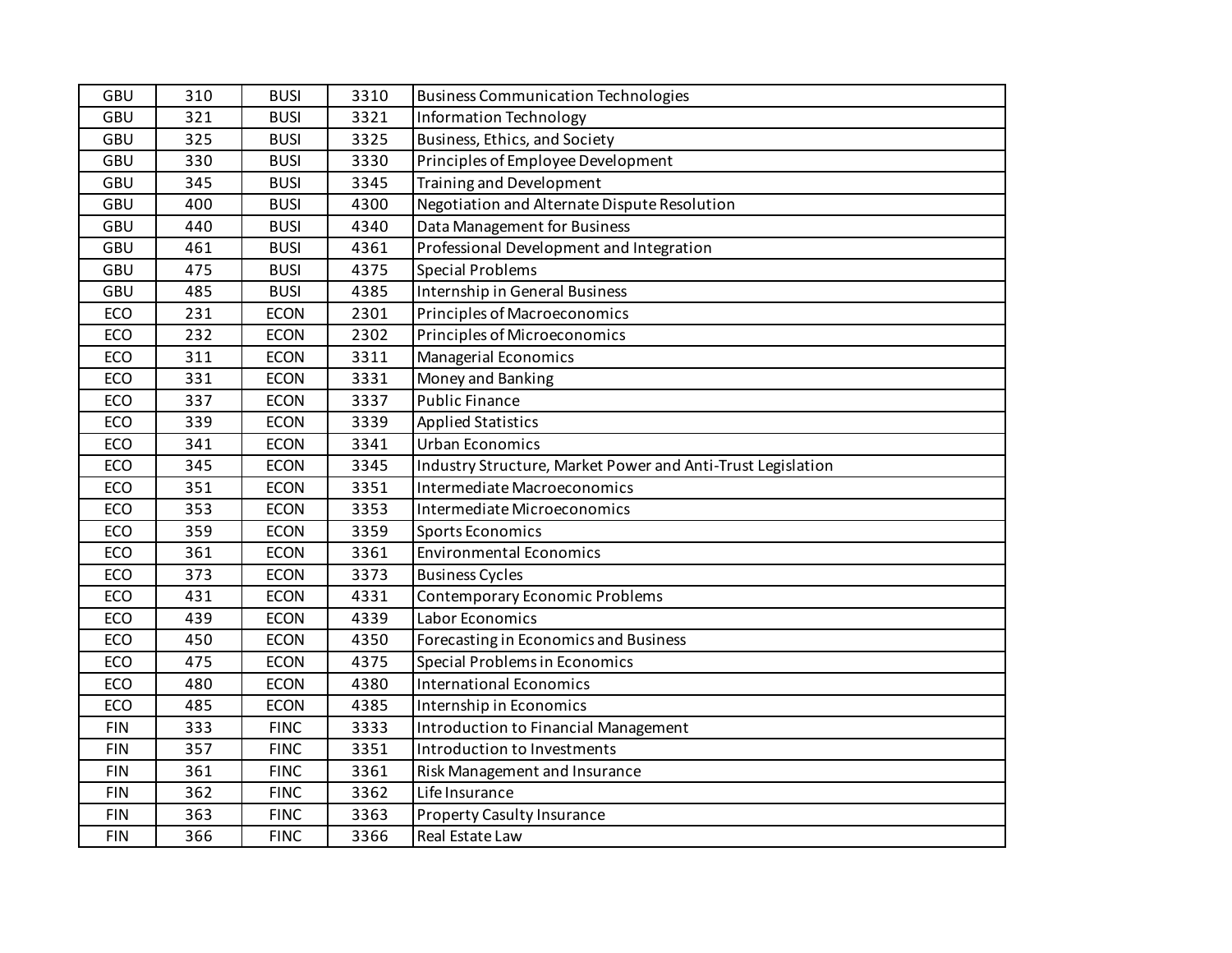| <b>FIN</b> | 367 | <b>FINC</b> | 3367 | <b>Real Estate Finance</b>                                |
|------------|-----|-------------|------|-----------------------------------------------------------|
| <b>FIN</b> | 369 | <b>FINC</b> | 3369 | <b>Personal Finance</b>                                   |
| <b>FIN</b> | 370 | <b>FINC</b> | 3370 | <b>Banking Fundamentals</b>                               |
| <b>FIN</b> | 373 | <b>FINC</b> | 3373 | Intermediate Financial Management                         |
| <b>FIN</b> | 401 | <b>FINC</b> | 4301 | <b>Financial Statement Analysis</b>                       |
| <b>FIN</b> | 410 | <b>FINC</b> | 4310 | <b>Speculative Markets</b>                                |
| <b>FIN</b> | 415 | <b>FINC</b> | 4315 | <b>Personal Financial Planning</b>                        |
| <b>FIN</b> | 420 | <b>FINC</b> | 4320 | <b>Selling Financial Services</b>                         |
| <b>FIN</b> | 433 | <b>FINC</b> | 4333 | <b>International Finance</b>                              |
| <b>FIN</b> | 448 | <b>FINC</b> | 4348 | <b>Estate Planning and Taxation</b>                       |
| <b>FIN</b> | 458 | <b>FINC</b> | 4358 | Security Analysis and Portfolio Management                |
| <b>FIN</b> | 471 | <b>FINC</b> | 4371 | <b>Commercial Bank Management</b>                         |
| <b>FIN</b> | 474 | <b>FINC</b> | 4374 | <b>Financial Analysis and Policy</b>                      |
| <b>FIN</b> | 475 | <b>FINC</b> | 4375 | Special Problems in Finance                               |
| <b>FIN</b> | 479 | <b>FINC</b> | 4379 | <b>Commercial Bank Lending</b>                            |
| <b>FIN</b> | 485 | <b>FINC</b> | 4385 | Internship in Finance                                     |
| <b>FIN</b> | 490 | <b>FINC</b> | 4390 | Student Investment Roundtable                             |
| <b>MGT</b> | 100 | <b>MGMT</b> | 1100 | Overview of Management: Trends and Functional Specialties |
| <b>MGT</b> | 272 | <b>MGMT</b> | 2372 | Management and Productivity Systems                       |
| <b>MGT</b> | 325 | <b>MGMT</b> | 3325 | Principles of Sports Business                             |
| <b>MGT</b> | 366 | <b>MGMT</b> | 3366 | <b>Entrepreneurial Family Firms</b>                       |
| <b>MGT</b> | 370 | <b>MGMT</b> | 3370 | Management Principles                                     |
| <b>MGT</b> | 371 | <b>MGMT</b> | 3371 | <b>Operations Management</b>                              |
| <b>MGT</b> | 372 | <b>MGMT</b> | 3372 | <b>Supply Chain Management</b>                            |
| <b>MGT</b> | 373 | <b>MGMT</b> | 3373 | Human Resource Management                                 |
| <b>MGT</b> | 377 | <b>MGMT</b> | 3377 | Organizational Behavior                                   |
| <b>MGT</b> | 379 | <b>MGMT</b> | 3379 | <b>Employee and Labor Relations</b>                       |
| <b>MGT</b> | 380 | <b>MGMT</b> | 3380 | Quantitative Management Methods                           |
| <b>MGT</b> | 383 | <b>MGMT</b> | 3383 | Purchasing and Materials Management                       |
| <b>MGT</b> | 385 | <b>MGMT</b> | 3385 | Organizational Leadership                                 |
| <b>MGT</b> | 390 | <b>MGMT</b> | 3390 | Principles of Entrepreneurship                            |
| <b>MGT</b> | 395 | <b>MGMT</b> | 3195 | <b>Career Planning</b>                                    |
| <b>MGT</b> | 422 | <b>MGMT</b> | 4322 | <b>International Management</b>                           |
| <b>MGT</b> | 444 | <b>MGMT</b> | 4344 | Project Management                                        |
| <b>MGT</b> | 461 | <b>MGMT</b> | 4361 | <b>Supervisory Management</b>                             |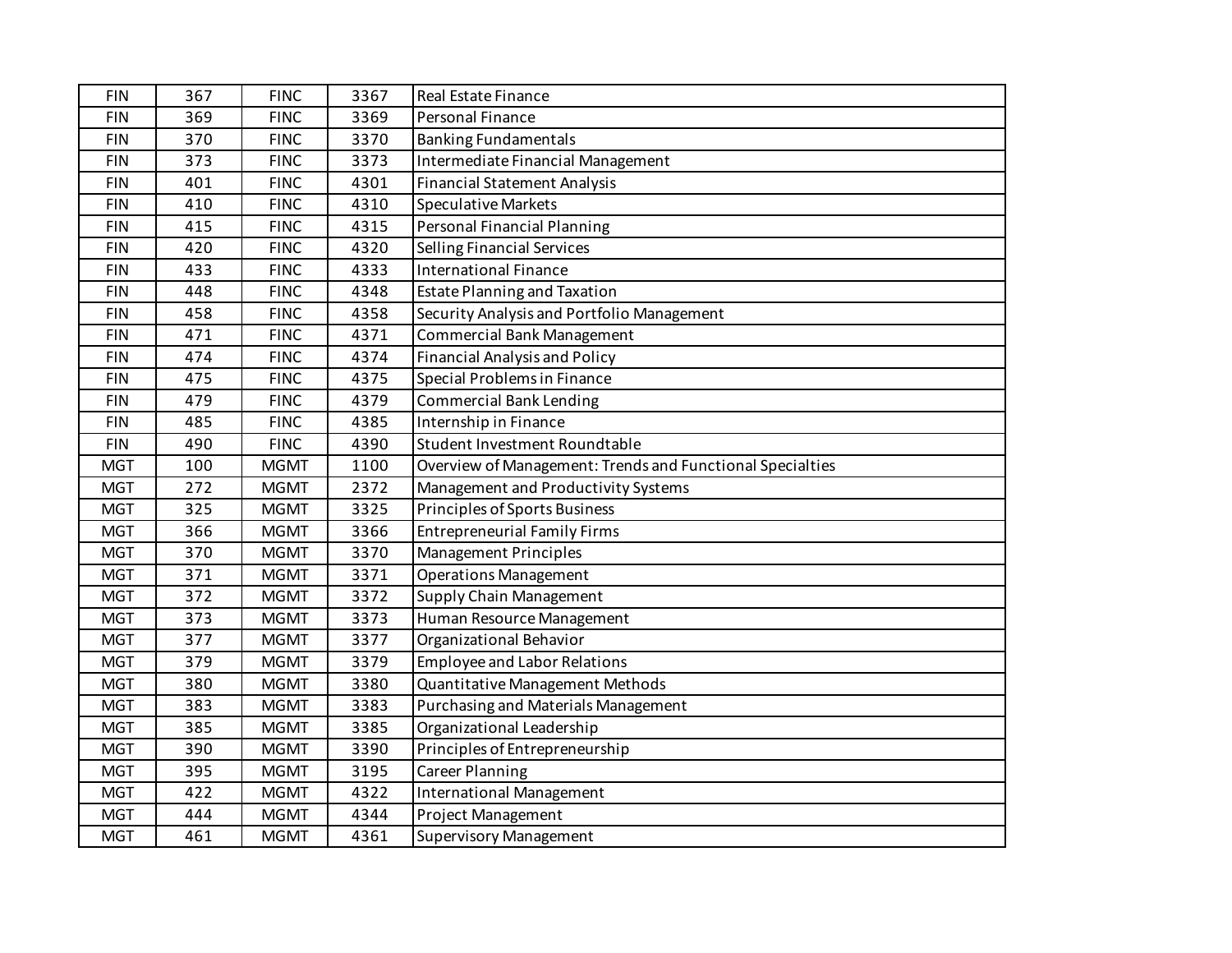| <b>MGT</b> | 463 | <b>MGMT</b> | 4363 | <b>Business Policy and Strategy</b>                      |
|------------|-----|-------------|------|----------------------------------------------------------|
| <b>MGT</b> | 464 | <b>MGMT</b> | 4364 | <b>Entrepreneurial Field Studies</b>                     |
| <b>MGT</b> | 470 | <b>MGMT</b> | 4170 | <b>Topics in Management</b>                              |
| <b>MGT</b> | 471 | <b>MGMT</b> | 4371 | Services Management                                      |
| <b>MGT</b> | 472 | <b>MGMT</b> | 4372 | Management Information Systems                           |
| <b>MGT</b> | 475 | <b>MGMT</b> | 4175 | Special Problems in Management                           |
| <b>MGT</b> | 476 | <b>MGMT</b> | 4176 | Internship Management                                    |
| <b>MGT</b> | 480 | <b>MGMT</b> | 4380 | <b>Sports Analytics</b>                                  |
| <b>MGT</b> | 484 | <b>MGMT</b> | 4384 | <b>Compensation and Benefits</b>                         |
| <b>MGT</b> | 485 | <b>MGMT</b> | 4385 | Entrepreneurship: Opportunity Assessment                 |
| <b>MKT</b> | 100 | <b>MKTG</b> | 1100 | Overview of Marketing: Trends and Functional Specialties |
| <b>MKT</b> | 351 | <b>MKTG</b> | 3351 | Principles of Marketing                                  |
| <b>MKT</b> | 352 | <b>MKTG</b> | 3352 | Advertising and Promotion                                |
| <b>MKT</b> | 353 | <b>MKTG</b> | 3353 | Personal Selling                                         |
| <b>MKT</b> | 354 | <b>MKTG</b> | 3354 | Retailing                                                |
| <b>MKT</b> | 355 | <b>MKTG</b> | 3355 | Consumer Behavior                                        |
| <b>MKT</b> | 354 | <b>MKTG</b> | 3354 | Retailing                                                |
| <b>MKT</b> | 357 | <b>MKTG</b> | 3357 | <b>Distribution Channels</b>                             |
| <b>MKT</b> | 358 | <b>MKTG</b> | 3358 | <b>Sports Marketing</b>                                  |
| <b>MKT</b> | 360 | <b>MKTG</b> | 3360 | Marketing of Services                                    |
| <b>MKT</b> | 362 | <b>MKTG</b> | 3362 | Sports Promotion                                         |
| <b>MKT</b> | 425 | <b>MKTG</b> | 4325 | <b>Systems and Internet Marketing</b>                    |
| <b>MKT</b> | 452 | <b>MKTG</b> | 4352 | <b>International Marketing</b>                           |
| <b>MKT</b> | 454 | <b>MKTG</b> | 4354 | Business-to-Business Marketing                           |
| <b>MKT</b> | 455 | <b>MKTG</b> | 4355 | Marketing Research                                       |
| <b>MKT</b> | 456 | <b>MKTG</b> | 4356 | Sales Management                                         |
| <b>MKT</b> | 457 | <b>MKTG</b> | 4357 | <b>Strategic Marketing</b>                               |
| <b>MKT</b> | 458 | <b>MKTG</b> | 4358 | <b>International Sports Marketing</b>                    |
| <b>MKT</b> | 470 | <b>MKTG</b> | 4170 | <b>Topics in Marketing</b>                               |
| <b>MKT</b> | 475 | <b>MKTG</b> | 4175 | Special Problems in Marketing                            |
| <b>MKT</b> | 486 | <b>MKTG</b> | 4186 | Internship in Marketing                                  |
| <b>DHH</b> | 111 | <b>DFHH</b> | 1311 | Deaf Culture                                             |
| <b>DHH</b> | 301 | <b>DFHH</b> | 4301 | Teaching Science in the Elementary DHH Classroom         |
| <b>DHH</b> | 302 | <b>DFHH</b> | 4302 | Teaching Social Studies in the Elementary DHH Classroom  |
| <b>DHH</b> | 303 | <b>DFHH</b> | 4303 | Teaching Mathematics in the Elementary DHH Classroom     |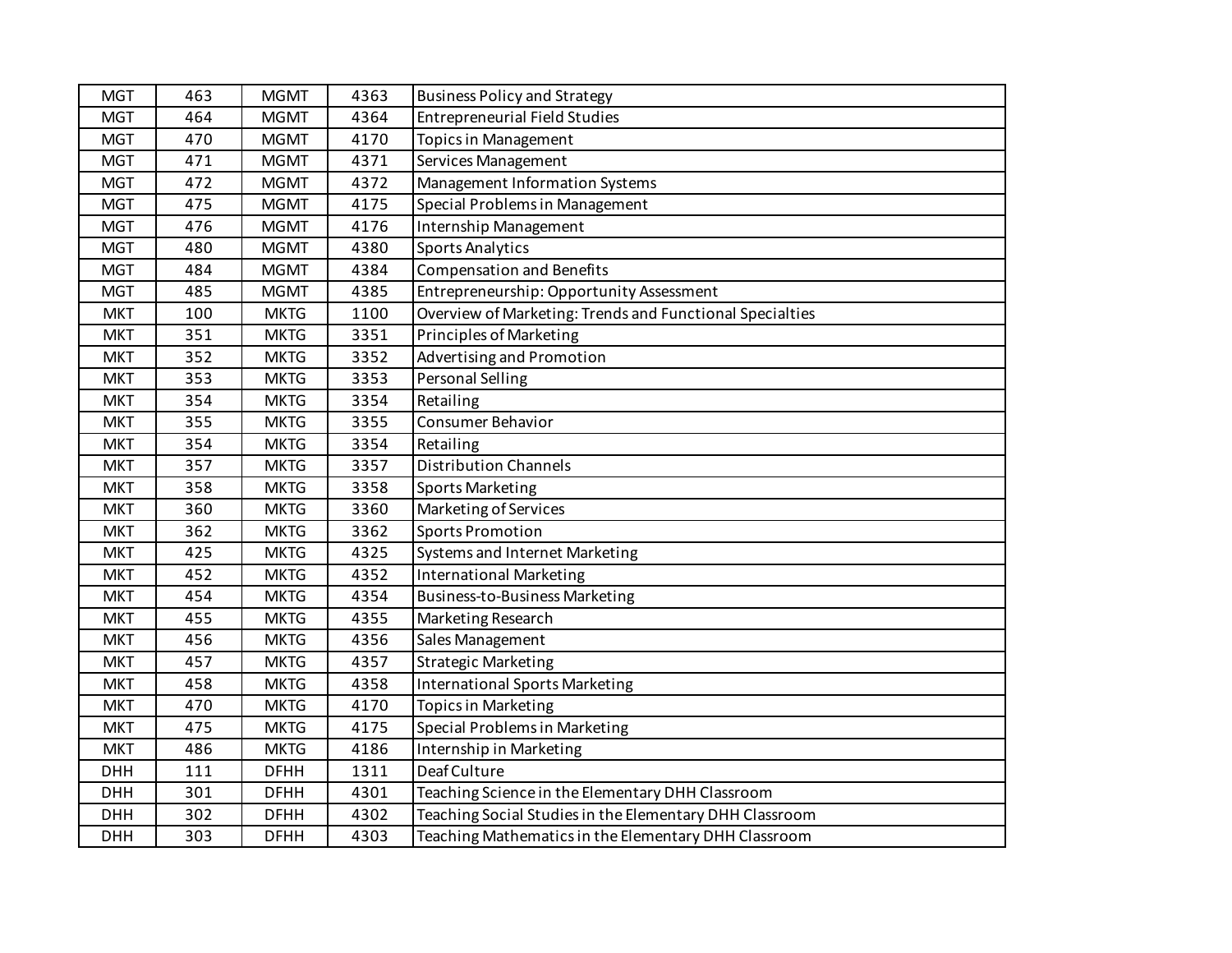| <b>DHH</b> | 350  | <b>DFHH</b> | 3350 | Access to the Phonemic Code                                 |
|------------|------|-------------|------|-------------------------------------------------------------|
| <b>DHH</b> | 442  | <b>DFHH</b> | 3399 | Capstone Course                                             |
| <b>DHH</b> | 470  | <b>DFHH</b> | 3370 | Language and Literacy for the Deaf                          |
| <b>DHH</b> | 476  | <b>DFHH</b> | 3379 | Assessment and Accountability in DHH Settings               |
| <b>DHH</b> | 478  | <b>DFHH</b> | 4178 | <b>Special Topics</b>                                       |
| <b>DHH</b> | 483  | <b>DFHH</b> | 3389 | Educational Interpreting/Translation                        |
| <b>ECH</b> | 328  | <b>ECED</b> | 3300 | Foundations of ECH                                          |
| <b>ECH</b> | 331  | <b>ECED</b> | 3301 | <b>Child-Centered Environments</b>                          |
| <b>ECH</b> | 332  | ECED        | 3310 | <b>ECH Theory and Practice</b>                              |
| <b>ECH</b> | 350  | <b>ECED</b> | 3320 | Field Experience I                                          |
| <b>ECH</b> | 432  | <b>ECED</b> | 4110 | Advocacy in Early Childhood and Professional Responsibilies |
| <b>ECH</b> | 440  | <b>ECED</b> | 4342 | Clinical Teaching in Early Childhood Education              |
| <b>ECH</b> | 475  | <b>ECED</b> | 4175 | <b>Special Problems</b>                                     |
| <b>ECH</b> | 478  | <b>ECED</b> | 4178 | <b>Special Topics</b>                                       |
| <b>ECH</b> | 328P | <b>ECED</b> | 3110 | Foundations of ECH (P)                                      |
| <b>ECH</b> | 331P | <b>ECED</b> | 3120 | Child-Centered Environments (P)                             |
| EDU        | 101  | <b>EDUC</b> | 1301 | Introduction to the Teaching Profession                     |
| <b>ELE</b> | 301  | <b>ELED</b> | 4310 | Teaching Science in EC-6                                    |
| <b>ELE</b> | 302  | <b>ELED</b> | 3330 | Teaching Social Studies in EC-6                             |
| <b>ELE</b> | 303  | <b>ELED</b> | 4320 | Teaching Mathematics in EC-6                                |
| <b>ELE</b> | 304  | <b>ELED</b> | 3320 | Technology in Teaching                                      |
| <b>ELE</b> | 305  | ELED        | 3240 | <b>Science Teaching Methods</b>                             |
| <b>ELE</b> | 306  | <b>ELED</b> | 3230 | Social Studies Teaching Methods                             |
| <b>ELE</b> | 307  | <b>ELED</b> | 3250 | Mathematics Teaching Methods                                |
| <b>ELE</b> | 308  | <b>ELED</b> | 3260 | <b>Texas Math Standards</b>                                 |
| <b>ELE</b> | 309  | <b>ELED</b> | 3261 | <b>Texas Science Standards</b>                              |
| <b>ELE</b> | 310  | <b>ELED</b> | 3262 | <b>Texas Social Studies Standards</b>                       |
| <b>ELE</b> | 352  | <b>ELED</b> | 3310 | Social/Environmental Foundations                            |
| <b>ELE</b> | 412  | <b>ELED</b> | 4380 | <b>Study Abroad</b>                                         |
| <b>ELE</b> | 441  | <b>ELED</b> | 4242 | Clinical Teaching in the Elementary School                  |
| <b>ELE</b> | 450  | <b>ELED</b> | 4330 | Field Experience II                                         |
| <b>ELE</b> | 475  | <b>ELED</b> | 4175 | <b>Special Problems</b>                                     |
| <b>ELE</b> | 478  | <b>ELED</b> | 4178 | <b>Special Topics</b>                                       |
| <b>ELE</b> | 495  | <b>ELED</b> | 4345 | Humane and Environmental Education                          |
| <b>MLG</b> | 400  | <b>MLGE</b> | 3301 | The Adolescent Learner                                      |
|            |      |             |      |                                                             |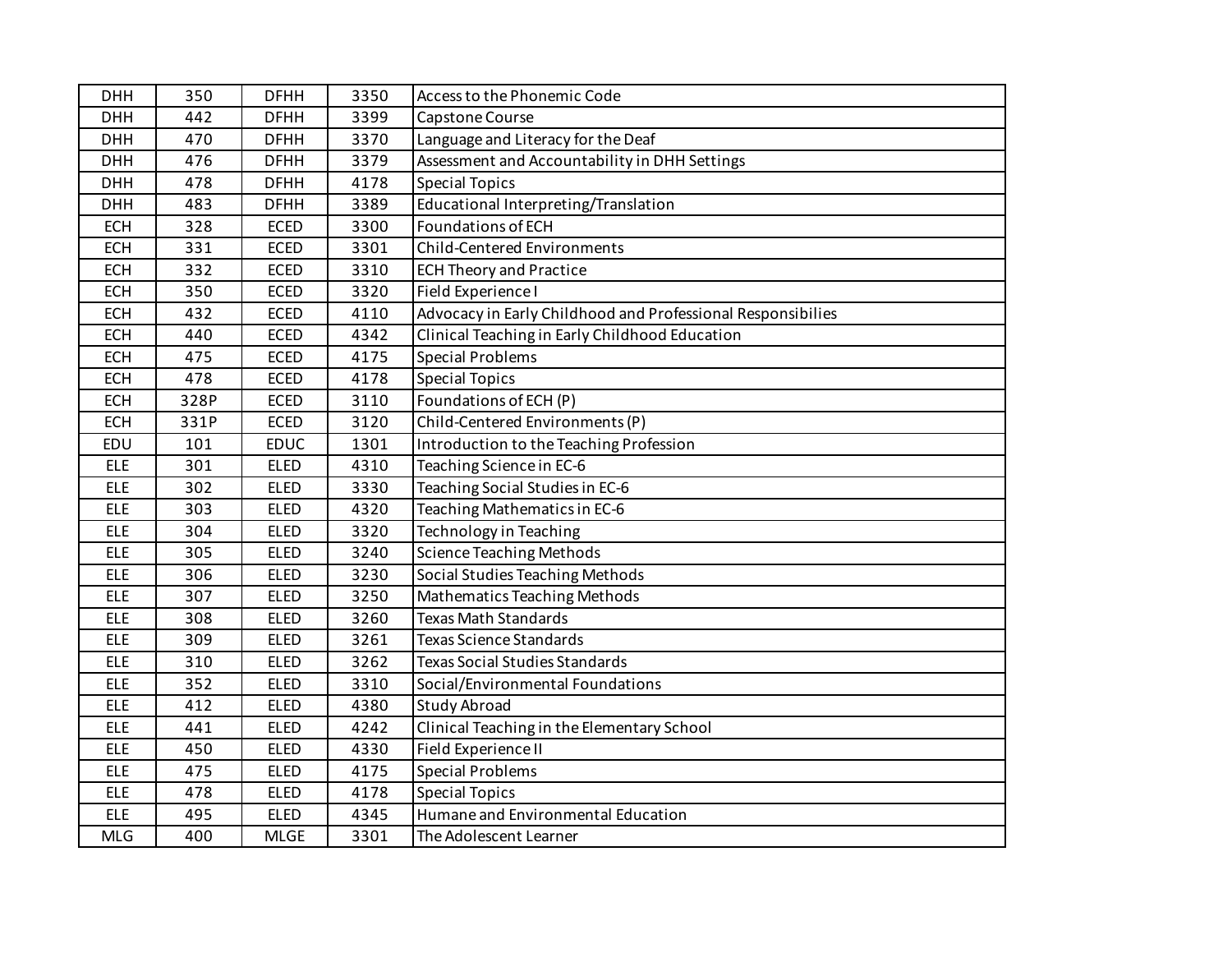| <b>MLG</b> | 401  | <b>MLGE</b> | 4201 | Mid Level Learning Community                                  |
|------------|------|-------------|------|---------------------------------------------------------------|
| <b>MLG</b> | 402  | <b>MLGE</b> | 3210 | Learner Centered Middle Schools                               |
| <b>MLG</b> | 403  | <b>MLGE</b> | 4250 | Integrating Middle Grades Learning                            |
| <b>MLG</b> | 422  | <b>MLGE</b> | 4220 | Science in Middle Grades                                      |
| <b>MLG</b> | 423  | <b>MLGE</b> | 4230 | Social Studies in Middle Grades                               |
| <b>MLG</b> | 424  | <b>MLGE</b> | 4240 | Mathematics in Middle Grades                                  |
| <b>MLG</b> | 475  | <b>MLGE</b> | 4175 | <b>Special Problems</b>                                       |
| <b>MLG</b> | 478  | <b>MLGE</b> | 4178 | <b>Special Topics</b>                                         |
| <b>MLG</b> | 401P | <b>MLGE</b> | 4111 | Mid Level Learning Community (P)                              |
| <b>MLG</b> | 403P | <b>MLGE</b> | 4251 | Integrating Middle Grades Learning (P)                        |
| <b>RDG</b> | 318  | <b>READ</b> | 3310 | Survey of Reading                                             |
| <b>RDG</b> | 320  | <b>READ</b> | 3320 | Language and Literacy I                                       |
| <b>RDG</b> | 322  | <b>READ</b> | 3330 | Language and Literacy II                                      |
| <b>RDG</b> | 390  | <b>READ</b> | 3340 | Content Area Reading and Writing                              |
| <b>RDG</b> | 398  | <b>READ</b> | 3350 | Literary Needs of Diverse Learners                            |
| <b>RDG</b> | 415  | <b>READ</b> | 4340 | Language and Literacy III                                     |
| <b>RDG</b> | 416  | <b>READ</b> | 4210 | Reading as a Language Process                                 |
| <b>RDG</b> | 475  | <b>READ</b> | 4175 | <b>Special Problems</b>                                       |
| <b>RDG</b> | 475  | <b>READ</b> | 4175 | <b>Special Problems</b>                                       |
| <b>RDG</b> | 478  | <b>READ</b> | 4178 | <b>Special Topics</b>                                         |
| <b>RDG</b> | 478  | <b>READ</b> | 4178 | <b>Special Topics</b>                                         |
| <b>SED</b> | 370  | SEED        | 3370 | Sociocultural and Historic Perspectives in American Education |
| <b>SED</b> | 371  | <b>SEED</b> | 3371 | Curriculum and Instructional Design                           |
| <b>SED</b> | 372  | <b>SEED</b> | 3372 | Culturally Responsive Pedagogy in Diverse Classrooms          |
| <b>SED</b> | 442  | <b>SEED</b> | 4242 | Clinical Teaching in a Secondary Learning Community           |
| <b>SED</b> | 443  | SEED        | 4343 | <b>Education in a Global Society</b>                          |
| <b>SED</b> | 450  | SEED        | 4250 | Assessment for Diverse and Contemporary Classrooms            |
| <b>SED</b> | 460  | SEED        | 4360 | Motivating and Managing the Active Learning Environment       |
| <b>SED</b> | 465  | SEED        | 4365 | Cross-Cultural Learning in Costa Rica                         |
| <b>SED</b> | 475  | SEED        | 4175 | Special Problems: Independent Study                           |
| <b>SED</b> | 478  | <b>SEED</b> | 4178 | <b>Special Topics</b>                                         |
| <b>SED</b> | 450L | <b>SEED</b> | 4150 | Assessment for Contemporary Classroom Lab                     |
| <b>SPE</b> | 329  | SPED        | 3329 | Survey of Exceptionalities                                    |
| <b>SPE</b> | 341  | SPED        | 3341 | Communication Skills for the Visually Impaired                |
| <b>SPE</b> | 432  | <b>SPED</b> | 4332 | Educational Appraisal of Exceptional Children                 |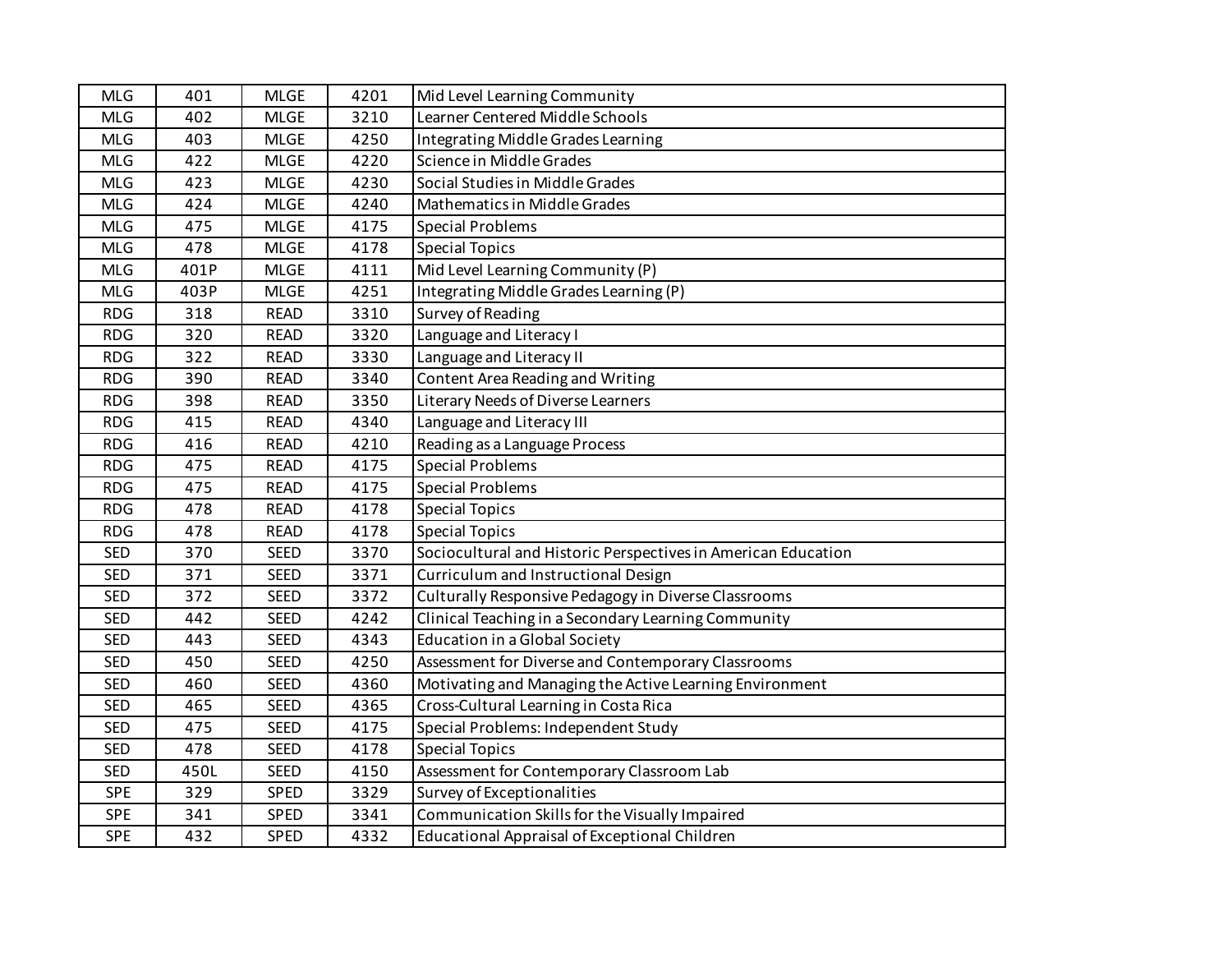| <b>SPE</b> | 434 | SPED        | 4334 | <b>Functional Living Skills</b>                      |
|------------|-----|-------------|------|------------------------------------------------------|
| <b>SPE</b> | 438 | SPED        | 4338 | Instruction for Persons with Disabilities            |
| <b>SPE</b> | 439 | <b>SPED</b> | 4339 | <b>Introduction to Applied Behavior Analysis</b>     |
| <b>SPE</b> | 441 | SPED        | 4341 | Instruction Strategies for the Visually Impaired     |
| <b>SPE</b> | 443 | SPED        | 4242 | Clinical Teaching in Special Education               |
| SPE        | 460 | SPED        | 4360 | Children with Behavioral Disorders and Autism        |
| <b>SPE</b> | 461 | SPED        | 4361 | Practicum in Special Education                       |
| <b>SPE</b> | 463 | SPED        | 4363 | Consulting with Parents and Professionals            |
| <b>SPE</b> | 464 | SPED        | 4364 | Early Childhood Special Education                    |
| <b>SPE</b> | 465 | SPED        | 4365 | Educational Programming for Students with Autism     |
| <b>SPE</b> | 466 | <b>SPED</b> | 4366 | Assistive Technology                                 |
| <b>SPE</b> | 475 | <b>SPED</b> | 4175 | Independent Study                                    |
| <b>SPE</b> | 478 | <b>SPED</b> | 4178 | <b>Special Topics</b>                                |
| <b>SPH</b> | 172 | SGNL        | 1301 | Beginning American Sign Language                     |
| <b>SPH</b> | 272 | SGNL        | 1302 | Intermediate American Sign Language                  |
| SPH        | 274 | <b>DFHH</b> | 2304 | Manual Communication Interned                        |
| SPH        | 414 | <b>DFHH</b> | 2303 | Deaf Culture                                         |
| <b>SPH</b> | 471 | <b>DFHH</b> | 4304 | Advanced Language for the Deaf                       |
| SPH        | 477 | SGNL        | 2301 | American Sign Language III                           |
| <b>SPH</b> | 478 | <b>DFHH</b> | 3390 | Manual Communication Interpreting                    |
| <b>SPH</b> | 479 | SGNL        | 2302 | American Sign Language IV                            |
| <b>HMS</b> | 100 | <b>HMSC</b> | 1300 | <b>Foundations in Human Sciences</b>                 |
| <b>HMS</b> | 102 | <b>HAMG</b> | 1321 | Introduction to the Hospitality Industry             |
| <b>HMS</b> | 110 | <b>CMGT</b> | 1301 | Intro to Facility and Construction Management        |
| <b>HMS</b> | 113 | <b>INDS</b> | 1113 | Pre-Portfolio Development                            |
| <b>HMS</b> | 115 | <b>INDS</b> | 1311 | Introduction to Interior Design                      |
| <b>HMS</b> | 119 | <b>MRCH</b> | 1302 | Introduction to Retailing and Merchandising          |
| <b>HMS</b> | 131 | <b>MRCH</b> | 1331 | <b>Apparel Quality Analysis</b>                      |
| <b>HMS</b> | 133 | <b>NUTR</b> | 1133 | Food, Nutrition, Dietetics as a Profession           |
| <b>HMS</b> | 137 | <b>CHEF</b> | 1101 | Principles of Food Science                           |
| <b>HMS</b> | 138 | <b>NUTR</b> | 1138 | Diet and Fitness                                     |
| <b>HMS</b> | 139 | <b>CHEF</b> | 1239 | Management in Meal Production                        |
| <b>HMS</b> | 146 | <b>HDFS</b> | 1346 | Introduction to Human Development and Family Studies |
| <b>HMS</b> | 147 | <b>HMSC</b> | 1347 | Personal & Family Management                         |
| <b>HMS</b> | 201 | <b>HDFS</b> | 2301 | Family Life Education                                |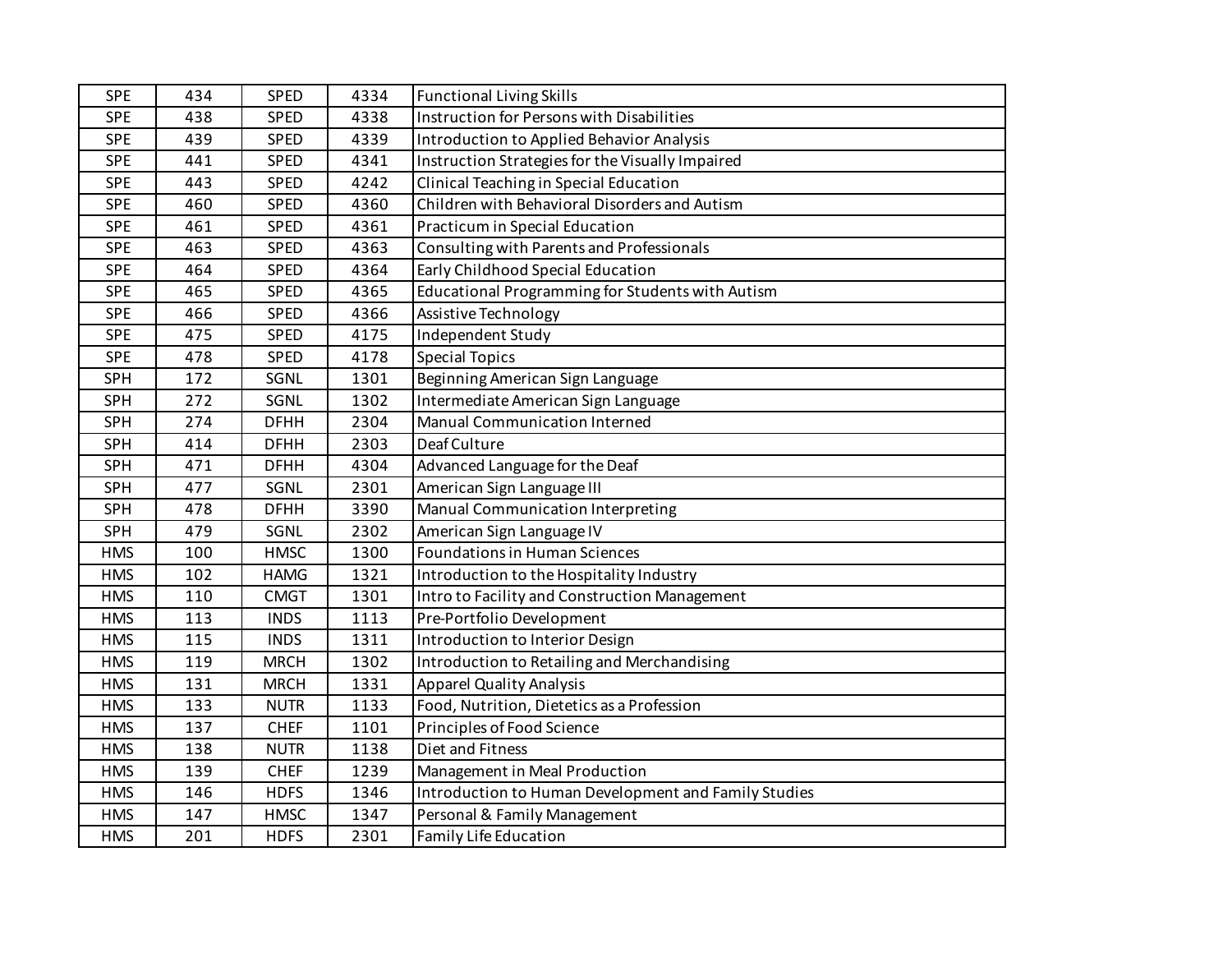| <b>HMS</b> | 202 | <b>TRVM</b> | 1300 | Introduction to Travel and Tourism                         |
|------------|-----|-------------|------|------------------------------------------------------------|
| <b>HMS</b> | 203 | <b>HDFS</b> | 2302 | Human Growth and Development                               |
| <b>HMS</b> | 204 | <b>MRCH</b> | 3304 | <b>Retail Trend Analysis and Forecasting</b>               |
| <b>HMS</b> | 206 | <b>INDS</b> | 2106 | Fundamentals of Interior Design Studio                     |
| <b>HMS</b> | 208 | <b>INDS</b> | 2108 | Creative Design Studio                                     |
| <b>HMS</b> | 212 | <b>INDS</b> | 1370 | History of Interiors                                       |
| <b>HMS</b> | 217 | <b>INDS</b> | 2317 | Sketching and Rendering for Interior Design                |
| <b>HMS</b> | 220 | <b>HAMG</b> | 2330 | Convention and Meeting Planning                            |
| <b>HMS</b> | 221 | <b>HAMG</b> | 2317 | Club and Resort Management                                 |
| <b>HMS</b> | 222 | <b>CHEF</b> | 1205 | Public Health and Safety Management                        |
| <b>HMS</b> | 225 | <b>RSTO</b> | 2125 | Mobile Food Management                                     |
| <b>HMS</b> | 232 | <b>MRCH</b> | 1311 | History of Fashion                                         |
| <b>HMS</b> | 233 | <b>MRCH</b> | 2333 | Apparel Design                                             |
| <b>HMS</b> | 235 | <b>HDFS</b> | 2335 | Health Concepts / Child & Adol                             |
| <b>HMS</b> | 236 | <b>TECA</b> | 1354 | Child Growth and Development                               |
| <b>HMS</b> | 239 | <b>NUTR</b> | 2339 | <b>Introductory to Nutrition</b>                           |
| <b>HMS</b> | 241 | <b>HDFS</b> | 1211 | <b>Educating Young Children</b>                            |
| <b>HMS</b> | 242 | <b>TECA</b> | 1303 | Families, School, and Community                            |
| <b>HMS</b> | 250 | <b>MRCH</b> | 2350 | Merchandising Applications                                 |
| <b>HMS</b> | 253 | <b>RSTO</b> | 1301 | Bar and Beverage Management                                |
| <b>HMS</b> | 260 | <b>MRCH</b> | 2301 | Principles of Textile Science                              |
| <b>HMS</b> | 285 | <b>CHEF</b> | 2101 | Garde Manger                                               |
| <b>HMS</b> | 300 | <b>HMSC</b> | 3300 | Professional Leadership in Human Sciences                  |
| <b>HMS</b> | 302 | <b>HAMG</b> | 1313 | Principles of Lodging                                      |
| <b>HMS</b> | 304 | <b>RSTO</b> | 1325 | Purchasing in the Hospitality Industry                     |
| <b>HMS</b> | 305 | <b>RSTO</b> | 2301 | Food and Beverage Cost Control in the Hospitality Industry |
| <b>HMS</b> | 306 | <b>MRCH</b> | 3306 | <b>Merchandising Mathematics</b>                           |
| <b>HMS</b> | 310 | <b>INDS</b> | 2113 | Residential Design Studio                                  |
| <b>HMS</b> | 311 | <b>INDS</b> | 3311 | <b>Interior Materials and Cabinetry</b>                    |
| <b>HMS</b> | 312 | <b>INDS</b> | 3121 | Commercial Design Studio                                   |
| <b>HMS</b> | 313 | <b>HDFS</b> | 3313 | <b>Family Communication</b>                                |
| <b>HMS</b> | 314 | <b>CMGT</b> | 3114 | <b>Building Construction Systems</b>                       |
| <b>HMS</b> | 315 | <b>FACS</b> | 3315 | Application of Elements and Principles of Design           |
| <b>HMS</b> | 316 | <b>INDS</b> | 3116 | Interior Lighting Studio                                   |
| <b>HMS</b> | 317 | <b>HDFS</b> | 3317 | Aging and the Family                                       |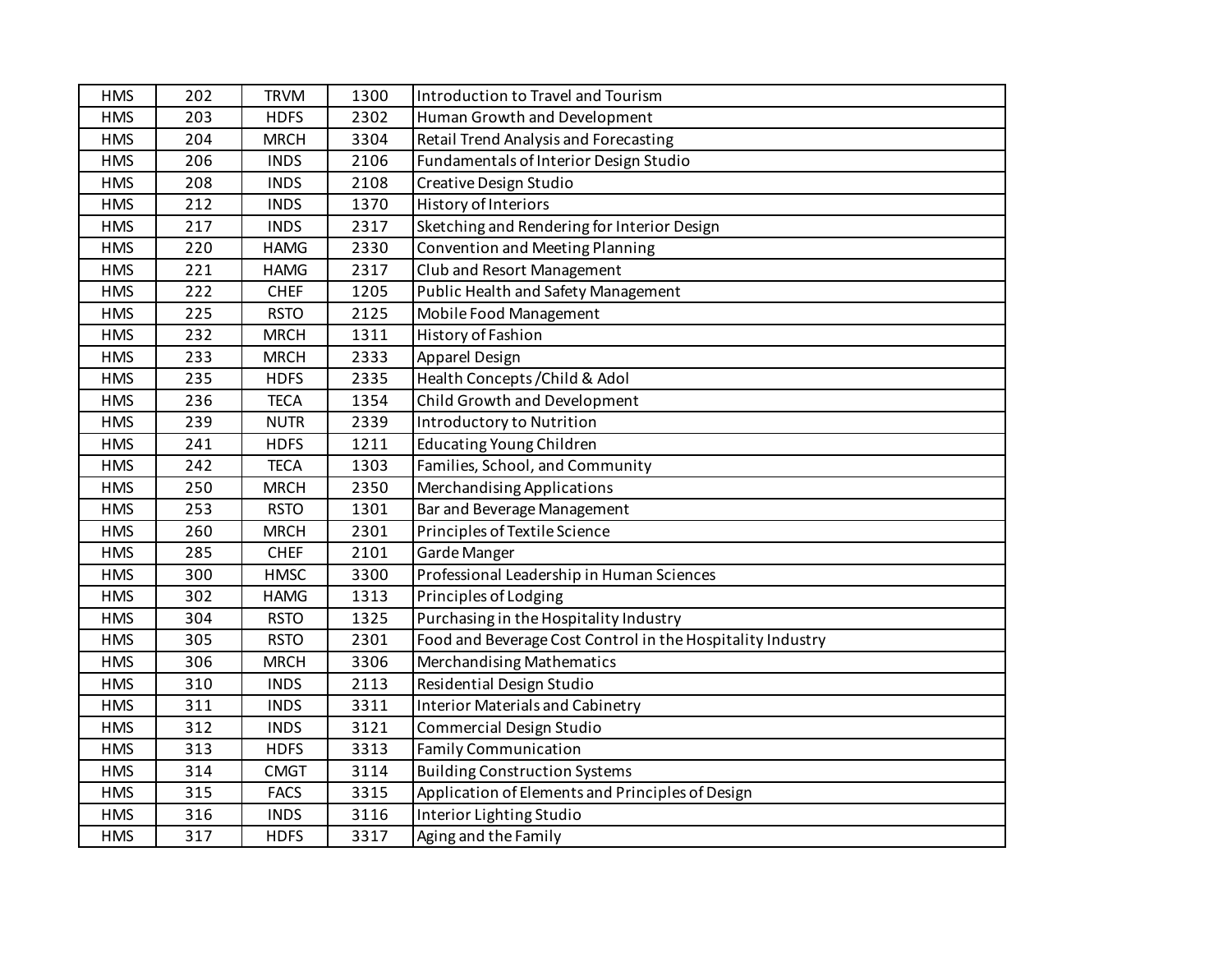| <b>HMS</b> | 318 | <b>MRCH</b> | 3318 | Accessories in Interiors                                               |
|------------|-----|-------------|------|------------------------------------------------------------------------|
| <b>HMS</b> | 319 | <b>INDS</b> | 3319 | <b>Codes and Materials</b>                                             |
| <b>HMS</b> | 322 | <b>HAMG</b> | 2337 | <b>Hospitality Facility Management</b>                                 |
| <b>HMS</b> | 323 | <b>MRCH</b> | 3323 | Retail Category Management                                             |
| <b>HMS</b> | 325 | <b>CHEF</b> | 3125 | Culinary 1: Hot Food Preparation                                       |
| <b>HMS</b> | 331 | <b>CHEF</b> | 3231 | <b>Experimental Food Science</b>                                       |
| <b>HMS</b> | 332 | <b>HMSC</b> | 3332 | Consumer Engagement in Digital Channels                                |
| <b>HMS</b> | 333 | <b>MRCH</b> | 3333 | <b>Apparel Quality Analysis</b>                                        |
| <b>HMS</b> | 336 | <b>HDFS</b> | 3336 | Human Growth, Development and Aging in the Family Content              |
| <b>HMS</b> | 337 | <b>FACS</b> | 2337 | Consumer Health                                                        |
| <b>HMS</b> | 339 | <b>NUTR</b> | 3339 | Nutrition                                                              |
| <b>HMS</b> | 340 | <b>HDFS</b> | 3340 | Family Approach to Middle Childhood/Adolescent Development             |
| <b>HMS</b> | 342 | <b>HDFS</b> | 4319 | Pre-Practicum                                                          |
| <b>HMS</b> | 343 | <b>MRCH</b> | 2320 | Visual and Virtual Merchandising                                       |
| <b>HMS</b> | 345 | <b>PSTR</b> | 3145 | <b>Baking Pastries and Desserts</b>                                    |
| <b>HMS</b> | 349 | <b>NUTR</b> | 3349 | Nutrition Throughout the Lifecycle                                     |
| <b>HMS</b> | 350 | <b>HDFS</b> | 3350 | Sexuality within the Context of the Family                             |
| <b>HMS</b> | 353 | <b>HDFS</b> | 3353 | Parenting                                                              |
| <b>HMS</b> | 355 | <b>NUTR</b> | 3355 | Nutrition for Health Care                                              |
| <b>HMS</b> | 363 | <b>MRCH</b> | 3363 | <b>Advanced Textiles</b>                                               |
| <b>HMS</b> | 371 | <b>FACS</b> | 3371 | <b>Teaching and Learning Processes</b>                                 |
| <b>HMS</b> | 372 | <b>FACS</b> | 3372 | Administration for Work-based Learning in Family and Consumer Sciences |
| <b>HMS</b> | 373 | <b>FACS</b> | 3373 | <b>Occupational FCS</b>                                                |
| <b>HMS</b> | 380 | <b>HAMG</b> | 3180 | <b>Advanced Lodging Operations</b>                                     |
| <b>HMS</b> | 381 | <b>HAMG</b> | 3331 | Managing the Hospitality Workforce                                     |
| <b>HMS</b> | 382 | <b>HAMG</b> | 3307 | <b>Hospitality and Service Promotions</b>                              |
| <b>HMS</b> | 385 | <b>RSTO</b> | 2307 | <b>Catering and Special Functions</b>                                  |
| <b>HMS</b> | 390 | <b>TRVM</b> | 3370 | Destination Management in Tourism                                      |
| <b>HMS</b> | 400 | <b>HMSC</b> | 4100 | Professional Leadership in Human Sciences                              |
| <b>HMS</b> | 401 | <b>HAMG</b> | 4301 | <b>Hospitality Financial Mgmt</b>                                      |
| <b>HMS</b> | 403 | <b>NUTR</b> | 4303 | <b>Cultural Aspects of Food</b>                                        |
| <b>HMS</b> | 404 | <b>RSTO</b> | 4104 | Advanced Culinary Planning and Preparation                             |
| <b>HMS</b> | 405 | <b>RSTO</b> | 4331 | Food Service Management and Organization                               |
| <b>HMS</b> | 406 | <b>TRVM</b> | 4317 | Cruise Line Industry                                                   |
| <b>HMS</b> | 407 | <b>RSTO</b> | 4107 | Managing the Guest Experience in Hospitality                           |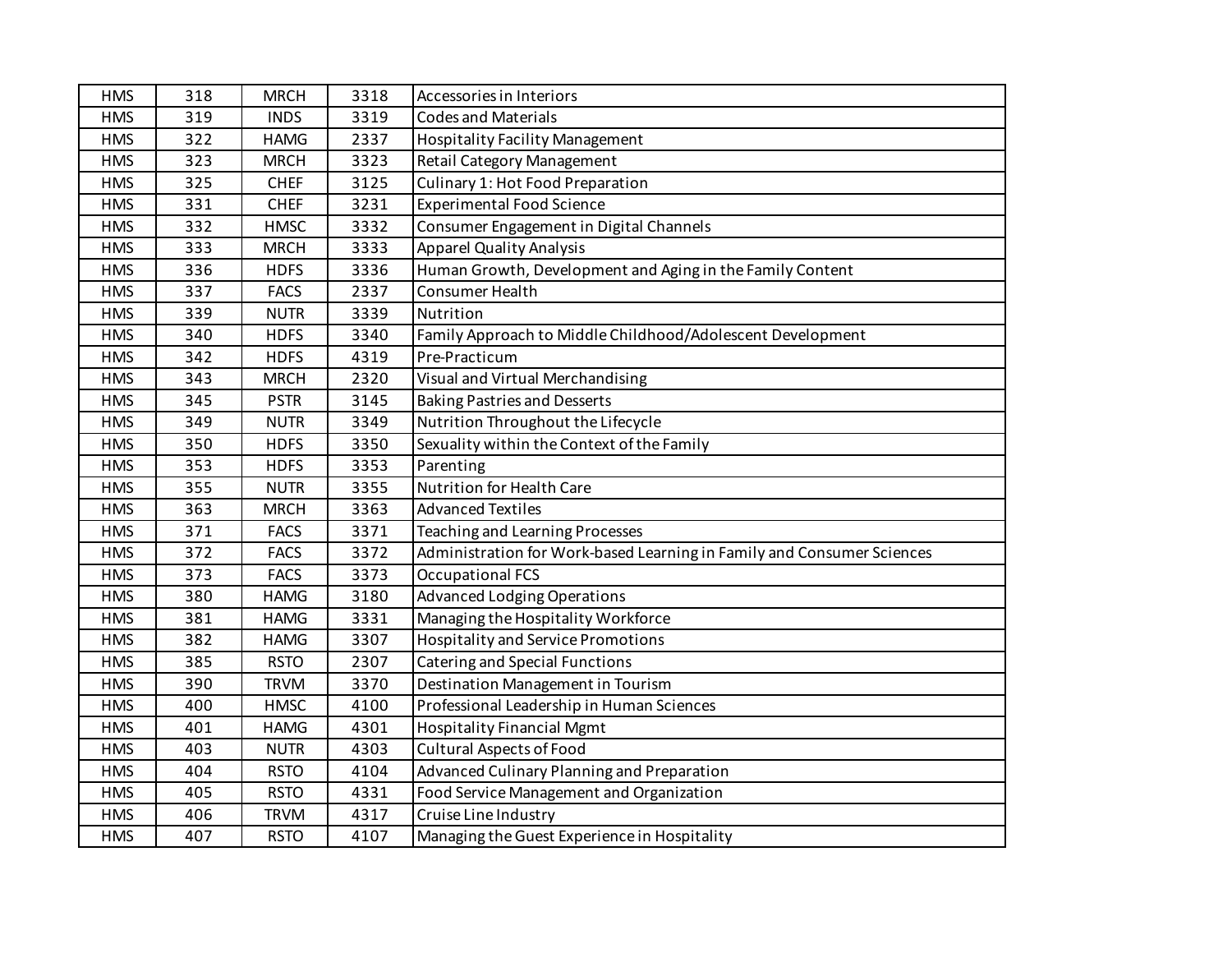| <b>HMS</b> | 408 | <b>MRCH</b> | 4303 | <b>Retail Buying</b>                               |
|------------|-----|-------------|------|----------------------------------------------------|
| <b>HMS</b> | 409 | <b>NUTR</b> | 4309 | <b>Community Nutrition</b>                         |
| <b>HMS</b> | 410 | <b>INDS</b> | 4310 | Sustainable Issues in Interior Design              |
| <b>HMS</b> | 412 | <b>INDS</b> | 4112 | Interior Design Capstone Studio I                  |
| <b>HMS</b> | 413 | <b>INDS</b> | 4113 | Portfolio Development                              |
| <b>HMS</b> | 414 | <b>INDS</b> | 4114 | Interior Design Capstone Studio II                 |
| <b>HMS</b> | 418 | <b>INDS</b> | 4318 | Professional Practice for Interior Design          |
| <b>HMS</b> | 419 | <b>MRCH</b> | 4319 | <b>Global Perspectives in Retailing Principles</b> |
| <b>HMS</b> | 420 | <b>HMSC</b> | 4120 | Practicum                                          |
| <b>HMS</b> | 425 | <b>INDS</b> | 3125 | <b>Advanced Revit</b>                              |
| <b>HMS</b> | 426 | <b>FACS</b> | 4326 | Field Experiences in Human Sciences                |
| <b>HMS</b> | 429 | <b>NUTR</b> | 4329 | <b>Nutrition for Sports</b>                        |
| <b>HMS</b> | 430 | <b>HDFS</b> | 4310 | <b>Family Policy</b>                               |
| <b>HMS</b> | 435 | <b>NUTR</b> | 4335 | <b>Nutrition Counseling</b>                        |
| <b>HMS</b> | 439 | <b>NUTR</b> | 4339 | <b>Advanced Human Nutrition</b>                    |
| <b>HMS</b> | 440 | <b>HMSC</b> | 4340 | <b>Consumer Problems</b>                           |
| <b>HMS</b> | 441 | <b>HDFS</b> | 3341 | <b>Contemporary Family Issues</b>                  |
| <b>HMS</b> | 442 | <b>MRCH</b> | 4342 | Visual Merchandising Display II                    |
| <b>HMS</b> | 443 | <b>HDFS</b> | 3343 | Infant Development                                 |
| <b>HMS</b> | 445 | <b>HMSC</b> | 4345 | Economic Concepts for Middle Level Grades          |
| <b>HMS</b> | 447 | <b>FACS</b> | 4347 | <b>Student Teach Family Cons Sci</b>               |
| <b>HMS</b> | 449 | <b>NUTR</b> | 4349 | <b>Medical Nutrition Therapy I</b>                 |
| <b>HMS</b> | 451 | <b>HMSC</b> | 4351 | Resource Management                                |
| <b>HMS</b> | 452 | <b>MRCH</b> | 4352 | Entrepreneurship in Retail Operations              |
| <b>HMS</b> | 459 | <b>HDFS</b> | 4315 | <b>Family Development</b>                          |
| <b>HMS</b> | 460 | <b>INDS</b> | 4360 | Overview of Residential Interiors and Construction |
| <b>HMS</b> | 463 | <b>MRCH</b> | 4363 | <b>Retail Service Promotion</b>                    |
| <b>HMS</b> | 470 | <b>TRVM</b> | 4327 | Meetings, Events, Expositions and Technology       |
| <b>HMS</b> | 472 | <b>HAMG</b> | 4372 | <b>Special Events Production</b>                   |
| <b>HMS</b> | 475 | <b>HMSC</b> | 4175 | <b>Special Problems</b>                            |
| <b>HMS</b> | 478 | <b>HMSC</b> | 4178 | Advanced Undergraduate Studies                     |
| <b>HMS</b> | 479 | <b>NUTR</b> | 4379 | <b>Medical Nutrition Therapy II</b>                |
| <b>HMS</b> | 480 | <b>HAMG</b> | 4380 | Executive Strategies in Hospitality Administration |
| <b>HMS</b> | 485 | <b>HAMG</b> | 4324 | Diversity in the Hospitality Industry              |
| <b>HMS</b> | 493 | <b>HMSC</b> | 4393 | <b>Applied Human Sciences</b>                      |
|            |     |             |      |                                                    |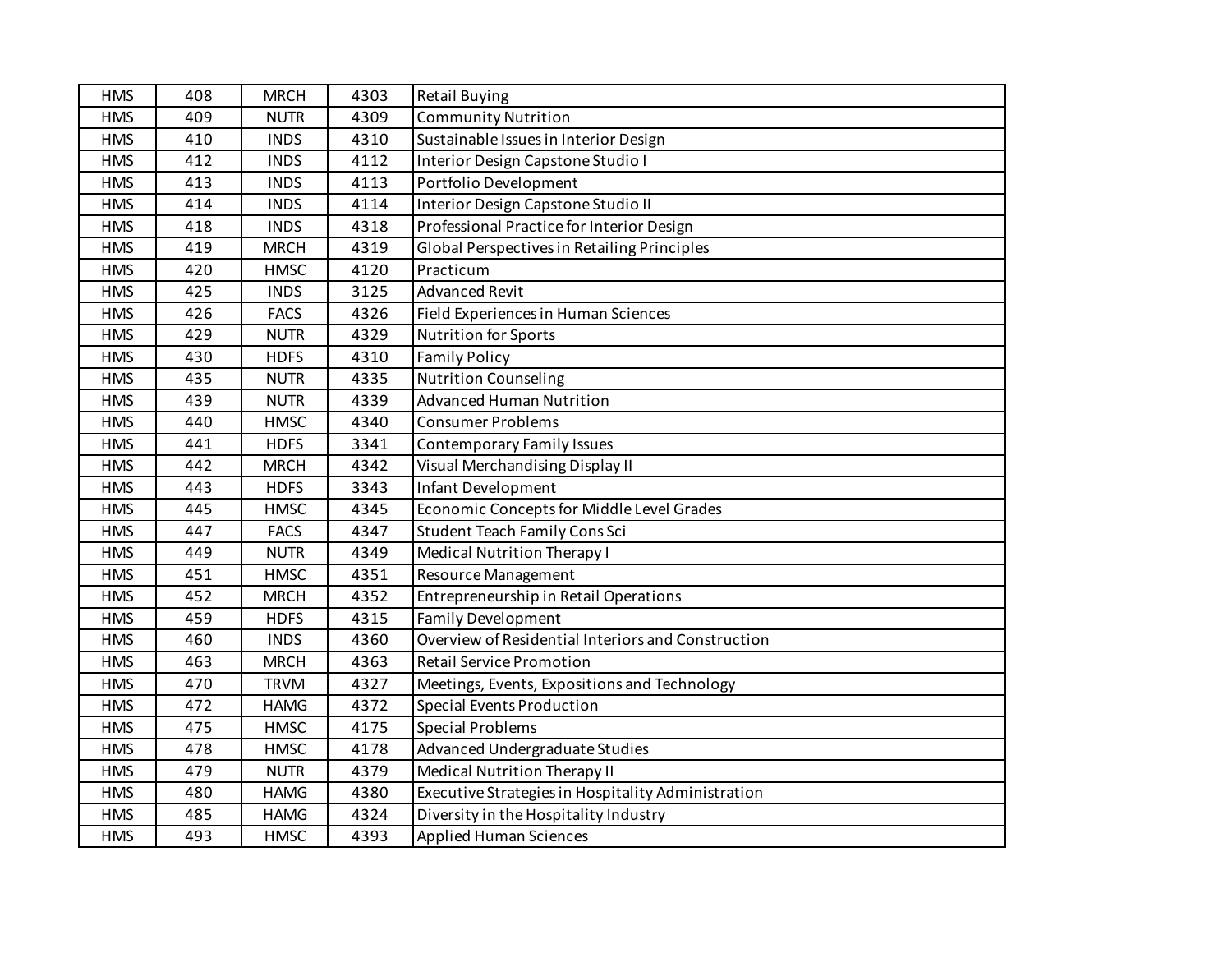| <b>HMS</b> | 137L | <b>CHEF</b> | 1201 | Principles of Food Science Lab                                      |
|------------|------|-------------|------|---------------------------------------------------------------------|
| <b>HMS</b> | 139L | <b>CHEF</b> | 1139 | Management in Meal Production Lab                                   |
| <b>HMS</b> | 206L | <b>INDS</b> | 2206 | Fundamentals of Interior Design Studio Lab                          |
| <b>HMS</b> | 208L | <b>INDS</b> | 2208 | Creative Design Studio Lab                                          |
| <b>HMS</b> | 225L | <b>RSTO</b> | 2225 | Mobile Food Management Lab                                          |
| <b>HMS</b> | 235L | <b>CHEF</b> | 3225 | Culinary 1: Hot Food Preparation Lab                                |
| <b>HMS</b> | 236P | <b>HDFS</b> | 2136 | Child Growth and Development Practicum                              |
| <b>HMS</b> | 241P | <b>HDFS</b> | 1111 | Educating Young Children Practicum                                  |
| <b>HMS</b> | 285L | <b>CHEF</b> | 2201 | Garde Manger Lab                                                    |
| <b>HMS</b> | 310L | <b>INDS</b> | 2213 | Residential Design Studio Lab                                       |
| <b>HMS</b> | 312L | <b>INDS</b> | 3221 | Commercial Design Studio Lab                                        |
| <b>HMS</b> | 314L | <b>CMGT</b> | 3214 | <b>Building Construction Systems Lab</b>                            |
| <b>HMS</b> | 316L | <b>INDS</b> | 3216 | Interior Lighting Studio Lab                                        |
| <b>HMS</b> | 325L | <b>CHEF</b> | 3225 | Culinary 1: Hot Food Prep Lab                                       |
| <b>HMS</b> | 331L | <b>CHEF</b> | 3131 | Experimental Food Science Lab                                       |
| <b>HMS</b> | 345L | <b>PSTR</b> | 3245 | Baking Pastries and Desserts Lab                                    |
| <b>HMS</b> | 380L | <b>HAMG</b> | 3280 | Advanced Lodging Operations Lab                                     |
| <b>HMS</b> | 404L | <b>RSTO</b> | 4204 | Adv Culinary Plan & Prep Lab                                        |
| <b>HMS</b> | 407L | <b>RSTO</b> | 4207 | Managing the Guest Experience Lab                                   |
| <b>HMS</b> | 412L | <b>INDS</b> | 4212 | Interior Design Capstone Studio I Lab                               |
| <b>HMS</b> | 414L | <b>INDS</b> | 4214 | Interior Design Capstone Studio II Lab                              |
| <b>HMS</b> | 425L | <b>INDS</b> | 3225 | <b>Advanced Revit Lab</b>                                           |
| <b>HMS</b> | 400  | <b>INDS</b> | 4100 | Senior Exhibit for Interior Design                                  |
| <b>CSD</b> | 200  | <b>CSDS</b> | 2300 | <b>Introduction to Communication Disorders</b>                      |
| <b>CSD</b> | 210  | <b>CSDS</b> | 2310 | Phonetics                                                           |
| <b>CSD</b> | 220  | <b>CSDS</b> | 2320 | Normal Speech and Language Development                              |
| <b>CSD</b> | 230  | <b>CSDS</b> | 2330 | Anatomy and Physiology of Speech                                    |
| <b>CSD</b> | 240  | <b>CSDS</b> | 2340 | Introduction to Audiology                                           |
| <b>CSD</b> | 300  | <b>CSDS</b> | 3300 | Speech Disorders                                                    |
| <b>CSD</b> | 310  | <b>CSDS</b> | 3310 | Language Disorders in Children                                      |
| <b>CSD</b> | 320  | <b>CSDS</b> | 3320 | <b>Diagnostic Methods</b>                                           |
| <b>CSD</b> | 330  | <b>CSDS</b> | 3330 | Aural/Oral Habilitation of the Hearing Impaired                     |
| <b>CSD</b> | 340  | <b>CSDS</b> | 3340 | Literacy and the SLP                                                |
| <b>CSD</b> | 400  | <b>CSDS</b> | 4300 | Seminar in Communication Sciences and Disorders Across the Lifespan |
| <b>CSD</b> | 410  | <b>CSDS</b> | 4310 | Neurological Bases of Communication                                 |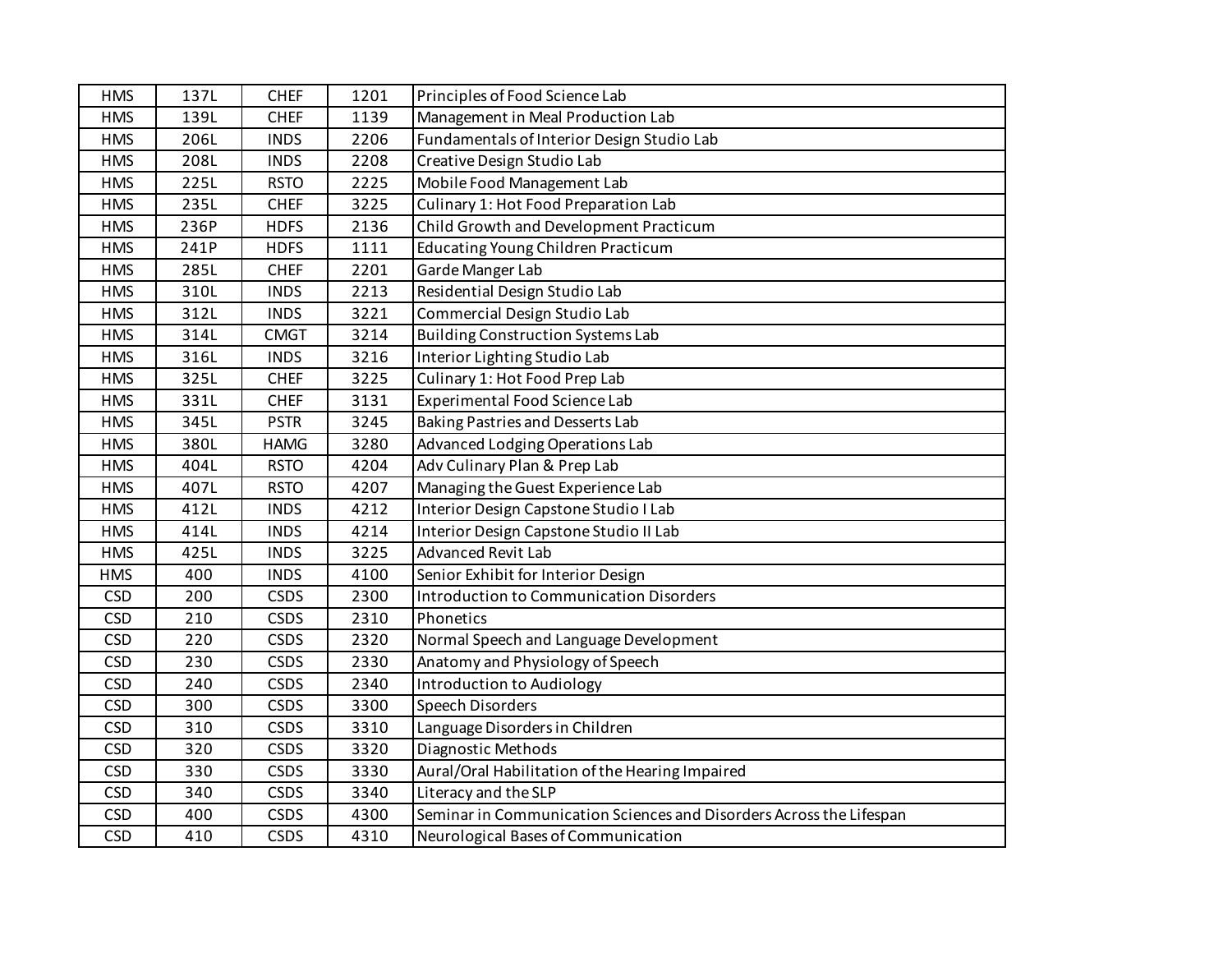| <b>CSD</b> | 420 | <b>CSDS</b> | 4320 | <b>Clinical Intervention Methods</b>                                 |
|------------|-----|-------------|------|----------------------------------------------------------------------|
| <b>CSD</b> | 430 | <b>CSDS</b> | 4330 | Clinical Experience                                                  |
| <b>CSD</b> | 475 | <b>CSDS</b> | 4175 | Special Problems: Independent Study                                  |
| <b>CSD</b> | 478 | <b>CSDS</b> | 4178 | <b>Special Topics</b>                                                |
| <b>EPS</b> | 380 | SPSY        | 3380 | <b>Educational Psychology</b>                                        |
| <b>EPS</b> | 475 | SPSY        | 4175 | Special Problems in School Psychology                                |
| <b>EPS</b> | 485 | SPSY        | 4385 | Human Growth and Development                                         |
| <b>HSR</b> | 120 | <b>HSRV</b> | 1320 | <b>Introduction to Human Services</b>                                |
| <b>HSR</b> | 498 | <b>HSRV</b> | 4398 | Human Services Clinical Rotation                                     |
| <b>HSR</b> | 499 | <b>HSRV</b> | 4199 | Human Services Undergraduate Thesis                                  |
| <b>RHB</b> | 220 | <b>RHAB</b> | 2320 | Introduction to Rehabilitation Services                              |
| <b>RHB</b> | 222 | <b>RHAB</b> | 2322 | Introduction to Alcohol and Other Dependency                         |
| <b>RHB</b> | 224 | <b>RHAB</b> | 2324 | <b>Disability Services</b>                                           |
| <b>RHB</b> | 325 | <b>ORMO</b> | 3325 | Programs and Services for the Visually Impaired                      |
| <b>RHB</b> | 340 | <b>ORMO</b> | 3340 | Anatomy and Function of the Visual System                            |
| <b>RHB</b> | 381 | <b>RHAB</b> | 3381 | Interview and Helping Skills                                         |
| <b>RHB</b> | 383 | <b>RHAB</b> | 3383 | Psycho-Social Aspects of Disability                                  |
| <b>RHB</b> | 385 | <b>RHAB</b> | 3685 | Clinical Practicum in Rehabilitation                                 |
| <b>RHB</b> | 400 | <b>ORMO</b> | 4600 | Beginner (Beginning?) Clinical Practicum in Orientation and Mobility |
| <b>RHB</b> | 401 | <b>ORMO</b> | 4301 | Intermediate Clinical Practicum in Orientation and Mobility          |
| <b>RHB</b> | 402 | <b>ORMO</b> | 4302 | Advanced Clinical Practicum in Orientation and Mobility              |
| <b>RHB</b> | 405 | <b>RHAB</b> | 4305 | Rehabilitation Process and Practice                                  |
| <b>RHB</b> | 407 | <b>RHAB</b> | 4307 | Vocational Evaluation / Job Placement                                |
| <b>RHB</b> | 422 | <b>RHAB</b> | 4322 | Advanced Chemical Substance Use and Abuse                            |
| <b>RHB</b> | 442 | <b>ORMO</b> | 4342 | Visual Impairment and Multiple Disabilities                          |
| <b>RHB</b> | 445 | <b>ORMO</b> | 4345 | Orientation & Mobility Concepts & Development                        |
| <b>RHB</b> | 490 | <b>RHAB</b> | 4390 | Rehabilitation of persons with Severe Disabilities                   |
| <b>RHB</b> | 493 | <b>ORMO</b> | 4393 | Low Vision                                                           |
| <b>RHB</b> | 494 | <b>RHAB</b> | 4394 | Seminar in Rehabilitation                                            |
| <b>RHB</b> | 495 | ORMO        | 4303 | Internship I                                                         |
| <b>RHB</b> | 496 | <b>ORMO</b> | 4304 | Internship II                                                        |
| <b>DAN</b> | 140 | <b>DANC</b> | 2303 | Dance Appreciation                                                   |
| <b>DAN</b> | 200 | <b>DANC</b> | 2100 | Dance Conditioning                                                   |
| <b>DAN</b> | 254 | <b>DANC</b> | 1222 | World Dance/Folk Dance                                               |
| <b>DAN</b> | 300 | <b>DANC</b> | 3300 | Choreography and Dance Composition I                                 |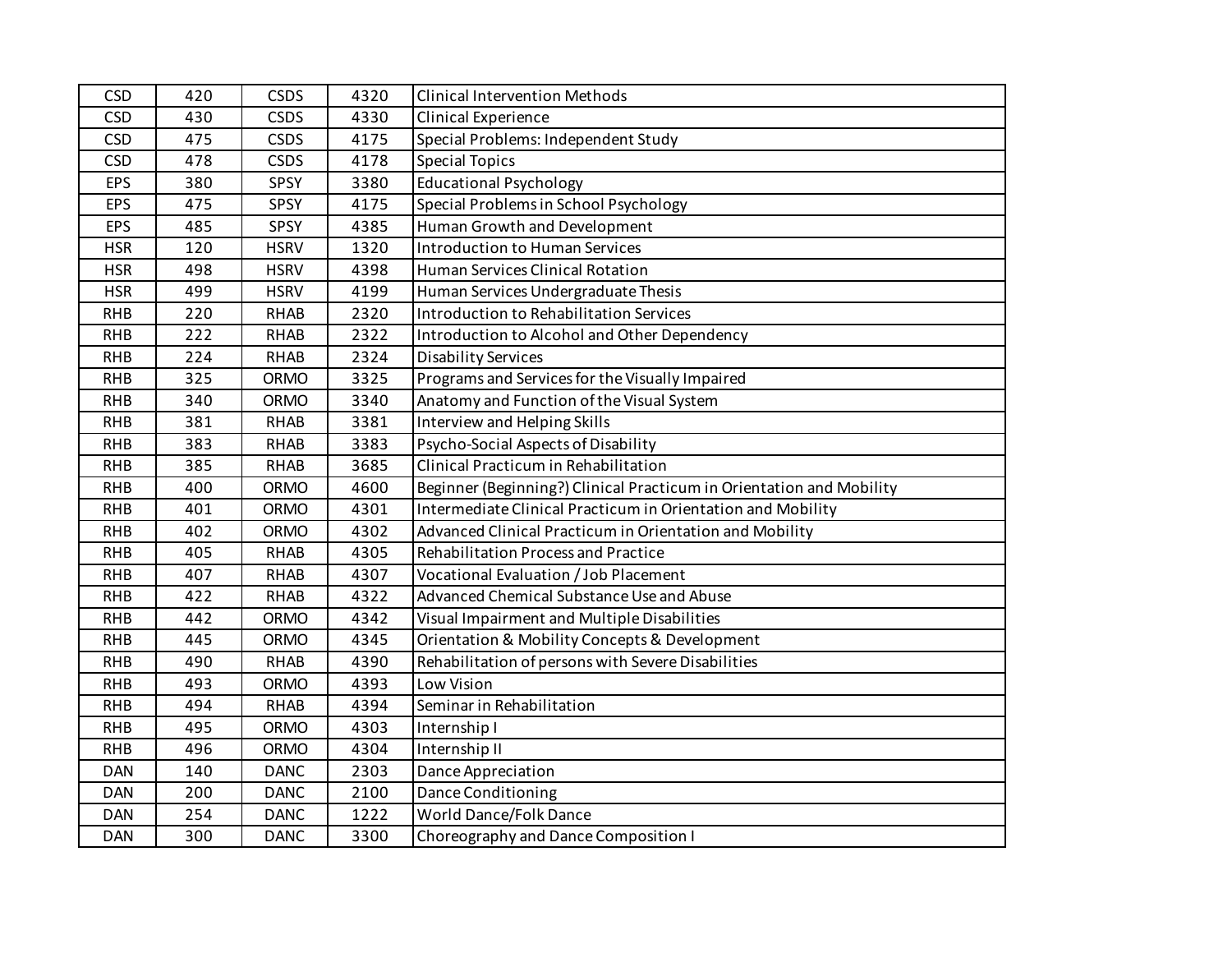| <b>DAN</b> | 301  | <b>DANC</b> | 3201 | Rhythmic Analysis of Dance Movement          |
|------------|------|-------------|------|----------------------------------------------|
| <b>DAN</b> | 306  | <b>DANC</b> | 3306 | Choreography II                              |
| <b>DAN</b> | 341  | <b>DANC</b> | 3341 | History and Philosophy of Dance              |
| <b>DAN</b> | 342  | <b>DANC</b> | 3342 | Dance History II                             |
| <b>DAN</b> | 356  | <b>DANC</b> | 3356 | <b>Dance Production</b>                      |
| <b>DAN</b> | 380  | <b>DANC</b> | 3281 | Dance Company                                |
| <b>DAN</b> | 400  | <b>DANC</b> | 4300 | Theory and Practice of Dance                 |
| <b>DAN</b> | 475  | <b>DANC</b> | 4175 | <b>Special Problems</b>                      |
| <b>DAN</b> | 478  | <b>DANC</b> | 4178 | <b>Special Topics</b>                        |
| <b>DAN</b> | 480  | <b>DANC</b> | 4380 | Choreographic Project                        |
| <b>DAN</b> | 102L | <b>DANC</b> | 1241 | <b>Ballet I Lab</b>                          |
| <b>DAN</b> | 103L | <b>DANC</b> | 1247 | Jazz Dance I Lab                             |
| <b>DAN</b> | 104L | <b>DANC</b> | 1244 | Modern Dance I Lab                           |
| <b>DAN</b> | 105L | <b>DANC</b> | 1210 | Tap Dance 1 Lab                              |
| <b>DAN</b> | 106L | <b>DANC</b> | 1206 | <b>Ballroom Dance Lab</b>                    |
| <b>DAN</b> | 107L | <b>DANC</b> | 1107 | Improvisation                                |
| <b>DAN</b> | 202L | <b>DANC</b> | 2242 | <b>Ballet II Lab</b>                         |
| <b>DAN</b> | 203L | <b>DANC</b> | 2248 | Jazz Dance II Lab                            |
| <b>DAN</b> | 204L | <b>DANC</b> | 2245 | Modern Dance II Lab                          |
| <b>DAN</b> | 254L | <b>DANC</b> | 1222 | World Dance Lab                              |
| <b>DAN</b> | 302L | <b>DANC</b> | 3243 | <b>Ballet III Lab</b>                        |
| <b>DAN</b> | 303L | <b>DANC</b> | 3249 | Jazz Dance III Lab                           |
| <b>DAN</b> | 304L | <b>DANC</b> | 3246 | Modern Dance III Lab                         |
| <b>DAN</b> | 305L | <b>DANC</b> | 3143 | Pointe                                       |
| <b>DAN</b> | 360L | <b>DANC</b> | 3260 | Dance Performance                            |
| <b>DAN</b> | 380L | <b>DANC</b> | 3280 | Dance Company Lab                            |
| <b>HSC</b> | 121  | <b>HLTH</b> | 1304 | Core Concepts in Health                      |
| <b>HSC</b> | 151  | <b>HLTH</b> | 1306 | Arc First Aid for Health Emergencies         |
| <b>HSC</b> | 216  | <b>HLTH</b> | 2316 | Introduction to Community Health             |
| <b>HSC</b> | 235  | <b>HLTH</b> | 2335 | Health Concepts for Children and Adolescents |
| <b>HSC</b> | 337  | <b>HLTH</b> | 3337 | <b>Consumer Health</b>                       |
| <b>HSC</b> | 345  | <b>HLTH</b> | 3345 | Prevention and Control of Diseases           |
| <b>HSC</b> | 351  | <b>HLTH</b> | 3351 | <b>Substance Prevention Education</b>        |
| <b>HSC</b> | 375  | <b>HLTH</b> | 3375 | <b>Health and Aging</b>                      |
| <b>HSC</b> | 385  | <b>HLTH</b> | 3385 | Introduction to Health Care Administration   |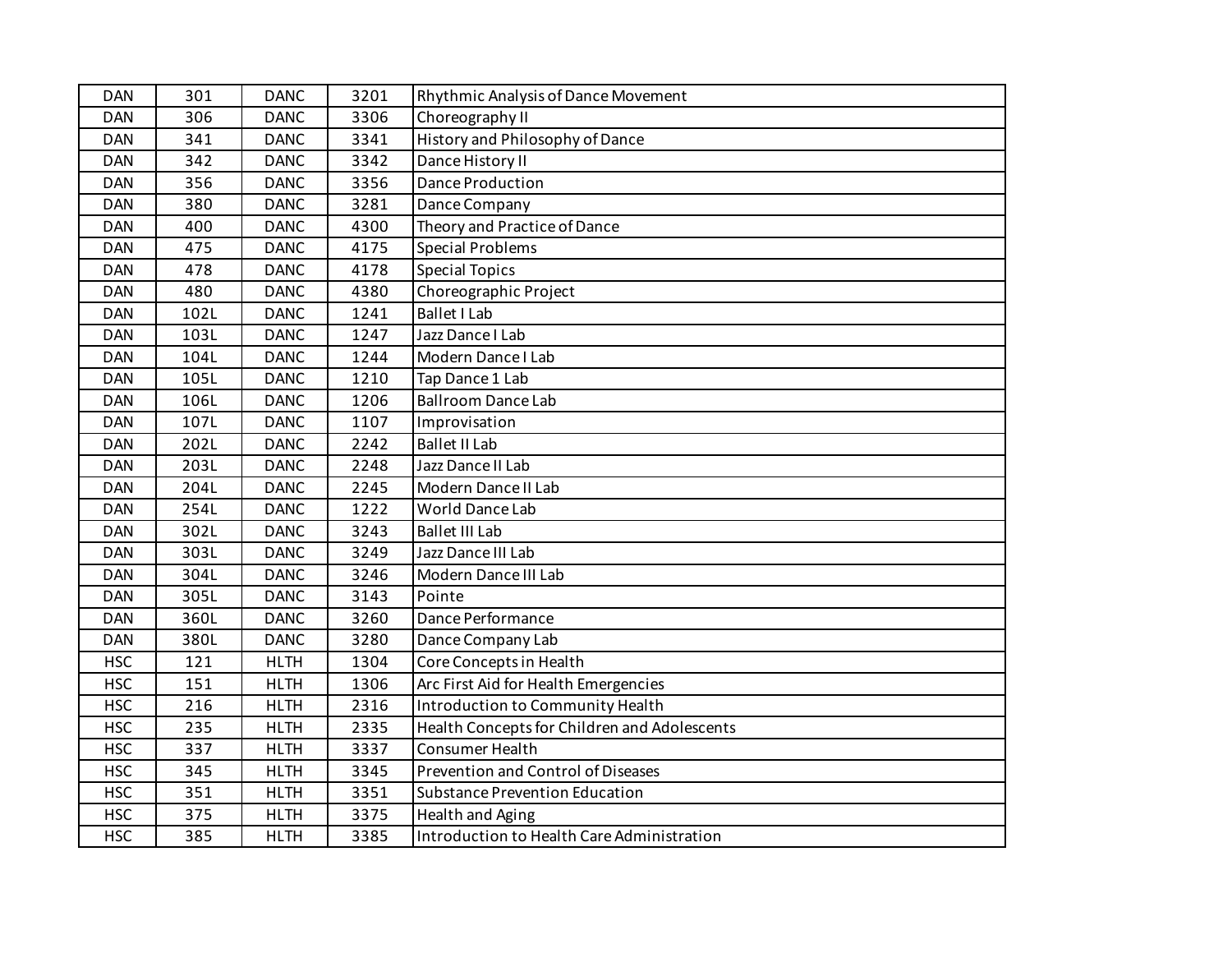| <b>HSC</b> | 386 | <b>HLTH</b> | 3386 | <b>Health and Disability</b>                 |
|------------|-----|-------------|------|----------------------------------------------|
| <b>HSC</b> | 424 | <b>HLTH</b> | 4324 | <b>Multicultural Aspects</b>                 |
| <b>HSC</b> | 425 | <b>HLTH</b> | 4325 | Social Health and Sexual Interaction         |
| <b>HSC</b> | 430 | <b>HLTH</b> | 4330 | Social and Emotional Health                  |
| <b>HSC</b> | 436 | <b>HLTH</b> | 4336 | <b>Environmental Health</b>                  |
| <b>HSC</b> | 470 | <b>HLTH</b> | 4370 | Senior Seminar                               |
| <b>HSC</b> | 475 | <b>HLTH</b> | 4175 | Special Problems: Independent Study          |
| <b>HSC</b> | 478 | <b>HLTH</b> | 4178 | <b>Special Topics</b>                        |
| <b>HSC</b> | 480 | <b>HLTH</b> | 4180 | Internship                                   |
| <b>HSC</b> | 489 | <b>HLTH</b> | 4389 | Health Assessment and Intervention           |
| KIN        | 100 | <b>KINE</b> | 1200 | Physical Fitness Concepts and Activities     |
| KIN        | 101 | <b>KINE</b> | 1302 | Lifetime Wellness                            |
| <b>KIN</b> | 115 | <b>KINE</b> | 1115 | Bowling                                      |
| KIN        | 116 | <b>KINE</b> | 1216 | <b>Scuba Diving</b>                          |
| <b>KIN</b> | 120 | <b>KINE</b> | 1301 | Foundation of Kinesiology                    |
| <b>KIN</b> | 138 | <b>KINE</b> | 1338 | Physical Fitness Concepts and Wellness       |
| <b>KIN</b> | 205 | <b>KINE</b> | 2105 | Fire Arms Safety Training                    |
| <b>KIN</b> | 206 | KINE        | 2106 | Basic Rifle Marksmanship                     |
| <b>KIN</b> | 214 | <b>KINE</b> | 2214 | <b>Racquet Sports</b>                        |
| <b>KIN</b> | 218 | <b>KINE</b> | 2218 | Divemaster                                   |
| KIN        | 234 | <b>KINE</b> | 2234 | Innovative Games and Sports                  |
| <b>KIN</b> | 235 | <b>KINE</b> | 2235 | <b>Team Games and Sports</b>                 |
| <b>KIN</b> | 236 | <b>KINE</b> | 2236 | <b>Individual Games and Sports</b>           |
| <b>KIN</b> | 271 | <b>KINE</b> | 2271 | Theory of Football                           |
| <b>KIN</b> | 272 | <b>KINE</b> | 2272 | Theory of Track and Field                    |
| KIN        | 273 | <b>KINE</b> | 2273 | Theory of Basketball                         |
| <b>KIN</b> | 274 | <b>KINE</b> | 2274 | Theory of Baseball                           |
| KIN        | 276 | <b>KINE</b> | 2276 | <b>Basic Climbing I</b>                      |
| <b>KIN</b> | 278 | <b>KINE</b> | 2278 | <b>Adventure Education</b>                   |
| KIN        | 321 | <b>KINE</b> | 3221 | Choreography for Dance Teams 1               |
| <b>KIN</b> | 322 | <b>KINE</b> | 3222 | Choreography for Dance Teams 2               |
| <b>KIN</b> | 323 | <b>KINE</b> | 3323 | Theory and Practice of Dance Team Coaching 1 |
| <b>KIN</b> | 324 | <b>KINE</b> | 3324 | Theory and Practice of Dance Team Coaching 2 |
| <b>KIN</b> | 330 | KINE        | 3330 | Measurement and Evaluation                   |
| <b>KIN</b> | 331 | <b>KINE</b> | 3331 | Concepts of Elementary Physical Education    |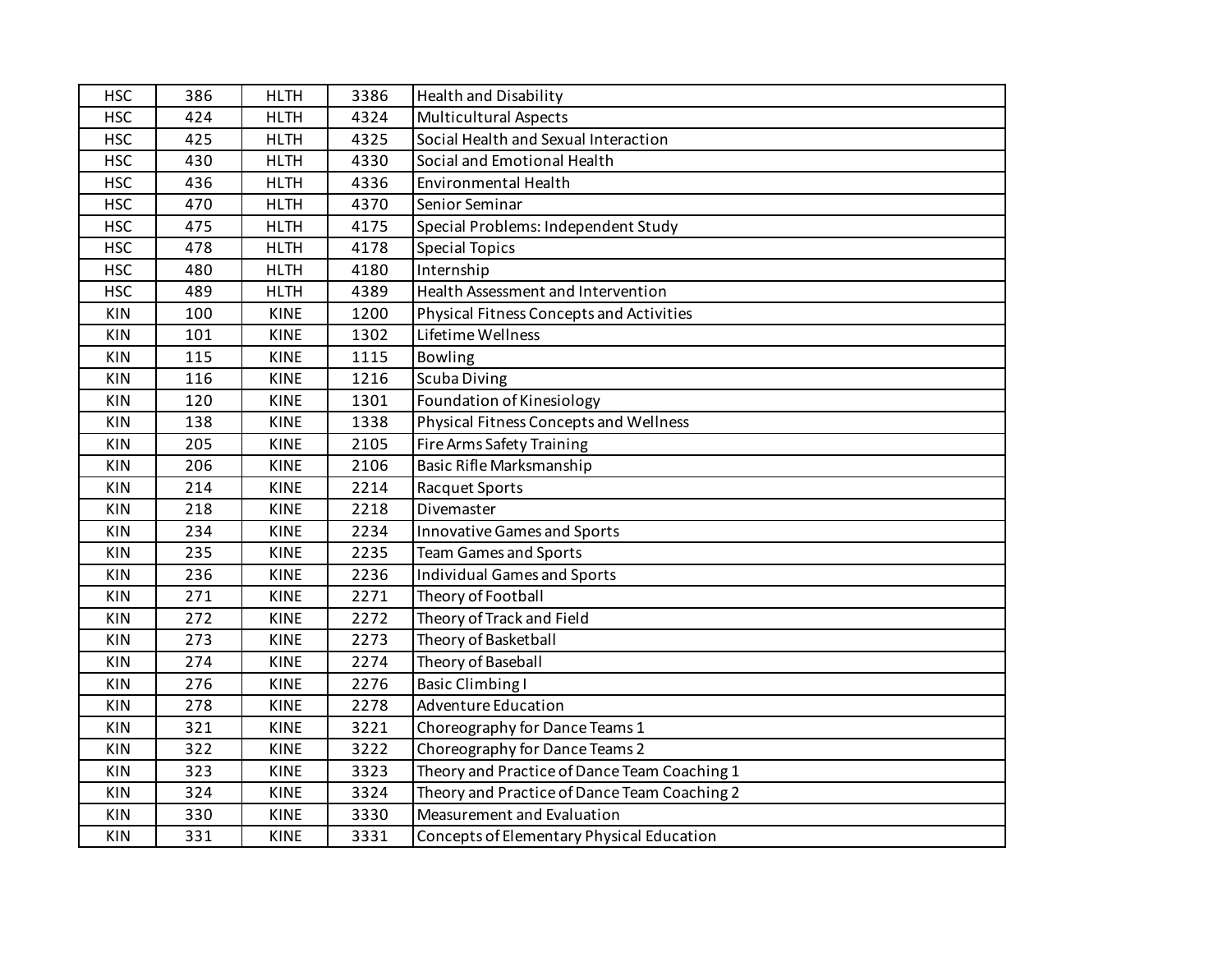| <b>KIN</b> | 332  | <b>KINE</b> | 3332 | Health and Kinesiology for Children                       |
|------------|------|-------------|------|-----------------------------------------------------------|
| <b>KIN</b> | 333  | <b>KINE</b> | 3333 | Concepts of Secondary Physical Education                  |
| <b>KIN</b> | 335  | <b>KINE</b> | 3335 | Dietary Considerations for Physical Activity and Exercise |
| <b>KIN</b> | 340  | <b>KINE</b> | 3340 | Foundations of Personal Fitness                           |
| <b>KIN</b> | 349  | <b>KINE</b> | 3349 | Psychomotor Development Movement Activities               |
| <b>KIN</b> | 353  | <b>KINE</b> | 3353 | Physiology of Exercise                                    |
| <b>KIN</b> | 357  | <b>KINE</b> | 2356 | Prevention and Care of Injuries                           |
| <b>KIN</b> | 367  | <b>KINE</b> | 3367 | Orthopedic Assessment for of the Lower Body               |
| KIN        | 377  | <b>KINE</b> | 3377 | Orthopedic Assessment for the Upper Body                  |
| <b>KIN</b> | 387  | <b>KINE</b> | 3387 | Rehabilitation for the Physically Active                  |
| <b>KIN</b> | 407  | <b>KINE</b> | 4107 | Sports Medicine Clinical                                  |
| <b>KIN</b> | 417  | <b>KINE</b> | 4317 | Analysis of Movement                                      |
| <b>KIN</b> | 424  | <b>KINE</b> | 4324 | Multicultural Aspects of K/HSC                            |
| <b>KIN</b> | 431  | <b>KINE</b> | 4331 | Organization and Administration of Activity Programs      |
| <b>KIN</b> | 433  | <b>KINE</b> | 4333 | Athletic Coaching Practicum                               |
| <b>KIN</b> | 445  | <b>KINE</b> | 4345 | Intramural Sports Jr/Sr H.S.                              |
| <b>KIN</b> | 450  | <b>KINE</b> | 4350 | Personal Training Certification Preparation               |
| <b>KIN</b> | 451  | <b>KINE</b> | 4351 | Fitness Appraisal and Exercise Prescription               |
| <b>KIN</b> | 452  | <b>KINE</b> | 4352 | Clinical Exercise Testing and Prescription                |
| <b>KIN</b> | 453  | <b>KINE</b> | 4353 | Advanced Topics in Physiology of Exercise                 |
| <b>KIN</b> | 457  | <b>KINE</b> | 4357 | <b>Advanced Athletic Training</b>                         |
| <b>KIN</b> | 460  | <b>KINE</b> | 4360 | Principles of Coaching Interscholastic Athletics          |
| <b>KIN</b> | 461  | <b>KINE</b> | 4361 | Scientific Basis of Sport                                 |
| <b>KIN</b> | 462  | <b>KINE</b> | 4362 | Motor Learning                                            |
| <b>KIN</b> | 463  | <b>KINE</b> | 4363 | Fundamentals of Strength and Conditioning                 |
| <b>KIN</b> | 467  | <b>KINE</b> | 4367 | <b>Exercise Testing Field/Clinical</b>                    |
| <b>KIN</b> | 468  | <b>KINE</b> | 4368 | <b>Exercise and Dietary Psychology</b>                    |
| <b>KIN</b> | 470  | <b>KINE</b> | 4370 | Senior Seminar                                            |
| <b>KIN</b> | 475  | <b>KINE</b> | 4175 | Special Problems: Independent Study                       |
| <b>KIN</b> | 476  | <b>KINE</b> | 4376 | Principle of Ther Mod                                     |
| <b>KIN</b> | 477  | <b>KINE</b> | 4377 | Challenge Course Facilitation                             |
| <b>KIN</b> | 478  | <b>KINE</b> | 4178 | <b>Special Topics</b>                                     |
| <b>KIN</b> | 480  | <b>KINE</b> | 4180 | Exercise Science Internship                               |
| <b>KIN</b> | 487  | KINE        | 4387 | Activities for Special Populations                        |
| <b>KIN</b> | 105L | <b>KINE</b> | 1105 | Soccer Lab                                                |
|            |      |             |      |                                                           |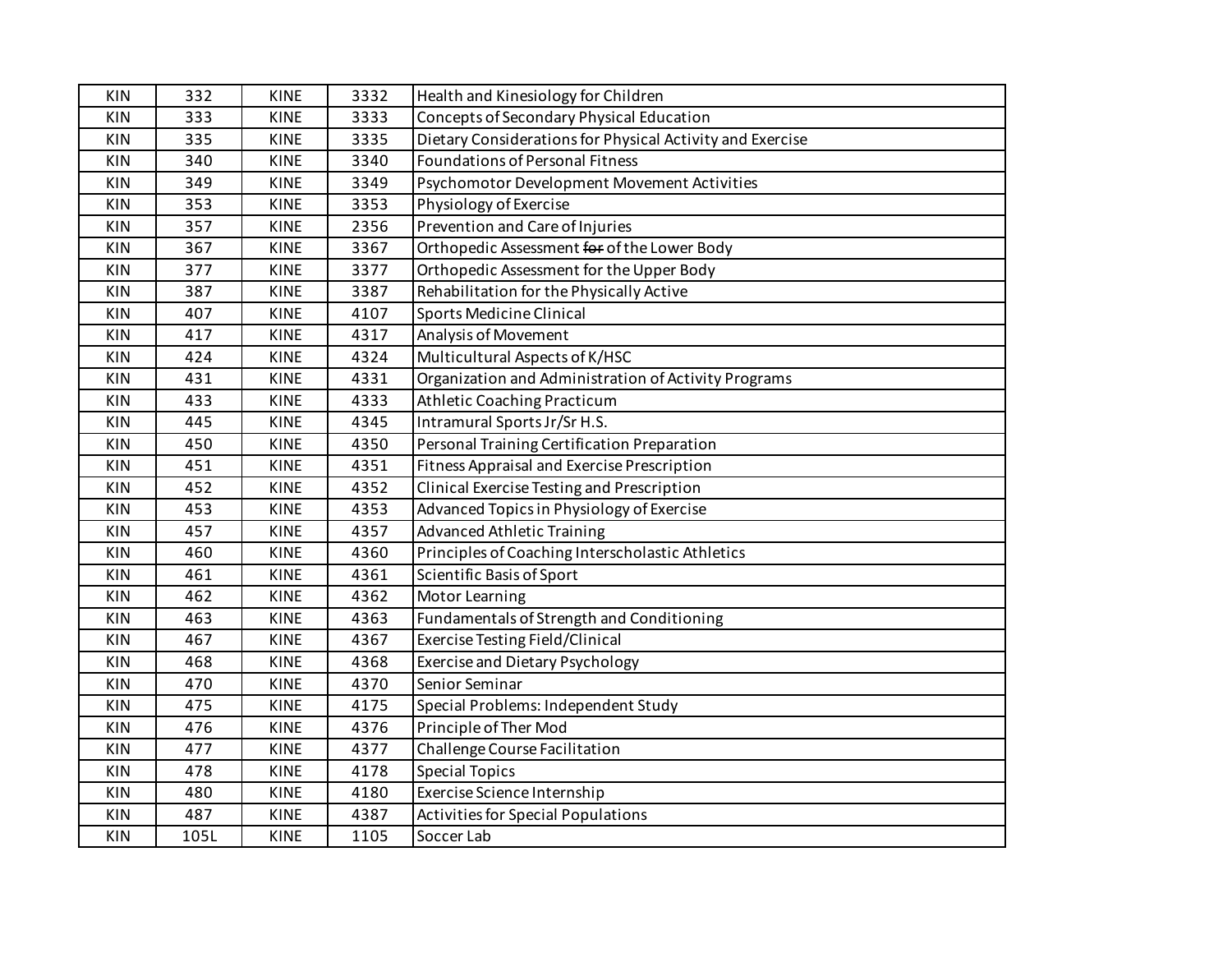| <b>KIN</b> | 106L | <b>KINE</b> | 1106 | Volleyball Lab                                         |
|------------|------|-------------|------|--------------------------------------------------------|
| <b>KIN</b> | 110L | <b>KINE</b> | 1210 | Jogging Lab                                            |
| <b>KIN</b> | 112L | <b>KINE</b> | 1112 | <b>Basketball Lab</b>                                  |
| KIN        | 114L | <b>KINE</b> | 1214 | Tennis Lab                                             |
| KIN        | 119L | <b>KINE</b> | 1219 | Taekwondo Lab                                          |
| <b>KIN</b> | 200L | <b>KINE</b> | 2100 | Special Studies in Games, Sports and Activities Lab    |
| KIN        | 209L | <b>KINE</b> | 2209 | Beginning Swimming Lab                                 |
| KIN        | 210L | <b>KINE</b> | 2210 | Intermediate Swimming Lab                              |
| <b>KIN</b> | 211L | <b>KINE</b> | 2211 | ARC Lifeguarding Lab                                   |
| <b>KIN</b> | 212L | <b>KINE</b> | 2312 | Water Safety Instruction Lab                           |
| KIN        | 216L | <b>KINE</b> | 2216 | Intermediate Tennis Lab                                |
| KIN        | 217L | <b>KINE</b> | 2217 | <b>Advanced Scuba Lab</b>                              |
| KIN        | 219L | <b>KINE</b> | 2219 | Advanced Taekwondo Lab                                 |
| KIN        | 221L | <b>KINE</b> | 2121 | Weight Training Lab                                    |
| <b>KIN</b> | 244L | <b>KINE</b> | 2144 | <b>Golf Lab</b>                                        |
| KIN        | 251L | <b>KINE</b> | 2251 | Fundamental Movement and Rhythmic Activities           |
| <b>KIN</b> | 262L | <b>KINE</b> | 2162 | Racquetball Lab                                        |
| KIN        | 270L | <b>KINE</b> | 2170 | Angling Lab                                            |
| KIN        | 331L | <b>KINE</b> | 3131 | Concepts of Elem Physical Education Lab                |
| KIN        | 333L | <b>KINE</b> | 3133 | Concepts of Sec Physical Education Lab                 |
| KIN        | 353L | <b>KINE</b> | 3153 | Physiology of Exercise Laboratory                      |
| <b>KIN</b> | 367L | <b>KINE</b> | 3167 | Orthopedic Assessment for of the Lower Body Laboratory |
| KIN        | 377L | <b>KINE</b> | 3177 | Orthopedic Assessment for the Upper Body Laboratory    |
| <b>KIN</b> | 387L | <b>KINE</b> | 3187 | Rehabilitation for the Physically Active Laboratory    |
| <b>KIN</b> | 417L | <b>KINE</b> | 4117 | Analysis of Movement Lab                               |
| KIN        | 450L | <b>KINE</b> | 4150 | Personal Training Certification Preparation Lab        |
| KIN        | 476L | <b>KINE</b> | 4176 | Principle of Ther Mod Lab                              |
| ART        | 100  | <b>ARTS</b> | 1316 | Drawing I                                              |
| <b>ART</b> | 101  | <b>ARTS</b> | 1317 | Drawing II                                             |
| <b>ART</b> | 110  | <b>ARTS</b> | 1311 | Design I (2-dimensional)                               |
| <b>ART</b> | 117  | <b>ARTS</b> | 1356 | Digital Photography for Non-Art Majors                 |
| <b>ART</b> | 130  | <b>ARTS</b> | 1312 | Design II (3-dimensional)                              |
| ART        | 170  | <b>ARTS</b> | 1313 | Computer skills for Graphic Design                     |
| ART        | 210  | <b>ARTS</b> | 2316 | Painting I                                             |
| ART        | 212  | <b>ARTS</b> | 2352 | Art Film/Video Production I                            |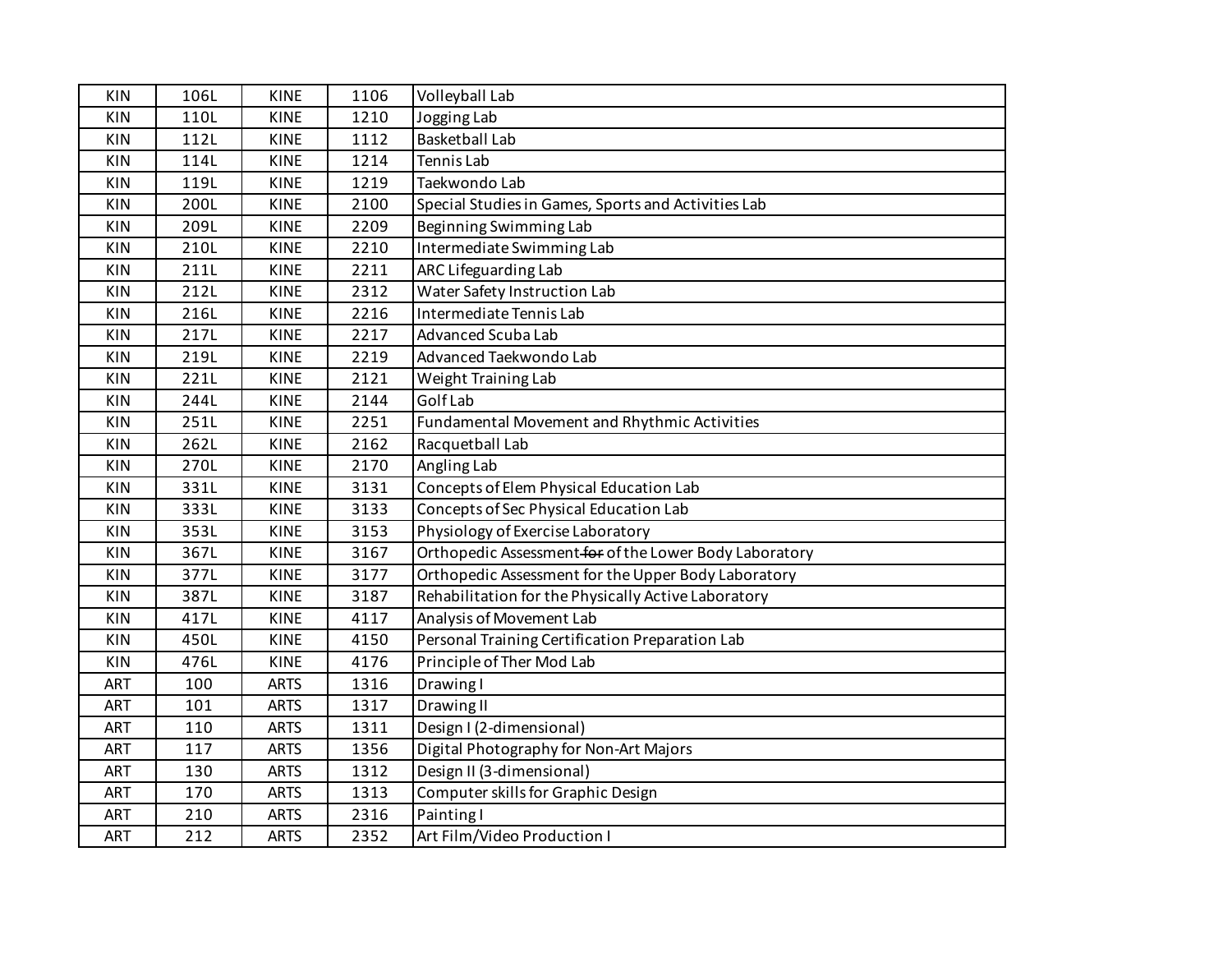| <b>ART</b> | 217 | <b>ARTS</b> | 2356 | Photography I (fine arts emphasis)              |
|------------|-----|-------------|------|-------------------------------------------------|
| ART        | 220 | <b>ARTS</b> | 2333 | Printmaking I                                   |
| <b>ART</b> | 230 | <b>ARTS</b> | 2326 | Sculpture I                                     |
| ART        | 240 | <b>ARTS</b> | 2341 | Art Metals I                                    |
| ART        | 250 | <b>ARTS</b> | 2346 | Ceramics I                                      |
| ART        | 261 | <b>ARTS</b> | 2348 | Digital Art I                                   |
| ART        | 270 | <b>ARTS</b> | 2313 | <b>Graphic Design Communications I</b>          |
| ART        | 280 | <b>ARTS</b> | 1301 | Art Appreciation                                |
| <b>ART</b> | 281 | <b>ARTS</b> | 1303 | Art History I (Prehistoric to the 14th century) |
| ART        | 282 | <b>ARTS</b> | 1304 | Art History II (14th Century to the present)    |
| ART        | 310 | <b>ARTS</b> | 3316 | <b>Figure Painting</b>                          |
| ART        | 312 | <b>ARTS</b> | 3357 | Photographic Lighting                           |
| ART        | 314 | <b>ARTS</b> | 3352 | Intermediate Art Film/Video Production          |
| ART        | 315 | <b>ARTS</b> | 3311 | Color Theory                                    |
| <b>ART</b> | 317 | <b>ARTS</b> | 3356 | Digital Photography                             |
| <b>ART</b> | 318 | <b>ARTS</b> | 3353 | Film-Video Editing                              |
| ART        | 319 | <b>ARTS</b> | 3354 | Documentary Filmmaking                          |
| ART        | 390 | <b>ARTS</b> | 3360 | Art Education: Elementary Methods               |
| ART        | 395 | <b>ARTS</b> | 3361 | Art Education I                                 |
| ART        | 400 | <b>ARTS</b> | 4323 | <b>Figure Drawing</b>                           |
| ART        | 401 | <b>ARTS</b> | 4324 | <b>Expressive Drawing</b>                       |
| ART        | 410 | <b>ARTS</b> | 4316 | <b>Advanced Painting</b>                        |
| <b>ART</b> | 412 | <b>ARTS</b> | 4352 | Advanced Art Film/Video Production              |
| ART        | 413 | <b>ARTS</b> | 4353 | <b>Feature Film Production I</b>                |
| ART        | 414 | <b>ARTS</b> | 4354 | <b>Feature Film Production II</b>               |
| ART        | 415 | <b>ARTS</b> | 4355 | <b>Short Film Production</b>                    |
| ART        | 417 | <b>ARTS</b> | 4356 | Advanced Photography                            |
| ART        | 418 | <b>ARTS</b> | 4357 | Color Photography                               |
| ART        | 419 | <b>ARTS</b> | 4358 | Alternative Process Photography                 |
| ART        | 420 | <b>ARTS</b> | 4333 | <b>Advanced Printmaking</b>                     |
| <b>ART</b> | 425 | <b>ARTS</b> | 4334 | <b>Book Arts</b>                                |
| <b>ART</b> | 430 | <b>ARTS</b> | 4326 | <b>Advanced Sculpture</b>                       |
| ART        | 431 | <b>ARTS</b> | 4327 | <b>Advanced Sculpture - Casting</b>             |
| ART        | 432 | <b>ARTS</b> | 4328 | Advanced Sculpture - Installation               |
| ART        | 440 | <b>ARTS</b> | 4341 | <b>Advanced Art Metals - Jewelry</b>            |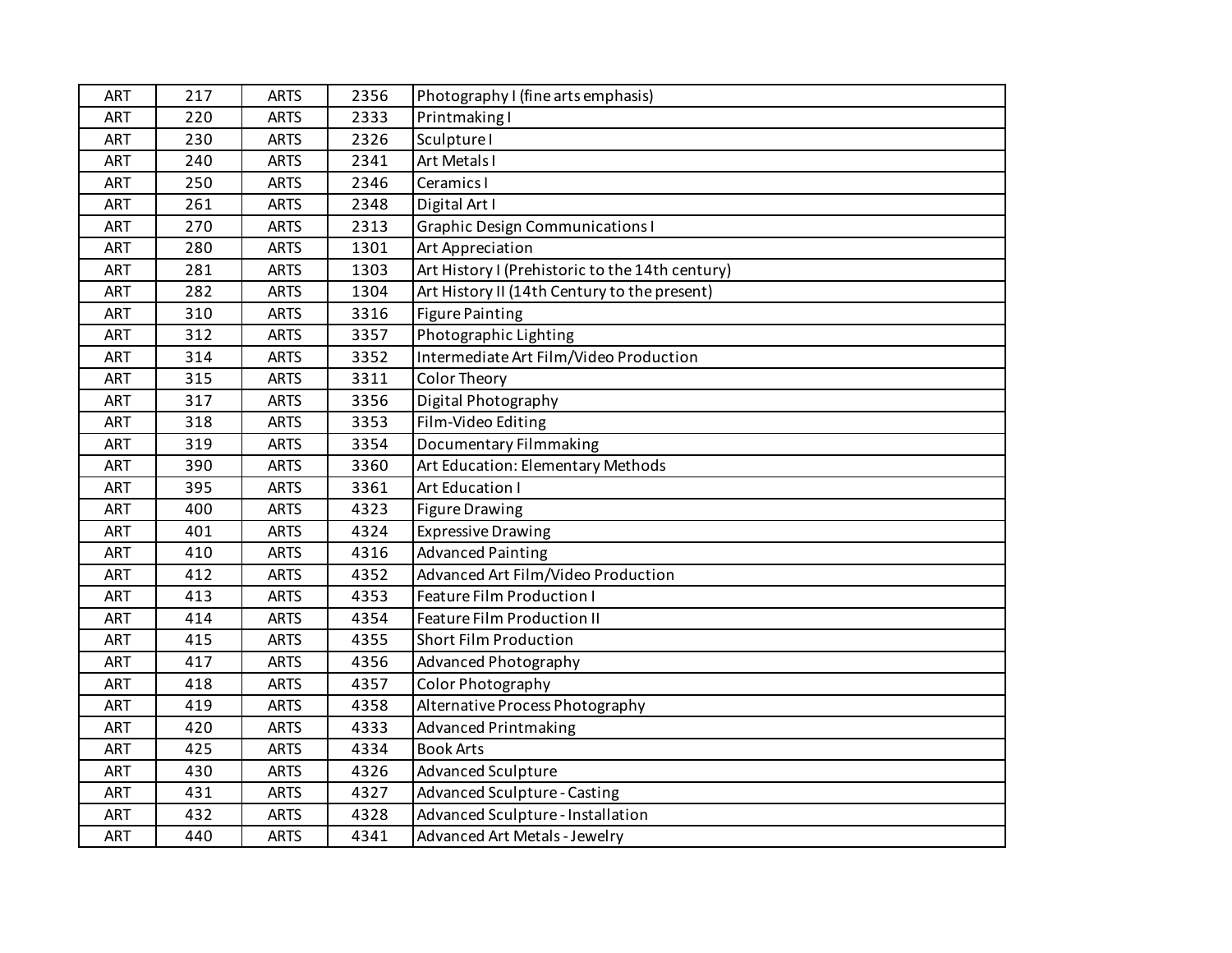| <b>ART</b> | 445 | <b>ARTS</b> | 4375 | Northern Renaissance Art History                                  |
|------------|-----|-------------|------|-------------------------------------------------------------------|
| <b>ART</b> | 446 | <b>ARTS</b> | 4376 | History of Design                                                 |
| <b>ART</b> | 447 | <b>ARTS</b> | 4377 | Art History - Imaging the Body                                    |
| <b>ART</b> | 448 | <b>ARTS</b> | 4378 | Art Historical Parallels in Media                                 |
| <b>ART</b> | 450 | <b>ARTS</b> | 4346 | <b>Advanced Ceramics</b>                                          |
| <b>ART</b> | 461 | <b>ARTS</b> | 4348 | Advanced Digital Media                                            |
| <b>ART</b> | 462 | <b>ARTS</b> | 4349 | Digital Media - Interactive Art                                   |
| <b>ART</b> | 463 | <b>ARTS</b> | 4350 | Digital Media - Motion Graphics                                   |
| <b>ART</b> | 464 | <b>ARTS</b> | 4351 | Digital Media - Time Based Media                                  |
| <b>ART</b> | 470 | <b>ARTS</b> | 4313 | <b>Advanced Graphic Design Communications</b>                     |
| <b>ART</b> | 471 | <b>ARTS</b> | 4314 | Graphic Design - Typography                                       |
| <b>ART</b> | 472 | <b>ARTS</b> | 4315 | <b>Graphic Design - Illustration</b>                              |
| <b>ART</b> | 479 | <b>ARTS</b> | 4389 | <b>Graphic Design Communications Cooperative</b>                  |
| <b>ART</b> | 480 | <b>ARTS</b> | 4300 | History of Modern Art                                             |
| <b>ART</b> | 481 | <b>ARTS</b> | 4301 | Abstract Expressionism to Postmodern Art History                  |
| <b>ART</b> | 482 | <b>ARTS</b> | 4302 | History of Photography, the Print and Related Media               |
| <b>ART</b> | 483 | <b>ARTS</b> | 4303 | Greek and Roman Art History                                       |
| <b>ART</b> | 484 | <b>ARTS</b> | 4304 | Nineteenth - Century European Art History                         |
| <b>ART</b> | 485 | <b>ARTS</b> | 4305 | Renaissance Art History                                           |
| <b>ART</b> | 486 | <b>ARTS</b> | 4306 | <b>Baroque Art History</b>                                        |
| <b>ART</b> | 487 | <b>ARTS</b> | 4307 | American Art History                                              |
| <b>ART</b> | 488 | <b>ARTS</b> | 4308 | <b>Mexican Art History</b>                                        |
| <b>ART</b> | 489 | <b>ARTS</b> | 4309 | Word Traditions of Art                                            |
| <b>ART</b> | 490 | <b>ARTS</b> | 4361 | Art Education IV: Technology and Artistic Expression              |
| <b>ART</b> | 491 | <b>ARTS</b> | 4391 | Independent Studies in Art                                        |
| <b>ART</b> | 492 | <b>ARTS</b> | 4392 | Professional Practices in Art                                     |
| <b>ART</b> | 494 | <b>ARTS</b> | 4394 | Undergraduate Art Studio Practicum                                |
| <b>ART</b> | 495 | <b>ARTS</b> | 4195 | Art History - Senior Essay                                        |
| <b>ART</b> | 496 | <b>ARTS</b> | 4096 | B.F.A. Exhibition                                                 |
| <b>ART</b> | 497 | <b>ARTS</b> | 4397 | <b>Studio Art Topics</b>                                          |
| <b>ART</b> | 499 | <b>ARTS</b> | 4362 | Art Education V: Art Classroom Management and Program Development |
| <b>MHL</b> | 245 | <b>MUMH</b> | 1307 | Intro to Music Literature                                         |
| <b>MHL</b> | 345 | <b>MUMH</b> | 3301 | History of Music I                                                |
| MHL        | 346 | <b>MUMH</b> | 3302 | History of Music II                                               |
| <b>MHL</b> | 350 | <b>MUSI</b> | 3350 | Music for the Elementary Classroom                                |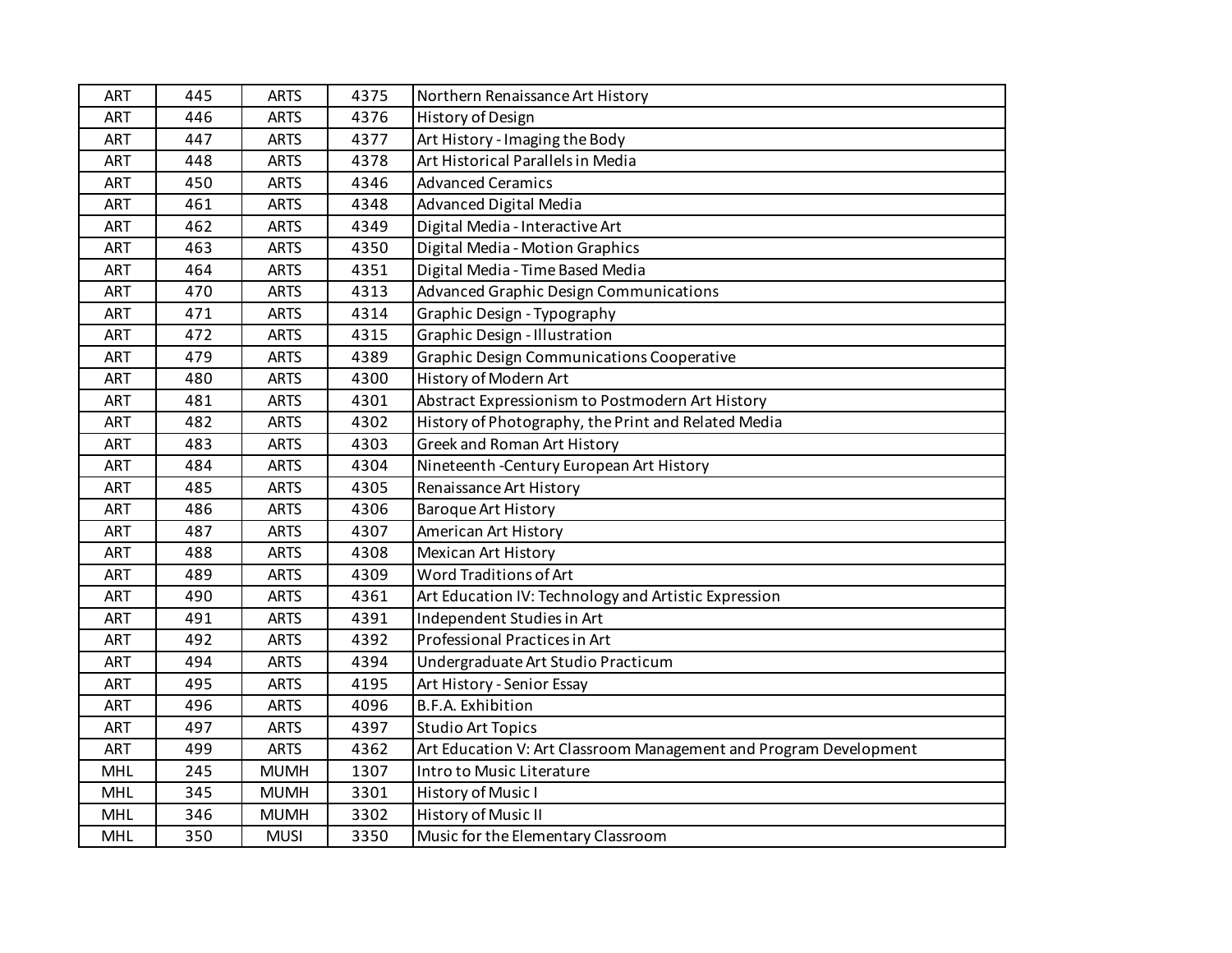| <b>MHL</b> | 354 | <b>MUSI</b> | 3351 | Music for Children I                                         |
|------------|-----|-------------|------|--------------------------------------------------------------|
| <b>MHL</b> | 355 | <b>MUSI</b> | 3352 | Music for Children II                                        |
| <b>MHL</b> | 452 | <b>MUSI</b> | 4352 | <b>Choral Materials II</b>                                   |
| <b>MHL</b> | 454 | <b>MUSI</b> | 4354 | Methods and Materials for Teaching Secondary Orchestra Music |
| <b>MHL</b> | 455 | <b>MUSI</b> | 4355 | Instrumental Materials and Band Administration II            |
| <b>MHL</b> | 471 | <b>MUSI</b> | 4371 | Music Sources and Materials for Children                     |
| <b>MHL</b> | 474 | <b>MUSI</b> | 4374 | <b>Studies in Music Literature</b>                           |
| <b>MHL</b> | 475 | <b>MUSI</b> | 4175 | <b>Special Problems</b>                                      |
| <b>MTC</b> | 107 | <b>MUTC</b> | 1109 | <b>Applied Composition</b>                                   |
| <b>MTC</b> | 117 | <b>MUTC</b> | 1219 | <b>Applied Composition</b>                                   |
| <b>MTC</b> | 151 | <b>MUTC</b> | 1116 | Aural Skills I                                               |
| <b>MTC</b> | 152 | <b>MUTC</b> | 1117 | Aural Skills II                                              |
| <b>MTC</b> | 161 | <b>MUTC</b> | 1211 | Theory I                                                     |
| <b>MTC</b> | 162 | <b>MUTC</b> | 1212 | Theory II                                                    |
| <b>MTC</b> | 251 | <b>MUTC</b> | 2116 | Aural Skills III                                             |
| <b>MTC</b> | 252 | <b>MUTC</b> | 2117 | Aural Skills IV                                              |
| <b>MTC</b> | 261 | <b>MUTC</b> | 2211 | Theory III                                                   |
| <b>MTC</b> | 262 | <b>MUTC</b> | 2212 | Theory IV                                                    |
| <b>MTC</b> | 327 | <b>MUTC</b> | 3329 | <b>Applied Composition</b>                                   |
| <b>MTC</b> | 358 | <b>MUTC</b> | 3358 | <b>Film Music</b>                                            |
| <b>MTC</b> | 362 | <b>MUTC</b> | 3362 | Introduction to Electronic Music                             |
| <b>MTC</b> | 401 | <b>MUTC</b> | 4101 | Theory Review                                                |
| <b>MTC</b> | 460 | <b>MUTC</b> | 4160 | Introduction to Music Technology                             |
| <b>MTC</b> | 461 | <b>MUTC</b> | 4361 | <b>Music Form and Analysis</b>                               |
| <b>MTC</b> | 462 | <b>MUTC</b> | 4362 | Counterpoint                                                 |
| <b>MTC</b> | 463 | <b>MUTC</b> | 4363 | Orchestration                                                |
| <b>MTC</b> | 475 | <b>MUTC</b> | 4175 | <b>Special Problems</b>                                      |
| <b>MUP</b> | 100 | <b>MUSI</b> | 1000 | Recital Attendance                                           |
| <b>MUP</b> | 101 | <b>MUSI</b> | 1281 | Class Piano for Music Majors 1                               |
| <b>MUP</b> | 102 | <b>MUSI</b> | 1282 | Class Piano for Music Majors 2                               |
| <b>MUP</b> | 103 | <b>MUSI</b> | 1183 | <b>Class Voice</b>                                           |
| <b>MUP</b> | 104 | <b>MUSI</b> | 1171 | Class Piano for Music Non-Music Majors 1                     |
| <b>MUP</b> | 105 | <b>MUSI</b> | 1172 | Class Piano for Music Non-Music Majors 2                     |
| <b>MUP</b> | 109 | <b>MUAP</b> | 1109 | Applied Instruction                                          |
| <b>MUP</b> | 119 | <b>MUAP</b> | 1219 | Applied Instruction                                          |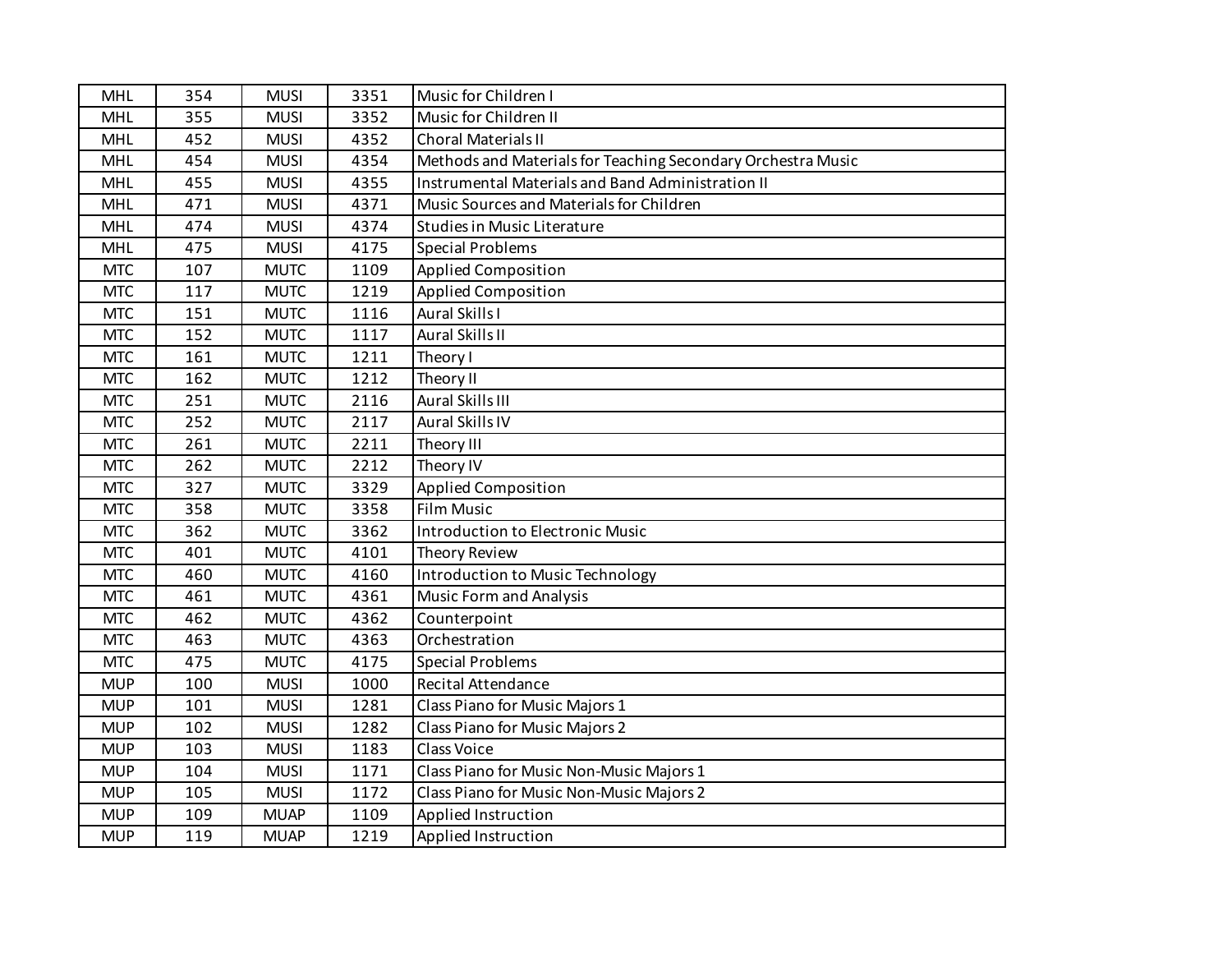| <b>MUP</b> | 129 | <b>MUAP</b> | 1329 | Applied Instruction            |
|------------|-----|-------------|------|--------------------------------|
| <b>MUP</b> | 132 | <b>MUEN</b> | 1132 | Opera Workshop                 |
| <b>MUP</b> | 133 | <b>MUEN</b> | 1133 | <b>University Choirs</b>       |
| <b>MUP</b> | 134 | <b>MUEN</b> | 1134 | Orchestra                      |
| <b>MUP</b> | 135 | <b>MUEN</b> | 1135 | <b>University Bands</b>        |
| <b>MUP</b> | 136 | <b>MUEN</b> | 1236 | Marching Band                  |
| <b>MUP</b> | 137 | <b>MUEN</b> | 1137 | Jazz Band                      |
| <b>MUP</b> | 138 | <b>MUEN</b> | 1138 | Accompanying                   |
| <b>MUP</b> | 139 | <b>MUEN</b> | 1139 | <b>Chamber Music Practicum</b> |
| <b>MUP</b> | 201 | <b>MUSI</b> | 2181 | Class Piano for Music Majors 3 |
| <b>MUP</b> | 202 | <b>MUSI</b> | 2182 | Class Piano for Music Majors 4 |
| <b>MUP</b> | 203 | <b>MUSI</b> | 2183 | <b>Keyboard Skills</b>         |
| <b>MUP</b> | 301 | <b>MUSI</b> | 3131 | <b>Brass Class I</b>           |
| <b>MUP</b> | 302 | <b>MUSI</b> | 3132 | <b>Brass Class II</b>          |
| <b>MUP</b> | 303 | <b>MUSI</b> | 3133 | Woodwind Class I               |
| <b>MUP</b> | 304 | <b>MUSI</b> | 3134 | <b>Woodwind Class II</b>       |
| <b>MUP</b> | 305 | <b>MUSI</b> | 3235 | <b>Percussion Class</b>        |
| <b>MUP</b> | 307 | <b>MUSI</b> | 3137 | <b>Strings Class</b>           |
| <b>MUP</b> | 309 | <b>MUAP</b> | 3109 | Applied Instruction            |
| <b>MUP</b> | 319 | <b>MUAP</b> | 3219 | Applied Instruction            |
| <b>MUP</b> | 329 | <b>MUAP</b> | 3329 | Applied Instruction            |
| <b>MUP</b> | 332 | <b>MUEN</b> | 3132 | Opera Workshop                 |
| <b>MUP</b> | 333 | <b>MUEN</b> | 3133 | <b>University Choirs</b>       |
| <b>MUP</b> | 334 | <b>MUEN</b> | 3134 | Orchestra                      |
| <b>MUP</b> | 335 | <b>MUEN</b> | 3135 | University Bands               |
| <b>MUP</b> | 336 | <b>MUEN</b> | 3236 | Marching Band                  |
| <b>MUP</b> | 337 | <b>MUEN</b> | 3137 | Jazz Band                      |
| <b>MUP</b> | 338 | <b>MUEN</b> | 3138 | Accompanying                   |
| <b>MUP</b> | 339 | <b>MUEN</b> | 3139 | <b>Chamber Music Practicum</b> |
| <b>MUP</b> | 356 | <b>MUAP</b> | 3356 | Choral Conducting I            |
| <b>MUP</b> | 357 | <b>MUAP</b> | 3357 | Instrumental Conducting I      |
| <b>MUP</b> | 432 | <b>MUEN</b> | 4032 | Opera Workshop                 |
| <b>MUP</b> | 433 | <b>MUEN</b> | 4033 | <b>University Choirs</b>       |
| <b>MUP</b> | 434 | <b>MUEN</b> | 4034 | Orchestra                      |
| <b>MUP</b> | 435 | <b>MUEN</b> | 4035 | <b>University Bands</b>        |
|            |     |             |      |                                |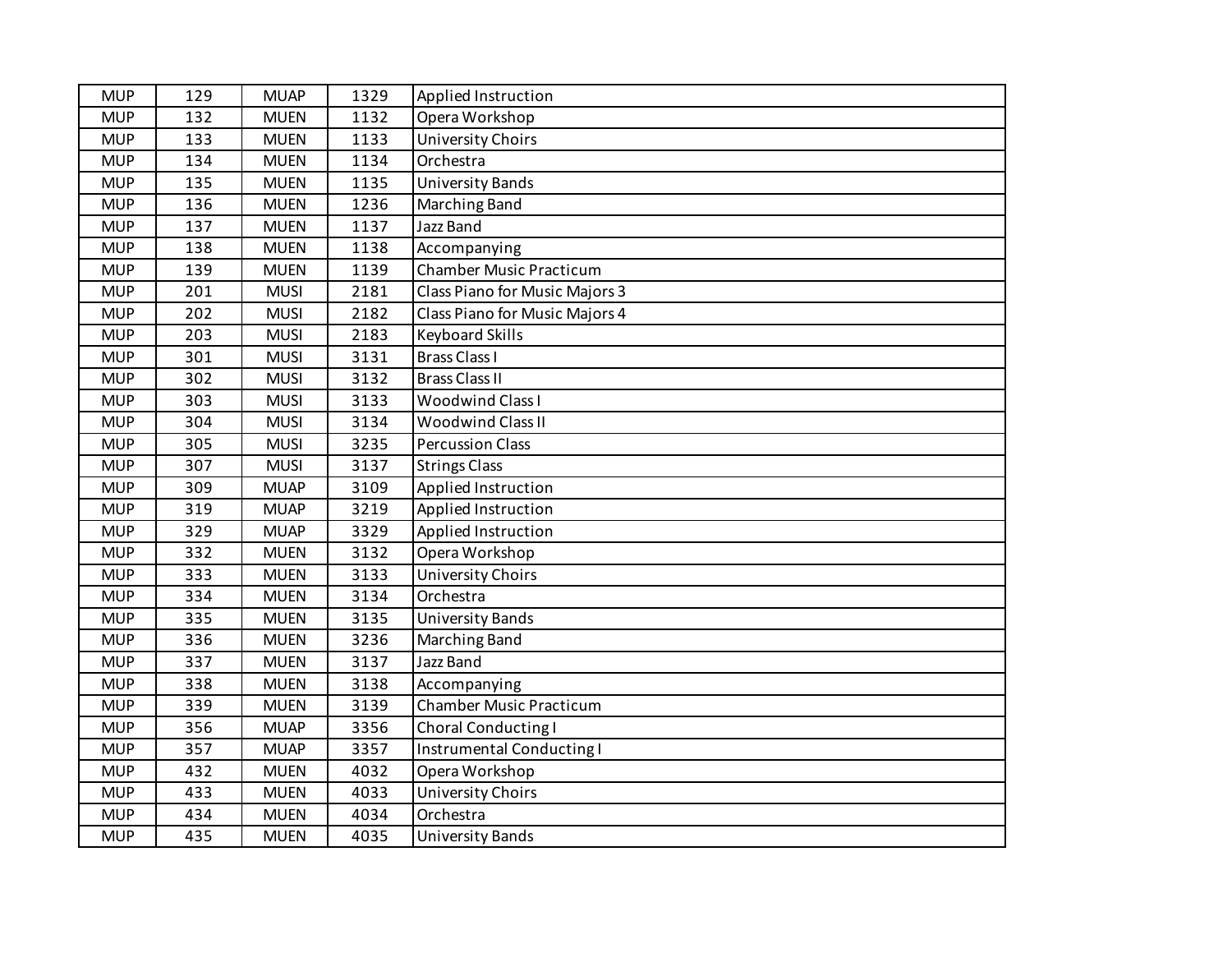| <b>MUP</b> | 436  | <b>MUEN</b> | 4036 | Marching Band                         |
|------------|------|-------------|------|---------------------------------------|
| <b>MUP</b> | 437  | <b>MUEN</b> | 4037 | <b>Jazz Band</b>                      |
| <b>MUP</b> | 439  | <b>MUEN</b> | 4039 | <b>Chamber Music Practicum</b>        |
| <b>MUP</b> | 453  | <b>MUSI</b> | 4153 | <b>Marching Band Techniques</b>       |
| <b>MUP</b> | 456  | <b>MUAP</b> | 4356 | <b>Choral Conducting II</b>           |
| <b>MUP</b> | 457  | <b>MUAP</b> | 4357 | Instrumental Conducting II            |
| <b>MUP</b> | 458  | <b>MUAP</b> | 4158 | Music Repertoire                      |
| <b>MUP</b> | 464  | <b>MUAP</b> | 4364 | Performance Theory and Materials I    |
| <b>MUP</b> | 465  | <b>MUAP</b> | 4265 | Performance Theory and Materials II   |
| <b>MUP</b> | 466  | <b>MUAP</b> | 4466 | <b>Advanced Piano Pedagogy</b>        |
| <b>MUP</b> | 469  | <b>MUAP</b> | 4169 | <b>Keyboard Performance Practices</b> |
| <b>MUP</b> | 475  | <b>MUSI</b> | 4375 | <b>Special Problems</b>               |
| <b>MUP</b> | 476  | <b>MUSI</b> | 4376 | <b>Special Problems</b>               |
| <b>MUP</b> | 495  | <b>MUAP</b> | 4095 | <b>Half Recital</b>                   |
| <b>MUP</b> | 496  | <b>MUAP</b> | 4096 | <b>Full Recital</b>                   |
| <b>MUP</b> | 371L | <b>MUSI</b> | 1160 | <b>Italian Diction</b>                |
| <b>MUP</b> | 372L | <b>MUSI</b> | 1161 | <b>English Diction</b>                |
| <b>MUP</b> | 373L | <b>MUSI</b> | 2161 | <b>French Diction</b>                 |
| <b>MUP</b> | 374L | <b>MUSI</b> | 2160 | <b>German Diction</b>                 |
| <b>MUP</b> | 436P | <b>MUEN</b> | 4036 | <b>Marching Band</b>                  |
| <b>MUS</b> | 140  | <b>MUSI</b> | 1306 | <b>Music Appreciation</b>             |
| <b>MUS</b> | 141  | <b>MUSI</b> | 1392 | <b>Basic Guitar</b>                   |
| <b>MUS</b> | 451  | <b>MUSI</b> | 4851 | Music Study Abroad                    |
| <b>MUS</b> | 472  | <b>MUSI</b> | 4172 | Professional Development              |
| <b>MUT</b> | 205  | <b>MUST</b> | 2211 | Microphone Techniques I               |
| <b>MUT</b> | 210  | <b>MUST</b> | 2310 | Introduction to Audio Technology      |
| <b>MUT</b> | 220  | <b>MUST</b> | 2320 | Music Technology II                   |
| <b>MUT</b> | 305  | <b>MUST</b> | 3211 | Microphone Techniques II              |
| <b>MUT</b> | 310  | <b>MUST</b> | 3310 | <b>Music Production I</b>             |
| <b>MUT</b> | 312  | <b>MUST</b> | 3111 | Live Sound Techniques                 |
| <b>MUT</b> | 320  | <b>MUST</b> | 3320 | <b>Music Production II</b>            |
| <b>MUT</b> | 325  | <b>MUST</b> | 3121 | Music Industry                        |
| <b>MUT</b> | 350  | <b>MUST</b> | 3330 | Multimedia Sound Techniques           |
| <b>MUT</b> | 360  | <b>MUST</b> | 3340 | Commercial Recording and Composition  |
| <b>MUT</b> | 490  | <b>MUST</b> | 4290 | <b>Recording Studio Operations</b>    |
|            |      |             |      |                                       |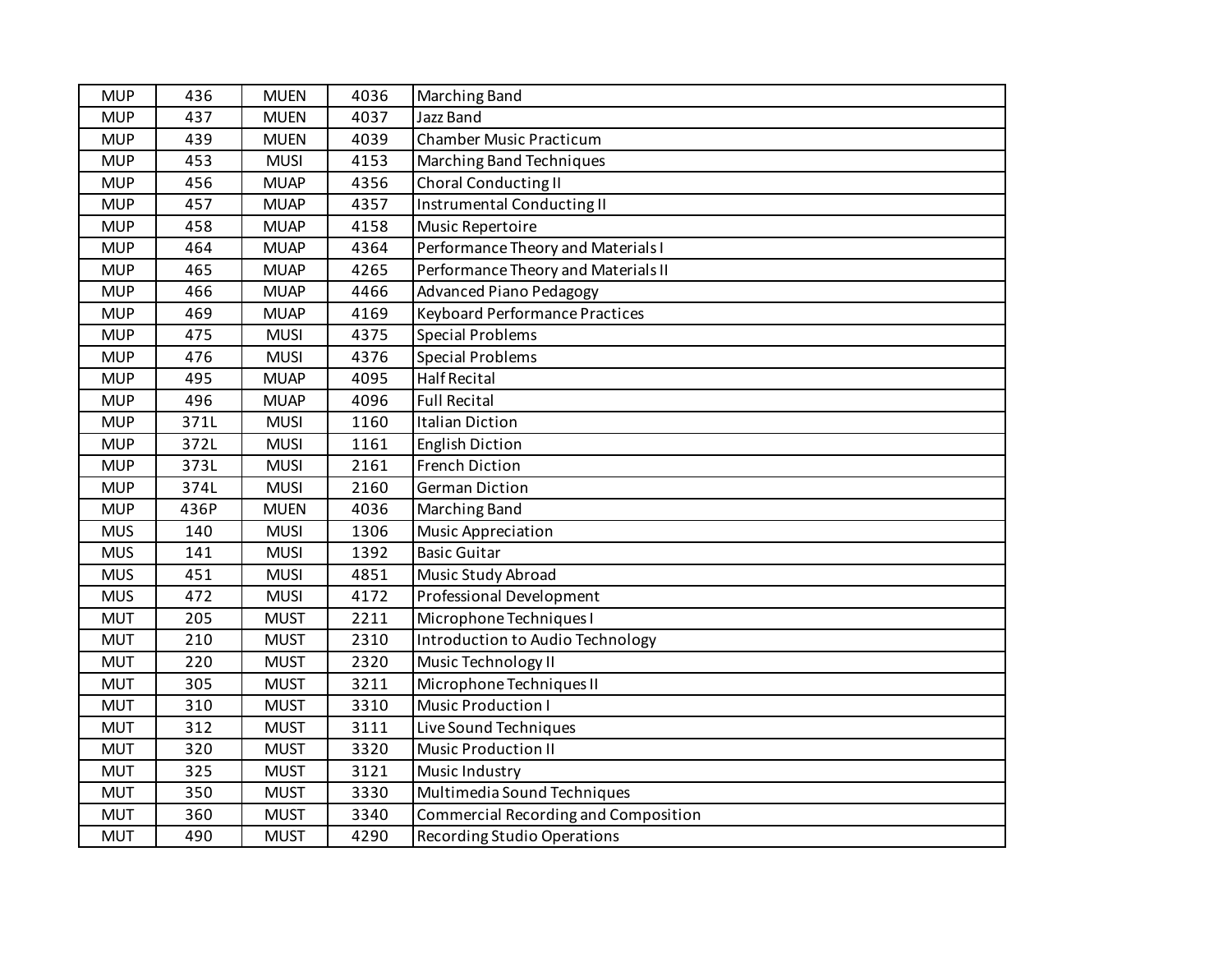| <b>MUT</b> | 499 | <b>MUST</b> | 4399 | Sound Recording Internship             |
|------------|-----|-------------|------|----------------------------------------|
| <b>THR</b> | 127 | <b>DRAM</b> | 1227 | Stage Movement I                       |
| <b>THR</b> | 150 | <b>DRAM</b> | 1120 | Production Lab I                       |
| <b>THR</b> | 161 | <b>DRAM</b> | 1310 | Theatre Appreciation                   |
| <b>THR</b> | 162 | <b>DRAM</b> | 1362 | Play Analysis and Dramatic Literature  |
| <b>THR</b> | 163 | <b>DRAM</b> | 2366 | Film and Culture                       |
| <b>THR</b> | 221 | <b>DRAM</b> | 1351 | <b>Beginning Acting</b>                |
| <b>THR</b> | 223 | <b>DRAM</b> | 2336 | Theatre Speech                         |
| <b>THR</b> | 227 | <b>DRAM</b> | 2227 | <b>Stage Movement II</b>               |
| <b>THR</b> | 231 | <b>DRAM</b> | 1342 | Theatre Costume                        |
| <b>THR</b> | 232 | <b>DRAM</b> | 1232 | <b>Stage Makeup</b>                    |
| <b>THR</b> | 241 | <b>DRAM</b> | 1330 | <b>Stage Craft</b>                     |
| <b>THR</b> | 242 | <b>DRAM</b> | 2342 | Lighting Technology                    |
| <b>THR</b> | 243 | <b>DRAM</b> | 2243 | Sound Technology                       |
| <b>THR</b> | 301 | <b>DRAM</b> | 3301 | <b>Stage Management</b>                |
| <b>THR</b> | 321 | <b>DRAM</b> | 3321 | Intermediate Acting                    |
| <b>THR</b> | 322 | <b>DRAM</b> | 3322 | <b>Advanced Theatre Speech</b>         |
| <b>THR</b> | 350 | <b>DRAM</b> | 2120 | Production Lab II                      |
| <b>THR</b> | 360 | <b>DRAM</b> | 3160 | Principles of Design                   |
| <b>THR</b> | 370 | <b>DRAM</b> | 3360 | History of the Cinemal                 |
| <b>THR</b> | 371 | <b>DRAM</b> | 3371 | History of the Cinema II               |
| <b>THR</b> | 411 | <b>DRAM</b> | 4311 | Theatre for Educators                  |
| <b>THR</b> | 420 | <b>DRAM</b> | 4120 | Audition/Designers Portfolio           |
| <b>THR</b> | 421 | <b>DRAM</b> | 4321 | <b>Beginning Directing</b>             |
| <b>THR</b> | 422 | <b>DRAM</b> | 4322 | Acting for the Camera                  |
| <b>THR</b> | 424 | <b>DRAM</b> | 4224 | Dialects                               |
| <b>THR</b> | 427 | <b>DRAM</b> | 4327 | <b>Advanced Acting</b>                 |
| <b>THR</b> | 428 | <b>DRAM</b> | 4328 | <b>Advanced Directing</b>              |
| <b>THR</b> | 429 | <b>DRAM</b> | 4329 | Directing Theatre for Youth            |
| <b>THR</b> | 436 | <b>DRAM</b> | 4336 | Period Style THR I                     |
| <b>THR</b> | 450 | <b>DRAM</b> | 4150 | Theatre Projects                       |
| <b>THR</b> | 451 | <b>DRAM</b> | 4351 | Theatre Cooperative - Rose Bruford/ETA |
| <b>THR</b> | 452 | <b>DRAM</b> | 4352 | Practicum (Theatre Internships)        |
| <b>THR</b> | 460 | <b>DRAM</b> | 4360 | History of Theatre I                   |
| <b>THR</b> | 461 | <b>DRAM</b> | 4361 | History of Theatre II                  |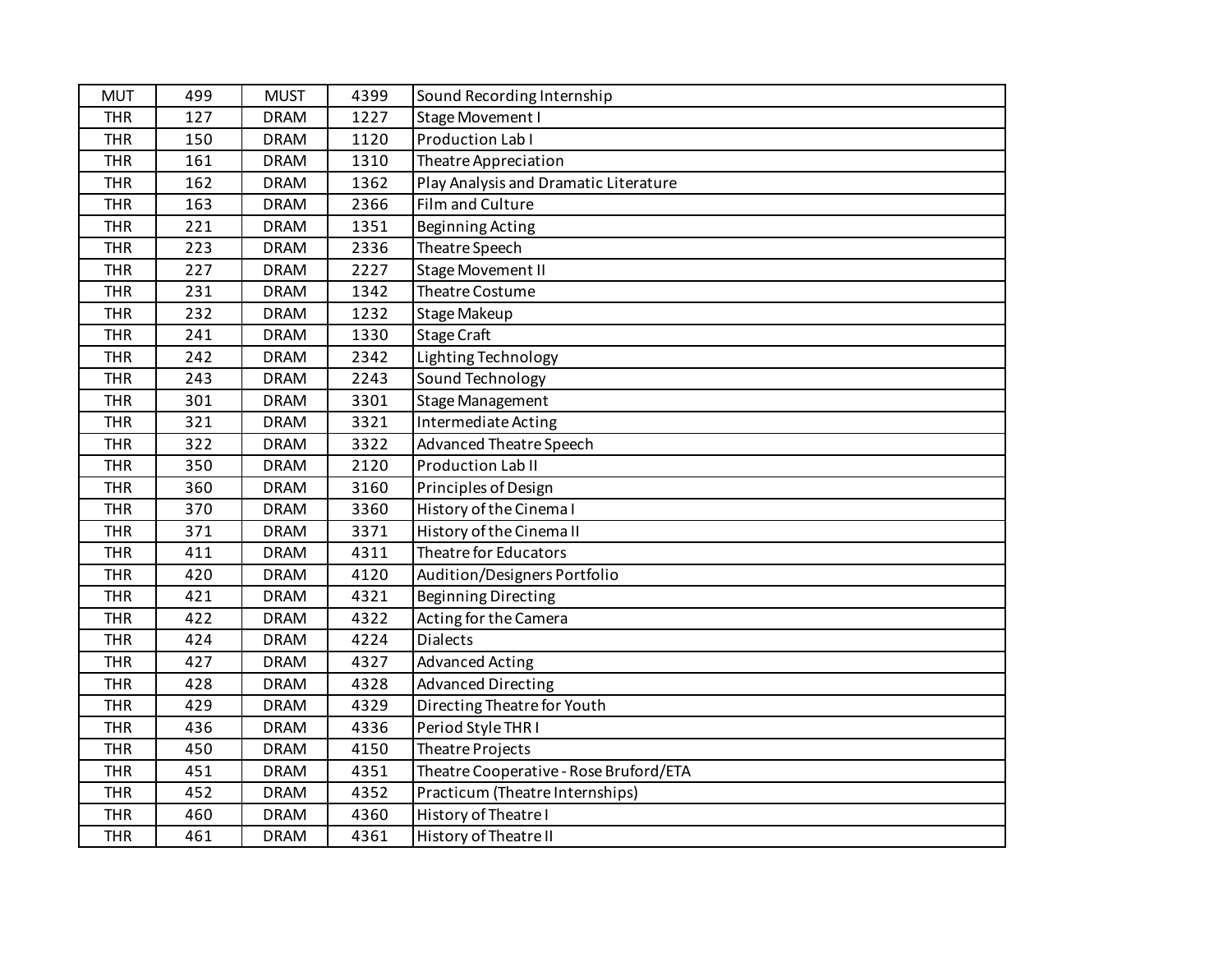| <b>THR</b> | 462  | <b>DRAM</b> | 4362 | <b>Advanced Play Analysis</b>      |
|------------|------|-------------|------|------------------------------------|
| <b>THR</b> | 463  | <b>DRAM</b> | 4363 | Playwriting                        |
| <b>THR</b> | 464  | <b>DRAM</b> | 4364 | Screenwriting                      |
| <b>THR</b> | 471  | <b>DRAM</b> | 4371 | Topics in the Theatre and Drama    |
| <b>THR</b> | 472  | <b>DRAM</b> | 4372 | Topics in Theatre Performance      |
| <b>THR</b> | 480  | <b>DRAM</b> | 4380 | Design for the Theatre             |
| <b>THR</b> | 491  | <b>DRAM</b> | 4191 | Independent Studies                |
| <b>THR</b> | 127L | <b>DRAM</b> | 1027 | <b>Stage Movement I Lab</b>        |
| <b>THR</b> | 163L | <b>DRAM</b> | 2066 | Film and Culture Lab               |
| <b>THR</b> | 221L | <b>DRAM</b> | 1051 | Beginning Acting Lab               |
| <b>THR</b> | 227L | <b>DRAM</b> | 2027 | Stage Movement II Lab              |
| <b>THR</b> | 231L | <b>DRAM</b> | 1042 | Theatre Costume Lab                |
| <b>THR</b> | 232L | <b>DRAM</b> | 1032 | Stage Makeup Lab                   |
| <b>THR</b> | 241L | <b>DRAM</b> | 1030 | <b>Stage Craft Lab</b>             |
| <b>THR</b> | 242L | <b>DRAM</b> | 2042 | Lighting Technology Lab            |
| <b>THR</b> | 243L | <b>DRAM</b> | 2043 | Sound Technology Lab               |
| <b>THR</b> | 321L | <b>DRAM</b> | 3021 | Intermediate Acting Lab            |
| <b>THR</b> | 360L | <b>DRAM</b> | 3070 | Principles of Design Lab           |
| <b>THR</b> | 370L | <b>DRAM</b> | 3060 | History of the Cinema I Lab        |
| <b>THR</b> | 371L | <b>DRAM</b> | 3071 | History of Cinema II Lab           |
| <b>THR</b> | 411L | <b>DRAM</b> | 4011 | Theatre for Educators Lab          |
| <b>THR</b> | 421L | <b>DRAM</b> | 4021 | Beginning Directing Lab            |
| <b>THR</b> | 422L | <b>DRAM</b> | 4022 | Acting for the Camera Lab          |
| <b>THR</b> | 425A | <b>DRAM</b> | 4325 | Repertory Theatre, Level A         |
| <b>THR</b> | 425B | <b>DRAM</b> | 4326 | Repertory Theatre, Level B         |
| <b>THR</b> | 427L | <b>DRAM</b> | 4027 | Advance Acting Lab                 |
| <b>THR</b> | 472L | <b>DRAM</b> | 4072 | Topics in Theatre Performance Lab  |
| <b>THR</b> | 480L | <b>DRAM</b> | 4080 | Design for the Theatre Lab         |
| <b>AEC</b> | 261  | <b>AGBS</b> | 2361 | <b>Agricultural Economics</b>      |
| <b>AEC</b> | 344  | <b>AGBS</b> | 3344 | Agricultural Finance               |
| <b>AEC</b> | 349  | <b>AGBS</b> | 3349 | Marketing of Agricultural Products |
| <b>AEC</b> | 442  | <b>AGBS</b> | 4342 | <b>Natural Resources Economics</b> |
| <b>AEC</b> | 451  | <b>AGBS</b> | 4351 | Farm Management                    |
| <b>AEC</b> | 451L | <b>AGBS</b> | 4051 | Farm Management Lab                |
| <b>AGD</b> | 361  | <b>AGRI</b> | 3361 | Agricultural Development           |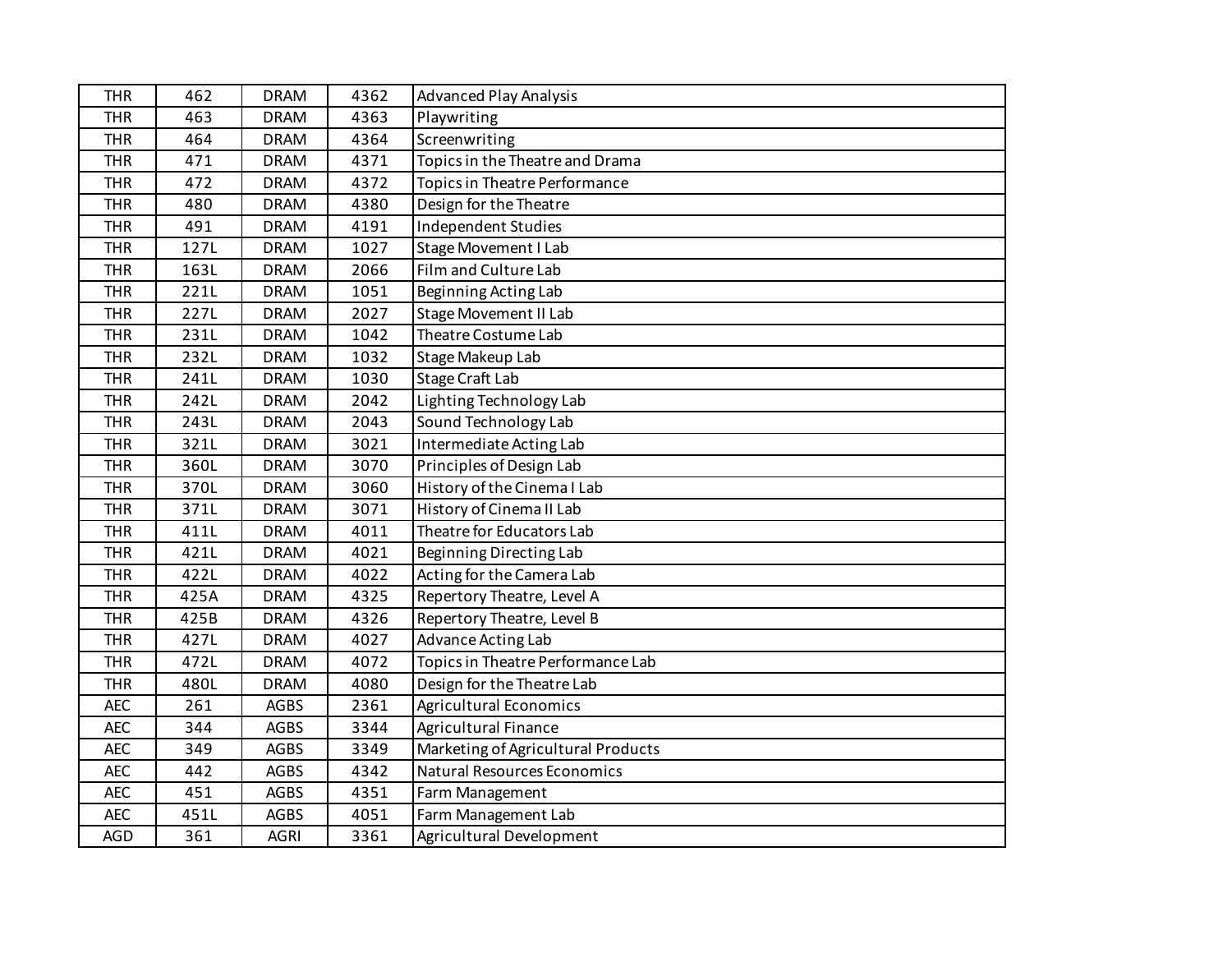| <b>AGD</b> | 371  | <b>AGRI</b> | 3371 | Agricultural Leadership                                        |
|------------|------|-------------|------|----------------------------------------------------------------|
| <b>AGD</b> | 400  | <b>AGRI</b> | 4100 | Senior Seminar                                                 |
| <b>AGD</b> | 481  | <b>AGED</b> | 4381 | Methods of Teaching Agricultural Sciences in Secondary Schools |
| <b>AGD</b> | 482  | <b>AGED</b> | 4382 | Cooperative Extension Education                                |
| <b>AGD</b> | 491  | <b>AGED</b> | 4242 | Clinical Teaching in Agriculture                               |
| <b>AGM</b> | 120  | <b>AGET</b> | 1320 | Fundamentals of Agricultural Technology                        |
| AGM        | 236  | <b>AGET</b> | 2236 | <b>Welding and Metals</b>                                      |
| <b>AGM</b> | 310  | <b>AGET</b> | 3210 | <b>Internal Combustion Engines</b>                             |
| <b>AGM</b> | 315  | <b>AGET</b> | 3215 | Agricultural Electrification                                   |
| <b>AGM</b> | 325  | <b>AGET</b> | 3225 | Design Application Software I (CAD)                            |
| AGM        | 326  | <b>AGET</b> | 3226 | Design Application Software II (CAD)                           |
| AGM        | 383  | <b>AGET</b> | 3283 | Agricultural Machinery Design and Structure                    |
| <b>AGM</b> | 410  | <b>AGET</b> | 4210 | Agricultural Machinery Operation and Performance               |
| <b>AGM</b> | 421  | <b>AGET</b> | 4221 | Principles of Irrigation                                       |
| <b>AGM</b> | 425  | <b>AGET</b> | 4225 | Mobile Hydraulics in Agriculture                               |
| <b>AGM</b> | 120L | <b>AGET</b> | 1120 | Fundamentals of Agricultural Technology Lab                    |
| <b>AGM</b> | 236L | <b>AGET</b> | 2136 | Welding and Metals Lab                                         |
| AGM        | 310L | <b>AGET</b> | 3110 | Internal Combustion Engine Lab                                 |
| AGM        | 315L | <b>AGET</b> | 3115 | Agricultural Electrification Lab                               |
| <b>AGM</b> | 325L | <b>AGET</b> | 3125 | Design Application Software I (CAD) Lab                        |
| AGM        | 326L | <b>AGET</b> | 3126 | Design Application Software II (CAD) Lab                       |
| AGM        | 383L | <b>AGET</b> | 3183 | Agricultural Machinery Design and Structure Lab                |
| <b>AGM</b> | 410L | <b>AGET</b> | 4110 | Agricultural Machinery Operation and Performance Lab           |
| <b>AGM</b> | 425L | <b>AGET</b> | 4125 | Mobile Hydraulics Lab                                          |
| <b>AGN</b> | 110  | <b>HORT</b> | 1231 | <b>Cultivating Plants</b>                                      |
| <b>AGN</b> | 331  | <b>AGRI</b> | 3341 | Soil Science                                                   |
| <b>AGN</b> | 367  | <b>HORT</b> | 3346 | <b>Weed Science</b>                                            |
| <b>AGN</b> | 434  | <b>AGRI</b> | 4344 | Soil Fertility                                                 |
| <b>AGN</b> | 445  | <b>HORT</b> | 4334 | Plant Breeding                                                 |
| <b>AGN</b> | 448  | <b>AGRI</b> | 4348 | Range Management                                               |
| <b>AGN</b> | 462  | <b>AGRI</b> | 4347 | Forages                                                        |
| <b>AGN</b> | 469  | <b>HORT</b> | 4342 | <b>Plant Protection</b>                                        |
| <b>AGN</b> | 110L | <b>HORT</b> | 1131 | <b>Cultivating Plants Lab</b>                                  |
| AGN        | 331L | <b>AGRI</b> | 3141 | Soil Science Lab                                               |
| <b>AGN</b> | 367L | <b>HORT</b> | 3046 | Weed Science Lab                                               |
|            |      |             |      |                                                                |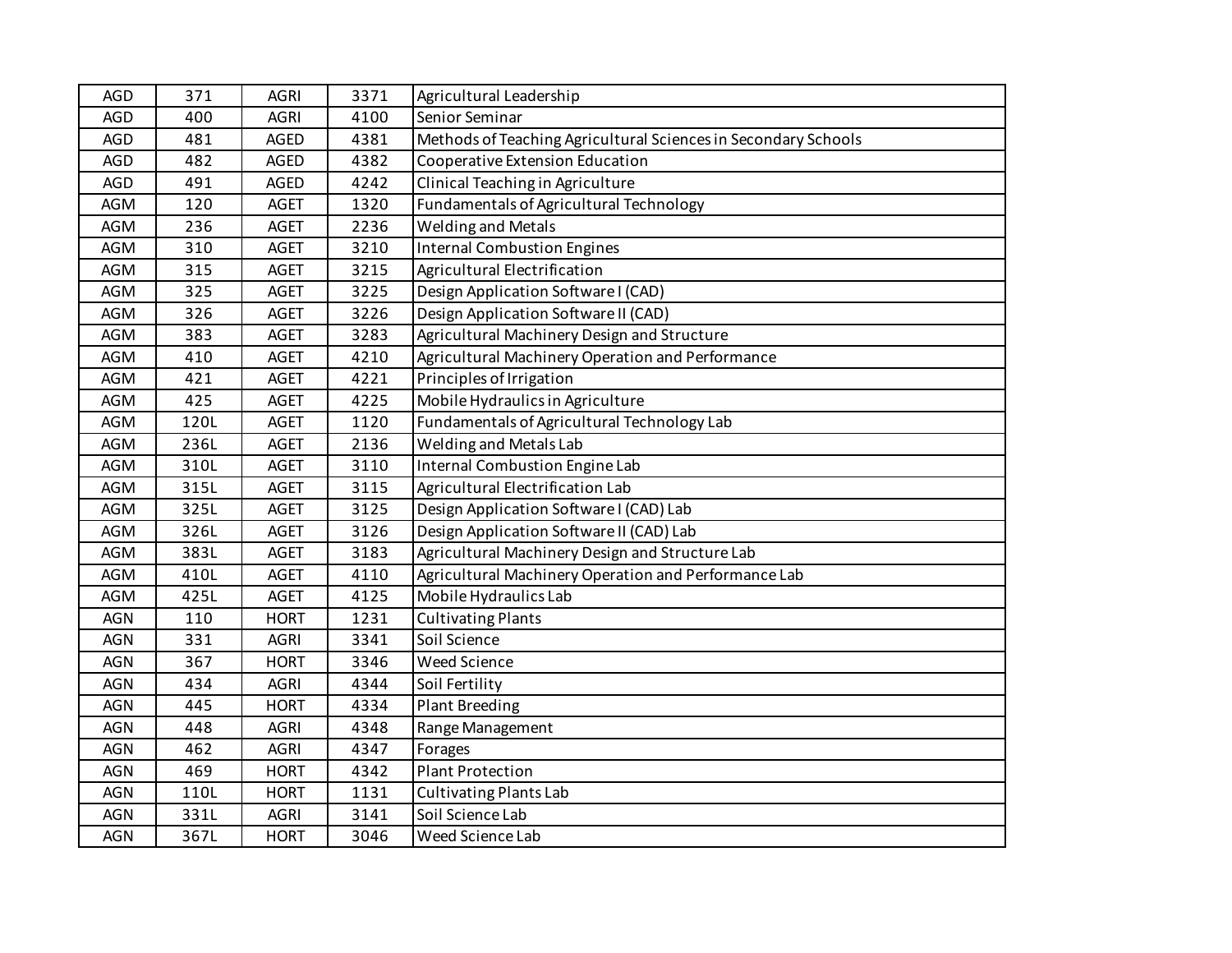| AGN        | 434L | <b>AGRI</b> | 4044 | Soil Fertility Lab                            |
|------------|------|-------------|------|-----------------------------------------------|
| <b>AGN</b> | 462L | <b>AGRI</b> | 4047 | Forages Lab                                   |
| <b>AGN</b> | 469L | <b>HORT</b> | 4042 | <b>Plant Protection Lab</b>                   |
| AGR        | 100  | <b>AGRI</b> | 1331 | The Agriculture Industry                      |
| AGR        | 275  | <b>AGRI</b> | 2175 | <b>Special Problems</b>                       |
| <b>AGR</b> | 280  | <b>AGRI</b> | 2180 | <b>Special Topics</b>                         |
| AGR        | 431  | <b>AGRI</b> | 4431 | Agricultural Internship                       |
| <b>AGR</b> | 432  | <b>AGRI</b> | 4432 | Agricultural Internship II                    |
| AGR        | 433  | <b>AGRI</b> | 4433 | Agricultural Internship III                   |
| <b>AGR</b> | 475  | <b>AGRI</b> | 4175 | <b>Special Problems</b>                       |
| AGR        | 480  | <b>AGRI</b> | 4180 | Topics in Agriculture                         |
| ANS        | 131  | ANSC        | 1331 | <b>Introductory Animal Science</b>            |
| ANS        | 150  | <b>ANSC</b> | 1150 | Animal Science Practicum                      |
| ANS        | 201  | ANSC        | 2377 | <b>Basic Horsemanship</b>                     |
| ANS        | 220  | <b>ANSC</b> | 3387 | Intermediate Horsemanship                     |
| ANS        | 241  | ANSC        | 3247 | <b>Horse Production</b>                       |
| ANS        | 242  | ANSC        | 4397 | English Equitation                            |
| ANS        | 243  | <b>ANSC</b> | 2243 | <b>Beef Cattle Science</b>                    |
| ANS        | 250  | <b>ANSC</b> | 2250 | Artificial Insemination                       |
| <b>ANS</b> | 260  | ANSC        | 2360 | Introductory Livestock Anatomy and Physiology |
| ANS        | 301  | ANSC        | 3201 | Livestock Evaluation                          |
| ANS        | 302  | ANSC        | 3102 | Livestock Fitting & Showing                   |
| ANS        | 325  | <b>ANSC</b> | 3367 | Animal Behavior and Welfare                   |
| <b>ANS</b> | 333  | ANSC        | 3333 | <b>Animal Nutrition</b>                       |
| ANS        | 342  | ANSC        | 3242 | Swine Production                              |
| ANS        | 343  | <b>ANSC</b> | 3366 | Dairy Science                                 |
| ANS        | 345  | ANSC        | 3346 | <b>Small Ruminant Production</b>              |
| ANS        | 352  | <b>ANSC</b> | 4317 | <b>Training Performance Horses</b>            |
| ANS        | 403  | ANSC        | 4377 | Advanced Horsemanship                         |
| ANS        | 428  | ANSC        | 4276 | Animal Reproductive Physiology                |
| <b>ANS</b> | 436  | ANSC        | 4336 | <b>Companion Animals</b>                      |
| <b>ANS</b> | 438  | <b>ANSC</b> | 4307 | Training the Young Horse                      |
| <b>ANS</b> | 441  | <b>ANSC</b> | 4386 | Principles of Animal Breeding                 |
| ANS        | 442  | <b>ANSC</b> | 4227 | Equine Reproduction and Foaling               |
| ANS        | 443  | <b>ANSC</b> | 4243 | <b>Advanced Beef Cattle</b>                   |
|            |      |             |      |                                               |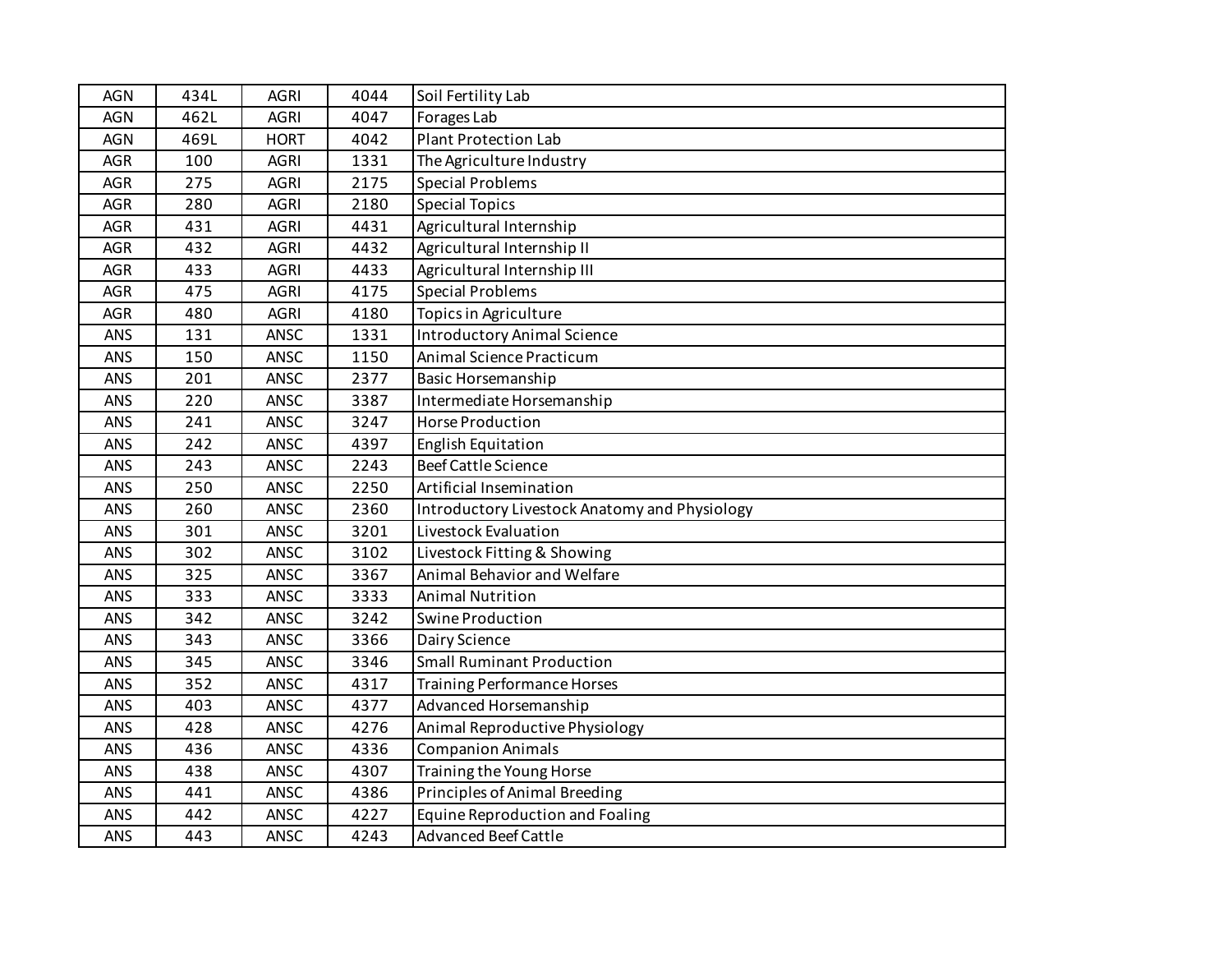| ANS        | 444  | ANSC        | 4244 | Feedstuffs, Feeding and Formulation     |
|------------|------|-------------|------|-----------------------------------------|
| ANS        | 452  | <b>AGRI</b> | 4352 | Agricultural Law                        |
| ANS        | 241L | ANSC        | 3147 | <b>Horse Production Lab</b>             |
| ANS        | 243L | <b>ANSC</b> | 2143 | Beef Cattle Science Lab                 |
| <b>ANS</b> | 250L | ANSC        | 2150 | Artificial Insemination Lab             |
| ANS        | 301L | ANSC        | 3101 | Livestock Evaluation Lab                |
| ANS        | 342L | ANSC        | 3142 | Swine Production Lab                    |
| ANS        | 428L | <b>ANSC</b> | 4176 | Animal Reproductive Physiology Lab      |
| ANS        | 442L | <b>ANSC</b> | 4127 | Equine Reproduction and Foaling Lab     |
| ANS        | 443L | <b>ANSC</b> | 4143 | <b>Advanced Beef Cattle Lab</b>         |
| ANS        | 444L | <b>ANSC</b> | 4144 | Feedstuffs, Feeding and Formulation Lab |
| <b>HRT</b> | 212  | <b>HORT</b> | 2233 | Growing Fruits and Vegetables           |
| <b>HRT</b> | 213  | <b>HORT</b> | 2232 | Herbaceous Plants                       |
| <b>HRT</b> | 239  | <b>HORT</b> | 2224 | <b>Basic Landscape Design</b>           |
| <b>HRT</b> | 247  | <b>HORT</b> | 2223 | Landscape Installation                  |
| <b>HRT</b> | 315  | <b>HORT</b> | 3321 | Turfgrass Science I                     |
| <b>HRT</b> | 321  | <b>HORT</b> | 3223 | Greenhouse Management                   |
| <b>HRT</b> | 322  | <b>HORT</b> | 2220 | <b>Floral Design</b>                    |
| <b>HRT</b> | 323  | <b>HORT</b> | 3324 | Environmental Horticulture Physiology   |
| <b>HRT</b> | 324  | <b>HORT</b> | 3237 | Landscape Plants I                      |
| <b>HRT</b> | 325  | <b>HORT</b> | 3225 | Design Application Software I (CAD)     |
| <b>HRT</b> | 326  | <b>HORT</b> | 3226 | Design Application Software II (CAD)    |
| <b>HRT</b> | 413  | <b>HORT</b> | 4235 | Nursery Management                      |
| <b>HRT</b> | 416  | <b>HORT</b> | 4234 | <b>Plant Propagation</b>                |
| <b>HRT</b> | 419  | <b>HORT</b> | 4219 | Turfgrass Management II                 |
| <b>HRT</b> | 212L | <b>HORT</b> | 2133 | Growing Fruits and Vegetables Lab       |
| <b>HRT</b> | 213L | <b>HORT</b> | 2132 | Herbaceous Plants Lab                   |
| <b>HRT</b> | 239L | <b>HORT</b> | 2124 | Basic Landscape Design Lab              |
| <b>HRT</b> | 247L | <b>HORT</b> | 2123 | Landscape Installation Lab              |
| <b>HRT</b> | 315L | <b>HORT</b> | 3021 | Turfgrass Science I Lab                 |
| <b>HRT</b> | 321L | <b>HORT</b> | 3123 | Greenhouse Management Lab               |
| <b>HRT</b> | 322L | <b>HORT</b> | 2120 | Floral Design Lab                       |
| <b>HRT</b> | 324L | <b>HORT</b> | 3137 | Landscape Plants I Lab                  |
| <b>HRT</b> | 325L | <b>HORT</b> | 3125 | Design App Software I (CAD) Lab         |
| <b>HRT</b> | 326L | <b>HORT</b> | 3126 | Design App Software II (CAD) Lab        |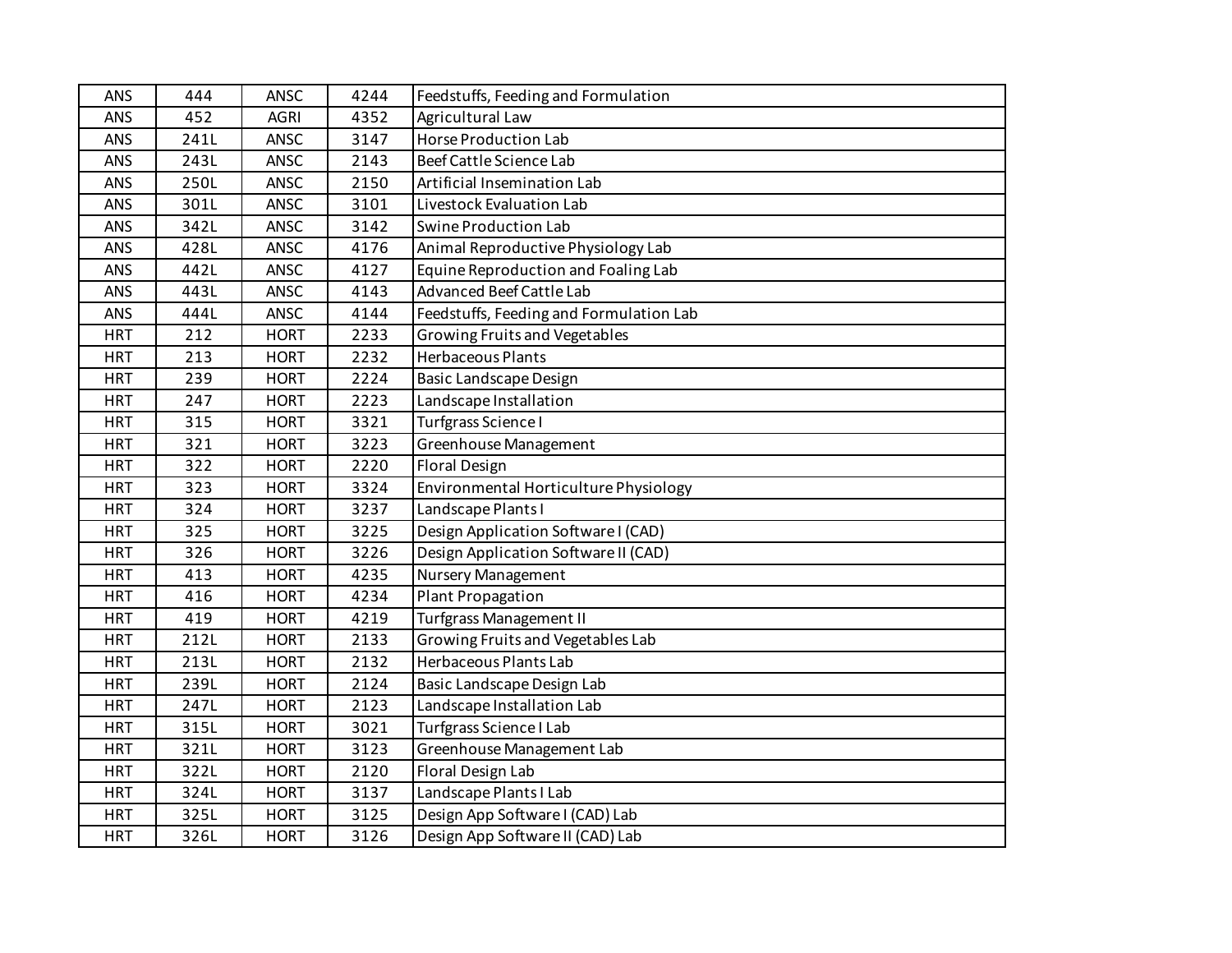|      |              |             | Nursery Management Lab                      |
|------|--------------|-------------|---------------------------------------------|
|      | <b>HORT</b>  |             | <b>Plant Propagation Lab</b>                |
| 419L | <b>HORT</b>  | 4119        | <b>Turfgrass Management II Lab</b>          |
| 237  | <b>POSC</b>  |             | <b>Introductory Poultry Science</b>         |
| 252  | <b>POSC</b>  | 2202        | Poultry Selection and Evaluation            |
| 317  | <b>POSC</b>  | 3203        | Applied Agriculture Data Applications       |
| 337  | <b>POSC</b>  | 3304        | <b>Broiler Production</b>                   |
| 340  | <b>POSC</b>  | 3205        | <b>Advanced Poultry Science</b>             |
| 420  | <b>AGRI</b>  | 4242        | Agricultural Waste Management               |
| 437  | <b>POSC</b>  | 4207        | Applied Poultry Production                  |
| 440  | <b>POSC</b>  | 4308        | Non-Ruminant Nutrition and Feeding          |
| 465  | <b>POSC</b>  | 4309        | Agriculture Products and Processing         |
| 237L | <b>POSC</b>  | 2101        | Intro Poultry Science Lab                   |
| 252L | <b>POSC</b>  | 2102        | Poultry Selection and Evaluation Lab        |
| 317L | <b>POSC</b>  | 3103        | Applied Agriculture Data Applications Lab   |
| 340L | <b>POSC</b>  | 3105        | Advanced Poultry Science Lab                |
| 420L | AGRI         | 4142        | Agricultural Waste Management Lab           |
| 437L | <b>POSC</b>  | 4107        | Applied Poultry Production Lab              |
| 465L | <b>POSC</b>  | 4009        | Agriculture Products and Processing Lab     |
| 110  | <b>ENVR</b>  | 1301        | Intro to Environmental Science              |
| 209  | <b>ENVR</b>  | 2309        | <b>Forest Ecology</b>                       |
| 210  | <b>ENVR</b>  | 2310        | <b>Environmental Measurements</b>           |
| 310  | <b>ENVR</b>  | 3310        | <b>EHS</b>                                  |
| 348  | <b>ENVR</b>  | 3348        | <b>Natural Resource Policy</b>              |
| 349  | <b>ENVR</b>  | 3349        | <b>Environmental Soil Science</b>           |
| 402  | <b>ENVR</b>  | 4302        | Wetland Delineation and Function            |
| 403  | <b>ENVR</b>  | 4303        | Remediation/Reclamation Disturbed Land      |
| 407  | <b>ENVR</b>  | 4307        | Water Resources Management                  |
| 412  | <b>ENVR</b>  | 4312        | Environmental Hydrology                     |
| 415  | <b>ENVR</b>  | 4315        | Environmental Assessment and Management     |
| 420  | <b>ENVR</b>  | 4320        | Principles Landscape Ecology                |
| 450  | <b>ENVR</b>  | 4350        | Air Quality Assessment                      |
| 460  | <b>ENVR</b>  | 4360        | Internship in Environmental Science         |
| 463  | <b>ENVR</b>  | 4163        | <b>Special Problems</b>                     |
| 464  | <b>ENVR</b>  | 4364        | Contemporary Problems Environmental Science |
|      | 413L<br>416L | <b>HORT</b> | 4135<br>4134<br>2201                        |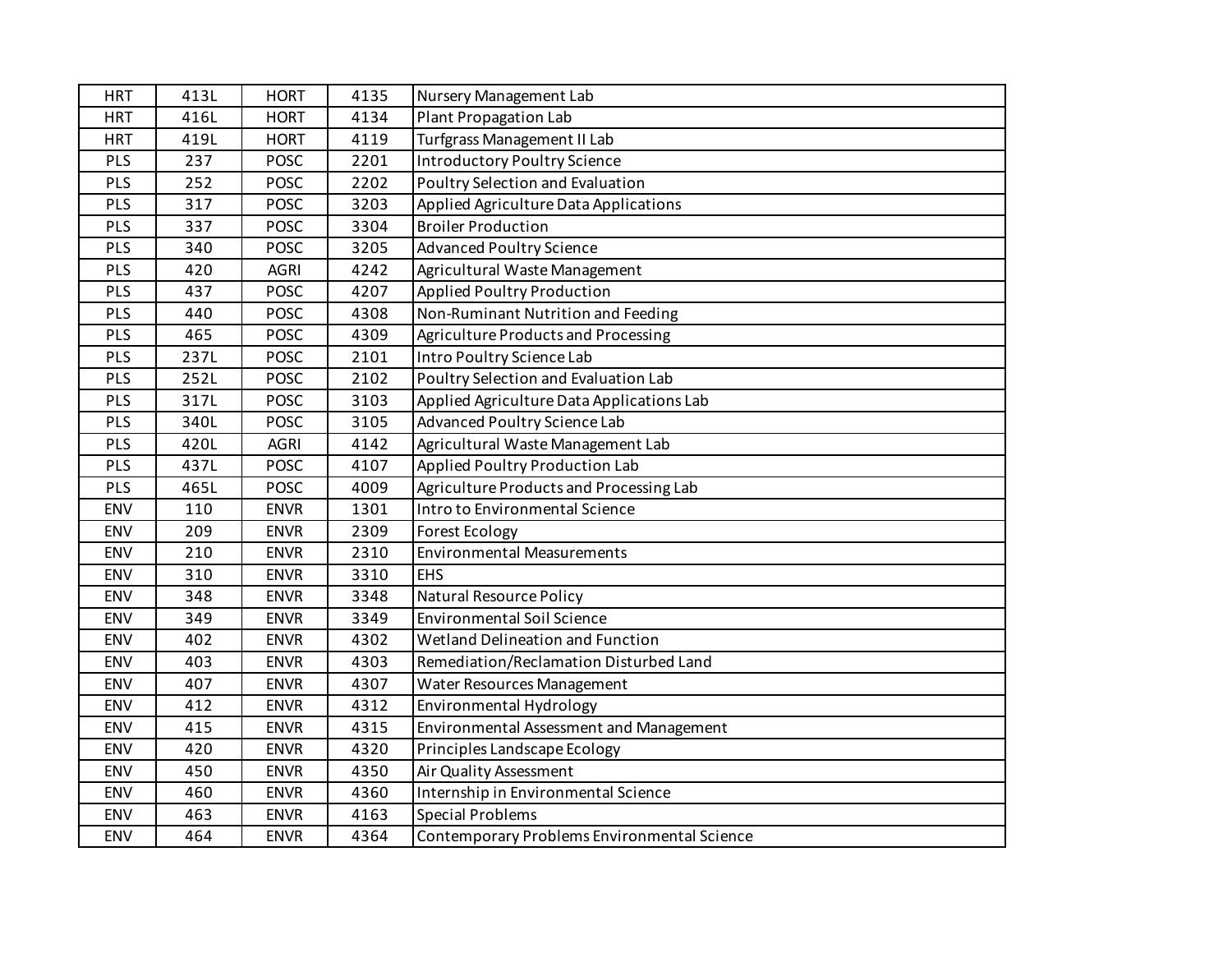| <b>ENV</b> | 470  | <b>ENVR</b> | 4170 | Senior Seminar                                    |
|------------|------|-------------|------|---------------------------------------------------|
| <b>ENV</b> | 110L | <b>ENVR</b> | 1101 | Intro to Environmental Science Lab                |
| <b>ENV</b> | 209L | <b>ENVR</b> | 2009 | Forest Ecology Lab                                |
| ENV        | 210L | <b>ENVR</b> | 2010 | Environmental Measurements Lab                    |
| ENV        | 349L | <b>ENVR</b> | 3049 | Environmental Soil Science Lab                    |
| ENV        | 402L | <b>ENVR</b> | 4002 | Wetland Delineation and Functional Assessment Lab |
| ENV        | 403L | <b>ENVR</b> | 4003 | Remediation and Reclamation of Disturbed Land Lab |
| ENV        | 412L | <b>ENVR</b> | 4012 | Environmental Hydrology Lab                       |
| <b>ENV</b> | 415L | <b>ENVR</b> | 4015 | Environmental Assessment and Management Lab       |
| <b>ENV</b> | 420L | <b>ENVR</b> | 4020 | Principles Landscape Ecology Lab                  |
| <b>FOR</b> | 111  | <b>FORS</b> | 1311 | Careers in Forestry                               |
| <b>FOR</b> | 152  | <b>FORS</b> | 1352 | Intro to Wildlife                                 |
| <b>FOR</b> | 205  | <b>FORS</b> | 2305 | <b>Forest Biometrics</b>                          |
| <b>FOR</b> | 209  | <b>FORS</b> | 2309 | Forest Ecology                                    |
| <b>FOR</b> | 219  | <b>FORS</b> | 2319 | Dendrology                                        |
| <b>FOR</b> | 223  | <b>FORS</b> | 2323 | Surveying and Mapping                             |
| <b>FOR</b> | 240  | <b>FORS</b> | 2240 | <b>Wood Science</b>                               |
| <b>FOR</b> | 251  | <b>FORS</b> | 2351 | Intro to Human Dimensions and Recreation          |
| <b>FOR</b> | 252  | <b>FORS</b> | 3352 | Environmental Interpretation/Education Methods    |
| <b>FOR</b> | 255  | <b>FORS</b> | 2355 | Vertebrate Natural History                        |
| <b>FOR</b> | 304  | <b>FORS</b> | 3304 | Arboriculture                                     |
| <b>FOR</b> | 305  | <b>FORS</b> | 3305 | Wildlife Techniques                               |
| <b>FOR</b> | 310  | <b>FORS</b> | 3110 | <b>Field Silviculture</b>                         |
| <b>FOR</b> | 313  | <b>FORS</b> | 3313 | Forest Insects and Diseases                       |
| <b>FOR</b> | 317  | <b>FORS</b> | 3317 | <b>Forest Biometrics II</b>                       |
| <b>FOR</b> | 323  | <b>FORS</b> | 3123 | Land Measurement                                  |
| <b>FOR</b> | 325  | <b>FORS</b> | 3125 | <b>Timber Cruising</b>                            |
| <b>FOR</b> | 329  | <b>FORS</b> | 3129 | Harvesting and Processing                         |
| <b>FOR</b> | 335  | <b>FORS</b> | 3135 | Human Dimensions of Resources Management          |
| <b>FOR</b> | 336  | <b>FORS</b> | 3136 | Field Wildlife Techniques                         |
| <b>FOR</b> | 337  | <b>FORS</b> | 3237 | Intro to Fire Management                          |
| <b>FOR</b> | 344  | <b>FORS</b> | 3344 | <b>Forest Entomology</b>                          |
| <b>FOR</b> | 347  | <b>FORS</b> | 3347 | Silviculture                                      |
| <b>FOR</b> | 348  | <b>FORS</b> | 3348 | Natural Resource Policy                           |
| <b>FOR</b> | 349  | <b>FORS</b> | 3349 | Principles of Forest Soils                        |
|            |      |             |      |                                                   |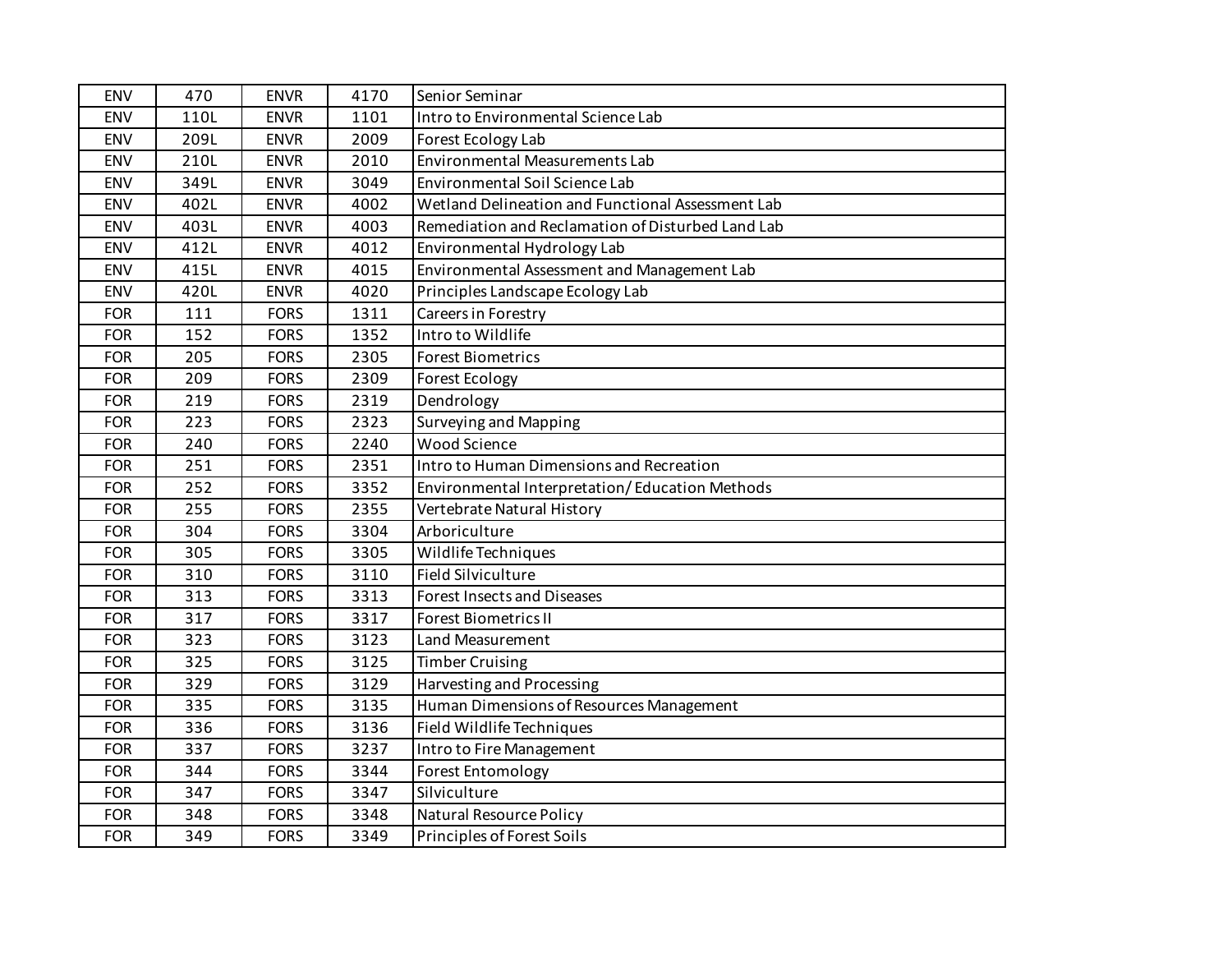| <b>FOR</b> | 351  | <b>FORS</b> | 3351 | Management of Outdoor Rec Areas I         |
|------------|------|-------------|------|-------------------------------------------|
| <b>FOR</b> | 402  | <b>FORS</b> | 4302 | <b>Field Ecology</b>                      |
| <b>FOR</b> | 404  | <b>FORS</b> | 4304 | <b>Urban Forestry</b>                     |
| <b>FOR</b> | 405  | <b>FORS</b> | 4305 | <b>Environmental Communications</b>       |
| <b>FOR</b> | 406  | <b>FORS</b> | 4306 | <b>Wildlife Population Ecology</b>        |
| <b>FOR</b> | 409  | <b>FORS</b> | 4309 | Forest Hydrology                          |
| <b>FOR</b> | 411  | <b>FORS</b> | 4311 | <b>Timber Management</b>                  |
| <b>FOR</b> | 427  | <b>FORS</b> | 4327 | Regional Silviculture                     |
| <b>FOR</b> | 428  | <b>FORS</b> | 4328 | Intensive Silviculture                    |
| <b>FOR</b> | 435  | <b>FORS</b> | 4335 | <b>Forest Economics</b>                   |
| <b>FOR</b> | 438  | <b>FORS</b> | 4338 | Fire Use in Land Management               |
| <b>FOR</b> | 441  | <b>FORS</b> | 4341 | <b>Big Game Management</b>                |
| <b>FOR</b> | 443  | <b>FORS</b> | 4343 | Weather and Climate                       |
| <b>FOR</b> | 446  | <b>FORS</b> | 4346 | Fire Ecology and Management               |
| <b>FOR</b> | 447  | <b>FORS</b> | 4347 | Predator Eco and Conservation             |
| <b>FOR</b> | 448  | <b>FORS</b> | 4348 | Range Management                          |
| <b>FOR</b> | 450  | <b>FORS</b> | 4350 | Forest Wildlife Habitat Management        |
| <b>FOR</b> | 451  | <b>FORS</b> | 4351 | Management of Outdoor Recreation Areas II |
| <b>FOR</b> | 454  | <b>FORS</b> | 4354 | Non-Game Wildlife Ecology                 |
| <b>FOR</b> | 455  | <b>FORS</b> | 4355 | Wetland Wildlife Management               |
| <b>FOR</b> | 457  | <b>FORS</b> | 4357 | Environmental Attitudes and Issues        |
| <b>FOR</b> | 458  | <b>FORS</b> | 4458 | Forest Resource Management                |
| <b>FOR</b> | 460  | <b>FORS</b> | 4360 | Forestry Internship                       |
| <b>FOR</b> | 463  | <b>FORS</b> | 4163 | <b>Special Problems</b>                   |
| <b>FOR</b> | 464  | <b>FORS</b> | 4364 | Contemporary Problems in Forestry         |
| <b>FOR</b> | 466  | <b>FORS</b> | 4366 | Urban Wildlife Management                 |
| <b>FOR</b> | 470  | <b>FORS</b> | 4370 | <b>Forest Consulting</b>                  |
| <b>FOR</b> | 475  | <b>FORS</b> | 4375 | GIS Applications in Wildlife Management   |
| <b>FOR</b> | 486  | <b>FORS</b> | 4446 | Mammalogy                                 |
| <b>FOR</b> | 111L | <b>FORS</b> | 1011 | Careers in Forestry Lab                   |
| <b>FOR</b> | 152L | <b>FORS</b> | 1052 | Introduction to Wildlife Lab              |
| <b>FOR</b> | 205L | <b>FORS</b> | 2005 | <b>Forest Biometrics Lab</b>              |
| <b>FOR</b> | 209L | <b>FORS</b> | 2009 | Forest Ecology Lab                        |
| <b>FOR</b> | 219L | <b>FORS</b> | 2019 | Dendrology Lab                            |
| <b>FOR</b> | 223L | <b>FORS</b> | 2023 | Surveying and Mapping Lab                 |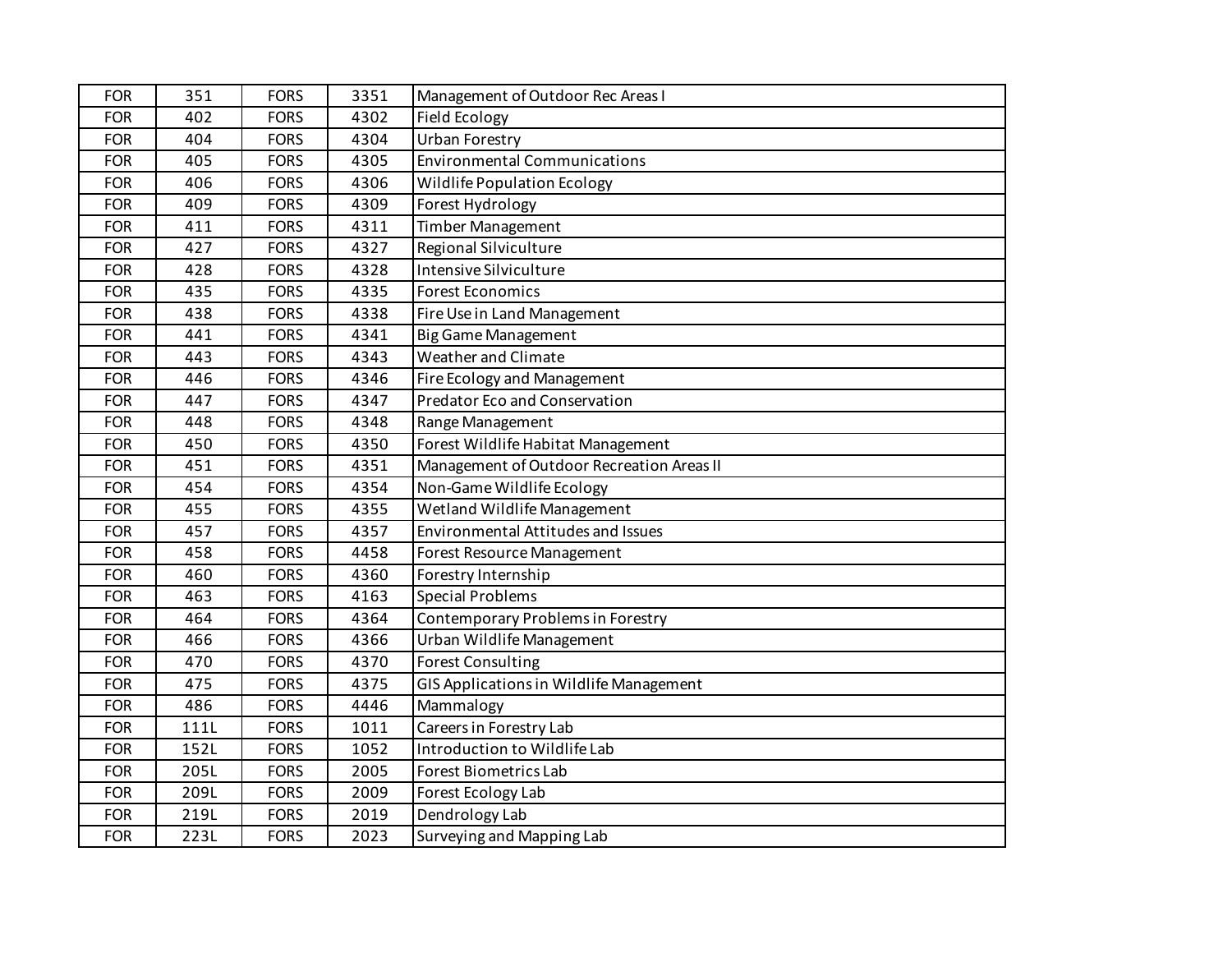| <b>FOR</b> | 240L | <b>FORS</b> | 2040 | Wood Science Lab                                   |
|------------|------|-------------|------|----------------------------------------------------|
| <b>FOR</b> | 255L | <b>FORS</b> | 2055 | Vertebrate Natural History Lab                     |
| <b>FOR</b> | 304L | <b>FORS</b> | 3004 | Arboriculture Lab                                  |
| <b>FOR</b> | 305L | <b>FORS</b> | 3005 | Wildlife Techniques Lab                            |
| <b>FOR</b> | 313L | <b>FORS</b> | 3013 | Forest Insects and Diseases Lab                    |
| <b>FOR</b> | 344L | <b>FORS</b> | 3044 | <b>Forest Entomology</b>                           |
| <b>FOR</b> | 347L | <b>FORS</b> | 3047 | Silviculture Lab                                   |
| <b>FOR</b> | 349L | <b>FORS</b> | 3049 | Principles of Forest Soils Lab                     |
| <b>FOR</b> | 402L | <b>FORS</b> | 4002 | Field Ecology Lab                                  |
| <b>FOR</b> | 404L | <b>FORS</b> | 4004 | Urban Forestry Lab                                 |
| <b>FOR</b> | 409L | <b>FORS</b> | 4009 | Forest Hydrology Lab                               |
| <b>FOR</b> | 428L | <b>FORS</b> | 4028 | Intensive Silviculture Lab                         |
| <b>FOR</b> | 438L | <b>FORS</b> | 4038 | Fire Use in Land Management Lab                    |
| <b>FOR</b> | 441L | <b>FORS</b> | 4041 | Big Game Management Lab                            |
| <b>FOR</b> | 450L | <b>FORS</b> | 4050 | For Wildlife Habitat Management Lab                |
| <b>FOR</b> | 451L | <b>FORS</b> | 4051 | Management of Outdoor Recreation Areas Lab         |
| <b>FOR</b> | 458L | <b>FORS</b> | 4058 | Forest Resource Management Lab                     |
| <b>FOR</b> | 475L | <b>FORS</b> | 4075 | GIS Applications in Wildlife Management Lab        |
| <b>FOR</b> | 486L | <b>FORS</b> | 4046 | Mammalogy Lab                                      |
| GIS        | 201  | <b>GISC</b> | 2301 | Introduction to Geographic Information Systems     |
| GIS        | 224  | <b>GISC</b> | 2324 | Introduction to Spatial Science                    |
| GIS        | 301  | <b>GISC</b> | 3301 | <b>GIS Applications</b>                            |
| GIS        | 390  | <b>GISC</b> | 3390 | <b>GIS in Natural Resources</b>                    |
| GIS        | 395  | <b>GISC</b> | 4301 | GIS Database Management                            |
| GIS        | 400  | <b>GISC</b> | 4300 | <b>GIS Programming</b>                             |
| GIS        | 405  | <b>GISC</b> | 4305 | <b>Remote Sensing Applications</b>                 |
| GIS        | 410  | <b>GISC</b> | 4310 | Landscape Modeling                                 |
| GIS        | 415  | <b>GISC</b> | 4315 | <b>Spatial Analysis</b>                            |
| GIS        | 420  | <b>GISC</b> | 4320 | <b>Ecological Planning</b>                         |
| GIS        | 425  | <b>GISC</b> | 4325 | Mobile and Field GIS                               |
| GIS        | 460  | <b>GISC</b> | 4360 | GIS Internship                                     |
| GIS        | 463  | <b>GISC</b> | 4163 | <b>Special Problems</b>                            |
| GIS        | 464  | <b>GISC</b> | 4364 | Contemporary Topics in GIS                         |
| GIS        | 201L | <b>GISC</b> | 2001 | Introduction to Geographic Information Systems Lab |
| GIS        | 224L | <b>GISC</b> | 2024 | Introduction to Spatial Science Lab                |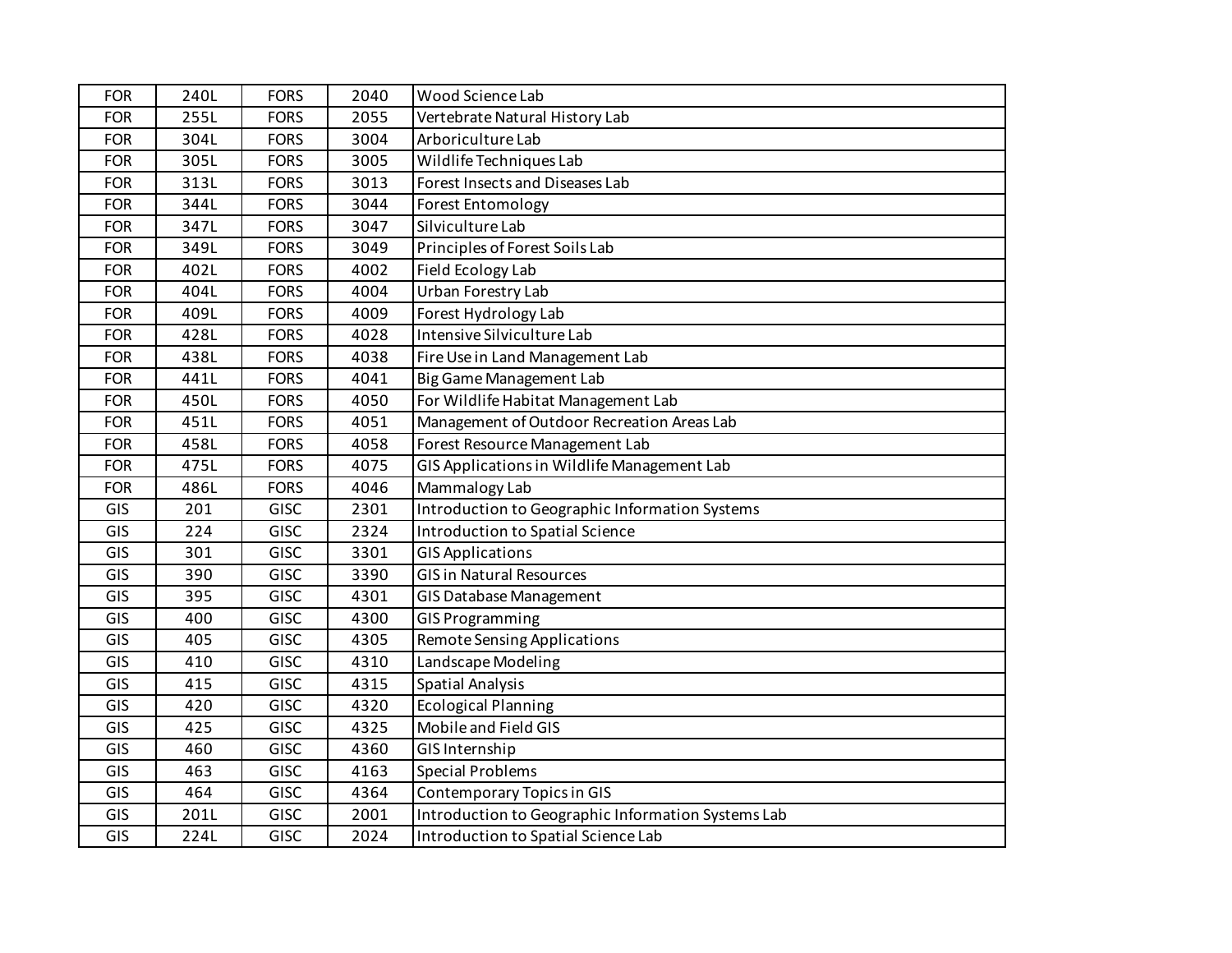| GIS        | 301L | <b>GISC</b> | 3001 | <b>GIS Applications Lab</b>                    |
|------------|------|-------------|------|------------------------------------------------|
| GIS        | 390L | <b>GISC</b> | 3090 | <b>GIS in Natural Resources Lab</b>            |
| GIS        | 395L | <b>GISC</b> | 4001 | GIS Database Management Lab                    |
| GIS        | 400L | <b>GISC</b> | 4000 | <b>GIS Programming Lab</b>                     |
| GIS        | 410L | <b>GISC</b> | 4010 | Landscape Modeling Lab                         |
| GIS        | 415L | <b>GISC</b> | 4015 | Spatial Analysis Lab                           |
| GIS        | 425L | <b>GISC</b> | 4025 | Mobile and Field GIS Lab                       |
| ANT        | 231  | <b>ANTH</b> | 2351 | <b>Cultural Anthropology</b>                   |
| ANT        | 248  | <b>ANTH</b> | 2401 | Physical Anthropology                          |
| ANT        | 251  | <b>ANTH</b> | 2402 | Introduction to Archaeology                    |
| ANT        | 350  | <b>ANTH</b> | 3350 | <b>Human Physical Variation</b>                |
| ANT        | 352  | <b>ANTH</b> | 3352 | Prehistory of North America                    |
| <b>ANT</b> | 382  | <b>ANTH</b> | 3382 | Area Studies in Anthropology                   |
| ANT        | 383  | <b>ANTH</b> | 3383 | <b>Box Office Archaeology</b>                  |
| ANT        | 384  | <b>ANTH</b> | 3384 | Archaeological Mysteries                       |
| ANT        | 400  | <b>ANTH</b> | 4300 | Internship in Anthropology                     |
| ANT        | 440  | <b>ANTH</b> | 4340 | Field Methods in Archaeology                   |
| ANT        | 441  | <b>ANTH</b> | 4341 | Qualitative Research Methods                   |
| ANT        | 450  | <b>ANTH</b> | 4350 | Culture of Health and Medicine                 |
| <b>ANT</b> | 455  | <b>ANTH</b> | 4355 | Human Osteology and Archaeological Forensics   |
| ANT        | 466  | <b>ANTH</b> | 4366 | Magic and the Supernatural                     |
| ANT        | 467  | <b>ANTH</b> | 4367 | Cults and the Mythological                     |
| ANT        | 471  | <b>ANTH</b> | 4371 | Archaeological Foods and Feasts                |
| ANT        | 475  | <b>ANTH</b> | 4175 | Independent Studies in Anthropology            |
| ANT        | 477  | <b>ANTH</b> | 4382 | Special Topics in Anthropology                 |
| ANT        | 248L | <b>ANTH</b> | 2001 | Physical Anthropology Lab                      |
| <b>ANT</b> | 251L | <b>ANTH</b> | 2002 | Introduction to Archaeology Lab                |
| <b>GEO</b> | 130  | <b>GEOG</b> | 1301 | Physical Geography                             |
| GEO        | 131  | <b>GEOG</b> | 1303 | World Regional Geography                       |
| GEO        | 220  | <b>GEOG</b> | 2320 | Introduction to Geographic Information Systems |
| <b>GEO</b> | 230  | <b>GEOG</b> | 1302 | Cultural Geography                             |
| GEO        | 305  | <b>GEOG</b> | 3305 | Biogeography                                   |
| <b>GEO</b> | 310  | <b>GEOG</b> | 3310 | Economic Geography                             |
| <b>GEO</b> | 315  | <b>GEOG</b> | 3315 | Cartography                                    |
| GEO        | 320  | <b>GEOG</b> | 3320 | <b>GIS for Social Sciences</b>                 |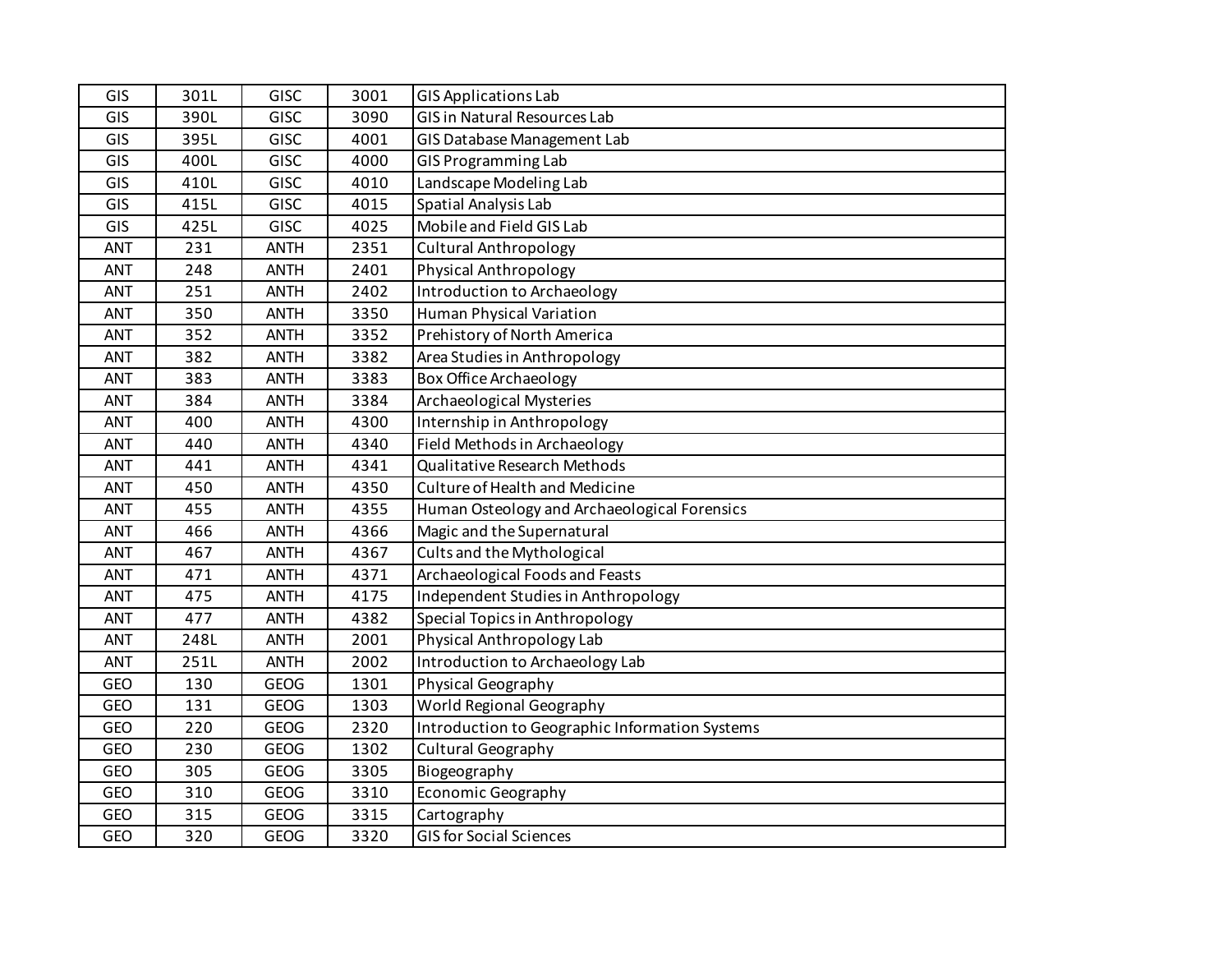| GEO        | 330  | <b>GEOG</b> | 3330 | Texas Geography                                    |
|------------|------|-------------|------|----------------------------------------------------|
| <b>GEO</b> | 344  | <b>GEOG</b> | 3344 | Historical Geography of the United States          |
| GEO        | 365  | <b>GEOG</b> | 3365 | <b>Political Geography</b>                         |
| GEO        | 375  | <b>GEOG</b> | 3375 | Topics in Geography                                |
| GEO        | 400  | <b>GEOG</b> | 4300 | Geography Internship                               |
| GEO        | 410  | <b>GEOG</b> | 4310 | Remote Sensing                                     |
| GEO        | 434  | <b>GEOG</b> | 4334 | <b>Conservation Geography</b>                      |
| GEO        | 439  | <b>GEOG</b> | 4339 | Urban Geography                                    |
| GEO        | 443  | <b>GEOG</b> | 4343 | Meteorology                                        |
| GEO        | 450  | <b>GEOG</b> | 4350 | Area Studies                                       |
| GEO        | 475  | <b>GEOG</b> | 4175 | Advanced Independent Studies in Geography          |
| GEO        | 220L | <b>GEOG</b> | 2021 | Introduction to Geographic Information Systems Lab |
| <b>GEO</b> | 410L | <b>GEOG</b> | 4011 | Remote Sensing Lab                                 |
| SOC        | 137  | SOCI        | 1301 | Introduction to Sociology                          |
| SOC        | 139  | SOCI        | 2319 | Race and Ethnic Relations                          |
| SOC        | 253  | SOCI        | 2326 | Society and Identity                               |
| SOC        | 305  | SOCI        | 3305 | Sociology of Death and Dying                       |
| SOC        | 310  | SOCI        | 3310 | Professional Seminar                               |
| SOC        | 330  | SOCI        | 3330 | Sociology of Gender                                |
| SOC        | 331  | SOCI        | 3331 | <b>Medical Sociology</b>                           |
| SOC        | 335  | SOCI        | 3335 | Marriage and Family Life                           |
| SOC        | 338  | SOCI        | 1306 | Social Problems                                    |
| SOC        | 341  | SOCI        | 3341 | Sociology of Religion                              |
| SOC        | 351  | SOCI        | 3351 | <b>Social Class</b>                                |
| SOC        | 353  | SOCI        | 3353 | Juvenile Delinquency                               |
| SOC        | 354  | SOCI        | 3354 | Criminology                                        |
| SOC        | 357  | SOCI        | 3357 | <b>World Population Trends</b>                     |
| SOC        | 363  | SOCI        | 3363 | Sociology of Sport, Recreation and Leisure         |
| SOC        | 370  | SOCI        | 3370 | Social Gerontology                                 |
| SOC        | 378  | SOCI        | 3378 | Methods in Social Research                         |
| SOC        | 379  | SOCI        | 3379 | Data Analysis                                      |
| SOC        | 400  | SOCI        | 4300 | Internship in Gerontology or Sociology             |
| SOC        | 430  | SOCI        | 4330 | Aging and Generational Relations                   |
| SOC        | 466  | <b>SOCI</b> | 4366 | <b>Environmental Sociology</b>                     |
| SOC        | 470  | SOCI        | 4370 | Sociology of Everyday Life                         |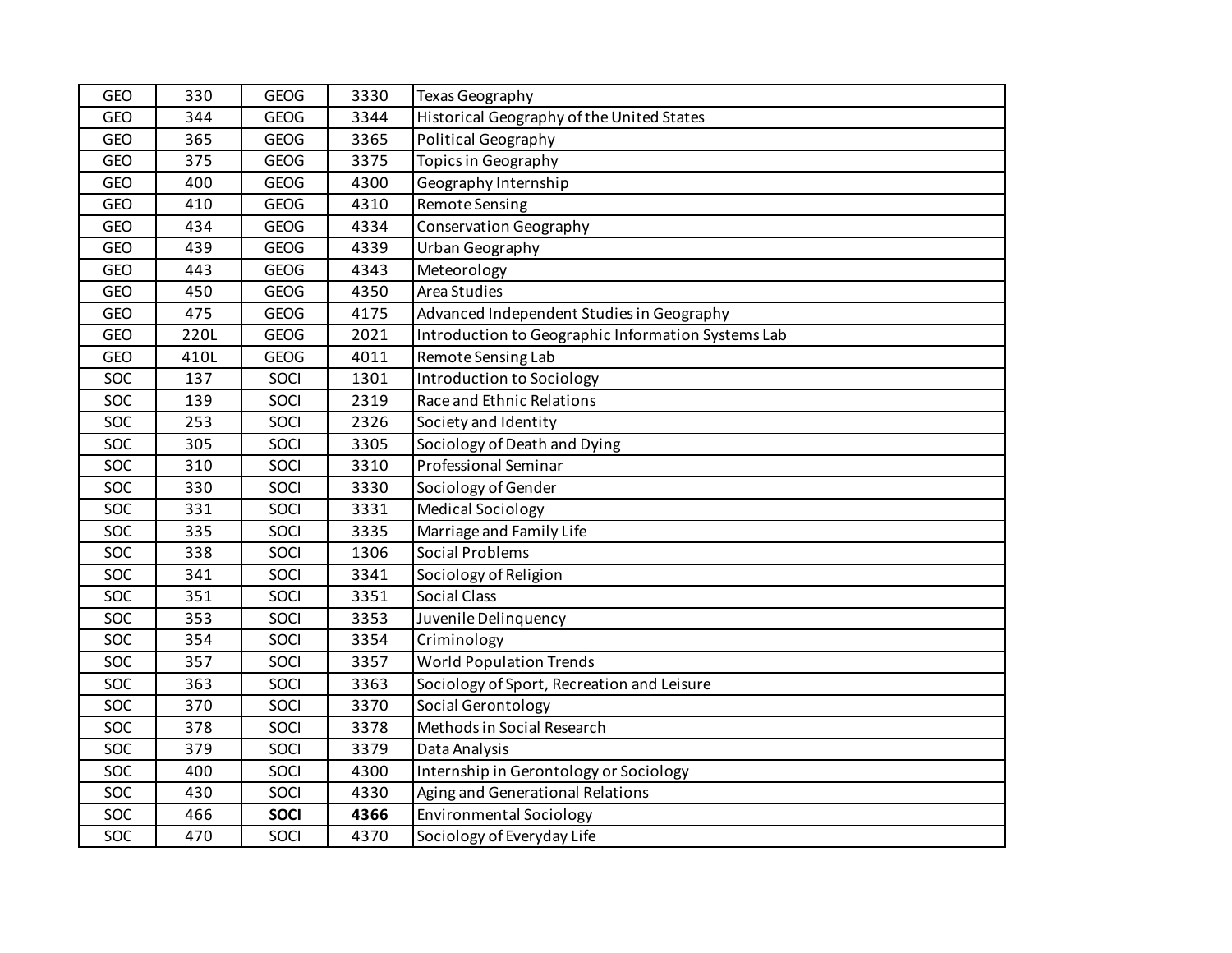| SOC        | 471 | SOCI        | 4371 | The Development of Sociological Theory                |
|------------|-----|-------------|------|-------------------------------------------------------|
| SOC        | 473 | SOCI        | 4373 | Women of Color                                        |
| SOC        | 475 | SOCI        | 4175 | Independent Studies in Sociology                      |
| SOC        | 477 | SOCI        | 4177 | <b>Topics in Sociology</b>                            |
| SOC        | 495 | SOCI        | 4395 | Sociology Capstone                                    |
| <b>SUS</b> | 101 | <b>SUST</b> | 3330 | Fundamentals of Sustainability                        |
| <b>SUS</b> | 300 | <b>SUST</b> | 3300 | Reading and Writing in Sustainability                 |
| <b>SUS</b> | 350 | <b>SUST</b> | 3350 | Sustainability Implementation and Monitoring          |
| <b>SUS</b> | 450 | <b>SUST</b> | 4350 | Capstone Seminar in Sustainable Community Development |
| SUS        | 495 | <b>SUST</b> | 4395 | Internship in Sustainable Community Development       |
| <b>ENG</b> | 131 | <b>ENGL</b> | 1301 | <b>Rhetoric and Composition</b>                       |
| <b>ENG</b> | 132 | ENGL        | 1302 | Research and Argument                                 |
| <b>ENG</b> | 133 | <b>ENGL</b> | 1303 | Honors Comp: Analy, Argum & Res                       |
| <b>ENG</b> | 200 | <b>ENGL</b> | 2341 | Introduction to Literature                            |
| <b>ENG</b> | 209 | <b>ENGL</b> | 2309 | Introduction to Mythology                             |
| <b>ENG</b> | 211 | ENGL        | 2332 | World Literature to 1650                              |
| ENG        | 212 | <b>ENGL</b> | 2333 | World Literature from 1650                            |
| <b>ENG</b> | 221 | <b>ENGL</b> | 2322 | British Literature to 1800                            |
| ENG        | 222 | <b>ENGL</b> | 2323 | British Literature from 1800                          |
| <b>ENG</b> | 229 | <b>ENGL</b> | 2327 | American Literature to 1865                           |
| <b>ENG</b> | 230 | <b>ENGL</b> | 2328 | American Literature from 1865                         |
| ENG        | 233 | ENGL        | 2335 | <b>Literary Genres</b>                                |
| ENG        | 246 | ENGL        | 2346 | Introduction to Narrative Film                        |
| ENG        | 250 | <b>ENGL</b> | 2350 | Literature for Young Children                         |
| <b>ENG</b> | 261 | <b>ENGL</b> | 2307 | Introduction to Creative Writing                      |
| <b>ENG</b> | 273 | <b>ENGL</b> | 2311 | <b>Technical and Scientific Writing</b>               |
| <b>ENG</b> | 302 | <b>ENGL</b> | 3302 | Folklore                                              |
| <b>ENG</b> | 304 | ENGL        | 3304 | Ancient/Classical World Literature                    |
| <b>ENG</b> | 305 | <b>ENGL</b> | 3305 | Medieval/Renaissance World Literature                 |
| <b>ENG</b> | 307 | <b>ENGL</b> | 3307 | Early Modern/Modern World Literature                  |
| <b>ENG</b> | 308 | <b>ENGL</b> | 3308 | Contemporary World Literature                         |
| <b>ENG</b> | 315 | <b>ENGL</b> | 3315 | Medieval British Literature                           |
| ENG        | 316 | <b>ENGL</b> | 3316 | Renaissance British Literature                        |
| <b>ENG</b> | 317 | ENGL        | 3317 | Restoration and 18th-Century British Literature       |
| <b>ENG</b> | 318 | <b>ENGL</b> | 3318 | Romantic and Victorian British Literature             |
|            |     |             |      |                                                       |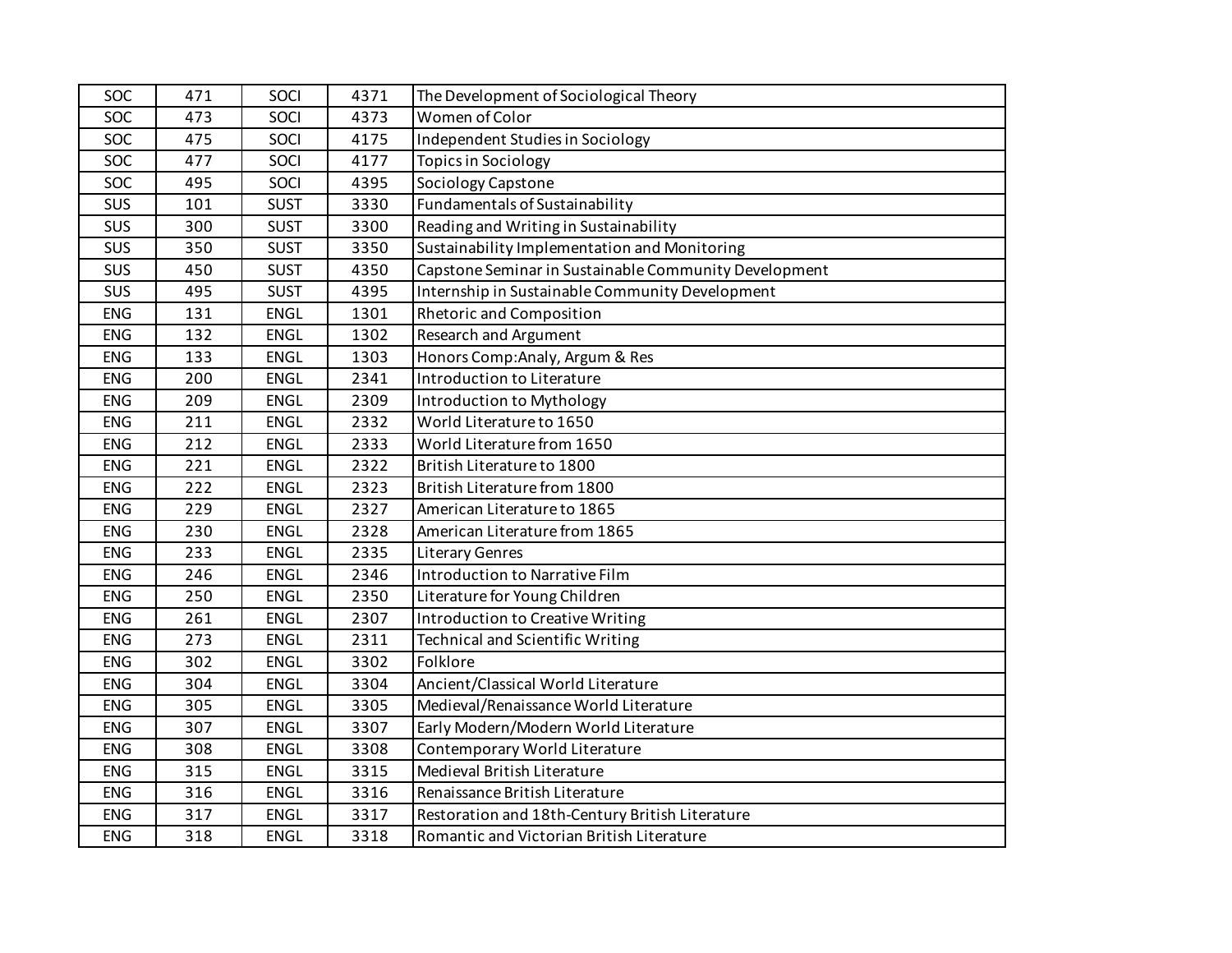| <b>ENG</b> | 319 | <b>ENGL</b> | 3319 | Modern and Contemporary British Literature  |
|------------|-----|-------------|------|---------------------------------------------|
| <b>ENG</b> | 330 | <b>ENGL</b> | 3330 | <b>Colonial American Literature</b>         |
| ENG        | 331 | <b>ENGL</b> | 3331 | American Romantic/Transcendental Literature |
| <b>ENG</b> | 332 | ENGL        | 3332 | Realism/Naturalism American Literature      |
| <b>ENG</b> | 333 | ENGL        | 3333 | Modern American Literature                  |
| <b>ENG</b> | 334 | <b>ENGL</b> | 3334 | Contemporary American Literature            |
| <b>ENG</b> | 335 | <b>ENGL</b> | 3335 | Digital Rhetoric and Writing                |
| ENG        | 346 | <b>ENGL</b> | 3346 | Film Topics: Genre and Auteur               |
| ENG        | 348 | <b>ENGL</b> | 3348 | <b>Study Abroad</b>                         |
| <b>ENG</b> | 350 | <b>ENGL</b> | 3350 | Children's Literature                       |
| ENG        | 351 | ENGL        | 3351 | <b>Fairy Tales</b>                          |
| ENG        | 353 | ENGL        | 3353 | The Golden Age of Children's Literature     |
| ENG        | 356 | <b>ENGL</b> | 3356 | Young Adult Literature                      |
| <b>ENG</b> | 359 | <b>ENGL</b> | 3359 | Intermediate Poetry Workshop                |
| ENG        | 361 | <b>ENGL</b> | 3361 | Intermediate Fiction Workshop               |
| <b>ENG</b> | 362 | <b>ENGL</b> | 3362 | Intermediate Non-fiction Workshop           |
| ENG        | 365 | <b>ENGL</b> | 3365 | Adaptation: Literature and Film             |
| ENG        | 373 | ENGL        | 3373 | <b>Technical and Professional Editing</b>   |
| ENG        | 381 | ENGL        | 3381 | Introduction to Literary Analysis           |
| <b>ENG</b> | 382 | ENGL        | 3382 | Reasoning and Writing                       |
| ENG        | 383 | ENGL        | 3383 | Bible as Literature                         |
| <b>ENG</b> | 405 | <b>ENGL</b> | 4305 | Topics in Comparative World Literature      |
| ENG        | 412 | <b>ENGL</b> | 4312 | Topics in British Literature                |
| ENG        | 421 | <b>ENGL</b> | 4321 | Topics in American Literature               |
| <b>ENG</b> | 423 | <b>ENGL</b> | 4323 | Topics in Regional American Literature      |
| ENG        | 424 | ENGL        | 4324 | Advanced Topics: World Cinema               |
| ENG        | 426 | ENGL        | 4326 | Advanced Study of Topics/Themes             |
| ENG        | 427 | ENGL        | 4327 | Advanced Study of Major Authors             |
| <b>ENG</b> | 428 | <b>ENGL</b> | 4328 | <b>Advanced Study of Genres</b>             |
| ENG        | 444 | <b>ENGL</b> | 4344 | English in Secondary School                 |
| ENG        | 446 | <b>ENGL</b> | 4346 | Advanced Topics in Film Theory              |
| ENG        | 448 | ENGL        | 4348 | <b>Women Writers</b>                        |
| ENG        | 449 | ENGL        | 4349 | Gender and Literature                       |
| <b>ENG</b> | 459 | ENGL        | 4359 | Advanced Poetry Workshop                    |
| <b>ENG</b> | 460 | <b>ENGL</b> | 4360 | Literary Publishing Internship              |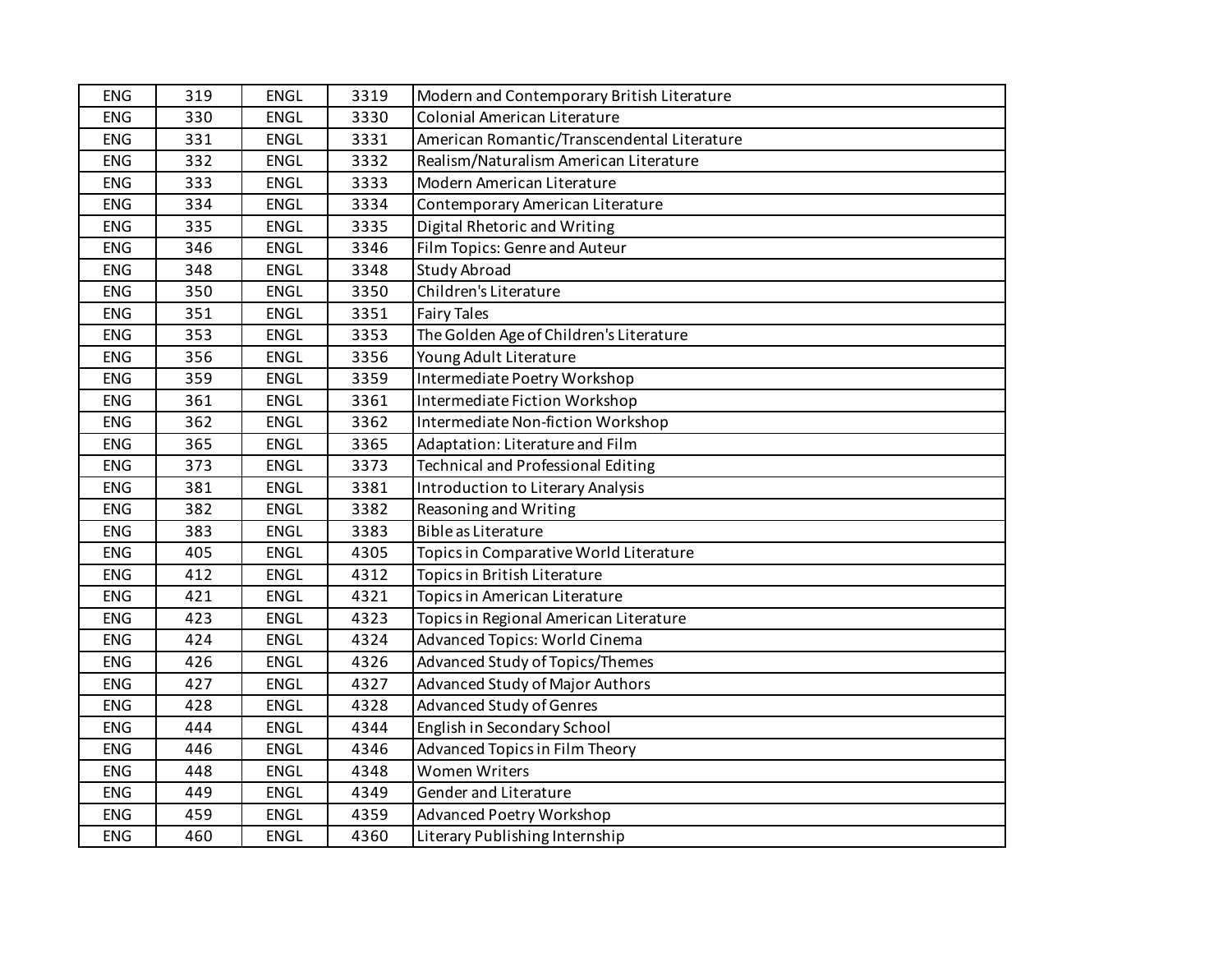| <b>ENG</b> | 461  | <b>ENGL</b> | 4361 | <b>Advanced Fiction Workshop</b>                    |
|------------|------|-------------|------|-----------------------------------------------------|
| <b>ENG</b> | 462  | <b>ENGL</b> | 4362 | <b>Advanced Non-fiction Workshop</b>                |
| <b>ENG</b> | 463  | ENGL        | 4363 | Elements of Craft                                   |
| ENG        | 465  | ENGL        | 4365 | <b>Topics in Creative Writing</b>                   |
| <b>ENG</b> | 468  | <b>ENGL</b> | 4368 | <b>Creative Writing Senior Thesis</b>               |
| <b>ENG</b> | 469  | <b>ENGL</b> | 4169 | Distinguished Writing Seminar                       |
| ENG        | 472  | <b>ENGL</b> | 4372 | Topics in African-American Literature               |
| <b>ENG</b> | 473  | <b>ENGL</b> | 4373 | Topics in Technical and Professional Writing        |
| ENG        | 474  | <b>ENGL</b> | 4374 | Technical and Professional Writing Internship       |
| ENG        | 478  | <b>ENGL</b> | 4378 | Internship in Publishing                            |
| ENG        | 479  | ENGL        | 4379 | Topics in Rhetoric and Writing                      |
| <b>ENG</b> | 481  | <b>ENGL</b> | 4381 | <b>Advanced Composition</b>                         |
| <b>ENG</b> | 495  | <b>ENGL</b> | 4195 | Independent Study                                   |
| <b>ENG</b> | 133H | <b>ENGL</b> | 1303 | Honors Composition: Analysis, Argument and Research |
| ENG        | 233H | <b>ENGL</b> | 2335 | <b>Literary Genres</b>                              |
| <b>IRW</b> | 099  | <b>INRW</b> | 0399 | Integrated Reading and Writing                      |
| <b>CJS</b> | 101  | <b>CRIJ</b> | 1301 | Introduction to Criminal Justice                    |
| <b>CJS</b> | 211  | CRIJ        | 2328 | Police Systems and Practices                        |
| <b>CJS</b> | 231  | CRIJ        | 2313 | <b>Correctional Systems and Practices</b>           |
| <b>CJS</b> | 302  | CRIJ        | 3302 | <b>Evolution of Crime and Punishment</b>            |
| <b>CJS</b> | 303  | CRIJ        | 3303 | <b>Criminal Law</b>                                 |
| <b>CJS</b> | 305  | CRIJ        | 3305 | Criminal Procedure I                                |
| <b>CJS</b> | 306  | CRIJ        | 3306 | <b>Criminal Procedure II</b>                        |
| <b>CJS</b> | 307  | <b>CRIJ</b> | 3307 | <b>Criminal Justice Practitioner and Stress</b>     |
| <b>CJS</b> | 311  | <b>CRIJ</b> | 3311 | <b>Criminal Evidence</b>                            |
| <b>CJS</b> | 312  | CRIJ        | 3312 | <b>Correctional Procedural Law</b>                  |
| <b>CJS</b> | 313  | CRIJ        | 3313 | Corporate Security Law                              |
| <b>CJS</b> | 314  | CRIJ        | 3314 | Corporate Security and Assets Protection            |
| <b>CJS</b> | 315  | CRIJ        | 3315 | Professional Writing in Criminal Justice            |
| <b>CJS</b> | 317  | CRIJ        | 3317 | <b>Emergency Management</b>                         |
| <b>CJS</b> | 318  | CRIJ        | 3318 | Agency Response to Terrorism                        |
| <b>CJS</b> | 320  | <b>CRIJ</b> | 3320 | Administration of Criminal Justice Agencies         |
| <b>CJS</b> | 332  | CRIJ        | 3332 | Community-Based Corrections                         |
| <b>CJS</b> | 341  | CRIJ        | 3341 | Crime in the Media                                  |
| <b>CJS</b> | 345  | CRIJ        | 3345 | Substance Use and Abuse                             |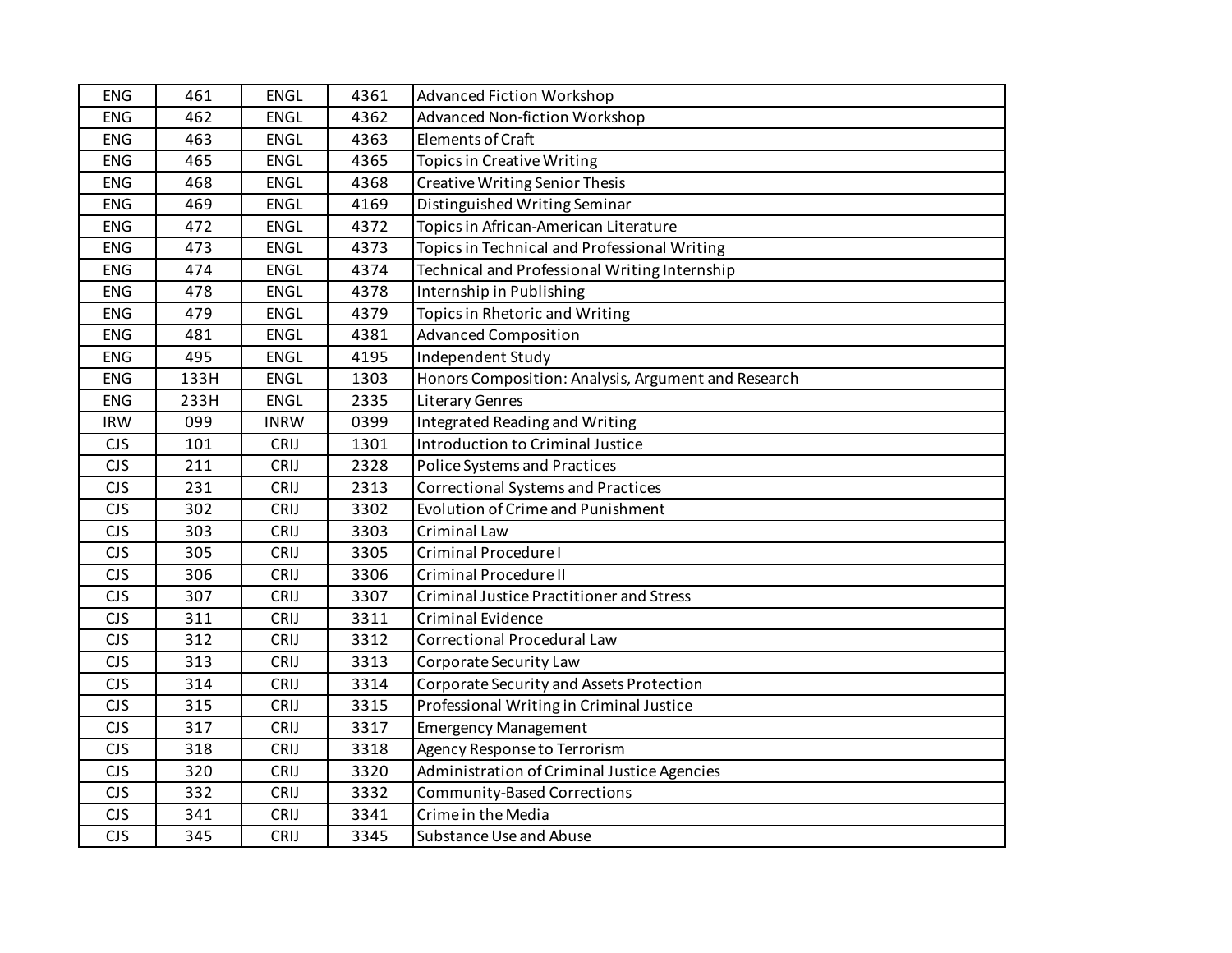| <b>CJS</b> | 351 | CRIJ        | 3351 | <b>Criminal Deviance</b>                   |
|------------|-----|-------------|------|--------------------------------------------|
| <b>CJS</b> | 355 | CRIJ        | 3355 | Organized Crime                            |
| <b>CJS</b> | 357 | CRIJ        | 3357 | Dynamics of Interpersonal Violence         |
| <b>CJS</b> | 360 | CRIJ        | 3360 | Gender and Crime                           |
| <b>CJS</b> | 365 | CRIJ        | 3365 | Social Diversity and Crime                 |
| <b>CJS</b> | 373 | CRIJ        | 3373 | Criminal Investigation                     |
| <b>CJS</b> | 375 | CRIJ        | 3375 | <b>Survey of Forensic Science</b>          |
| <b>CJS</b> | 377 | CRIJ        | 3377 | Interview and Interrogation                |
| <b>CJS</b> | 379 | CRIJ        | 3379 | Survey of Cybercrime and Cybersecurity     |
| <b>CJS</b> | 380 | CRIJ        | 3380 | Criminal Justice Theory and Practice       |
| <b>CJS</b> | 405 | CRIJ        | 4305 | Professional Standards in Criminal Justice |
| <b>CJS</b> | 410 | CRIJ        | 4310 | Victimology                                |
| <b>CJS</b> | 411 | CRIJ        | 4311 | Juvenile Justice Administration            |
| <b>CJS</b> | 412 | CRIJ        | 4312 | Legal Writing                              |
| <b>CJS</b> | 413 | CRIJ        | 4313 | Legal Research                             |
| <b>CJS</b> | 415 | CRIJ        | 4315 | Workplace Violence                         |
| <b>CJS</b> | 416 | CRIJ        | 4316 | Offender Reentry and Reintegration         |
| <b>CJS</b> | 417 | CRIJ        | 4317 | Offender Counseling                        |
| <b>CJS</b> | 425 | CRIJ        | 4325 | Comparative Criminal Justice Systems       |
| <b>CJS</b> | 427 | CRIJ        | 4327 | Security Risk Assessment                   |
| <b>CJS</b> | 430 | <b>CRIJ</b> | 4330 | Capital Punishment in the United States    |
| <b>CJS</b> | 431 | CRIJ        | 4331 | Penology                                   |
| <b>CJS</b> | 435 | CRIJ        | 4335 | Profiling Violent Crime                    |
| <b>CJS</b> | 441 | CRIJ        | 4341 | Understanding Criminal Justice Research    |
| <b>CJS</b> | 442 | CRIJ        | 4342 | Research and Analysis Applications         |
| <b>CJS</b> | 445 | CRIJ        | 4345 | <b>Criminal Justice Planning</b>           |
| <b>CJS</b> | 450 | CRIJ        | 4350 | Problems in Criminal Justice               |
| <b>CJS</b> | 455 | <b>CRIJ</b> | 4355 | Sexual Offenders and Sexual Offending      |
| <b>CJS</b> | 460 | CRIJ        | 4360 | Internship: Criminal Justice               |
| <b>CJS</b> | 475 | CRIJ        | 4375 | Independent Study                          |
| <b>CJS</b> | 490 | CRIJ        | 4390 | Criminal Justice Senior Capstone           |
| PBA        | 300 | PADM        | 3300 | Introduction to Public Administration      |
| PBA        | 305 | PADM        | 3305 | American Public Policy                     |
| PBA        | 310 | PADM        | 3310 | <b>Public Personnel Administration</b>     |
| PBA        | 400 | PADM        | 4300 | Management of Public Organization          |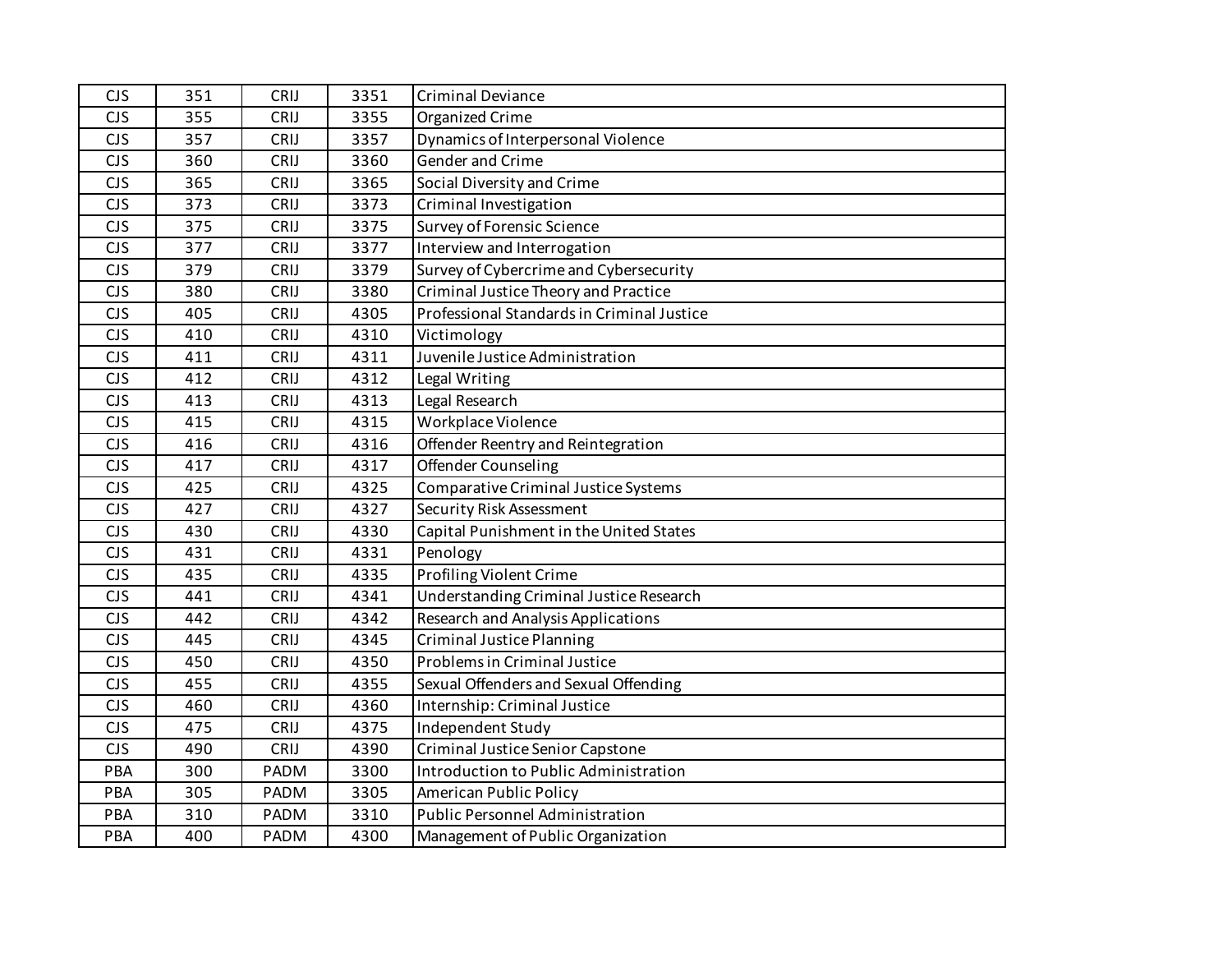| <b>PBA</b> | 405 | PADM        | 4305 | <b>Policy Analysis</b>                                       |
|------------|-----|-------------|------|--------------------------------------------------------------|
| PBA        | 410 | PADM        | 4310 | <b>Topics in Public Administration</b>                       |
| PBA        | 415 | PADM        | 4315 | Public Budgeting and Financial Administration                |
| PBA        | 420 | PADM        | 4320 | Ethics in Public Administration                              |
| PBA        | 470 | PADM        | 4370 | Internship in Public Administration                          |
| <b>PSC</b> | 141 | GOVT        | 2301 | Introduction to American Government: Theory and Politics     |
| <b>PSC</b> | 142 | GOVT        | 2302 | Introduction to American Government: Structure and Functions |
| <b>PSC</b> | 199 | GOVT        | 2107 | <b>Federal and Texas Constitutions</b>                       |
| <b>PSC</b> | 200 | GOVT        | 2300 | <b>Introduction to Politics</b>                              |
| <b>PSC</b> | 211 | GOVT        | 2311 | Introduction to Pre-Law                                      |
| <b>PSC</b> | 240 | GOVT        | 2340 | World Politics: Power and Money                              |
| <b>PSC</b> | 301 | <b>GOVT</b> | 3311 | <b>Judicial Process</b>                                      |
| <b>PSC</b> | 303 | GOVT        | 3300 | <b>Political Science Methods</b>                             |
| <b>PSC</b> | 304 | GOVT        | 3321 | Politics and Governments in Latin America                    |
| <b>PSC</b> | 305 | GOVT        | 4305 | Appellate Advocacy                                           |
| <b>PSC</b> | 308 | GOVT        | 3378 | Contemporary Political Thought                               |
| <b>PSC</b> | 313 | GOVT        | 3306 | Politics in Texas                                            |
| <b>PSC</b> | 314 | GOVT        | 3313 | Law and Politics                                             |
| <b>PSC</b> | 316 | GOVT        | 3316 | Legal Research                                               |
| <b>PSC</b> | 328 | GOVT        | 4328 | <b>International Terrorism</b>                               |
| <b>PSC</b> | 332 | GOVT        | 3332 | <b>International Politics</b>                                |
| <b>PSC</b> | 333 | GOVT        | 3333 | International Political Economy                              |
| <b>PSC</b> | 334 | GOVT        | 4334 | <b>International Human Rights</b>                            |
| <b>PSC</b> | 335 | GOVT        | 3375 | Justice, Virtue and the Common Good                          |
| <b>PSC</b> | 336 | GOVT        | 3376 | Power, Liberty and Progress                                  |
| <b>PSC</b> | 337 | <b>GOVT</b> | 3337 | Democracy                                                    |
| <b>PSC</b> | 338 | GOVT        | 4338 | American Foreign Policy                                      |
| <b>PSC</b> | 339 | <b>GOVT</b> | 3329 | The European Union                                           |
| <b>PSC</b> | 340 | GOVT        | 3340 | <b>International Conflict and Peace</b>                      |
| <b>PSC</b> | 397 | GOVT        | 4339 | Topics in International and Comparative Politics             |
| <b>PSC</b> | 398 | GOVT        | 4192 | Honors Reading and Research                                  |
| <b>PSC</b> | 399 | <b>GOVT</b> | 4349 | <b>Topics in American Politics</b>                           |
| <b>PSC</b> | 403 | GOVT        | 4303 | American Constitutional Law I                                |
| <b>PSC</b> | 404 | GOVT        | 4304 | American Constitutional Law II                               |
| <b>PSC</b> | 411 | GOVT        | 4341 | Political Media Research                                     |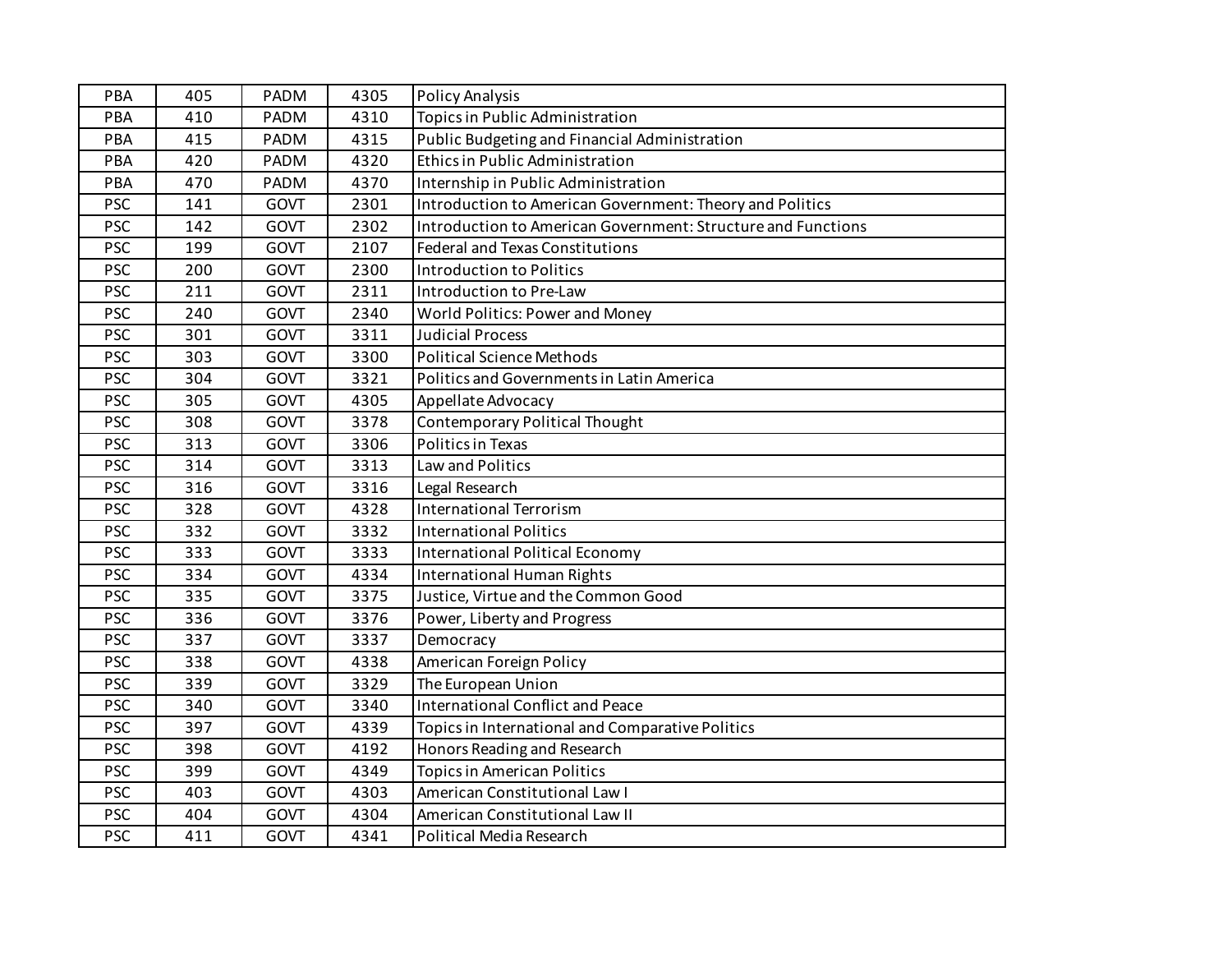| <b>PSC</b> | 412 | GOVT        | 4342 | Public Opinion and American Democracy       |
|------------|-----|-------------|------|---------------------------------------------|
| <b>PSC</b> | 412 | <b>GOVT</b> | 4343 | <b>Campaigns and Elections</b>              |
| <b>PSC</b> | 415 | GOVT        | 4315 | Law and Society                             |
| <b>PSC</b> | 416 | GOVT        | 4316 | Law and Ethics                              |
| <b>PSC</b> | 433 | GOVT        | 3373 | The American Experiment                     |
| <b>PSC</b> | 441 | GOVT        | 4301 | International Law                           |
| <b>PSC</b> | 442 | GOVT        | 4319 | Readings in Public Law                      |
| <b>PSC</b> | 447 | GOVT        | 3347 | The U.S Congress                            |
| <b>PSC</b> | 448 | GOVT        | 3348 | The American Presidency                     |
| <b>PSC</b> | 475 | <b>GOVT</b> | 4175 | <b>Special Problems</b>                     |
| <b>PSC</b> | 476 | GOVT        | 4176 | <b>Special Problems</b>                     |
| <b>PSC</b> | 490 | GOVT        | 4399 | Senior Seminar                              |
| <b>PSC</b> | 498 | GOVT        | 4388 | Intern Seminar                              |
| <b>PSC</b> | 499 | GOVT        | 4189 | Internship in Political Science             |
| <b>HIS</b> | 133 | <b>HIST</b> | 1301 | United States History I                     |
| <b>HIS</b> | 134 | <b>HIST</b> | 1302 | United States History II                    |
| <b>HIS</b> | 151 | <b>HIST</b> | 2311 | <b>Western Civilization I</b>               |
| <b>HIS</b> | 152 | <b>HIST</b> | 2312 | <b>Western Civilization II</b>              |
| <b>HIS</b> | 161 | <b>HIST</b> | 2321 | <b>World Civilizations I</b>                |
| <b>HIS</b> | 162 | <b>HIST</b> | 2322 | <b>World Civilizations II</b>               |
| <b>HIS</b> | 210 | <b>HIST</b> | 3300 | The Craft of History                        |
| <b>HIS</b> | 300 | <b>HIST</b> | 3301 | U.S. Diplomatic History                     |
| <b>HIS</b> | 303 | <b>HIST</b> | 3303 | <b>Global Diplomacy</b>                     |
| <b>HIS</b> | 304 | <b>HIST</b> | 3304 | History of Science                          |
| <b>HIS</b> | 308 | <b>HIST</b> | 3308 | Introduction to Public History              |
| <b>HIS</b> | 310 | <b>HIST</b> | 3310 | Topics in U.S. History                      |
| <b>HIS</b> | 312 | <b>HIST</b> | 3312 | Topics in World Regional History            |
| <b>HIS</b> | 313 | <b>HIST</b> | 3313 | Topics in Comparative and/or Global History |
| <b>HIS</b> | 314 | <b>HIST</b> | 3314 | Women's History                             |
| <b>HIS</b> | 315 | <b>HIST</b> | 3315 | Modern South Asia                           |
| <b>HIS</b> | 316 | <b>HIST</b> | 3316 | History of the Islamic World                |
| <b>HIS</b> | 317 | <b>HIST</b> | 3317 | <b>Ancient Greece</b>                       |
| <b>HIS</b> | 318 | <b>HIST</b> | 3318 | <b>Ancient Rome</b>                         |
| <b>HIS</b> | 319 | <b>HIST</b> | 3319 | Middle Ages                                 |
| <b>HIS</b> | 320 | <b>HIST</b> | 3320 | Modern East Asia                            |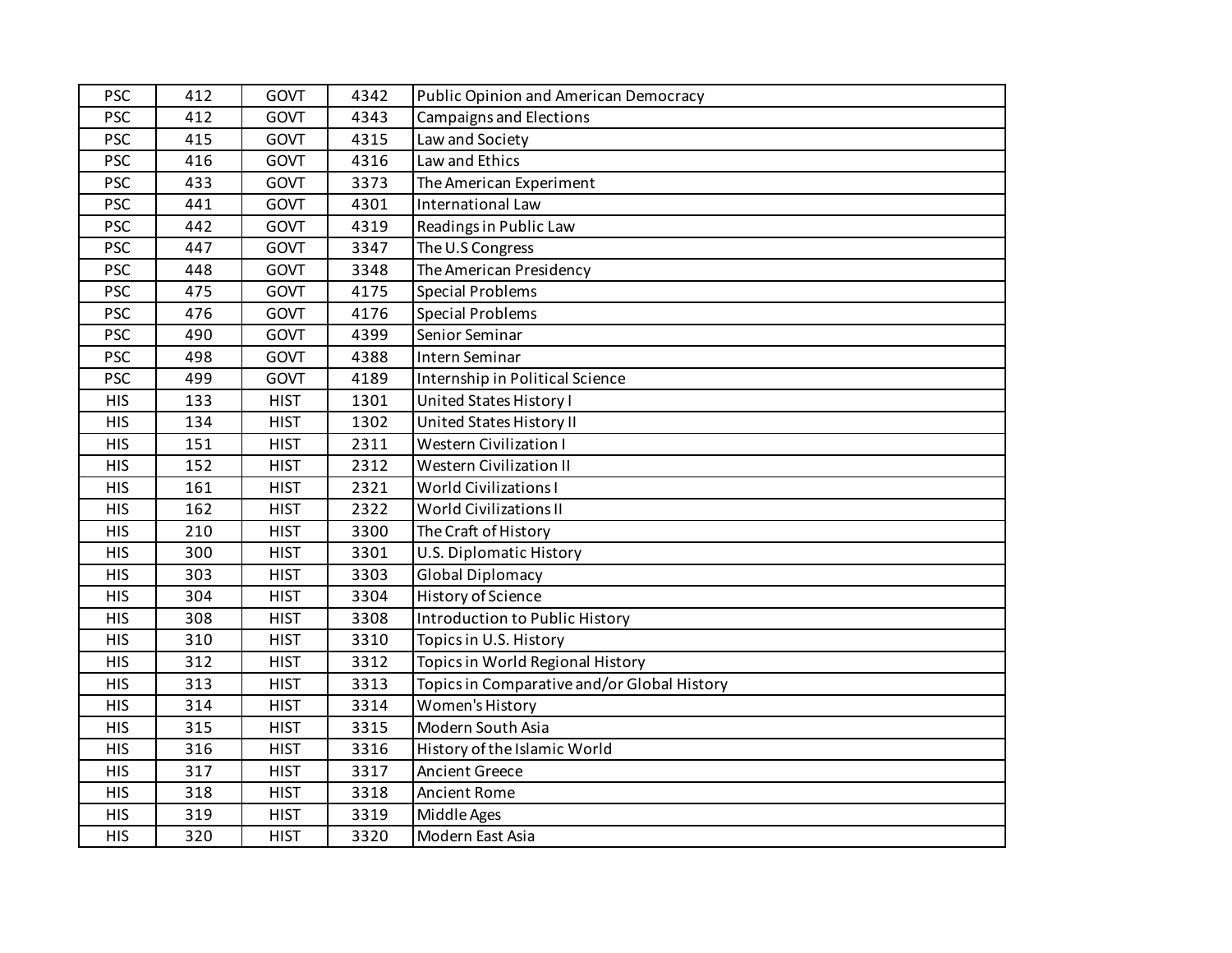| <b>HIS</b> | 324 | <b>HIST</b> | 3324 | Renaissance and Reformation, 1350-1648                   |
|------------|-----|-------------|------|----------------------------------------------------------|
| <b>HIS</b> | 325 | <b>HIST</b> | 3325 | Age of Absolutism, 1648-1789                             |
| <b>HIS</b> | 326 | <b>HIST</b> | 3326 | Age of Nationalism, 1815-1914                            |
| <b>HIS</b> | 328 | <b>HIST</b> | 3328 | Contemporary Europe                                      |
| <b>HIS</b> | 330 | <b>HIST</b> | 3330 | European Popular Culture, 1500-1800                      |
| <b>HIS</b> | 332 | <b>HIST</b> | 3332 | History of Latin America                                 |
| <b>HIS</b> | 333 | <b>HIST</b> | 3333 | History of Mexico                                        |
| <b>HIS</b> | 334 | <b>HIST</b> | 3334 | U.S.-Mexico Borderlands                                  |
| <b>HIS</b> | 335 | <b>HIST</b> | 2301 | <b>Texas History</b>                                     |
| <b>HIS</b> | 336 | <b>HIST</b> | 3336 | Latino History, 1848-Present                             |
| <b>HIS</b> | 341 | <b>HIST</b> | 3341 | Origins of Medieval Britain                              |
| <b>HIS</b> | 342 | <b>HIST</b> | 3342 | The Making of Modern Britain                             |
| <b>HIS</b> | 343 | <b>HIST</b> | 3343 | <b>Colonial America</b>                                  |
| <b>HIS</b> | 344 | <b>HIST</b> | 3344 | The American South                                       |
| <b>HIS</b> | 345 | <b>HIST</b> | 3345 | American West                                            |
| <b>HIS</b> | 349 | <b>HIST</b> | 3349 | African American History                                 |
| <b>HIS</b> | 350 | <b>HIST</b> | 3350 | U.S. Military History                                    |
| <b>HIS</b> | 352 | <b>HIST</b> | 3352 | Twentieth-Century Russia                                 |
| <b>HIS</b> | 376 | <b>HIST</b> | 3376 | Teaching History and Social Studies in Secondary Schools |
| <b>HIS</b> | 417 | <b>HIST</b> | 4317 | Early Christianity                                       |
| <b>HIS</b> | 426 | <b>HIST</b> | 4326 | French Revolution and Napoleon                           |
| <b>HIS</b> | 438 | <b>HIST</b> | 4338 | American Cities and Suburbs                              |
| <b>HIS</b> | 440 | <b>HIST</b> | 4340 | American Revolution                                      |
| <b>HIS</b> | 443 | <b>HIST</b> | 4343 | The Early Republic                                       |
| <b>HIS</b> | 445 | <b>HIST</b> | 4345 | Civil War and Reconstruction (1850-1877)                 |
| <b>HIS</b> | 448 | <b>HIST</b> | 4348 | The Making of Modern America (1865-1921)                 |
| <b>HIS</b> | 449 | <b>HIST</b> | 4349 | United States in World War II                            |
| <b>HIS</b> | 450 | <b>HIST</b> | 4350 | The Roaring Twenties and Great Depression                |
| <b>HIS</b> | 451 | <b>HIST</b> | 4351 | America Since 1945                                       |
| <b>HIS</b> | 452 | <b>HIST</b> | 4352 | Vietnam War                                              |
| <b>HIS</b> | 457 | <b>HIST</b> | 4357 | Europe and World War I                                   |
| <b>HIS</b> | 459 | <b>HIST</b> | 4359 | Nazi Germany                                             |
| <b>HIS</b> | 460 | <b>HIST</b> | 4360 | Cold War Cultures                                        |
| <b>HIS</b> | 461 | <b>HIST</b> | 4361 | <b>History of American Sports</b>                        |
| <b>HIS</b> | 463 | <b>HIST</b> | 4363 | American Legal and Constitutional History                |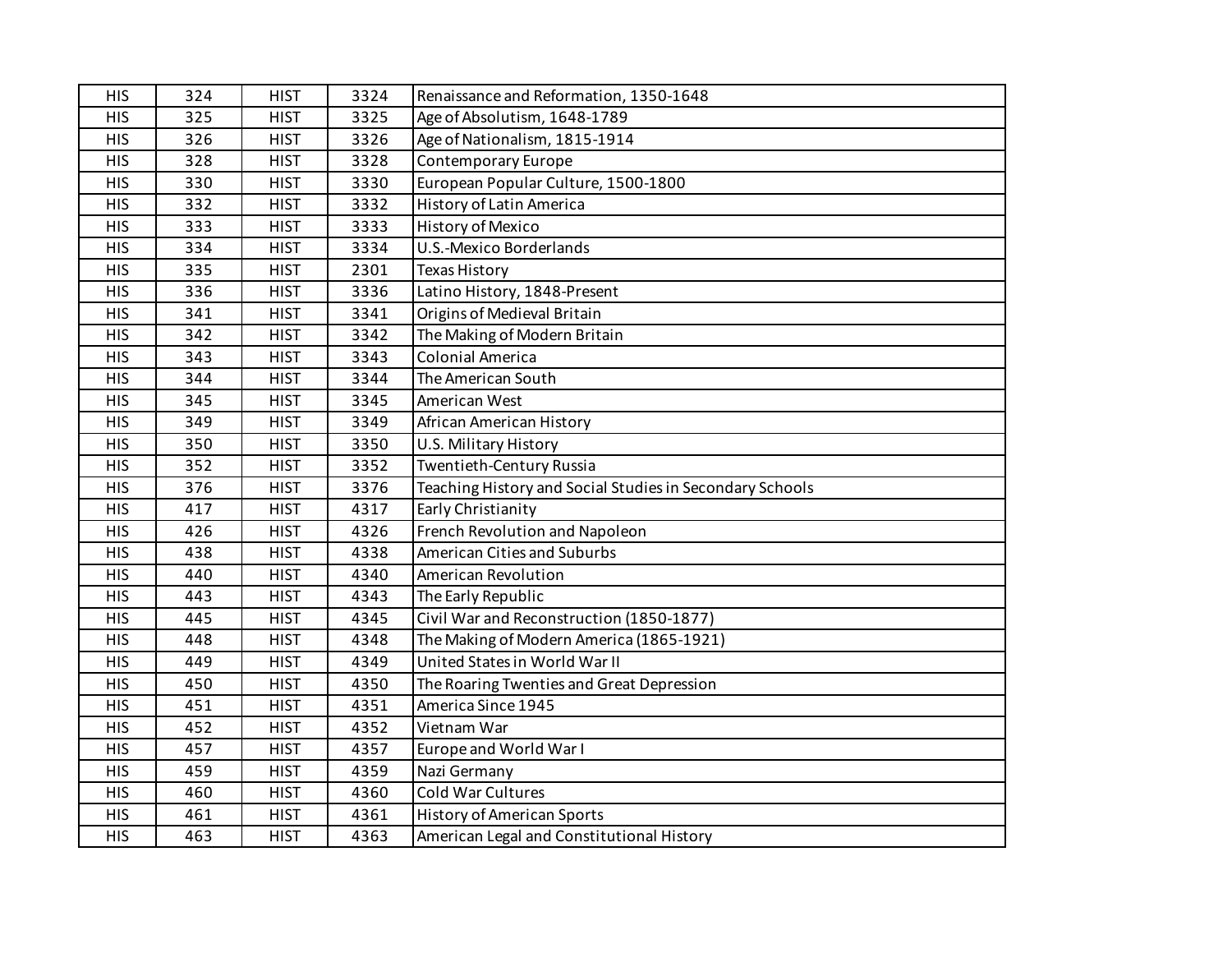| <b>HIS</b> | 464 | <b>HIST</b> | 4364 | American Popular Culture                        |
|------------|-----|-------------|------|-------------------------------------------------|
| <b>HIS</b> | 465 | <b>HIST</b> | 4365 | Internship in History                           |
| <b>HIS</b> | 470 | <b>HIST</b> | 4370 | Senior Seminar                                  |
| <b>HIS</b> | 475 | <b>HIST</b> | 4175 | Advanced Independent Studies                    |
| <b>HIS</b> | 476 | <b>HIST</b> | 4376 | Senior Thesis in History                        |
| COM        | 111 | <b>SPCH</b> | 1315 | <b>Public Speaking</b>                          |
| COM        | 170 | <b>SPCH</b> | 1318 | Interpersonal Communication                     |
| COM        | 215 | <b>SPCH</b> | 2333 | <b>Teamwork and Group Communication</b>         |
| COM        | 300 | COMM        | 3300 | Introduction to Media Studies                   |
| COM        | 305 | COMM        | 3305 | Introduction to Communication Theory            |
| COM        | 310 | COMM        | 3310 | <b>Communication Inquiry</b>                    |
| COM        | 311 | COMM        | 3311 | Persuasion                                      |
| COM        | 313 | <b>SPCH</b> | 2335 | Argumentation and Debate                        |
| COM        | 350 | COMM        | 3350 | Nonverbal Communication                         |
| COM        | 355 | COMM        | 3355 | <b>Health Communication</b>                     |
| COM        | 370 | COMM        | 3370 | Listening                                       |
| COM        | 375 | <b>COMM</b> | 3375 | Introduction to Organizational Communication    |
| COM        | 390 | COMM        | 3390 | Communication Internship                        |
| COM        | 400 | COMM        | 4300 | Advanced Topics in Media Studies                |
| COM        | 401 | COMM        | 4301 | <b>Topics in Communication</b>                  |
| COM        | 402 | COMM        | 4302 | Mass Media and Society                          |
| COM        | 406 | COMM        | 4306 | Professional Communication                      |
| COM        | 407 | COMM        | 4307 | Management of Meetings                          |
| COM        | 408 | COMM        | 4308 | Principles of Leadership                        |
| COM        | 411 | COMM        | 4311 | Media Culture and Identity                      |
| COM        | 412 | COMM        | 4312 | Interpersonal Crises Communication              |
| COM        | 414 | COMM        | 4314 | Rhetorical and Cultural Criticism               |
| COM        | 415 | COMM        | 4315 | <b>Political Communication</b>                  |
| COM        | 422 | COMM        | 4322 | Dark Side of Interpersonal Communication        |
| COM        | 435 | COMM        | 4335 | <b>Intercultural Communication</b>              |
| COM        | 436 | COMM        | 4336 | Psychology of Speech Communication              |
| COM        | 460 | <b>COMM</b> | 4360 | <b>Issues Management and Crises Response</b>    |
| COM        | 470 | COMM        | 4370 | Advanced Interpersonal Communication            |
| COM        | 475 | COMM        | 4375 | Advanced Topics in Organizational Communication |
| COM        | 495 | COMM        | 4195 | Special Problems in Communication               |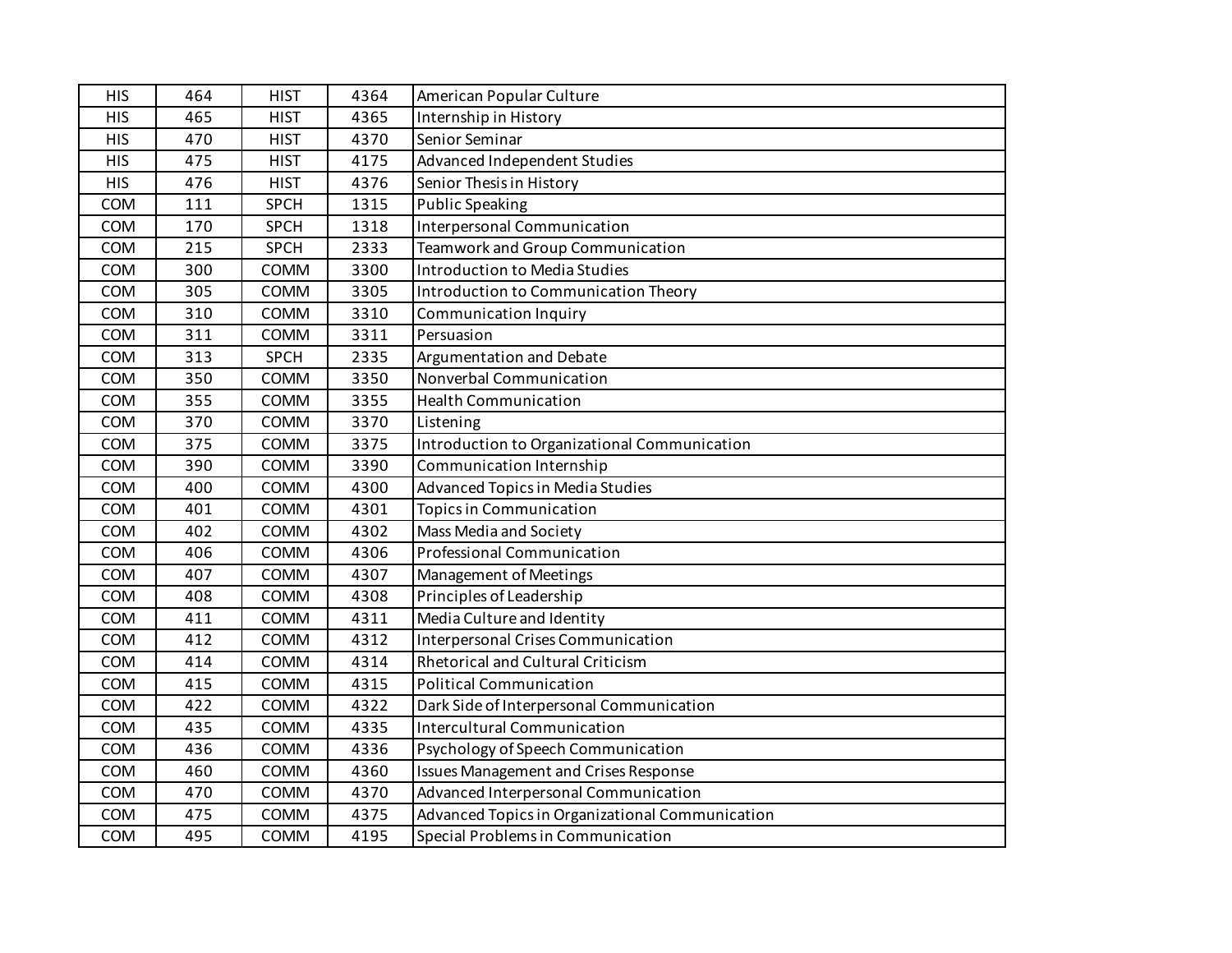| <b>ENG</b> | 341 | LING        | 3341 | Introduction to Linguistics                     |
|------------|-----|-------------|------|-------------------------------------------------|
| <b>ENG</b> | 342 | <b>LING</b> | 3342 | History of the English Language                 |
| <b>ENG</b> | 343 | <b>LING</b> | 3343 | Descriptive Linguistics                         |
| <b>ENG</b> | 344 | <b>LING</b> | 3344 | Structures of English                           |
| <b>ENG</b> | 411 | LING        | 4311 | Teaching English to Speakers of Other Languages |
| <b>ENG</b> | 437 | <b>LING</b> | 4337 | <b>Invented Languages</b>                       |
| <b>ENG</b> | 438 | LING        | 4338 | Forensic Linguistics                            |
| <b>ENG</b> | 439 | LING        | 4339 | English Grammar                                 |
| <b>ENG</b> | 440 | <b>LING</b> | 4340 | <b>Advanced Linguistics</b>                     |
| ENG        | 442 | <b>LING</b> | 4342 | <b>Topics in Linguistics</b>                    |
| <b>ENG</b> | 458 | <b>LING</b> | 4358 | Topics in Forensic Linguistics                  |
| <b>FRE</b> | 131 | <b>FREN</b> | 1311 | <b>Elementary French</b>                        |
| <b>FRE</b> | 132 | <b>FREN</b> | 1312 | Elementary French                               |
| <b>FRE</b> | 231 | <b>FREN</b> | 2311 | Intermediate French I                           |
| <b>FRE</b> | 232 | <b>FREN</b> | 2312 | Intermediate French II                          |
| <b>FRE</b> | 235 | <b>FREN</b> | 2335 | <b>French Conversation</b>                      |
| <b>FRE</b> | 303 | <b>FREN</b> | 3303 | Advanced Composition and Grammar                |
| <b>FRE</b> | 304 | <b>FREN</b> | 3304 | Introduction to French Literature               |
| <b>FRE</b> | 315 | <b>FREN</b> | 3315 | Topics in French Film and Culture               |
| <b>FRE</b> | 330 | <b>FREN</b> | 3330 | <b>French Civilization</b>                      |
| <b>FRE</b> | 335 | <b>FREN</b> | 3335 | <b>Advanced French Conversation</b>             |
| <b>FRE</b> | 340 | <b>FREN</b> | 3340 | Francophone World                               |
| <b>FRE</b> | 350 | <b>FREN</b> | 3350 | Contemporary French and Francophone Culture     |
| <b>FRE</b> | 435 | <b>FREN</b> | 4335 | Special Studies in French Language and Culture  |
| <b>FRE</b> | 436 | <b>FREN</b> | 4336 | Special Studies in French Literature            |
| <b>FRE</b> | 475 | <b>FREN</b> | 4175 | Advanced Independent Study in French            |
| <b>GER</b> | 131 | <b>GERM</b> | 1311 | Elementary German I                             |
| <b>GER</b> | 132 | <b>GERM</b> | 1312 | Elementary German II                            |
| <b>GER</b> | 231 | <b>GERM</b> | 2311 | Intermediate German I                           |
| <b>GER</b> | 232 | <b>GERM</b> | 2312 | Intermediate German II                          |
| <b>GER</b> | 235 | <b>GERM</b> | 2335 | Intermediate German Conversation                |
| <b>GER</b> | 303 | <b>GERM</b> | 3303 | Advanced Grammar and Composition                |
| <b>GER</b> | 330 | <b>GERM</b> | 3330 | German Civilization and Culture                 |
| <b>GER</b> | 335 | <b>GERM</b> | 3335 | <b>Advanced Conversation</b>                    |
| <b>GER</b> | 435 | <b>GERM</b> | 4335 | Topics in German Film and Literature            |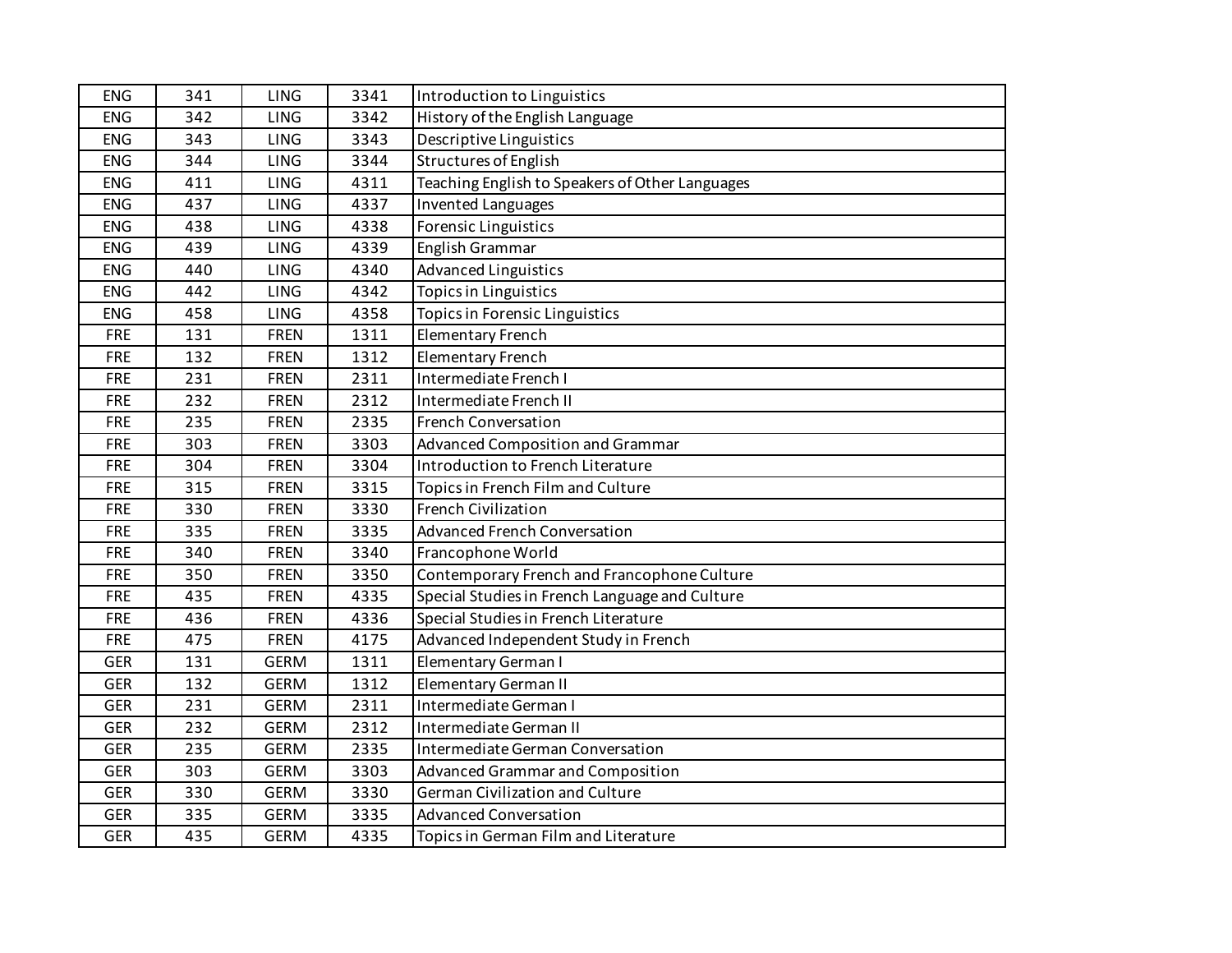| <b>GER</b>       | 475 | <b>GERM</b> | 4375 | Independent Study                                              |
|------------------|-----|-------------|------|----------------------------------------------------------------|
| <b>GRK</b>       | 131 | <b>GREE</b> | 1311 | Elementary Classical Greek I                                   |
| <b>GRK</b>       | 132 | <b>GREE</b> | 1312 | Elementary Classical Greek II                                  |
| <b>GRK</b>       | 295 | <b>GREE</b> | 2195 | Ind Study: Prin of Classic Grk                                 |
| <b>GRK</b>       | 495 | <b>GREE</b> | 4195 | Independent Study: Classic Grk                                 |
| ICC              | 101 | <b>INCM</b> | 1301 | International and Intercultural Communication in Latin America |
| $\overline{ICC}$ | 102 | <b>INCM</b> | 1302 | International and Intercultural Communication in France        |
| ICC              | 103 | <b>INCM</b> | 1303 | International and Intercultural Communication in Germany       |
| ICC              | 104 | <b>INCM</b> | 1304 | International and Intercultural Communication in Brazil        |
| ICC              | 105 | <b>INCM</b> | 1305 | International and Intercultural Communication                  |
| <b>ILA</b>       | 111 | LANG        | 1311 | Elementary Language Course I                                   |
| <b>ILA</b>       | 112 | LANG        | 1312 | Elementary Language Course II                                  |
| <b>ILA</b>       | 200 | LANG        | 2335 | ILA Studies/Remote Campus                                      |
| <b>ILA</b>       | 211 | LANG        | 2311 | Interm Language Course I                                       |
| <b>ILA</b>       | 212 | LANG        | 2312 | Intermed Language Course II                                    |
| <b>ILA</b>       | 300 | LANG        | 3335 | ILA Studies/Remote Campus                                      |
| <b>ILA</b>       | 315 | LANG        | 3315 | Special Topics in Foreign Languages and Cultures               |
| <b>ILA</b>       | 420 | <b>LING</b> | 4320 | Applied Linguistics for Teachers                               |
| LAS              | 300 | LAMS        | 3300 | Introduction to Latin-American Studies                         |
| LAS              | 315 | LAMS        | 3315 | Culture and Tradition in Latin America                         |
| LAS              | 450 | LAMS        | 4350 | Capstone Seminar in Latin American Studies                     |
| LAS              | 475 | LAMS        | 4175 | Advanced Independent Studies in Latin American Studies         |
| LAT              | 131 | LATI        | 1300 | Beginning Latin I                                              |
| LAT              | 132 | LATI        | 1312 | <b>Beginning Latin II</b>                                      |
| LAT              | 231 | LATI        | 2311 | Intermediate Latin I                                           |
| LAT              | 232 | LATI        | 2312 | Intermediate Latin II                                          |
| LAT              | 495 | LATI        | 4195 | Independent Study: Latin                                       |
| POR              | 131 | <b>PORT</b> | 1311 | Elementary Portuguese I                                        |
| POR              | 132 | <b>PORT</b> | 1312 | Elementary Portuguese II                                       |
| POR              | 231 | <b>PORT</b> | 2311 | Intermediate Portuguese I                                      |
| POR              | 232 | <b>PORT</b> | 2312 | Intermediate Portuguese II                                     |
| SPA              | 131 | SPAN        | 1311 | Elementary Spanish I                                           |
| SPA              | 132 | SPAN        | 1312 | Elementary Spanish II                                          |
| SPA              | 231 | SPAN        | 2311 | Intermediate Spanish I                                         |
| SPA              | 232 | SPAN        | 2312 | Intermediate Spanish II                                        |
|                  |     |             |      |                                                                |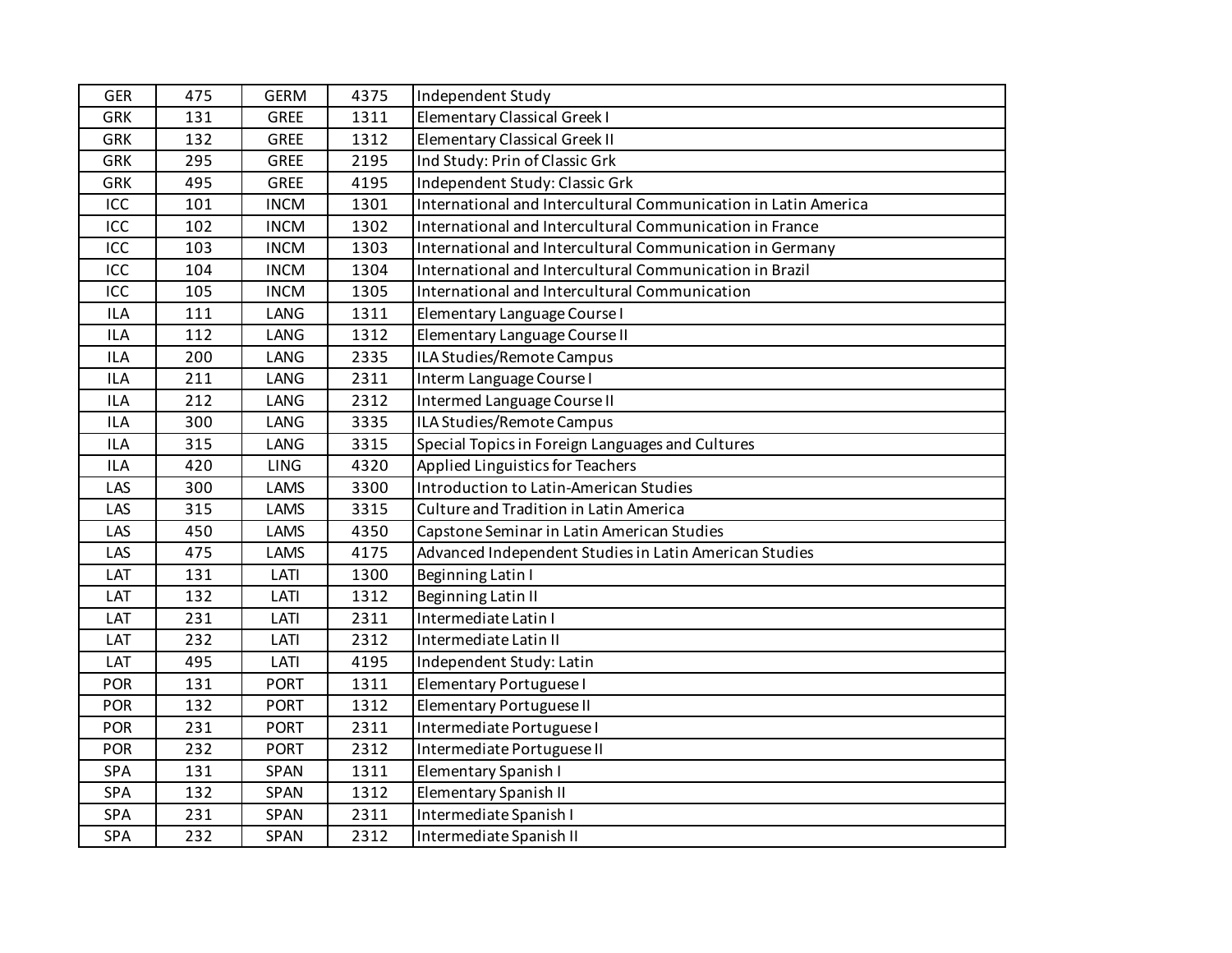| <b>SPA</b> | 235 | SPAN        | 2335 | Intermediate Spanish Conversation                         |
|------------|-----|-------------|------|-----------------------------------------------------------|
| SPA        | 242 | <b>SPAN</b> | 2315 | Spanish for Heritage Speakers II                          |
| SPA        | 250 | <b>SPAN</b> | 2350 | Intermediate Study Abroad Spanish                         |
| SPA        | 303 | <b>SPAN</b> | 3303 | Advanced Composition and Grammar                          |
| SPA        | 304 | <b>SPAN</b> | 3304 | Introduction to Hispanic Literature                       |
| SPA        | 305 | <b>SPAN</b> | 3305 | Introduction to Spanish Linguistics                       |
| SPA        | 310 | <b>SPAN</b> | 3310 | Spanish Phonetics                                         |
| SPA        | 330 | <b>SPAN</b> | 3330 | History of Latin American Culture                         |
| SPA        | 335 | SPAN        | 3335 | Advanced Oral Skills in Spanish                           |
| SPA        | 340 | <b>SPAN</b> | 3340 | History of Spanish Culture                                |
| SPA        | 350 | SPAN        | 3350 | Advanced Study Abroad Spanish                             |
| SPA        | 360 | <b>SPAN</b> | 3360 | Spanish for the Professions                               |
| SPA        | 409 | <b>SPAN</b> | 4309 | Hispanic Culture and Literature in the United States      |
| SPA        | 420 | SPAN        | 4320 | Introduction to Spanish Translation                       |
| SPA        | 430 | SPAN        | 4330 | Community Interpreting                                    |
| SPA        | 433 | <b>SPAN</b> | 4333 | Special Studies in Language and Linguistics               |
| SPA        | 435 | <b>SPAN</b> | 4335 | Special Studies in Latin America                          |
| SPA        | 445 | <b>SPAN</b> | 4345 | Special Studies in Peninsular Literature and Civilization |
| SPA        | 460 | <b>SPAN</b> | 4360 | Spanish Internship                                        |
| SPA        | 475 | <b>SPAN</b> | 4175 | Advanced Independent Studies                              |
| <b>MCM</b> | 101 | <b>MCOM</b> | 1307 | <b>Survey of Mass Communication</b>                       |
| <b>MCM</b> | 205 | <b>MCOM</b> | 2311 | <b>Media Writing</b>                                      |
| <b>MCM</b> | 212 | <b>MCOM</b> | 2303 | Audio Production Techniques                               |
| <b>MCM</b> | 250 | <b>MCOM</b> | 1316 | Photojournalism                                           |
| <b>MCM</b> | 251 | <b>MCOM</b> | 2351 | Introduction to Social Media                              |
| <b>MCM</b> | 300 | <b>MCOM</b> | 3300 | Single Camera Production                                  |
| <b>MCM</b> | 301 | <b>MCOM</b> | 3301 | Editing in a Converged Newsroom                           |
| <b>MCM</b> | 302 | <b>MCOM</b> | 1336 | Introduction to Video Production                          |
| <b>MCM</b> | 305 | <b>MCOM</b> | 3305 | Multimedia Journalism                                     |
| <b>MCM</b> | 306 | <b>MCOM</b> | 3306 | Media Law                                                 |
| <b>MCM</b> | 307 | <b>MCOM</b> | 2327 | <b>Advertising Principles</b>                             |
| <b>MCM</b> | 308 | <b>MCOM</b> | 3308 | Advertising Cases and Campaigns                           |
| <b>MCM</b> | 309 | <b>MCOM</b> | 3309 | <b>Feature Writing</b>                                    |
| <b>MCM</b> | 320 | <b>MCOM</b> | 3320 | <b>Sports Writing</b>                                     |
| <b>MCM</b> | 350 | <b>MCOM</b> | 3350 | Photo Editing and Pagination                              |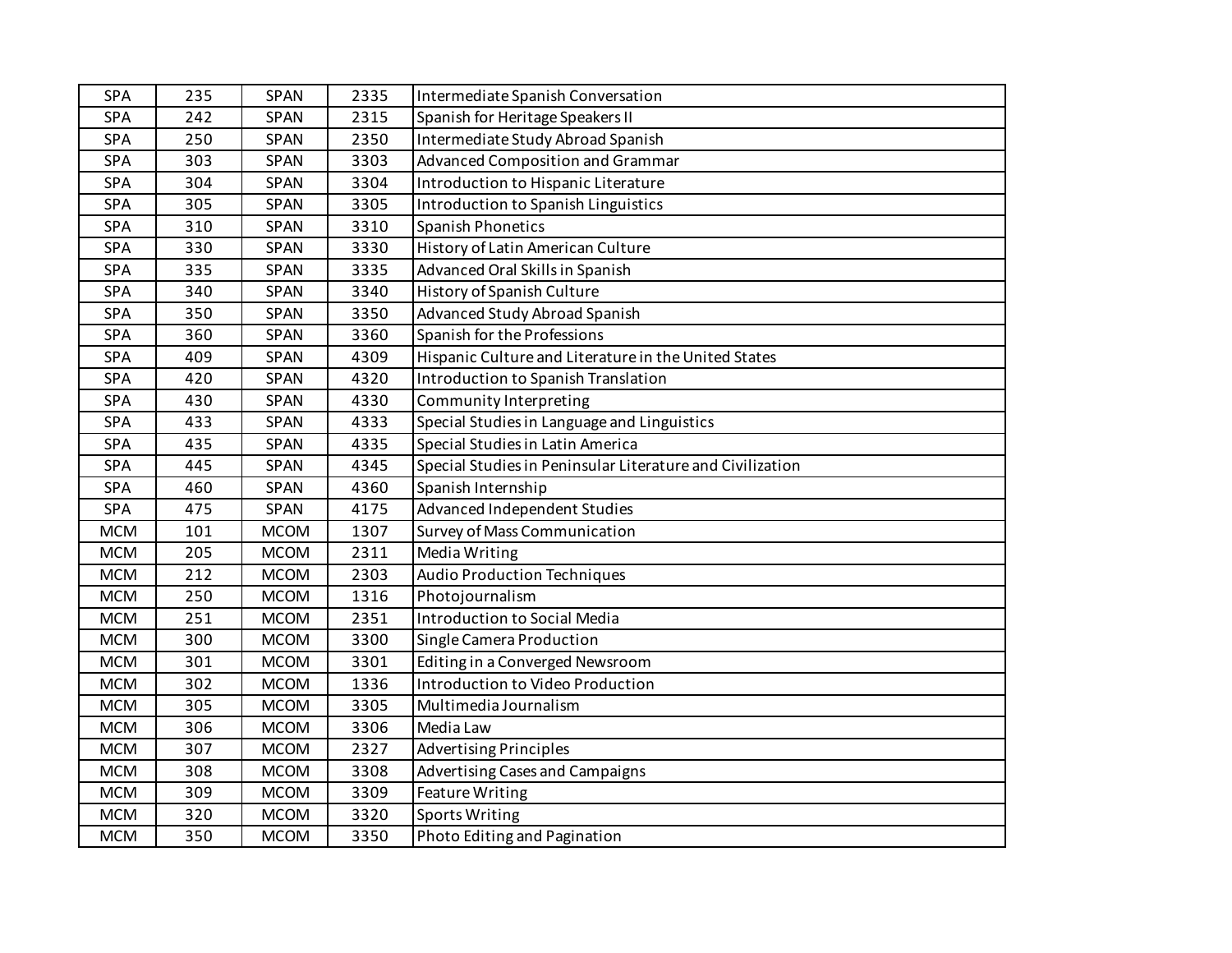| <b>MCM</b> | 351 | <b>MCOM</b> | 3351 | Social Media Strategies                           |
|------------|-----|-------------|------|---------------------------------------------------|
| <b>MCM</b> | 352 | <b>MCOM</b> | 3352 | Social Media Case Studies                         |
| <b>MCM</b> | 353 | <b>MCOM</b> | 3353 | Social Media Content Production                   |
| <b>MCM</b> | 376 | <b>MCOM</b> | 3376 | <b>Broadcast Performance</b>                      |
| <b>MCM</b> | 380 | <b>MCOM</b> | 2330 | <b>Public Relations Principles</b>                |
| <b>MCM</b> | 381 | <b>MCOM</b> | 3381 | <b>Public Relations Writing</b>                   |
| <b>MCM</b> | 382 | <b>MCOM</b> | 3382 | <b>Public Relations Case Studies</b>              |
| <b>MCM</b> | 383 | <b>MCOM</b> | 3383 | <b>Public Relations Campaigns</b>                 |
| <b>MCM</b> | 401 | <b>MCOM</b> | 4301 | <b>Topics in Media</b>                            |
| <b>MCM</b> | 403 | <b>MCOM</b> | 3377 | <b>Graphic Design For Media</b>                   |
| <b>MCM</b> | 404 | <b>MCOM</b> | 4357 | <b>Video and Broadcast Graphics</b>               |
| <b>MCM</b> | 406 | <b>MCOM</b> | 4306 | <b>Media Ethics</b>                               |
| <b>MCM</b> | 409 | <b>MCOM</b> | 4309 | <b>Media Sales</b>                                |
| <b>MCM</b> | 413 | <b>MCOM</b> | 4313 | <b>Column And Editorial Writing</b>               |
| <b>MCM</b> | 420 | <b>MCOM</b> | 4320 | <b>Broadcast Capstone</b>                         |
| <b>MCM</b> | 421 | <b>MCOM</b> | 2339 | Scriptwriting                                     |
| <b>MCM</b> | 430 | <b>MCOM</b> | 4330 | New Media                                         |
| <b>MCM</b> | 431 | <b>MCOM</b> | 4335 | <b>Advanced New Media</b>                         |
| <b>MCM</b> | 440 | <b>MCOM</b> | 4340 | Backpack Journalism                               |
| <b>MCM</b> | 442 | <b>MCOM</b> | 3342 | Radio-Television Programming                      |
| <b>MCM</b> | 445 | <b>MCOM</b> | 4345 | Advertising and Illustration                      |
| <b>MCM</b> | 450 | <b>MCOM</b> | 4350 | Advanced Photojournalism                          |
| <b>MCM</b> | 451 | <b>MCOM</b> | 4351 | Advertising And Promotion For Social Media        |
| <b>MCM</b> | 452 | <b>MCOM</b> | 4352 | <b>Future Technology</b>                          |
| <b>MCM</b> | 453 | <b>MCOM</b> | 4353 | Research In Social Media                          |
| <b>MCM</b> | 455 | <b>MCOM</b> | 4355 | Media and Politics                                |
| <b>MCM</b> | 456 | <b>MCOM</b> | 4356 | Advanced Television Production                    |
| <b>MCM</b> | 460 | <b>MCOM</b> | 4360 | Media Management                                  |
| <b>MCM</b> | 465 | <b>MCOM</b> | 4365 | Meet The Media                                    |
| <b>MCM</b> | 470 | <b>MCOM</b> | 4370 | <b>Strategic Advertising And Public Relations</b> |
| <b>MCM</b> | 475 | <b>MCOM</b> | 4375 | <b>Topics In Public Relations</b>                 |
| <b>MCM</b> | 478 | <b>MCOM</b> | 4378 | <b>Advanced Advertising I</b>                     |
| <b>MCM</b> | 479 | <b>MCOM</b> | 4379 | <b>Advanced Advertising II</b>                    |
| <b>MCM</b> | 480 | <b>MCOM</b> | 4380 | Media Internship                                  |
| <b>MCM</b> | 495 | <b>MCOM</b> | 4195 | Special Problems In Media                         |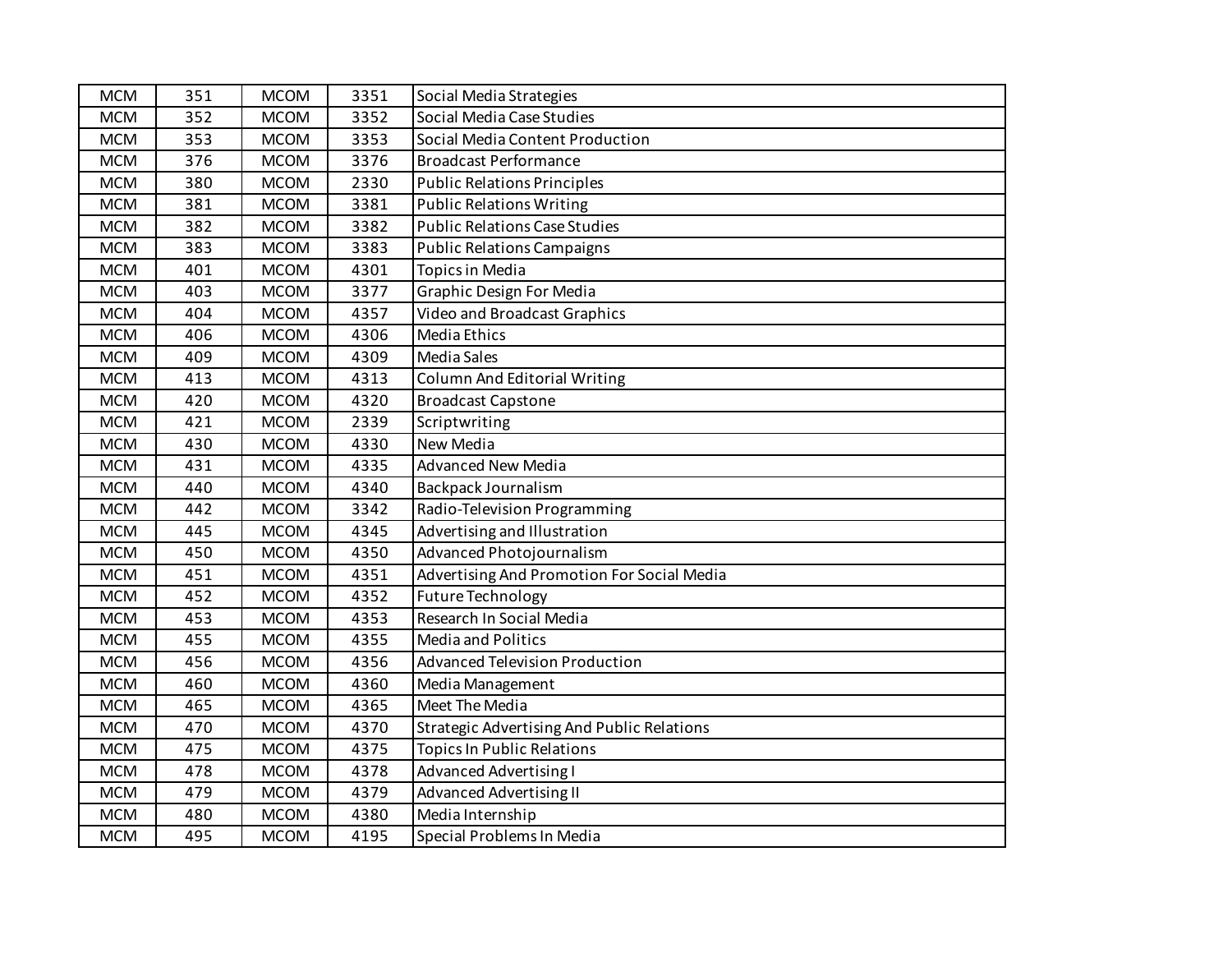| <b>MCM</b> | 499 | <b>MCOM</b> | 4399 | Senior Seminar                                           |
|------------|-----|-------------|------|----------------------------------------------------------|
| <b>MSC</b> | 101 | <b>MILS</b> | 1201 | Introduction to Military Science                         |
| <b>MSC</b> | 102 | <b>MILS</b> | 1202 | <b>Basic Leadership Skills</b>                           |
| <b>MSC</b> | 201 | <b>MILS</b> | 2201 | <b>Basic Leadership Skills</b>                           |
| <b>MSC</b> | 202 | <b>MILS</b> | 2202 | Management and Small-Unit Leadership                     |
| <b>MSC</b> | 207 | <b>MILS</b> | 2107 | <b>Basic Leadership Laboratory</b>                       |
| <b>MSC</b> | 301 | <b>MILS</b> | 3301 | Leadership Methods of Instruction and Oral Communication |
| <b>MSC</b> | 302 | <b>MILS</b> | 3302 | Military Organizations and Functions                     |
| <b>MSC</b> | 375 | <b>MILS</b> | 3375 | <b>Special Topics</b>                                    |
| <b>MSC</b> | 401 | <b>MILS</b> | 4301 | Applied Leadership, Logistics and Training Development   |
| <b>MSC</b> | 402 | <b>MILS</b> | 4302 | The New Officer, Military Law and Applied Leadership     |
| <b>MSC</b> | 407 | <b>MILS</b> | 4107 | Advanced Leadership Laboratory                           |
| AAS        | 300 | <b>BAAS</b> | 3300 | Professional Planning and Development Seminar            |
| AAS        | 475 | <b>BAAS</b> | 4175 | Independent Study                                        |
| AAS        | 495 | <b>BAAS</b> | 4395 | Professional Internship                                  |
| AAS        | 496 | <b>BAAS</b> | 4396 | Occupational Internship                                  |
| AAS        | 498 | <b>BAAS</b> | 4398 | Senior Capstone Seminar                                  |
| LBA        | 198 | <b>LBAS</b> | 1198 | <b>Topics in Liberal Studies</b>                         |
| LBA        | 398 | <b>LBAS</b> | 3198 | <b>Advanced Liberal Studies</b>                          |
| LBA        | 400 | <b>LBAS</b> | 4100 | Internship in Liberal Studies                            |
| <b>MHU</b> | 300 | <b>MEHU</b> | 3300 | <b>Introduction to Medical Humanities</b>                |
| PHI        | 153 | PHIL        | 1301 | Introduction to Philosophy                               |
| PHI        | 163 | PHIL        | 2303 | Introduction to Formal Logic                             |
| PHI        | 223 | PHIL        | 2306 | Introduction to Ethics                                   |
| PHI        | 310 | PHIL        | 2316 | <b>Classical Philosophy</b>                              |
| PHI        | 311 | PHIL        | 3311 | Modern Philosophy                                        |
| PHI        | 323 | PHIL        | 3323 | <b>Ethical Theory</b>                                    |
| PHI        | 333 | PHIL        | 3333 | Philosophy in Science Fiction                            |
| PHI        | 350 | PHIL        | 3350 | <b>Medical Ethics</b>                                    |
| PHI        | 360 | PHIL        | 2321 | Philosophy of Religion                                   |
| PHI        | 363 | PHIL        | 3363 | Symbolic Logic                                           |
| PHI        | 380 | PHIL        | 3380 | Science vs. Religion                                     |
| PHI        | 390 | PHIL        | 3390 | Special Topics in Philosophy                             |
| PHI        | 400 | PHIL        | 4300 | Philosophical Issues in World Religions                  |
| PHI        | 422 | PHIL        | 4322 | <b>Environmental Ethics</b>                              |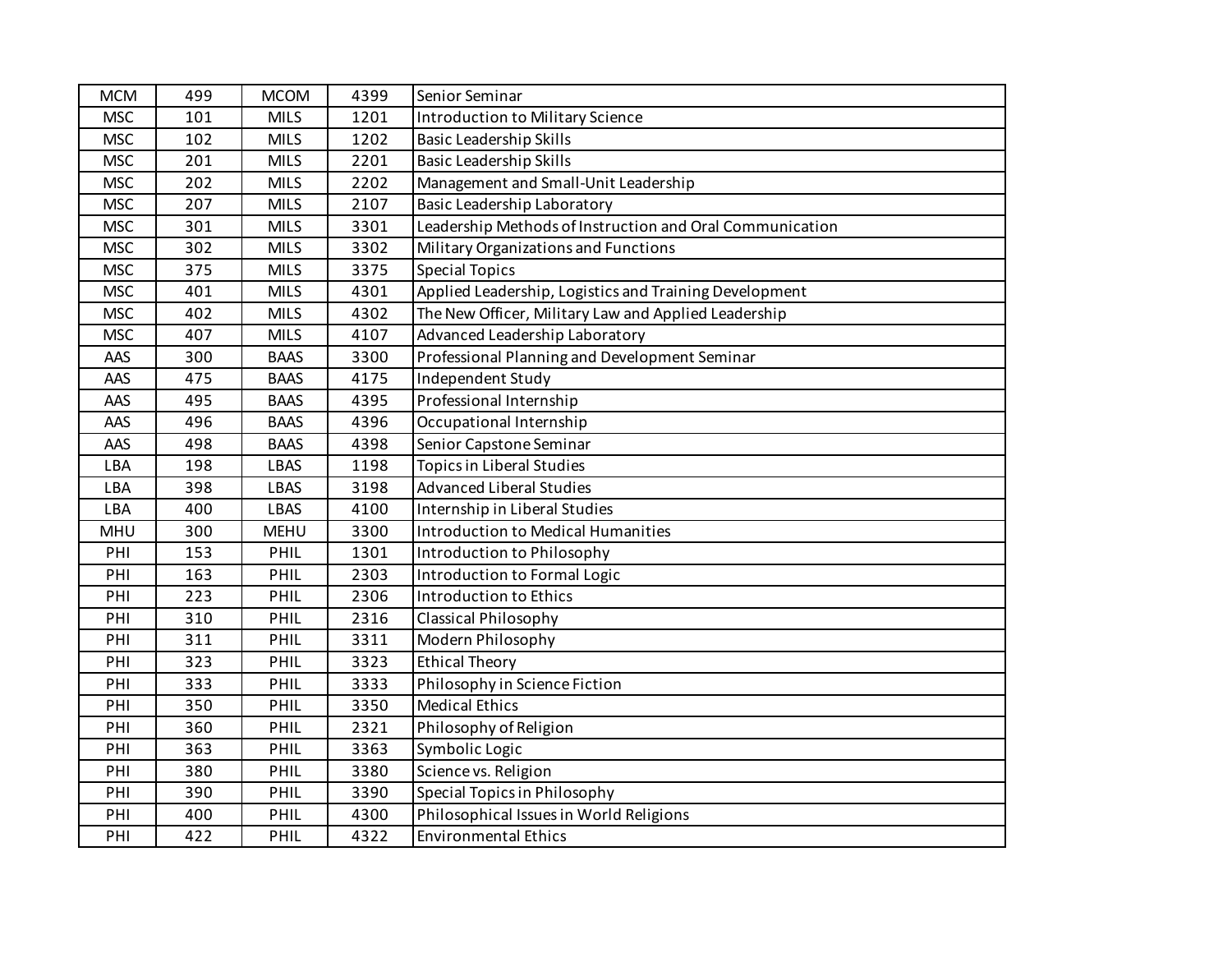| PHI        | 475  | PHIL        | 4175 | Independent Study: Philosophy                                |
|------------|------|-------------|------|--------------------------------------------------------------|
| PHI        | 480  | PHIL        | 4380 | Philosophy in Media                                          |
| PHI        | 482  | PHIL        | 4382 | Ethics, Technology and Society                               |
| PHI        | 490  | PHIL        | 4390 | Advanced Studies in Philosophy                               |
| <b>REL</b> | 300  | <b>RELS</b> | 3300 | Introduction to Religious Studies                            |
| <b>PSY</b> | 133  | <b>PSYC</b> | 2301 | General Psychology                                           |
| <b>PSY</b> | 143  | <b>PSYC</b> | 2315 | Psychology of Adjustment                                     |
| <b>PSY</b> | 153  | <b>PSYC</b> | 2306 | Human Sexuality                                              |
| <b>PSY</b> | 198  | <b>PSYC</b> | 1300 | <b>Effective Learning</b>                                    |
| <b>PSY</b> | 200  | <b>PSYC</b> | 3330 | Scientific Literacy in Psychology                            |
| <b>PSY</b> | 298  | <b>PSYC</b> | 2378 | Special Topics in Psychology                                 |
| <b>PSY</b> | 301  | <b>PSYC</b> | 3300 | Scientific Lit. in Psychology                                |
| <b>PSY</b> | 310  | <b>PSYC</b> | 3310 | Industrial/Organizational Psychology                         |
| <b>PSY</b> | 311  | <b>PSYC</b> | 2319 | Social Psychology                                            |
| <b>PSY</b> | 330  | <b>PSYC</b> | 3330 | <b>Psychological Statistics</b>                              |
| <b>PSY</b> | 331  | <b>PSYC</b> | 3380 | Professional Development and Marketable Skills in Psychology |
| <b>PSY</b> | 341  | <b>PSYC</b> | 3441 | Research Design                                              |
| <b>PSY</b> | 350  | <b>PSYC</b> | 2330 | Biopsychology                                                |
| <b>PSY</b> | 352  | <b>PSYC</b> | 3352 | <b>Health Psychology</b>                                     |
| <b>PSY</b> | 360  | <b>PSYC</b> | 3360 | Cognitive Psychology                                         |
| <b>PSY</b> | 361  | <b>PSYC</b> | 3361 | Learning and Conditioning                                    |
| <b>PSY</b> | 375  | <b>PSYC</b> | 2320 | <b>Abnormal Psychology</b>                                   |
| <b>PSY</b> | 376  | <b>PSYC</b> | 2314 | Lifespan Development                                         |
| <b>PSY</b> | 398  | <b>PSYC</b> | 3398 | Honors Reading and Research                                  |
| <b>PSY</b> | 409  | <b>PSYC</b> | 4109 | Psychology Internship                                        |
| <b>PSY</b> | 420  | <b>PSYC</b> | 4320 | History and Systems of Psychology                            |
| <b>PSY</b> | 475  | <b>PSYC</b> | 4175 | <b>Special Problems</b>                                      |
| <b>PSY</b> | 480  | <b>PSYC</b> | 4325 | Forensic Psychology                                          |
| <b>PSY</b> | 481  | <b>PSYC</b> | 4323 | Clinical Interviewing and Counseling                         |
| <b>PSY</b> | 482  | <b>PSYC</b> | 4332 | Drugs and Behavior                                           |
| <b>PSY</b> | 483  | <b>PSYC</b> | 4334 | Comparative Psychology                                       |
| <b>PSY</b> | 497  | <b>PSYC</b> | 4397 | Research Seminar                                             |
| <b>PSY</b> | 498  | <b>PSYC</b> | 4378 | <b>Topics in Psychology</b>                                  |
| <b>PSY</b> | 330L | <b>PSYC</b> | 3130 | Psychological Statistics Lab                                 |
| <b>PSY</b> | 341L | <b>PSYC</b> | 3041 | Research Design Lab                                          |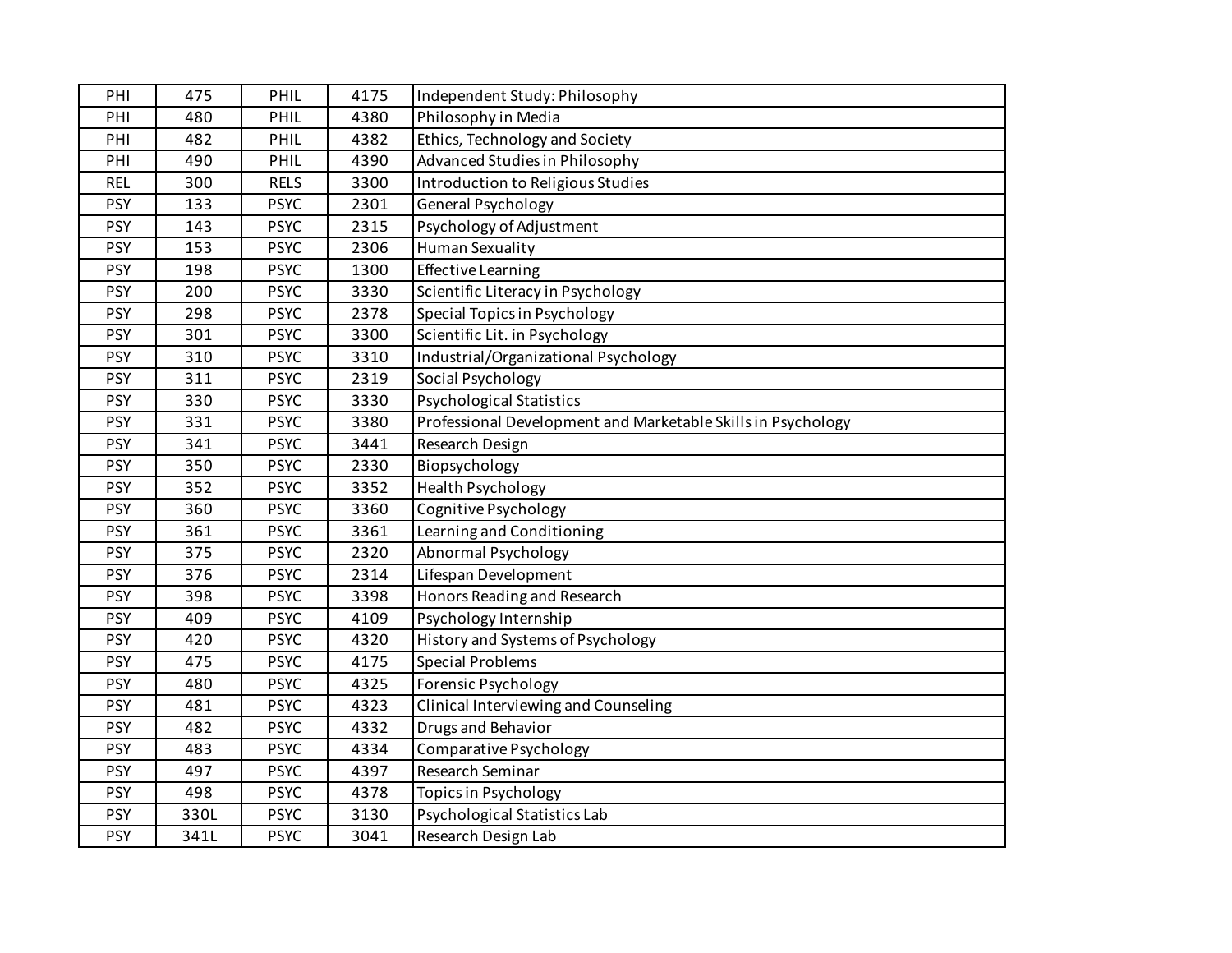| <b>SFA</b> | 101        | <b>SFAS</b> | 1101       | Study and Practice in Methods for Success in College   |
|------------|------------|-------------|------------|--------------------------------------------------------|
| <b>SFA</b> | 110        | <b>SFAS</b> | 1110       | <b>Career Readiness</b>                                |
| <b>SFA</b> | 250        | <b>SFAS</b> | 2150       | Linked Practicum                                       |
| <b>SFA</b> | 301        | <b>SFAS</b> | 3101       | The Transfer Experience                                |
| <b>SFA</b> | <b>STA</b> | <b>SFAS</b> | <b>STA</b> | <b>Study Abroad Registration</b>                       |
| <b>SWK</b> | 210        | SOCW        | 2362       | Introduction to Social Welfare                         |
| <b>SWK</b> | 215        | SOCW        | 2361       | <b>Introduction to Social Work</b>                     |
| SWK        | 225        | SOCW        | 2325       | Human Behavior and Social Environment I                |
| <b>SWK</b> | 300        | SOCW        | 2389       | Junior Practicum                                       |
| <b>SWK</b> | 315        | SOCW        | 3315       | Social Welfare Policy and Legislation                  |
| <b>SWK</b> | 325        | SOCW        | 3325       | Human Behavior and Social Environment II               |
| <b>SWK</b> | 333        | SOCW        | 3333       | <b>Generalist Social Work with Small Groups</b>        |
| <b>SWK</b> | 340        | SOCW        | 3340       | Organizations and Communities: Structure and Functions |
| <b>SWK</b> | 350        | SOCW        | 3350       | <b>Generalist Practice I</b>                           |
| SWK        | 355        | SOCW        | 3355       | <b>Children's Services</b>                             |
| SWK        | 372        | SOCW        | 3372       | Social Work Evaluation and Statistics                  |
| SWK        | 373        | SOCW        | 3373       | Social Work Applied Research Methods                   |
| SWK        | 415        | SOCW        | 4315       | Social Welfare Policy and Legislation                  |
| <b>SWK</b> | 425        | SOCW        | 4325       | <b>Multicultural Social Work</b>                       |
| <b>SWK</b> | 450        | SOCW        | 4350       | <b>Generalist Practice II</b>                          |
| SWK        | 455        | SOCW        | 4355       | <b>Research Practicum</b>                              |
| <b>SWK</b> | 470        | SOCW        | 4670       | Social Work Practicum I                                |
| <b>SWK</b> | 475        | SOCW        | 4175       | Social Work Internship                                 |
| SWK        | 480        | SOCW        | 4680       | Social Work Practicum II                               |
| SWK        | 485        | SOCW        | 4385       | <b>Topics in Social Work</b>                           |
| SWK        | 490        | SOCW        | 4290       | Practicum-Related Seminar                              |
| SWK        | 495        | SOCW        | 4195       | Independent Study                                      |
| <b>BIO</b> | 121        | <b>BIOL</b> | 1308       | Biology for Non-Science Majors I (lecture)             |
| <b>BIO</b> | 123        | <b>BIOL</b> | 1309       | Biology for Non-Science Majors II (lecture)            |
| <b>BIO</b> | 125        | <b>BIOL</b> | 1307       | <b>Biology for Science Majors II (lecture)</b>         |
| <b>BIO</b> | 130        | <b>BIOL</b> | 1306       | <b>Biology for Science Majors I (lecture)</b>          |
| <b>BIO</b> | 131        | <b>BIOL</b> | 2361       | <b>Plant Form-Function Lecture</b>                     |
| <b>BIO</b> | 133        | <b>BIOL</b> | 1313       | General Zoology (lecture)                              |
| <b>BIO</b> | 220        | <b>BIOL</b> | 2300       | <b>Medical Terminology</b>                             |
| <b>BIO</b> | 225        | <b>BIOL</b> | 2381       | Local Flora or Fauna (lecture)                         |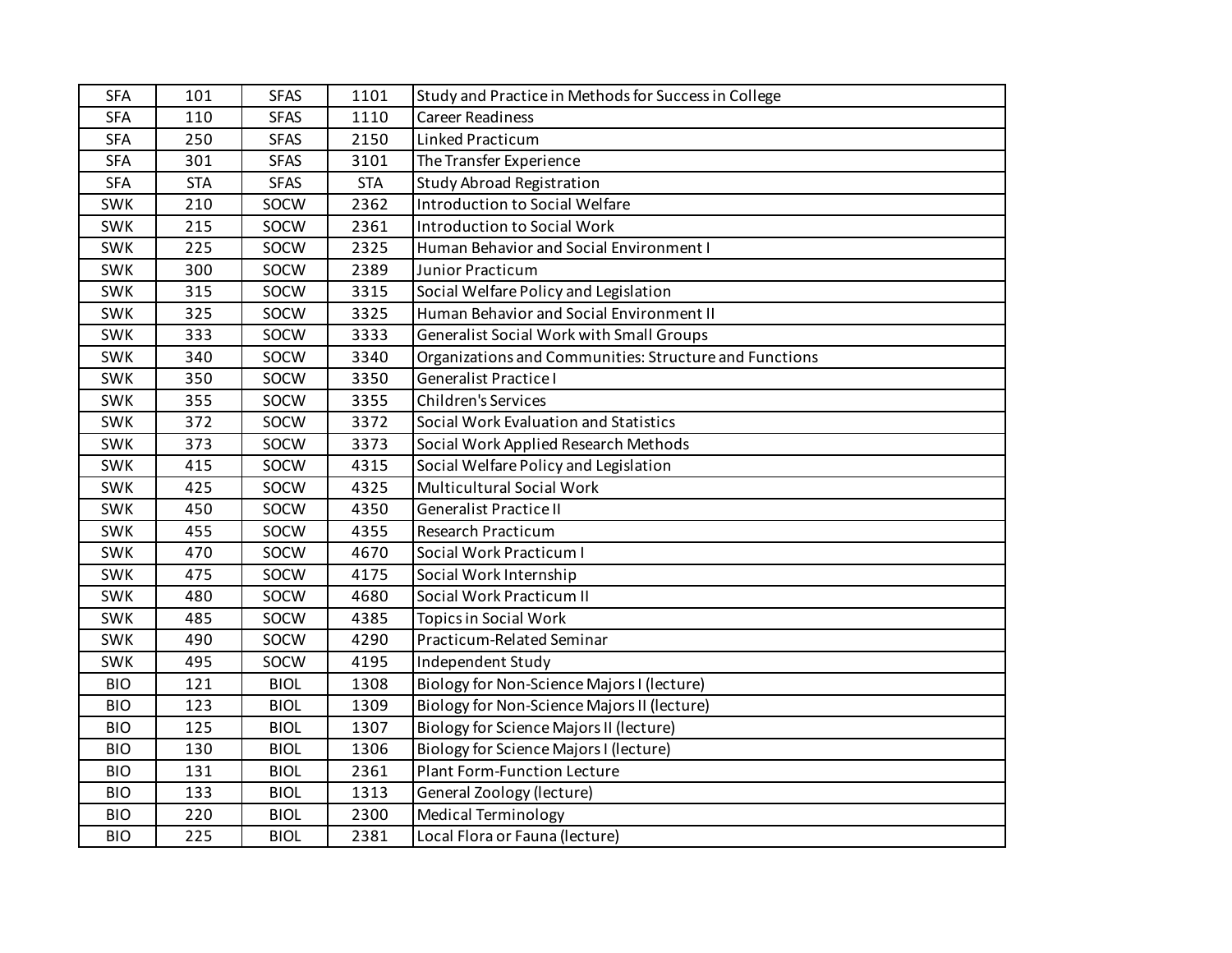| <b>BIO</b> | 238 | <b>BIOL</b> | 2301 | Anatomy and Physiology I (lecture)            |
|------------|-----|-------------|------|-----------------------------------------------|
| <b>BIO</b> | 239 | <b>BIOL</b> | 2402 | Anatomy and Physiology II (lecture)           |
| <b>BIO</b> | 275 | <b>BIOL</b> | 2191 | Supervised Practicum in Biology               |
| <b>BIO</b> | 300 | <b>BIOL</b> | 3390 | <b>Contemporary Biology</b>                   |
| <b>BIO</b> | 301 | <b>BIOL</b> | 3417 | Biology for Teachers (GR. 4-8) lecture        |
| <b>BIO</b> | 302 | <b>BIOL</b> | 3308 | Cancer Biology                                |
| <b>BIO</b> | 308 | <b>BIOL</b> | 3420 | Microbiology for Non-Science Majors (lecture) |
| <b>BIO</b> | 309 | <b>BIOL</b> | 3421 | Microbiology for Science Majors (lecture)     |
| <b>BIO</b> | 312 | <b>BIOL</b> | 3360 | Mycology (lecture)                            |
| <b>BIO</b> | 313 | <b>BIOL</b> | 3381 | General Ecology (lecture)                     |
| <b>BIO</b> | 327 | <b>BIOL</b> | 3440 | Animal (Including Human) Physiology           |
| <b>BIO</b> | 341 | <b>BIOL</b> | 3453 | Genetics (lecture)                            |
| <b>BIO</b> | 342 | <b>BIOL</b> | 3443 | Comparative Vertebrate Anatomy (lecture)      |
| <b>BIO</b> | 343 | <b>BIOL</b> | 3331 | General Entomology (lecture)                  |
| <b>BIO</b> | 350 | <b>BIOL</b> | 3362 | Economic Botany                               |
| <b>BIO</b> | 351 | <b>BIOL</b> | 3461 | Plant Kingdom (lecture)                       |
| <b>BIO</b> | 353 | <b>BIOL</b> | 3433 | Economic Entomology (lecture)                 |
| <b>BIO</b> | 370 | <b>BIOL</b> | 4389 | Evolution                                     |
| <b>BIO</b> | 401 | <b>BIOL</b> | 4363 | Plant Anatomy (lecture)                       |
| <b>BIO</b> | 402 | <b>BIOL</b> | 4351 | Cellular Biology                              |
| <b>BIO</b> | 403 | <b>BIOL</b> | 4367 | Terrestrial Plant Ecology (lecture)           |
| <b>BIO</b> | 404 | <b>BIOL</b> | 4465 | Plant Physiology (lecture)                    |
| <b>BIO</b> | 407 | <b>BIOL</b> | 4386 | <b>Behavioral Ecology</b>                     |
| <b>BIO</b> | 408 | <b>BIOL</b> | 4428 | Pathogenic Bacteriology (lecture)             |
| <b>BIO</b> | 410 | <b>BIOL</b> | 4458 | Immunology (lecture)                          |
| <b>BIO</b> | 412 | <b>BIOL</b> | 4682 | <b>Field Biology</b>                          |
| <b>BIO</b> | 414 | <b>BIOL</b> | 4612 | Field-Based Ecological Methods                |
| <b>BIO</b> | 415 | <b>BIOL</b> | 4411 | Electron Microscopy (lecture)                 |
| <b>BIO</b> | 420 | <b>BIOL</b> | 4422 | Virology (lecture)                            |
| <b>BIO</b> | 424 | <b>BIOL</b> | 4366 | Plant Pathology (lecture)                     |
| <b>BIO</b> | 430 | <b>BIOL</b> | 4334 | Invertebrate Natural History (lecture)        |
| <b>BIO</b> | 431 | <b>BIOL</b> | 4352 | Molecular Biology                             |
| <b>BIO</b> | 433 | <b>BIOL</b> | 4448 | Ornithology (lecture)                         |
| <b>BIO</b> | 435 | <b>BIOL</b> | 4368 | Plant Systematics (lecture)                   |
| <b>BIO</b> | 436 | <b>BIOL</b> | 4446 | Mammalogy (lecture)                           |
|            |     |             |      |                                               |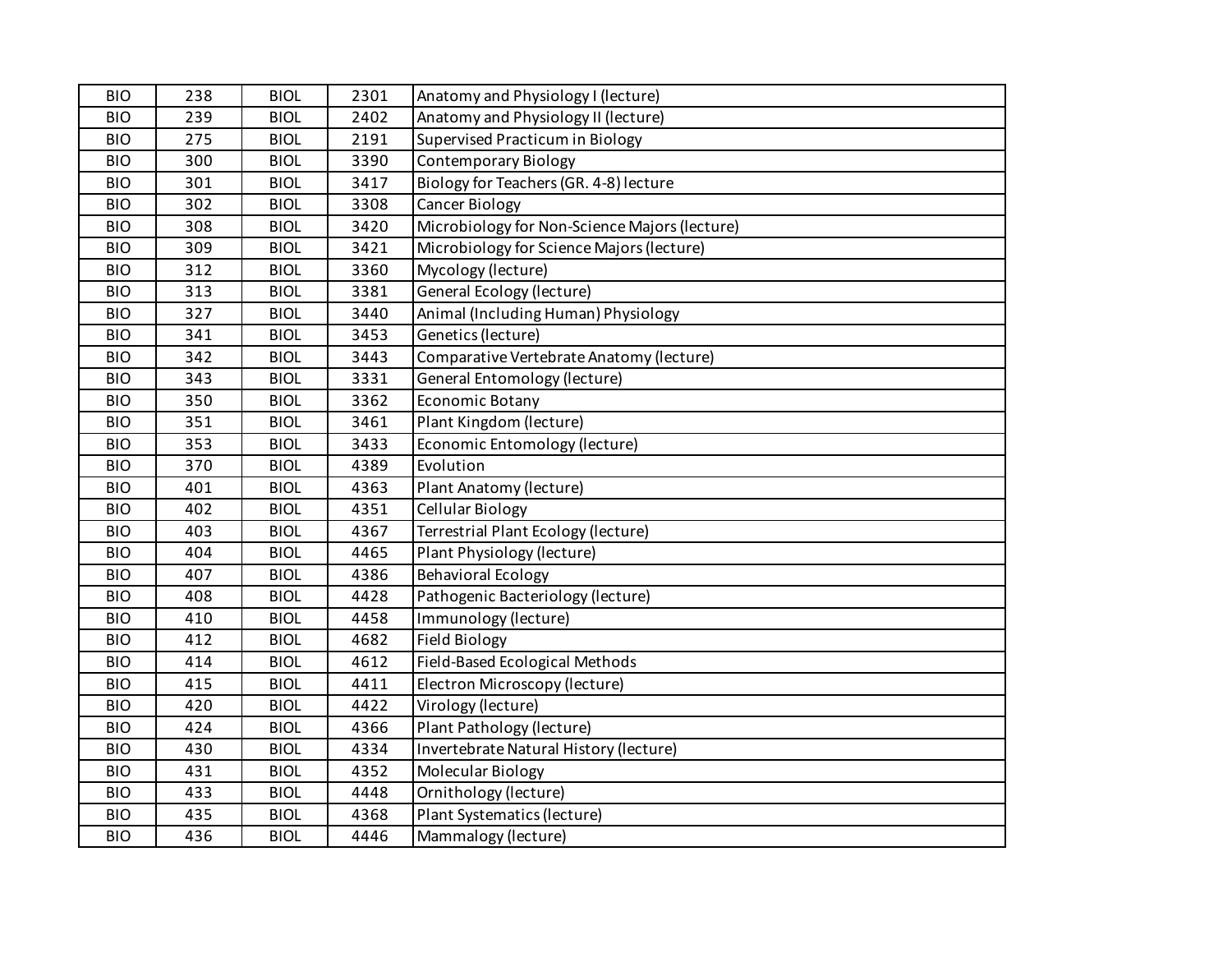| <b>BIO</b> | 437  | <b>BIOL</b> | 4444 | Herpetology (lecture)                     |
|------------|------|-------------|------|-------------------------------------------|
| <b>BIO</b> | 438  | <b>BIOL</b> | 4442 | Ichthyology (lecture)                     |
| <b>BIO</b> | 439  | <b>BIOL</b> | 4436 | Parasitology (lecture)                    |
| <b>BIO</b> | 445  | <b>BIOL</b> | 4354 | Developmental Biology                     |
| <b>BIO</b> | 448  | <b>BIOL</b> | 4356 | <b>Bioinformatics</b>                     |
| <b>BIO</b> | 449  | <b>BIOL</b> | 4455 | Animal Histology (lecture)                |
| <b>BIO</b> | 450  | <b>BIOL</b> | 4484 | Limnology (lecture)                       |
| <b>BIO</b> | 470  | <b>BIOL</b> | 4199 | Seminar in Biology                        |
| <b>BIO</b> | 471  | <b>BIOL</b> | 4317 | <b>Special Topics in Biology</b>          |
| <b>BIO</b> | 472  | <b>BIOL</b> | 4398 | Special Topics in Biology (lecture)       |
| <b>BIO</b> | 475  | <b>BIOL</b> | 4195 | Supervised Practicum in Advanced Biology  |
| <b>BIO</b> | 121L | <b>BIOL</b> | 1108 | Biology for Non-Science Majors I (lab)    |
| <b>BIO</b> | 123L | <b>BIOL</b> | 1109 | Biology for Non-Science Majors II (lab)   |
| <b>BIO</b> | 125L | <b>BIOL</b> | 1107 | Biology for Science Majors II (lab)       |
| <b>BIO</b> | 131L | <b>BIOL</b> | 2061 | Plant Form and Funcation Lab              |
| <b>BIO</b> | 133L | <b>BIOL</b> | 1113 | General Zoology (lab)                     |
| <b>BIO</b> | 225L | <b>BIOL</b> | 2081 | Local Flora or Fauna (lab)                |
| <b>BIO</b> | 238L | <b>BIOL</b> | 2101 | Anatomy and Physiology I (lab)            |
| <b>BIO</b> | 239L | <b>BIOL</b> | 2002 | Anatomy and Physiology II (lab)           |
| <b>BIO</b> | 301L | <b>BIOL</b> | 3017 | Biology for Teachers (GR. 4-8) lab        |
| <b>BIO</b> | 308L | <b>BIOL</b> | 3020 | Microbiology for Non-Science Majors (lab) |
| <b>BIO</b> | 309L | <b>BIOL</b> | 3021 | Microbiology for Science Majors (lab)     |
| <b>BIO</b> | 312L | <b>BIOL</b> | 3060 | Mycology (lab)                            |
| <b>BIO</b> | 313L | <b>BIOL</b> | 3081 | General Ecology (lab)                     |
| <b>BIO</b> | 341L | <b>BIOL</b> | 3053 | Genetics (lab)                            |
| <b>BIO</b> | 342L | <b>BIOL</b> | 3043 | Comparative Vertebrate Anatomy (lab)      |
| <b>BIO</b> | 343L | <b>BIOL</b> | 3031 | General Entomology (lab)                  |
| <b>BIO</b> | 345L | <b>BIOL</b> | 3041 | Embryology (lab)                          |
| <b>BIO</b> | 351L | <b>BIOL</b> | 3061 | Plant Kingdom (lab)                       |
| <b>BIO</b> | 353L | <b>BIOL</b> | 3033 | Economic Entomology (lab)                 |
| <b>BIO</b> | 401L | <b>BIOL</b> | 4063 | Plant Anatomy (lab)                       |
| <b>BIO</b> | 403L | <b>BIOL</b> | 4067 | Terrestrial Plant Ecology (lab)           |
| <b>BIO</b> | 404L | <b>BIOL</b> | 4065 | Plant Physiology (lab)                    |
| <b>BIO</b> | 408L | <b>BIOL</b> | 4028 | Pathogenic Bacteriology (lab)             |
| <b>BIO</b> | 410L | <b>BIOL</b> | 4058 | Immunology (lab)                          |
|            |      |             |      |                                           |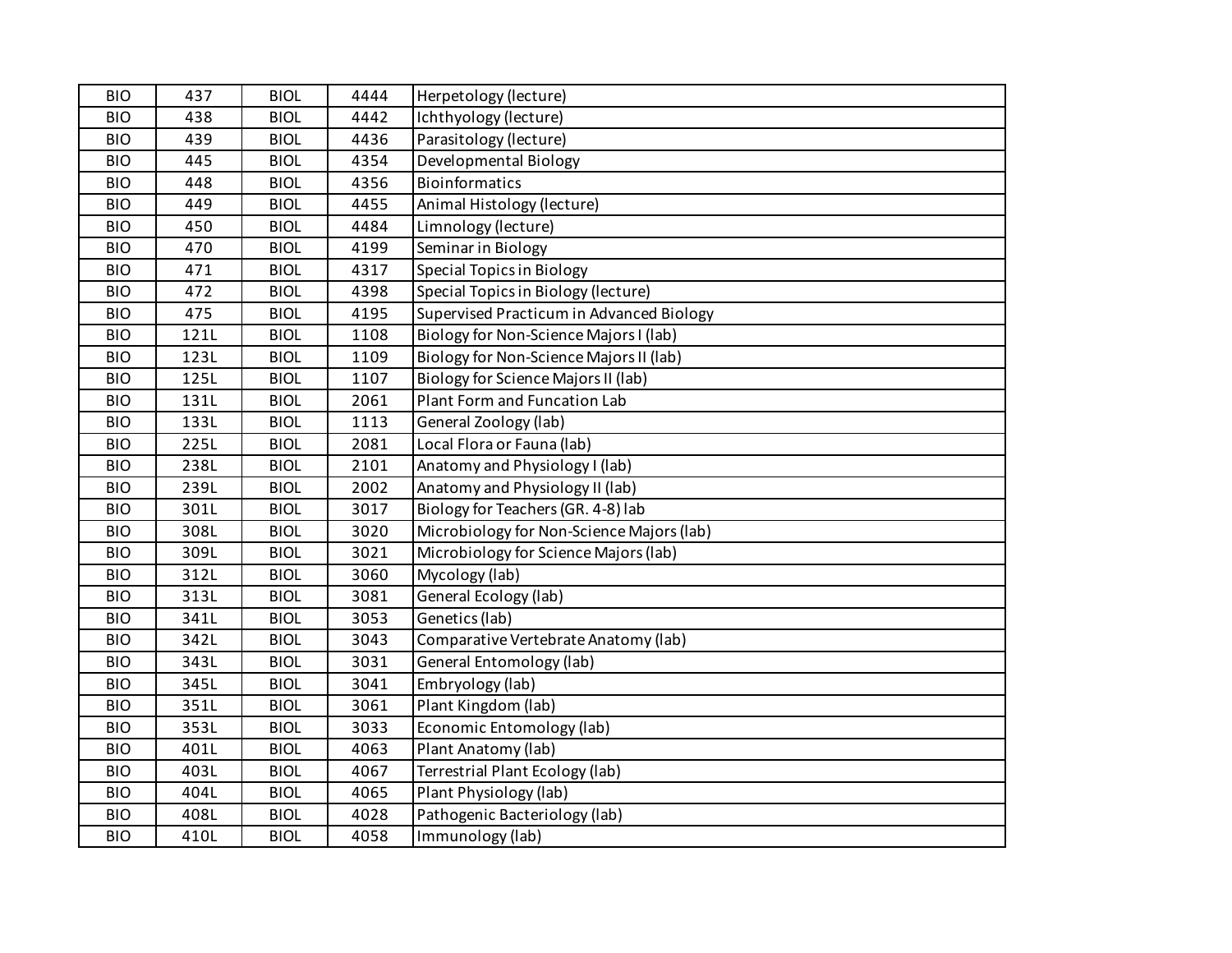| <b>BIO</b> | 415L | <b>BIOL</b> | 4011 | Electron Microscopy (lab)                    |
|------------|------|-------------|------|----------------------------------------------|
| <b>BIO</b> | 420L | <b>BIOL</b> | 4022 | Virology (lab)                               |
| <b>BIO</b> | 424L | <b>BIOL</b> | 4066 | Plant Pathology (lab)                        |
| <b>BIO</b> | 430L | <b>BIOL</b> | 4034 | Invertebrate Natural History (lab)           |
| <b>BIO</b> | 433L | <b>BIOL</b> | 4048 | Ornithology (lab)                            |
| <b>BIO</b> | 435L | <b>BIOL</b> | 4068 | Plant Systematics (lab)                      |
| <b>BIO</b> | 436L | <b>BIOL</b> | 4046 | Mammalogy (lab)                              |
| <b>BIO</b> | 437L | <b>BIOL</b> | 4044 | Herpetology (lab)                            |
| <b>BIO</b> | 438L | <b>BIOL</b> | 4042 | Ichthyology (lab)                            |
| <b>BIO</b> | 439L | <b>BIOL</b> | 4036 | Parasitology (lab)                           |
| <b>BIO</b> | 449L | <b>BIOL</b> | 4055 | Animal Histology (lab)                       |
| <b>BIO</b> | 450L | <b>BIOL</b> | 4084 | Limnology (lab)                              |
| <b>BIO</b> | 472L | <b>BIOL</b> | 4098 | Special Topics in Biology (lab)              |
| <b>CHE</b> | 100  | <b>CHEM</b> | 1370 | <b>Preparation for General Chemistry</b>     |
| <b>CHE</b> | 101  | <b>CHEM</b> | 1371 | Conceptual Chemistry                         |
| <b>CHE</b> | 111  | <b>CHEM</b> | 1305 | Intro to Chemistry I                         |
| <b>CHE</b> | 112  | <b>CHEM</b> | 1307 | Intro to Chemistry II                        |
| <b>CHE</b> | 133  | <b>CHEM</b> | 1311 | General Chemistry I                          |
| <b>CHE</b> | 134  | <b>CHEM</b> | 1312 | General Chemistry II                         |
| <b>CHE</b> | 231  | <b>CHEM</b> | 3421 | Quantitative Analysis                        |
| <b>CHE</b> | 241  | <b>CHEM</b> | 3311 | Inorganic Chemistry                          |
| <b>CHE</b> | 271  | <b>CHEM</b> | 2171 | Special Topics in Chemistry                  |
| <b>CHE</b> | 275  | <b>CHEM</b> | 2175 | <b>Special Problems</b>                      |
| <b>CHE</b> | 276  | <b>CHEM</b> | 3176 | <b>Special Problems</b>                      |
| <b>CHE</b> | 302  | <b>CHEM</b> | 3402 | <b>Fundamental Applications of Chemistry</b> |
| <b>CHE</b> | 320  | <b>CHEM</b> | 3320 | <b>Chemical Concepts</b>                     |
| CHE        | 321  | <b>CHEM</b> | 3321 | <b>Applied Chemical Concepts</b>             |
| <b>CHE</b> | 330  | <b>CHEM</b> | 3330 | Fundamentals of Organic Chemistry            |
| <b>CHE</b> | 331  | <b>CHEM</b> | 3331 | Organic Chemistry I                          |
| CHE        | 332  | <b>CHEM</b> | 3332 | Organic Chemistry II                         |
| <b>CHE</b> | 337  | <b>CHEM</b> | 3437 | Physical Chemistry I                         |
| <b>CHE</b> | 338  | <b>CHEM</b> | 3438 | Physical Chemistry II                        |
| <b>CHE</b> | 420  | <b>CHEM</b> | 4420 | <b>Envrionmental Chemistry</b>               |
| <b>CHE</b> | 441  | <b>CHEM</b> | 4341 | Advanced Inorganic Chemistry                 |
| <b>CHE</b> | 443  | <b>CHEM</b> | 4443 | <b>Instrumental Analysis</b>                 |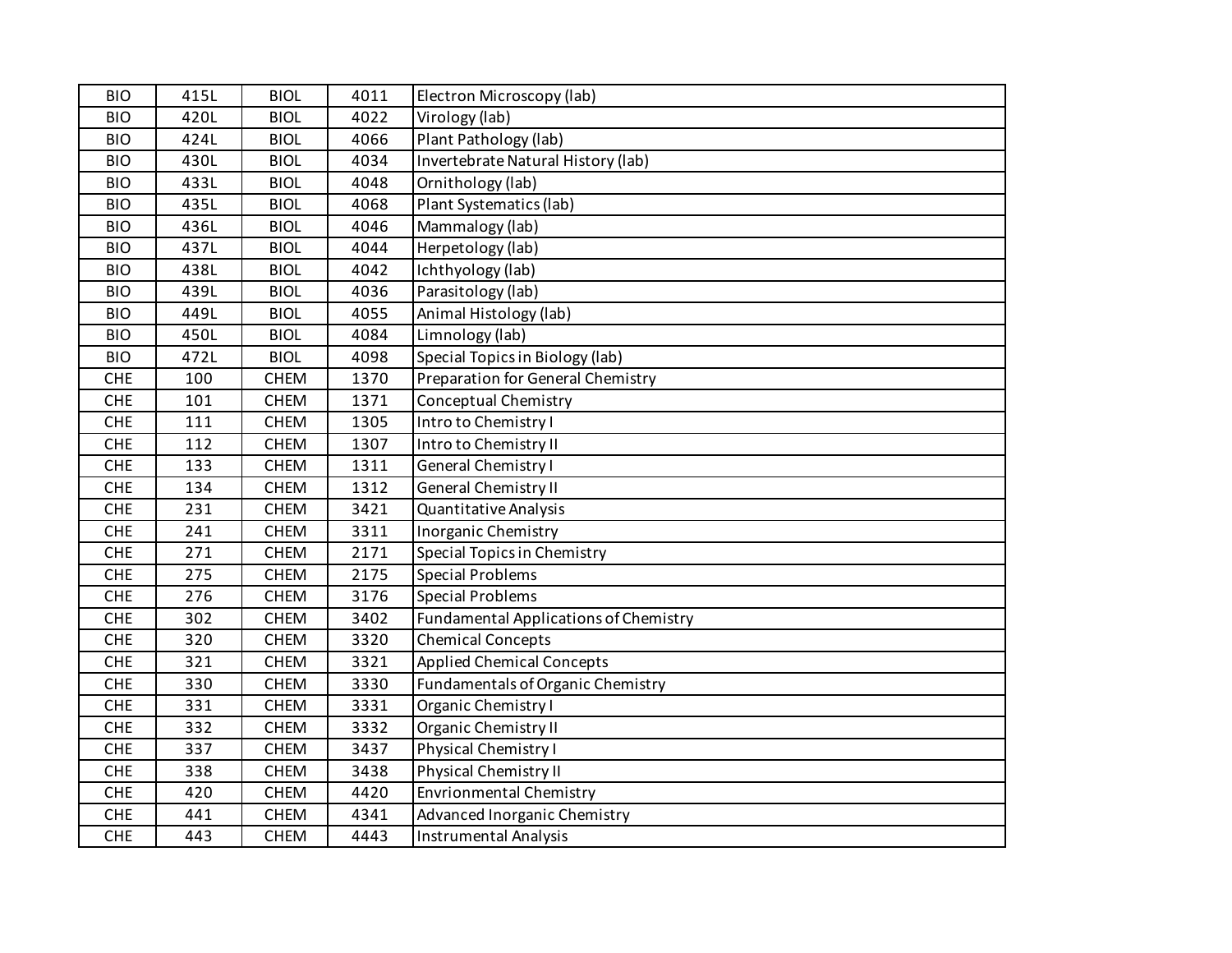| <b>CHE</b> | 452  | <b>CHEM</b> | 4352 | Comprehensive Biochemistry I                   |
|------------|------|-------------|------|------------------------------------------------|
| <b>CHE</b> | 453  | <b>CHEM</b> | 4453 | Comprehensive Biochemistry II                  |
| <b>CHE</b> | 454  | <b>CHEM</b> | 4354 | <b>Biochemical Techniques</b>                  |
| <b>CHE</b> | 455  | <b>CHEM</b> | 4355 | <b>Advanced Organic Chemistry</b>              |
| <b>CHE</b> | 464  | <b>CHEM</b> | 4164 | Theory of Biochemical Methods                  |
| <b>CHE</b> | 470  | <b>CHEM</b> | 4170 | Senior Seminar                                 |
| <b>CHE</b> | 471  | <b>CHEM</b> | 4171 | <b>Advanced Special Topics</b>                 |
| <b>CHE</b> | 472  | <b>CHEM</b> | 4172 | Introduction to Intellectual Property          |
| <b>CHE</b> | 473  | <b>CHEM</b> | 4273 | <b>Patent Application</b>                      |
| <b>CHE</b> | 475  | <b>CHEM</b> | 4175 | <b>Special Problems</b>                        |
| <b>CHE</b> | 476  | <b>CHEM</b> | 4176 | <b>Special Problems</b>                        |
| CHE        | 480  | <b>CHEM</b> | 4380 | Industrial Internship                          |
| <b>CHE</b> | 481  | <b>CHEM</b> | 4381 | Laboratory Internship                          |
| <b>CHE</b> | 101L | <b>CHEM</b> | 1071 | Conceptual Chemistry Lab                       |
| <b>CHE</b> | 111L | <b>CHEM</b> | 1105 | Intro to Chemistry I Lab                       |
| <b>CHE</b> | 112L | <b>CHEM</b> | 1107 | Intro to Chemistry II Lab                      |
| <b>CHE</b> | 133L | <b>CHEM</b> | 1111 | General Chemistry I Lab                        |
| CHE        | 134L | <b>CHEM</b> | 1112 | <b>General Chemistry II Lab</b>                |
| <b>CHE</b> | 231L | <b>CHEM</b> | 3021 | Quantitative Analysis Lab                      |
| <b>CHE</b> | 302L | <b>CHEM</b> | 3002 | Fundamental Applications of Chemistry Lab      |
| <b>CHE</b> | 330L | <b>CHEM</b> | 3130 | Fundamentals of Organic Chemistry Lab          |
| <b>CHE</b> | 331L | <b>CHEM</b> | 3131 | Organic Chemistry I Lab                        |
| CHE        | 332L | <b>CHEM</b> | 3132 | Organic Chemistry II Lab                       |
| <b>CHE</b> | 337L | <b>CHEM</b> | 3037 | Physical Chemistry I Lab                       |
| <b>CHE</b> | 338L | <b>CHEM</b> | 3038 | Physical Chemistry II Lab                      |
| <b>CHE</b> | 420L | <b>CHEM</b> | 4020 | Environmental Chemistry Lab                    |
| CHE        | 442L | <b>CHEM</b> | 4141 | Advanced Inorganic Chemistry Lab               |
| <b>CHE</b> | 443L | <b>CHEM</b> | 4043 | Instrumental Analysis Lab                      |
| <b>CHE</b> | 452L | <b>CHEM</b> | 4152 | Comprehensive Biochemistry I Laboratory        |
| <b>CHE</b> | 454L | <b>CHEM</b> | 4054 | <b>Biochemical Techniques Lab</b>              |
| <b>CSC</b> | 100  | <b>CSIT</b> | 1300 | Introduction to Problem-Solving                |
| <b>CSC</b> | 101  | COSC        | 1301 | Introduction to Computing                      |
| <b>CSC</b> | 102  | <b>CSCI</b> | 1302 | <b>Computer Science Principles</b>             |
| <b>CSC</b> | 121  | <b>BCIS</b> | 1305 | Introduction to Information Processing Systems |
| <b>CSC</b> | 201  | <b>CSIT</b> | 2301 | Introduction to Information Technology         |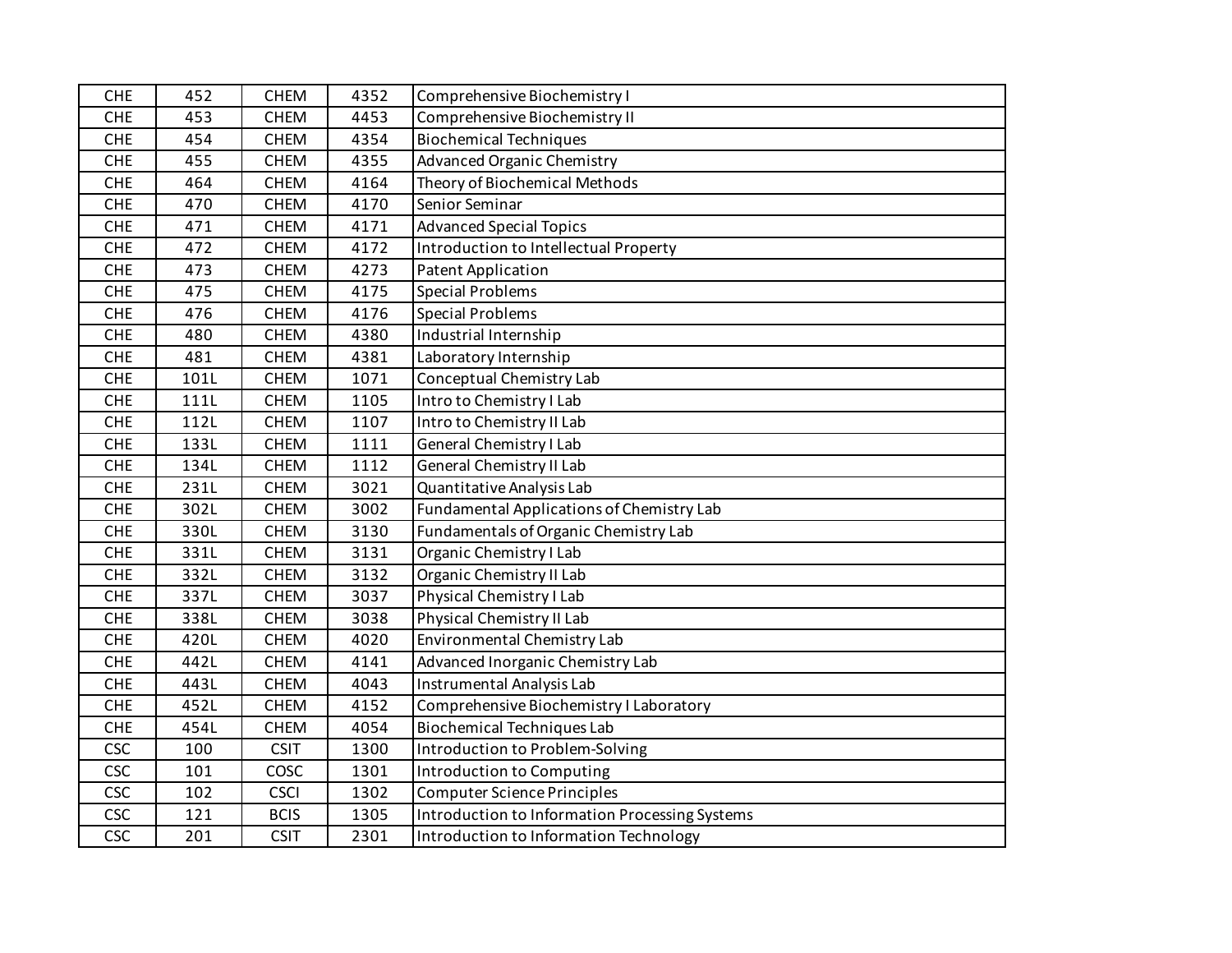| <b>CSC</b> | 202 | <b>CSCI</b> | 2302 | <b>Computer Programming Principles</b>        |
|------------|-----|-------------|------|-----------------------------------------------|
| <b>CSC</b> | 211 | <b>CSCI</b> | 2311 | Event-Driven Programming                      |
| <b>CSC</b> | 214 | <b>CSCI</b> | 2314 | <b>Computer Organization and Architecture</b> |
| <b>CSC</b> | 241 | <b>CSCI</b> | 2341 | Data Structures                               |
| CSC        | 301 | <b>CSCI</b> | 3101 | Contemporary Programming Language             |
| <b>CSC</b> | 302 | <b>CSCI</b> | 3302 | Data Structures                               |
| <b>CSC</b> | 321 | <b>CSCI</b> | 3321 | Client Server Web Programming                 |
| <b>CSC</b> | 323 | <b>CSCI</b> | 3323 | Software Engineering                          |
| <b>CSC</b> | 331 | <b>CSCI</b> | 3331 | Object-Oriented Programming Methods           |
| <b>CSC</b> | 333 | <b>CSCI</b> | 3333 | <b>Discrete Structures</b>                    |
| <b>CSC</b> | 340 | <b>CSIT</b> | 3340 | Application Software Microcomputers           |
| <b>CSC</b> | 341 | <b>CSCI</b> | 3341 | Principles of Operating Systems               |
| <b>CSC</b> | 342 | <b>CSCI</b> | 3342 | Algorithm Analysis                            |
| <b>CSC</b> | 350 | <b>CSIT</b> | 3350 | Internet Technologies                         |
| <b>CSC</b> | 351 | <b>CSIT</b> | 3351 | <b>Internet Programming Concepts</b>          |
| <b>CSC</b> | 353 | <b>CSIT</b> | 3353 | System Administration                         |
| <b>CSC</b> | 355 | <b>CSIT</b> | 3355 | Network Administration                        |
| <b>CSC</b> | 362 | <b>CSCI</b> | 3362 | Data Analytics I                              |
| <b>CSC</b> | 385 | <b>CSIT</b> | 3185 | Internship in Information Technology          |
| <b>CSC</b> | 401 | <b>CSCI</b> | 4101 | Contemporary Topics in Computer Science       |
| <b>CSC</b> | 411 | <b>CSCI</b> | 4111 | Ethics in Computer Science                    |
| <b>CSC</b> | 412 | <b>CSCI</b> | 4312 | Computer Science Practicum                    |
| <b>CSC</b> | 421 | <b>CSCI</b> | 4321 | Applied Operations Research                   |
| <b>CSC</b> | 425 | <b>CSCI</b> | 4325 | Database Management Systems                   |
| <b>CSC</b> | 426 | <b>CSCI</b> | 4326 | Requirements Engineering and System Modeling  |
| <b>CSC</b> | 431 | <b>CSCI</b> | 4331 | System Simulation and Model Building          |
| <b>CSC</b> | 433 | <b>CSIT</b> | 4333 | Information Technology Project Management     |
| <b>CSC</b> | 435 | <b>CSCI</b> | 4335 | <b>Computer Networking</b>                    |
| <b>CSC</b> | 442 | <b>CSCI</b> | 4342 | Organization Programming Languages            |
| CSC        | 445 | <b>CSCI</b> | 4345 | <b>Computer Graphics</b>                      |
| <b>CSC</b> | 447 | <b>CSCI</b> | 4347 | <b>Cyber Security Concepts</b>                |
| <b>CSC</b> | 452 | <b>CSIT</b> | 4352 | <b>Database Application Development</b>       |
| <b>CSC</b> | 455 | <b>CSIT</b> | 4355 | <b>Enterprise Security</b>                    |
| <b>CSC</b> | 462 | <b>CSCI</b> | 4362 | Data Analysis II                              |
| <b>CSC</b> | 465 | <b>CSCI</b> | 4365 | Capstone Data Analysis                        |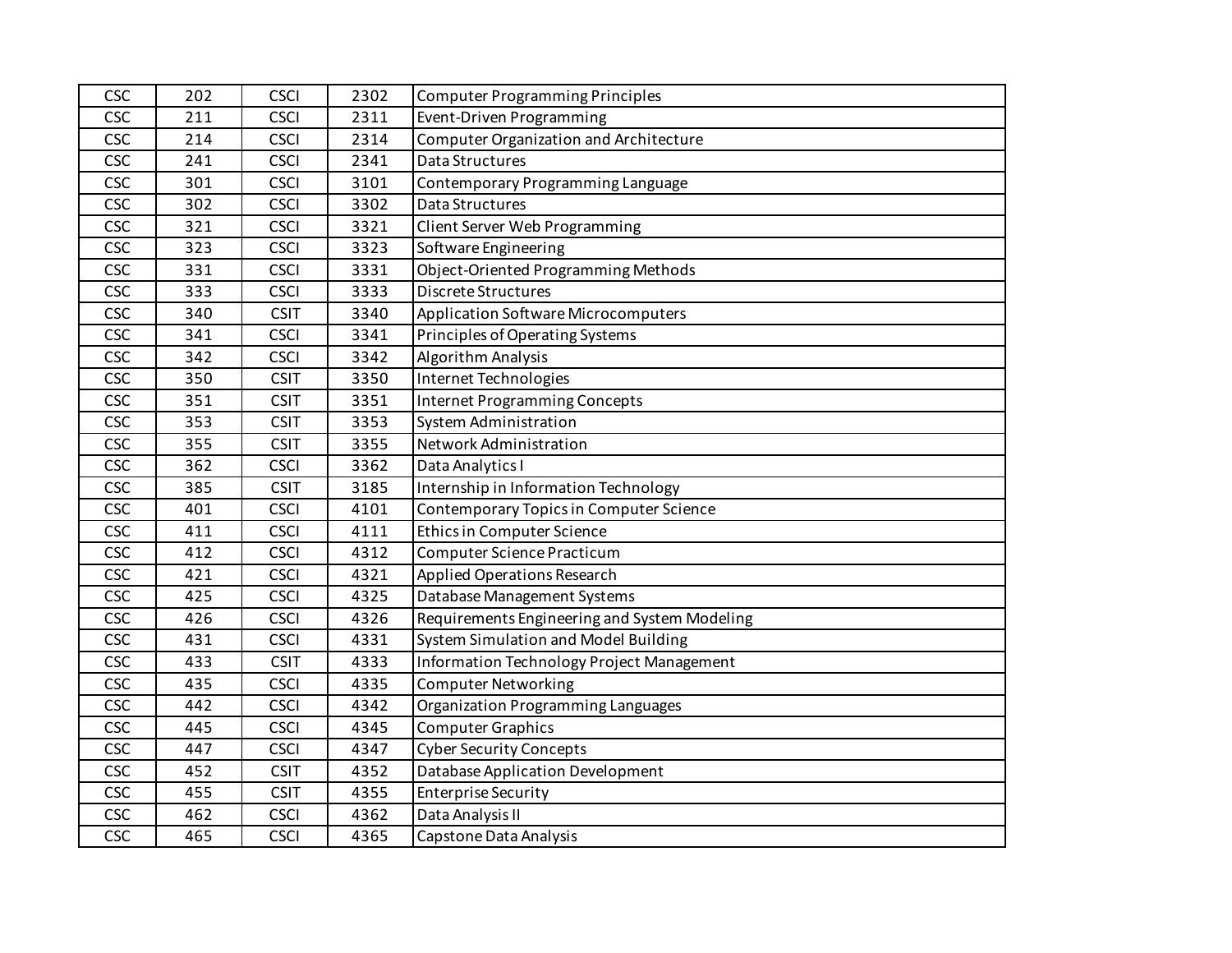| <b>CSC</b> | 475 | <b>CSCI</b> | 4175 | <b>Special Problems</b>                  |
|------------|-----|-------------|------|------------------------------------------|
| GOL        | 101 | <b>GEOL</b> | 1301 | Fundamentals of Earth Science            |
| GOL        | 131 | <b>GEOL</b> | 1303 | <b>Introductory Geology</b>              |
| GOL        | 132 | <b>GEOL</b> | 1304 | <b>Historical Geology</b>                |
| GOL        | 241 | <b>GEOL</b> | 2341 | Mineralogy                               |
| GOL        | 242 | <b>GEOL</b> | 2342 | Igneous and Metamorphic Petrology        |
| GOL        | 243 | <b>GEOL</b> | 2343 | Sedimentary Petrology                    |
| <b>GOL</b> | 303 | <b>GEOL</b> | 3303 | Oceanography                             |
| GOL        | 330 | <b>GEOL</b> | 3330 | Geomorphology                            |
| <b>GOL</b> | 332 | <b>GEOL</b> | 3332 | North American Geology                   |
| GOL        | 338 | <b>GEOL</b> | 3338 | <b>Structural Geology</b>                |
| GOL        | 342 | <b>GEOL</b> | 3342 | Planetary Geology                        |
| GOL        | 350 | <b>GEOL</b> | 3350 | <b>Environmental Geology</b>             |
| GOL        | 361 | <b>GEOL</b> | 3361 | Invertebrate Paleontology                |
| GOL        | 364 | <b>GEOL</b> | 3664 | <b>Field Geology</b>                     |
| GOL        | 406 | <b>GEOL</b> | 4406 | <b>Earth Science Activities</b>          |
| GOL        | 408 | <b>GEOL</b> | 4308 | Stratigraphy and Sedimentation           |
| GOL        | 410 | <b>GEOL</b> | 4310 | <b>Engineering Geology</b>               |
| GOL        | 420 | <b>GEOL</b> | 4320 | Geochemistry                             |
| GOL        | 422 | <b>GEOL</b> | 4341 | Geocharacterization of Natural Resources |
| GOL        | 423 | <b>GEOL</b> | 4323 | Aqueous Geochemistry                     |
| GOL        | 430 | <b>GEOL</b> | 4330 | <b>Fundamentals of Plate Tectonics</b>   |
| GOL        | 432 | <b>GEOL</b> | 4332 | Petroleum Geology and Fossil Fuels       |
| GOL        | 433 | <b>GEOL</b> | 4333 | Petroleum Exploration Techniques         |
| GOL        | 435 | <b>GEOL</b> | 4335 | Introduction to Geophysics               |
| GOL        | 440 | <b>GEOL</b> | 4340 | Earth Resources                          |
| GOL        | 443 | <b>GEOL</b> | 4343 | <b>Optical Mineralogy</b>                |
| GOL        | 444 | <b>GEOL</b> | 4344 | <b>Geoanalytical Methods</b>             |
| <b>GOL</b> | 445 | <b>GEOL</b> | 4345 | Geochronology                            |
| GOL        | 449 | <b>GEOL</b> | 4349 | Hydrogeology                             |
| GOL        | 450 | <b>GEOL</b> | 4350 | Cave and Karst Systems                   |
| GOL        | 471 | <b>GEOL</b> | 4171 | <b>Special Topics in Geology</b>         |
| GOL        | 475 | <b>GEOL</b> | 4175 | <b>Special Problems</b>                  |
| GOL        | 476 | <b>GEOL</b> | 4176 | Geoscience Research                      |
| GOL        | 479 | <b>GEOL</b> | 4179 | Senior Seminar                           |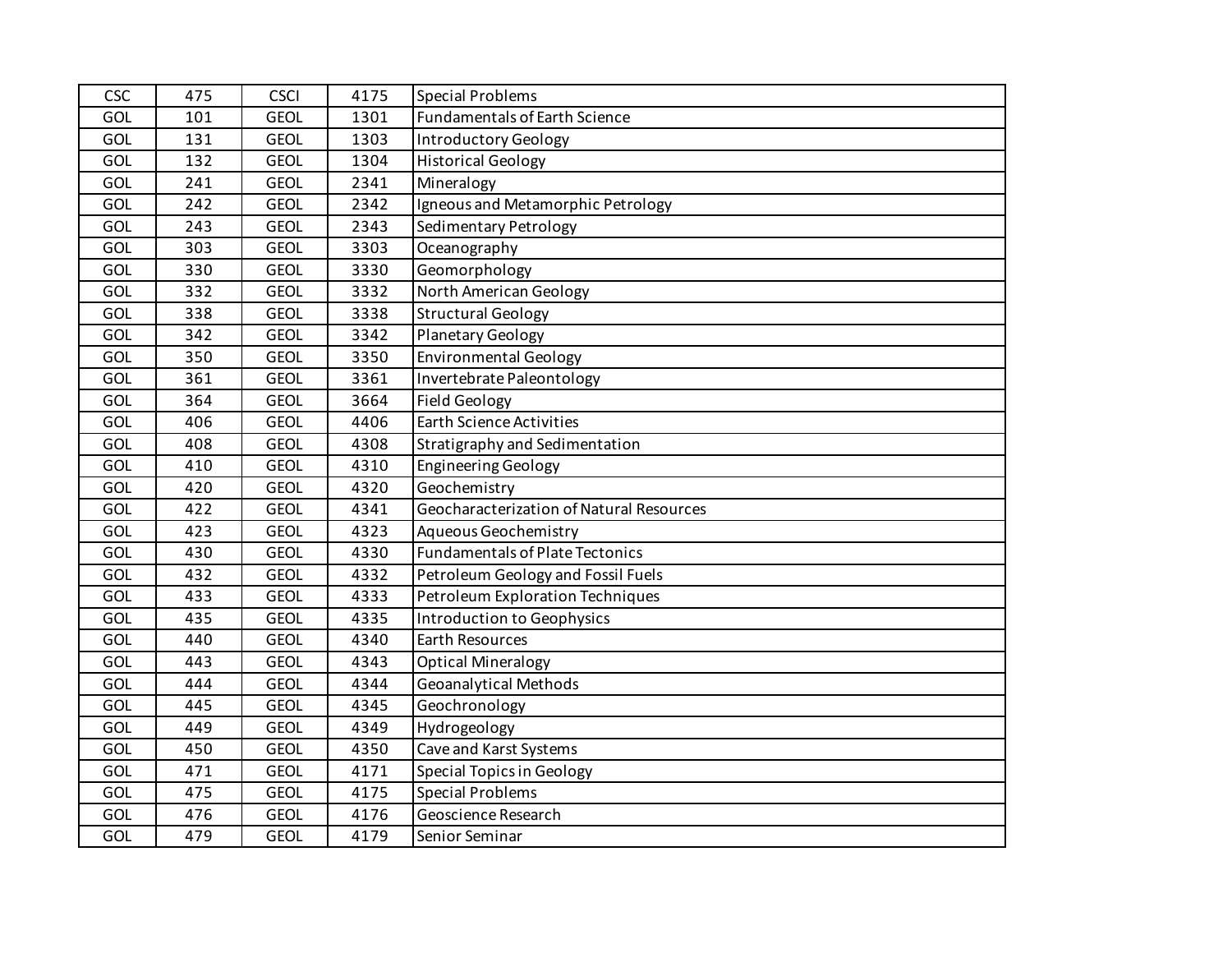| GOL        | 101L | <b>GEOL</b> | 1001 | Fundamentals of Earth Science Lab                      |
|------------|------|-------------|------|--------------------------------------------------------|
| GOL        | 131L | <b>GEOL</b> | 1103 | Introductory Geology Lab                               |
| GOL        | 132L | <b>GEOL</b> | 1104 | <b>Historical Geology Lab</b>                          |
| GOL        | 241L | <b>GEOL</b> | 2041 | Mineralogy Lab                                         |
| GOL        | 242L | <b>GEOL</b> | 2042 | Igneous and Metamorphic Petrology Lab                  |
| GOL        | 243L | <b>GEOL</b> | 2043 | Sedimentary Petrology Lab                              |
| GOL        | 338L | <b>GEOL</b> | 3038 | <b>Structural Geology Lab</b>                          |
| <b>GOL</b> | 361L | <b>GEOL</b> | 3061 | Invertebrate Paleontology Lab                          |
| <b>GOL</b> | 406L | <b>GEOL</b> | 4006 | Earth Science Activities Lab                           |
| GOL        | 408L | <b>GEOL</b> | 4008 | Stratigraphy and Sedimentation Lab                     |
| GOL        | 420L | <b>GEOL</b> | 4020 | Geochemistry Lab                                       |
| GOL        | 432L | <b>GEOL</b> | 4032 | Petroleum Geology and Fossil Fuels Lab                 |
| GOL        | 435L | <b>GEOL</b> | 4035 | Introduction to Geophysics Lab                         |
| <b>GOL</b> | 443L | <b>GEOL</b> | 4043 | <b>Optical Mineralogy Lab</b>                          |
| GOL        | 449L | <b>GEOL</b> | 4049 | Hydrogeology Lab                                       |
| GOL        | 472L | <b>GEOL</b> | 4172 | <b>Field Methods</b>                                   |
| <b>MTH</b> | 098  | <b>MATH</b> | 0398 | Introductory Algebra                                   |
| <b>MTH</b> | 099  | <b>MATH</b> | 0199 | Intermediate Algebra                                   |
| <b>MTH</b> | 110  | <b>MATH</b> | 1332 | Math in Society                                        |
| <b>MTH</b> | 127  | <b>MATH</b> | 1350 | Introduction to Foundations of Mathematics I           |
| <b>MTH</b> | 128  | <b>MATH</b> | 1351 | Intermediate Mathematics for Elementary Teachers       |
| <b>MTH</b> | 129  | <b>MATH</b> | 1352 | <b>Concepts and Applications</b>                       |
| <b>MTH</b> | 133  | <b>MATH</b> | 1316 | Plane Trigonometry                                     |
| <b>MTH</b> | 138  | <b>MATH</b> | 1314 | College Algebra                                        |
| <b>MTH</b> | 139  | <b>MATH</b> | 1318 | Plane Analytic Geometry                                |
| <b>MTH</b> | 140  | <b>MATH</b> | 2412 | Pre-calculus                                           |
| <b>MTH</b> | 141  | <b>MATH</b> | 2211 | Precalculus A                                          |
| <b>MTH</b> | 142  | <b>MATH</b> | 2212 | Precalculus B                                          |
| <b>MTH</b> | 143  | <b>MATH</b> | 1324 | <b>Finite Mathematics</b>                              |
| <b>MTH</b> | 144  | <b>MATH</b> | 1325 | Elements of Calculus with Applications for Business    |
| <b>MTH</b> | 220  | <b>MATH</b> | 1342 | Introduction to Probability and Statistics             |
| <b>MTH</b> | 233  | <b>MATH</b> | 2313 | Calculus I                                             |
| <b>MTH</b> | 234  | <b>MATH</b> | 2314 | Calculus II                                            |
| <b>MTH</b> | 264  | <b>MATH</b> | 2190 | <b>Elementary Topics in Mathematics and Statistics</b> |
| <b>MTH</b> | 275  | <b>MATH</b> | 2195 | <b>Special Problems</b>                                |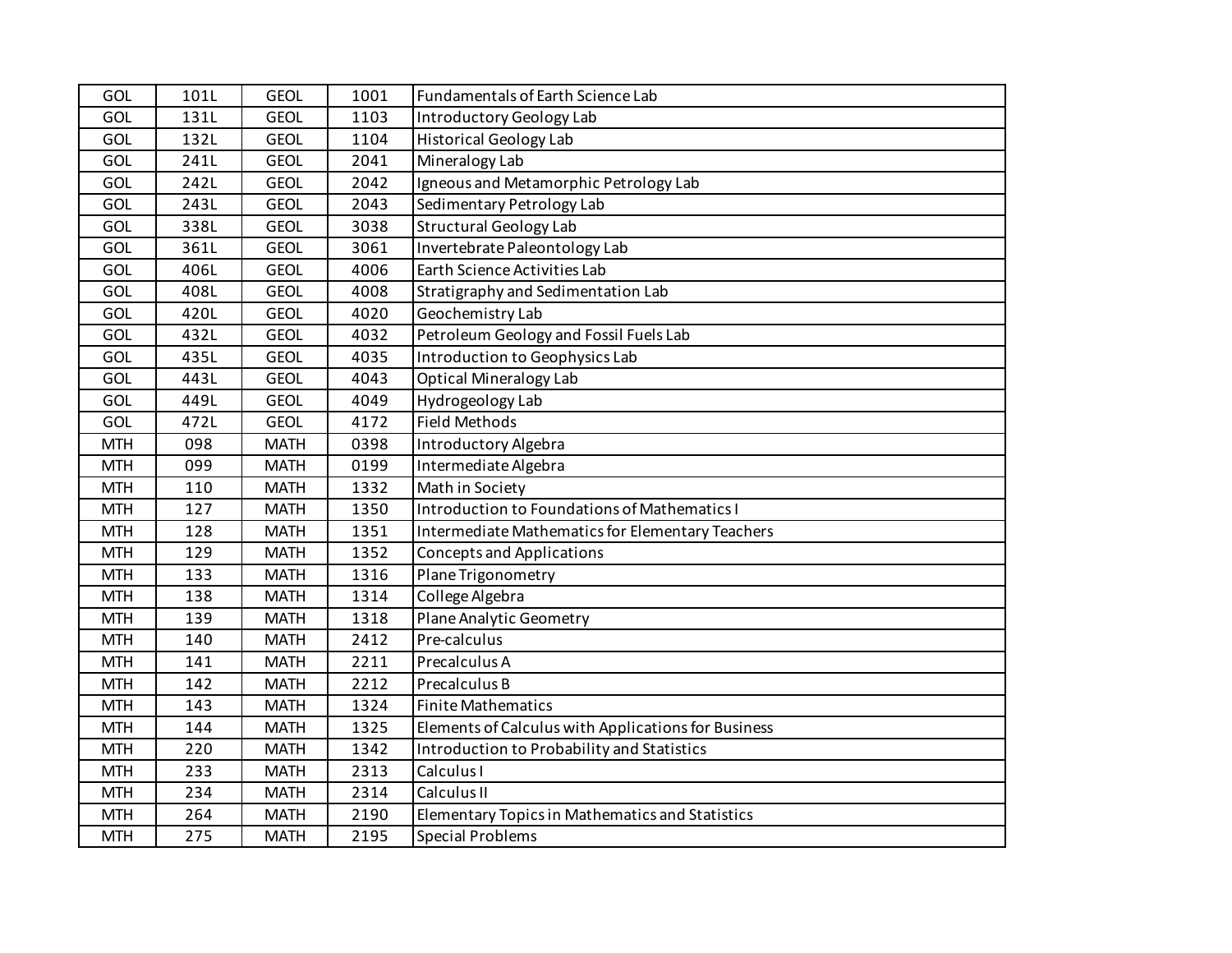| <b>MTH</b> | 300  | <b>MATH</b> | 3300 | <b>Foundations of Mathematics</b>                           |
|------------|------|-------------|------|-------------------------------------------------------------|
| <b>MTH</b> | 301  | <b>MATH</b> | 3301 | <b>Concepts of Calculus</b>                                 |
| <b>MTH</b> | 302  | <b>MATH</b> | 3302 | Concepts in Geometry                                        |
| <b>MTH</b> | 303  | <b>MATH</b> | 3180 | Seminar in Mathematics I                                    |
| <b>MTH</b> | 305  | <b>MATH</b> | 3320 | Introduction to Numerical Methods                           |
| <b>MTH</b> | 307  | <b>MATH</b> | 3325 | Computational Linear Algebra                                |
| <b>MTH</b> | 311  | <b>MATH</b> | 3360 | <b>Introduction to Modern Mathematics</b>                   |
| <b>MTH</b> | 317  | <b>MATH</b> | 3365 | Linear Algebra                                              |
| <b>MTH</b> | 333  | <b>MATH</b> | 3315 | Calculus III                                                |
| <b>MTH</b> | 337  | <b>MATH</b> | 3330 | <b>Differential Equations</b>                               |
| <b>MTH</b> | 351  | <b>MATH</b> | 3370 | College Geometry                                            |
| <b>MTH</b> | 359  | <b>MATH</b> | 3340 | <b>Probability Modeling</b>                                 |
| <b>MTH</b> | 360  | <b>MATH</b> | 3345 | <b>Statistical Inference</b>                                |
| <b>MTH</b> | 412  | <b>MATH</b> | 4320 | Introduction to Algebraic Systems                           |
| <b>MTH</b> | 415  | <b>MATH</b> | 4325 | Number Theory                                               |
| <b>MTH</b> | 439  | <b>MATH</b> | 4330 | <b>Introduction to Analysis I</b>                           |
| <b>MTH</b> | 440  | <b>MATH</b> | 4335 | Introduction to Analysis II                                 |
| <b>MTH</b> | 463  | <b>MATH</b> | 4180 | Seminar in Mathematics II                                   |
| <b>MTH</b> | 464  | <b>MATH</b> | 4190 | Advanced Topics in Undergraduate Mathematics and Statistics |
| <b>MTH</b> | 475  | <b>MATH</b> | 4195 | <b>Special Problems</b>                                     |
| <b>MTH</b> | 476  | <b>MATH</b> | 4196 | <b>Special Problems</b>                                     |
| <b>MTH</b> | 233L | <b>MATH</b> | 2113 | Calculus I Lab                                              |
| <b>MTH</b> | 234L | <b>MATH</b> | 2114 | Calculus II Lab                                             |
| <b>MTH</b> | 333L | <b>MATH</b> | 3115 | Calculus III Lab                                            |
| <b>STA</b> | 320  | <b>STAT</b> | 3342 | <b>Statistical Methods</b>                                  |
| <b>STA</b> | 321  | <b>STAT</b> | 3343 | Nonparametric Statistics                                    |
| <b>STA</b> | 322  | <b>STAT</b> | 3344 | <b>Statistical Modeling</b>                                 |
| <b>STA</b> | 327  | <b>STAT</b> | 3346 | Experimental Design Analysis                                |
| <b>STA</b> | 328  | <b>STAT</b> | 3348 | Predictive Modeling                                         |
| <b>NUR</b> | 304  | <b>NURS</b> | 3304 | Pathophysiology                                             |
| <b>NUR</b> | 305  | <b>NURS</b> | 3205 | <b>Introduction to Nursing</b>                              |
| <b>NUR</b> | 306  | <b>NURS</b> | 3606 | <b>Basic Nursing Care of Adult Clients</b>                  |
| <b>NUR</b> | 307  | <b>NURS</b> | 3207 | Assessment Across the Lifespan                              |
| <b>NUR</b> | 308  | <b>NURS</b> | 3308 | Pharmacology Across the Lifespan                            |
| <b>NUR</b> | 330  | <b>NURS</b> | 3630 | Nursing Care of Young Adult to Elderly                      |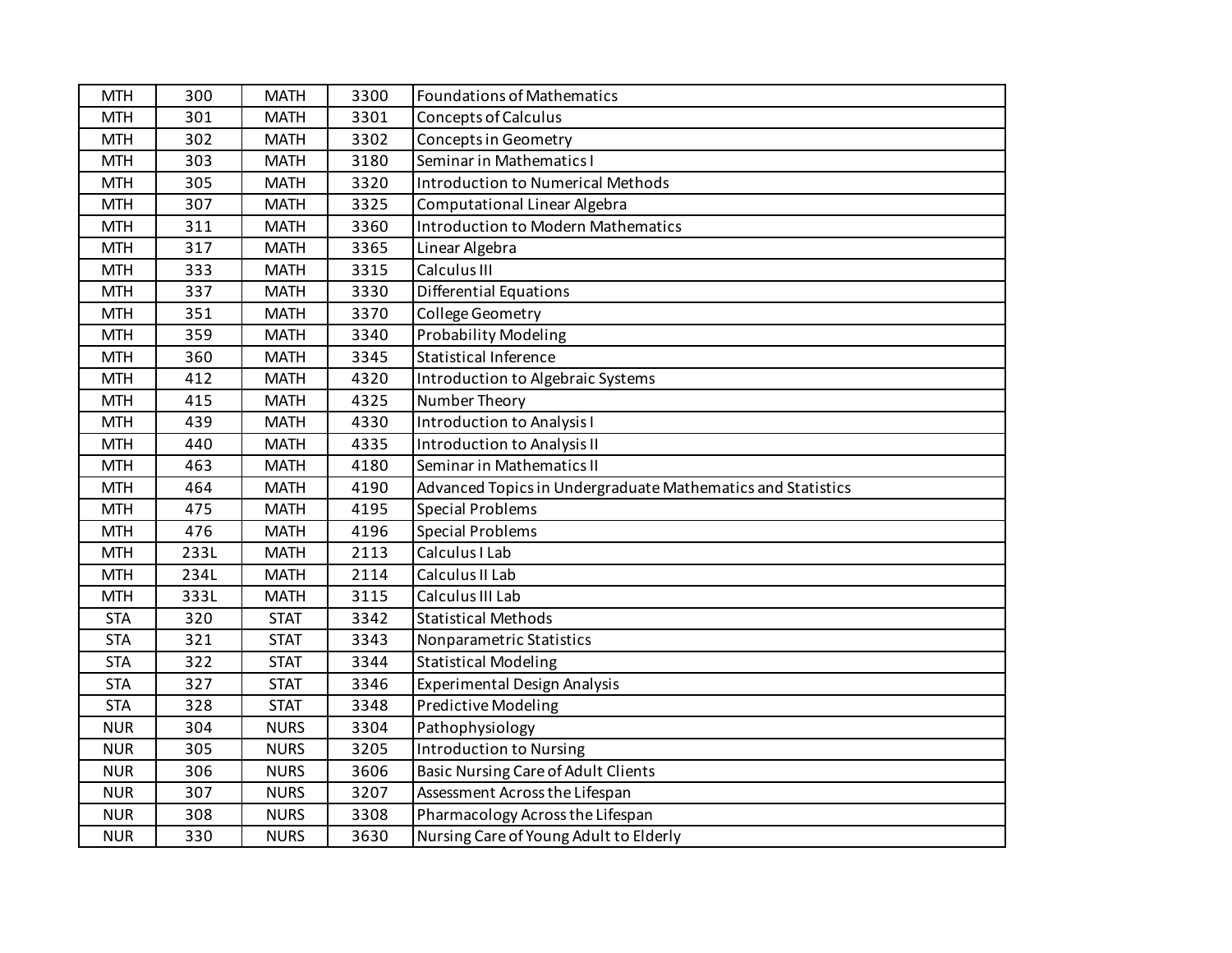| <b>NUR</b> | 331  | <b>NURS</b> | 3431 | Nursing Care of Women and Children I                    |
|------------|------|-------------|------|---------------------------------------------------------|
| <b>NUR</b> | 332  | <b>NURS</b> | 3232 | Nursing Care in Promotion of Mental Wellness            |
| <b>NUR</b> | 340  | <b>NURS</b> | 3240 | Communication in Health Care                            |
| <b>NUR</b> | 343  | <b>NURS</b> | 4243 | Women's Health Issues                                   |
| <b>NUR</b> | 350  | <b>NURS</b> | 3150 | History in the Nursing Profession                       |
| <b>NUR</b> | 351  | <b>NURS</b> | 3151 | <b>Current Issues and Trends in Nursing</b>             |
| <b>NUR</b> | 352  | <b>NURS</b> | 4152 | <b>Ethics in Nursing</b>                                |
| <b>NUR</b> | 353  | <b>NURS</b> | 3153 | Complementary and Alternative Therapies (CAT)           |
| <b>NUR</b> | 354  | <b>NURS</b> | 3254 | <b>Healthy Aging</b>                                    |
| <b>NUR</b> | 355  | <b>NURS</b> | 4255 | Child Health Issues                                     |
| <b>NUR</b> | 356  | <b>NURS</b> | 4256 | Birthing Practices in the U.S. and Beyond               |
| <b>NUR</b> | 358  | <b>NURS</b> | 3158 | <b>Exploring Grief</b>                                  |
| <b>NUR</b> | 406  | <b>NURS</b> | 4606 | Nursing Care of Complex Health Needs                    |
| <b>NUR</b> | 407  | <b>NURS</b> | 4407 | Nursing Care of Women and Children II                   |
| <b>NUR</b> | 408  | <b>NURS</b> | 4208 | Nursing Care Clients Complex Mental Health Needs        |
| <b>NUR</b> | 430  | <b>NURS</b> | 4330 | Nursing Research and Application                        |
| <b>NUR</b> | 431  | <b>NURS</b> | 4431 | Nursing Care of Community Populations                   |
| <b>NUR</b> | 432  | <b>NURS</b> | 4432 | Leadership / Coordination of Nursing                    |
| <b>NUR</b> | 433  | <b>NURS</b> | 4233 | <b>Nursing Capstone</b>                                 |
| <b>NUR</b> | 436  | <b>NURS</b> | 4336 | <b>RN-BSN Pharmacology</b>                              |
| <b>NUR</b> | 437  | <b>NURS</b> | 4237 | RN-BSN Health Assessment                                |
| <b>NUR</b> | 438  | <b>NURS</b> | 4338 | RN-BSN Pathophysiology                                  |
| <b>NUR</b> | 439  | <b>NURS</b> | 4339 | RN-BSN Research and Application                         |
| <b>NUR</b> | 440  | <b>NURS</b> | 4440 | RN-BSN Care of Community Populations                    |
| <b>NUR</b> | 441  | <b>NURS</b> | 4441 | RN-BSN Leadership                                       |
| <b>NUR</b> | 442  | <b>NURS</b> | 4342 | <b>RN-BSN Transition</b>                                |
| <b>NUR</b> | 443  | <b>NURS</b> | 4343 | RN-BSN Legal and Ethical Issues in Professional Nursing |
| <b>NUR</b> | 444  | <b>NURS</b> | 4344 | RN-BSN Cultural Issues in Professional Nursing          |
| <b>NUR</b> | 445  | <b>NURS</b> | 4345 | <b>RN-BSN Nursing Informatics</b>                       |
| <b>NUR</b> | 451  | <b>NURS</b> | 3251 | Violence in Families                                    |
| <b>NUR</b> | 452  | <b>NURS</b> | 4252 | <b>Perioperative Nursing</b>                            |
| <b>NUR</b> | 453  | <b>NURS</b> | 4153 | Jurisprudence                                           |
| <b>NUR</b> | 454  | <b>NURS</b> | 4254 | <b>Clinical Aromatherapy for Nurses</b>                 |
| <b>NUR</b> | 475  | <b>NURS</b> | 4175 | <b>Special Problems</b>                                 |
| <b>NUR</b> | 306P | <b>NURS</b> | 3006 | Basic Nursing Care of Adult Clients Practicum           |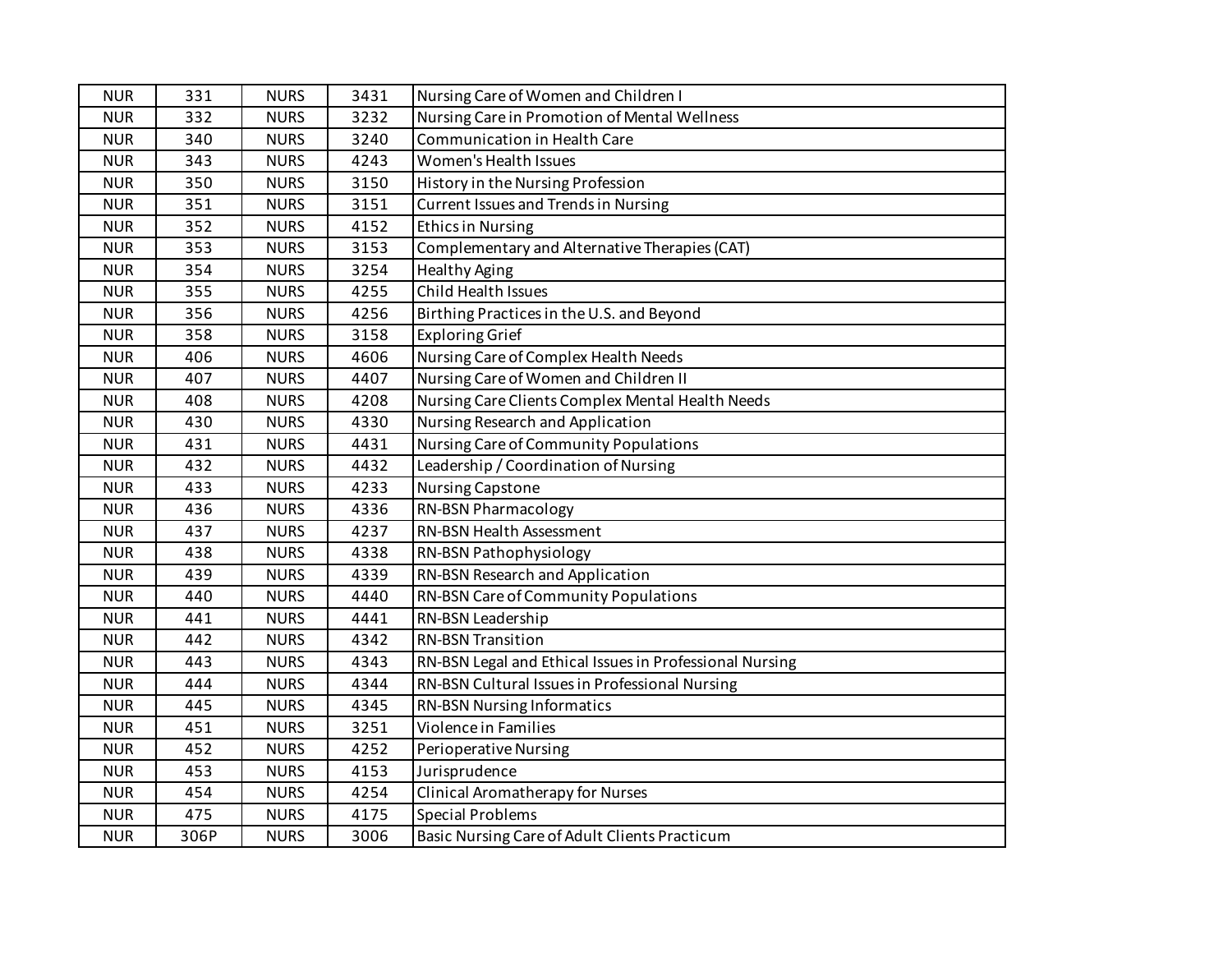| <b>NUR</b> | 307P | <b>NURS</b> | 3007 | Assessment Across the Lifespan Practicum                   |
|------------|------|-------------|------|------------------------------------------------------------|
| <b>NUR</b> | 330P | <b>NURS</b> | 3030 | Nursing Care of Young Adult to Elderly Practicum           |
| <b>NUR</b> | 331P | <b>NURS</b> | 3031 | Nursing Care of Women and Children I Practicum             |
| <b>NUR</b> | 332P | <b>NURS</b> | 3032 | Nursing Care in Promotion of Mental Wellness Practicum     |
| <b>NUR</b> | 406P | <b>NURS</b> | 4006 | Nursing Care of Complex Health Needs Practicum             |
| <b>NUR</b> | 407P | <b>NURS</b> | 4007 | Nursing Care of Women and Children II Practicum            |
| <b>NUR</b> | 408P | <b>NURS</b> | 4008 | Nursing Care Clients Complex Mental Health Needs Practicum |
| <b>NUR</b> | 431P | <b>NURS</b> | 4031 | Nursing Care of Community Populations Practicum            |
| <b>NUR</b> | 432P | <b>NURS</b> | 4032 | Leadership / Coordination of Nursing Practicum             |
| <b>NUR</b> | 437P | <b>NURS</b> | 4037 | RN-BSN Health Assessment Practicum                         |
| <b>NUR</b> | 440P | <b>NURS</b> | 4040 | RN-BSN Care of Community Populations Practicum             |
| <b>NUR</b> | 441P | <b>NURS</b> | 4041 | RN-BSN Leadership Practicum                                |
| <b>AST</b> | 105  | <b>ASTR</b> | 1303 | Classical and Modern Astronomy                             |
| <b>AST</b> | 305  | <b>ASTR</b> | 3305 | Observational Astronomy                                    |
| <b>AST</b> | 335  | <b>ASTR</b> | 3335 | Astrophysics                                               |
| <b>AST</b> | 105L | <b>ASTR</b> | 1103 | Classical and Modern Astronomy Laboratory                  |
| <b>AST</b> | 305L | <b>ASTR</b> | 3005 | Observational Astronomy Laboratory                         |
| <b>EGR</b> | 111  | <b>ENGR</b> | 1301 | Foundations in Engineering I                               |
| EGR        | 112  | <b>ENGR</b> | 1302 | Foundations in Engineering II                              |
| <b>EGR</b> | 210  | <b>ENGR</b> | 1310 | Geometric Modeling for Mechanical Design                   |
| <b>EGR</b> | 215  | <b>ENGR</b> | 2305 | Linear Circuit Analysis I                                  |
| <b>EGR</b> | 250  | <b>ENGR</b> | 2401 | <b>Engineering Statics</b>                                 |
| <b>EGR</b> | 305  | <b>ENGR</b> | 3305 | <b>Mechanics of Materials</b>                              |
| <b>EGR</b> | 321  | <b>ENGR</b> | 3421 | <b>Engineering Dynamics</b>                                |
| <b>EGR</b> | 343  | <b>ENGR</b> | 3343 | Digital Systems                                            |
| <b>EGR</b> | 344  | <b>ENGR</b> | 3344 | Microcomputer Interfacing                                  |
| <b>EGR</b> | 345  | <b>ENGR</b> | 3345 | <b>Fluid Mechanics</b>                                     |
| <b>EGR</b> | 370  | <b>ENGR</b> | 3370 | Linear Circuit Analysis II                                 |
| <b>EGR</b> | 414  | <b>ENGR</b> | 4314 | Control Systems                                            |
| <b>EGR</b> | 460  | <b>ENGR</b> | 4260 | Engineering Capstone Design I                              |
| <b>EGR</b> | 470  | <b>ENGR</b> | 4270 | Engineering Capstone Design II                             |
| <b>EGR</b> | 475  | <b>ENGR</b> | 4175 | <b>Special Problems</b>                                    |
| <b>EGR</b> | 476  | <b>ENGR</b> | 4176 | <b>Special Problems</b>                                    |
| <b>EGR</b> | 111L | <b>ENGR</b> | 1001 | Foundations in Engineering I Lab                           |
| <b>EGR</b> | 112L | <b>ENGR</b> | 1002 | Found in Engineering II Lab                                |
|            |      |             |      |                                                            |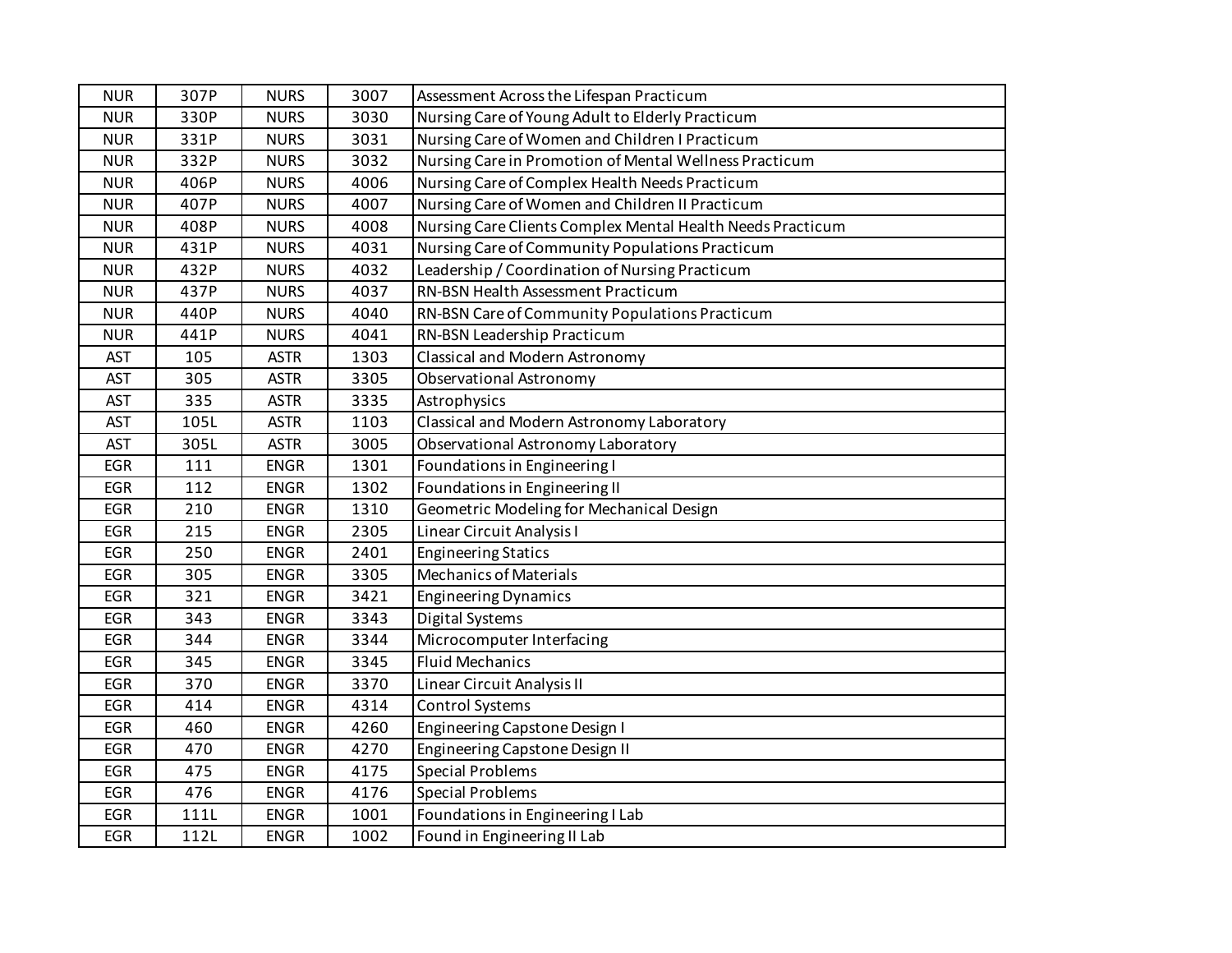| <b>EGR</b> | 210L | <b>ENGR</b> | 1010 | Geometric Modeling for Mechanical Design Lab |
|------------|------|-------------|------|----------------------------------------------|
| <b>EGR</b> | 215L | <b>ENGR</b> | 2105 | Linear Circuit Analysis I Lab                |
| <b>EGR</b> | 250L | <b>ENGR</b> | 2001 | <b>Engineering Statics Lab</b>               |
| <b>EGR</b> | 321L | <b>ENGR</b> | 3021 | <b>Engineering Dynamics Lab</b>              |
| <b>EGR</b> | 343L | <b>ENGR</b> | 3043 | Digital Systems Laboratory                   |
| <b>EGR</b> | 344L | <b>ENGR</b> | 3044 | Microcomputer Interfacing Lab                |
| PHY        | 101  | <b>PHYS</b> | 1305 | <b>General Physics I</b>                     |
| PHY        | 102  | <b>PHYS</b> | 1307 | <b>General Physics II</b>                    |
| PHY        | 108  | <b>PHYS</b> | 1308 | Introduction to Engineering/Physics          |
| PHY        | 110  | <b>PHYS</b> | 1310 | <b>Fundamentals of Electronics</b>           |
| PHY        | 118  | <b>PHYS</b> | 1318 | <b>Acoustical Physics</b>                    |
| PHY        | 131  | <b>PHYS</b> | 1301 | <b>Mechanics and Heat</b>                    |
| PHY        | 132  | <b>PHYS</b> | 1302 | Electricity, Sound and Light                 |
| PHY        | 214  | <b>PHYS</b> | 2114 | Select Topics                                |
| PHY        | 215  | <b>PHYS</b> | 2305 | Linear Circuit Analysis I                    |
| PHY        | 241  | <b>PHYS</b> | 2325 | <b>Technical Physics I</b>                   |
| PHY        | 242  | <b>PHYS</b> | 2326 | <b>Technical Physics II</b>                  |
| PHY        | 250  | <b>PHYS</b> | 2401 | <b>Engineering Statics</b>                   |
| PHY        | 315  | <b>PHYS</b> | 3115 | A, B: Selected Topics                        |
| PHY        | 321  | <b>PHYS</b> | 3421 | <b>Engineering Dynamics</b>                  |
| PHY        | 333  | <b>PHYS</b> | 3333 | Modern Physics                               |
| PHY        | 343  | <b>PHYS</b> | 3343 | Digital Systems                              |
| PHY        | 347  | <b>PHYS</b> | 3347 | Mathematical Applications in Physics I       |
| <b>PHY</b> | 410  | <b>PHYS</b> | 4410 | <b>Experimental Techniques of Physics</b>    |
| PHY        | 430  | <b>PHYS</b> | 4330 | Thermodynamics                               |
| PHY        | 431  | <b>PHYS</b> | 4331 | <b>Introductory Quantum Mechanics</b>        |
| PHY        | 440  | <b>PHYS</b> | 4340 | Introduction to Electricity and Magnetism    |
| PHY        | 441  | <b>PHYS</b> | 4441 | Optics                                       |
| PHY        | 470  | <b>PHYS</b> | 4170 | <b>Practicum in Physics</b>                  |
| PHY        | 475  | <b>PHYS</b> | 4175 | <b>Special Problems</b>                      |
| PHY        | 476  | <b>PHYS</b> | 4176 | <b>Special Problems</b>                      |
| PHY        | 485  | <b>PHYS</b> | 4185 | Internship in Physics and Engineering        |
| PHY        | 101L | <b>PHYS</b> | 1105 | <b>General Physics I Laboratory</b>          |
| PHY        | 102L | <b>PHYS</b> | 1107 | <b>General Physics II Laboratory</b>         |
| PHY        | 108L | <b>PHYS</b> | 1008 | Introduction to Engineering/Physics Lab      |